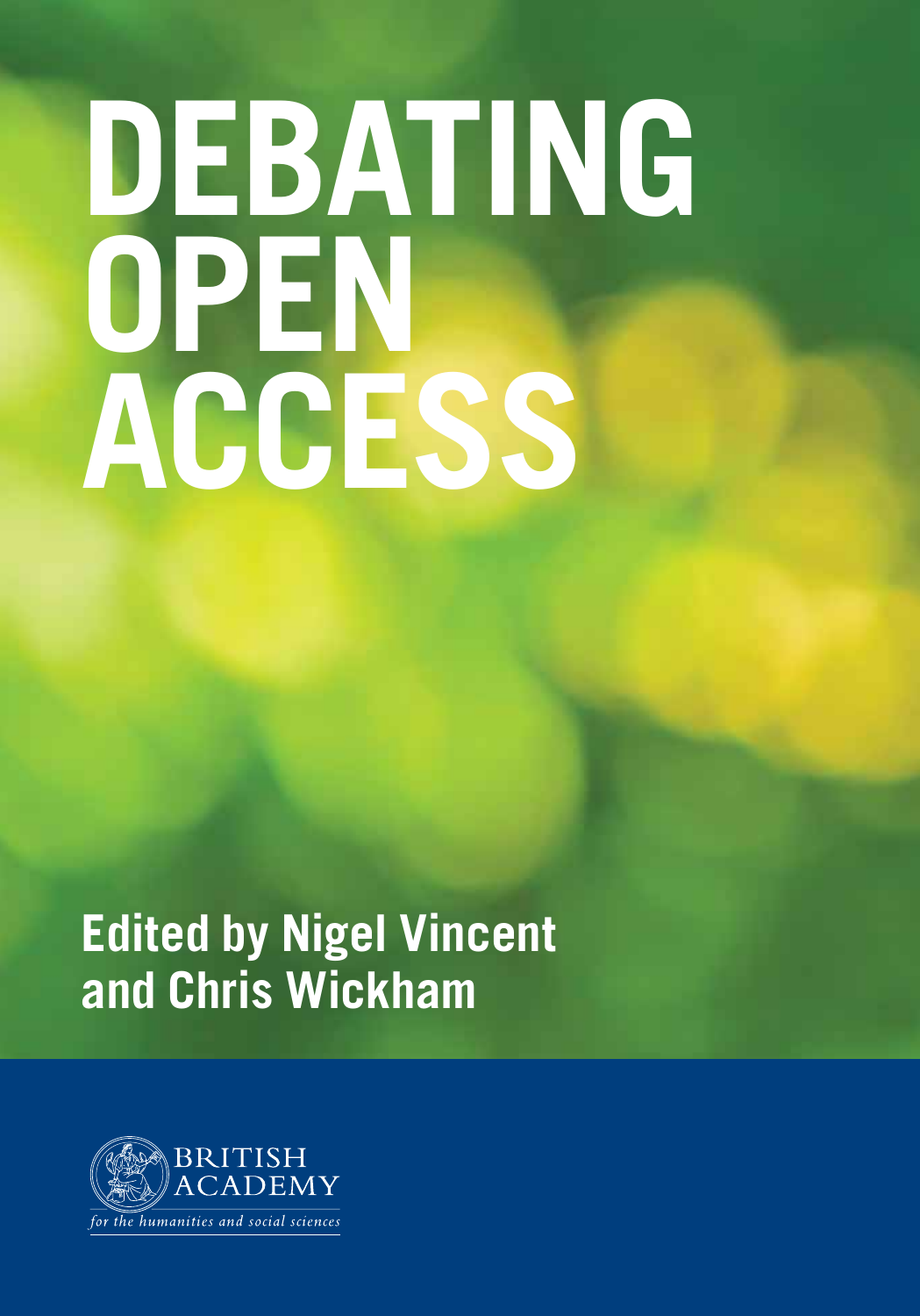### Debating Open Access

**Edited by Nigel Vincent and Chris Wickham**

**The British Academy 2013**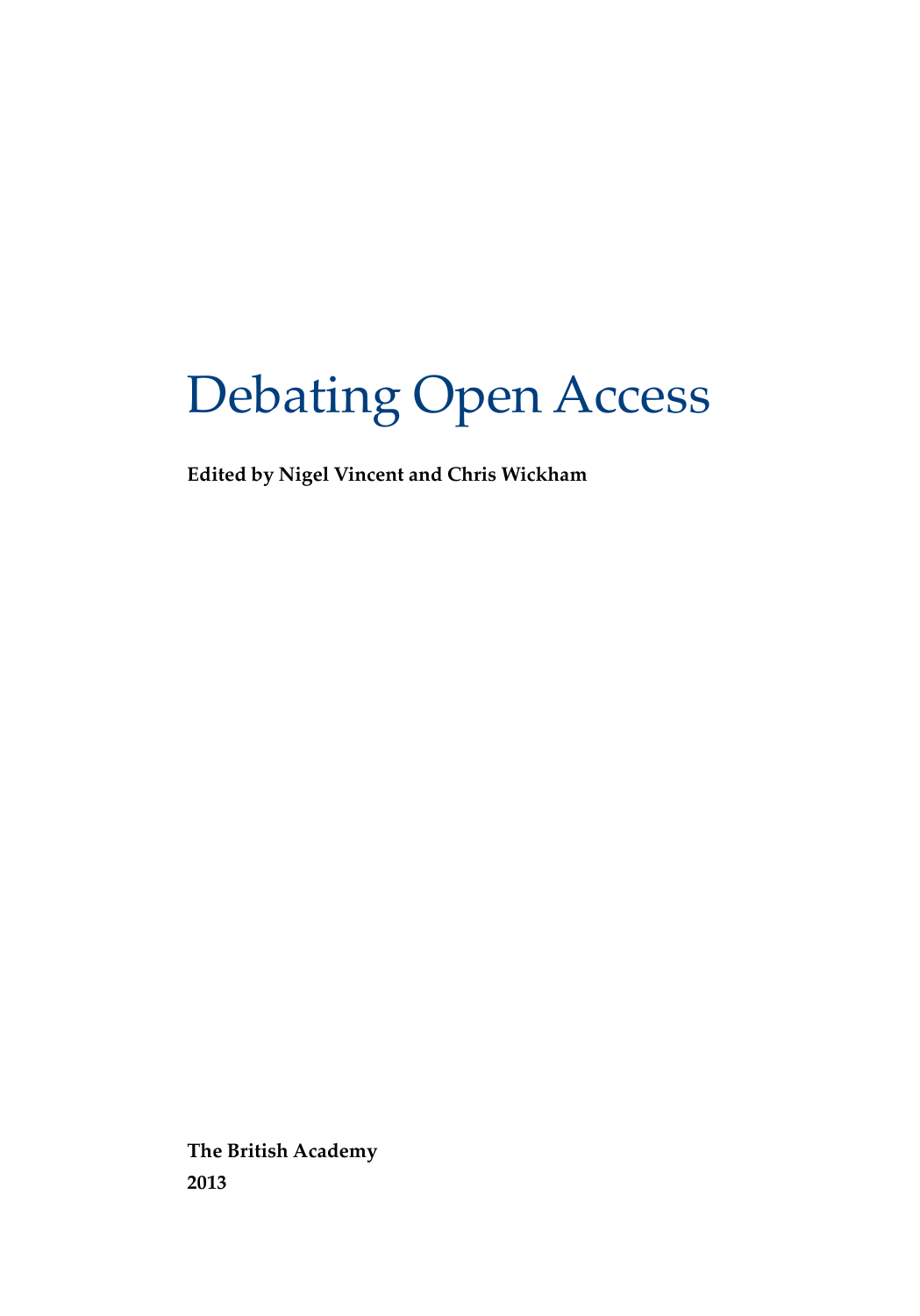THE BRITISH ACADEMY 10-11 Carlton House Terrace London SW1Y 5AH Website: www.britac.ac.uk

Registered Charity, No. 233176

© 2013 the contributors

The articles are licensed under a Creative Commons Attribution-NonCommercial-NoDerivs 3.0 Unported License.

ISBN 978-0-85672-609-5

Designed by Soapbox, www.soapbox.co.uk Printed in Great Britain by DG3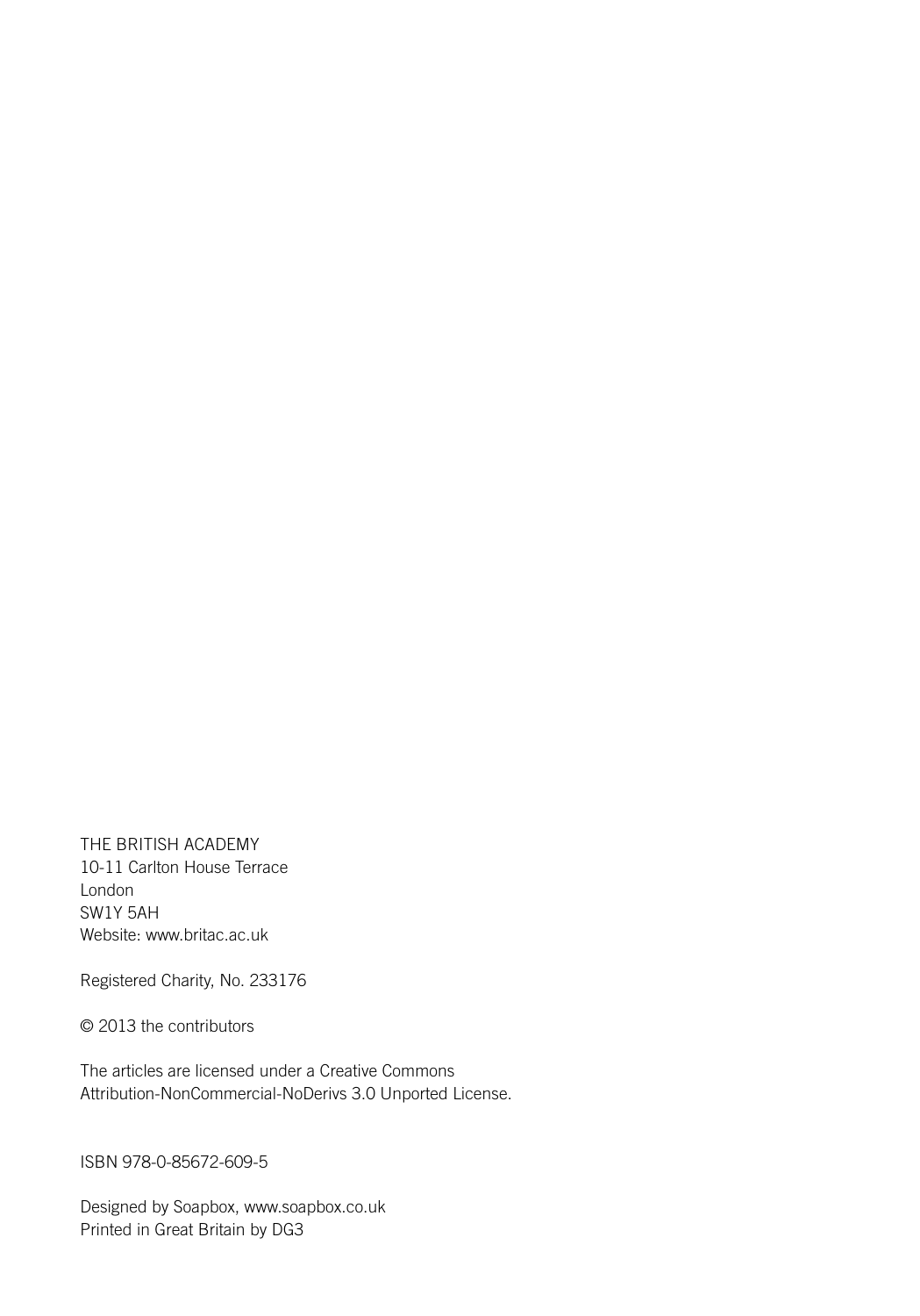### **Contents**

| Debating open access: introduction                                         |     |
|----------------------------------------------------------------------------|-----|
| Chris Wickham and Nigel Vincent                                            | 4   |
| Open access and learned societies                                          |     |
| <b>Rita Gardner</b>                                                        | 13  |
| Ecumenical open access and the Finch Report principles                     |     |
| <b>Stuart M. Shieber</b>                                                   | 30  |
| Open access in the UK and the international environment:                   |     |
| the view from Humanities and Social Science                                |     |
| Chris Wickham                                                              | 42  |
| Political, cultural and technological dimensions of open access:           |     |
| an exploration                                                             |     |
| <b>Stephen Curry</b>                                                       | 54  |
| Before the law: open access, quality control and the future of peer review |     |
| <b>Martin Paul Eve</b>                                                     | 68  |
| Creating scholarly knowledge in the digital age                            |     |
| Ziyad Marar                                                                | 82  |
| Why open access makes no sense                                             |     |
| <b>Robin Osborne</b>                                                       | 96  |
| The monograph challenge                                                    |     |
| <b>Nigel Vincent</b>                                                       | 106 |
| Appendix 1                                                                 | 120 |
| Appendix 2                                                                 | 123 |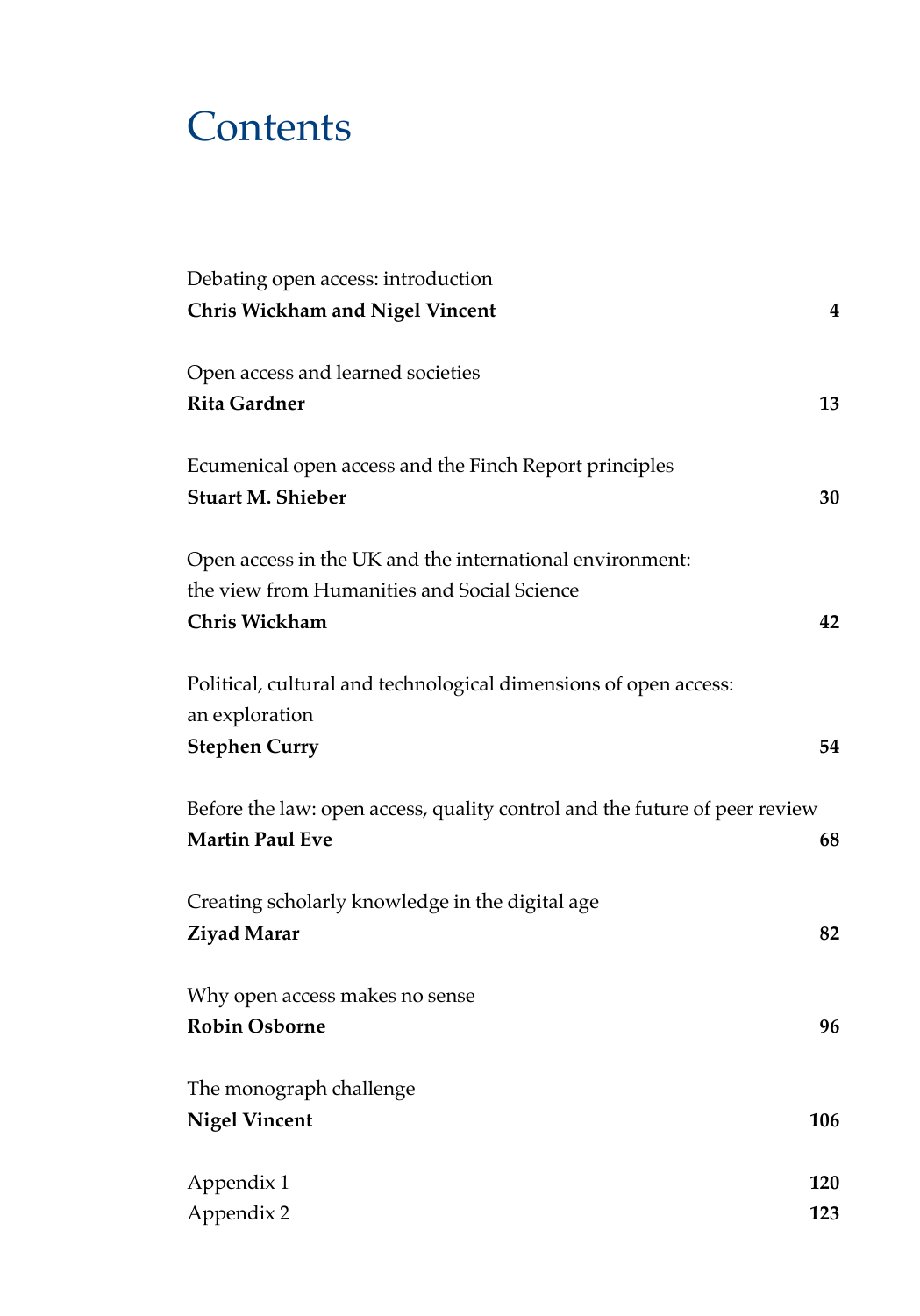## Debating open access: introduction

**Chris Wickham and Nigel Vincent**

Debating Open Access, published 2013 by the British Academy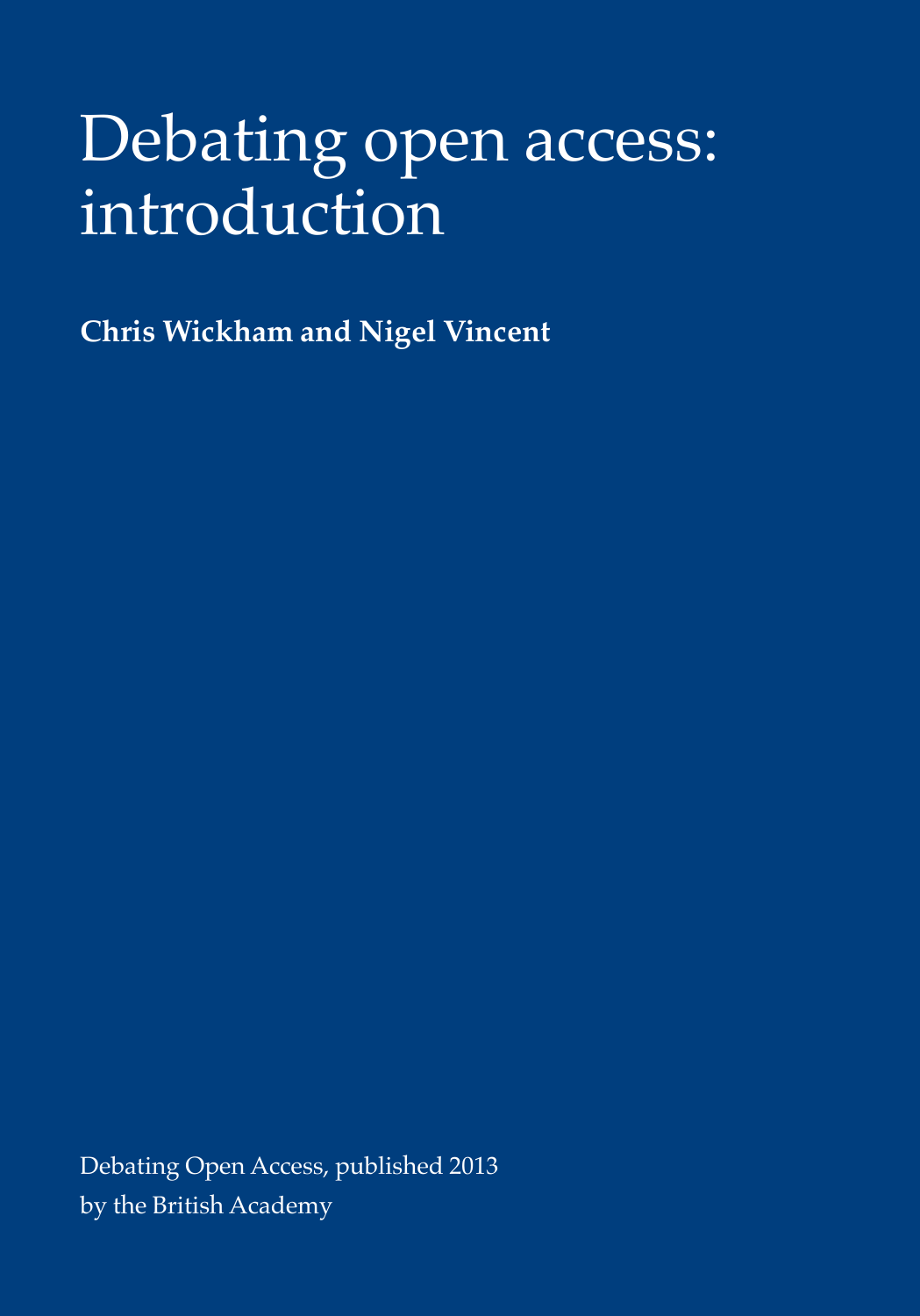It is hard to believe that the long and complex open access debate hit the radar, for most of us, only a year ago, in June 2012, with the publication of the Finch Report.<sup>1</sup> The parameters and travailed history of that debate are chronicled by Rita Gardner in her essay below. There are signs, however, that we have entered into a period of relative calm, now that committees of the House of Lords and House of Commons have both heard a remarkable quantity of evidence (and, more often, opinion) on the subject, which as a whole amounts to some thousand pages, $^{\scriptscriptstyle 2}$  and now that we are entering a period in which the Higher Education Funding Council for England (HEFCE) digests the responses from its pre-consultation on the problem. This relative calm will not last very long, but it seems to the British Academy a good moment to publish a set of contributions to the debate that aim to explore some of the issues involved in more detail.

Introductions like this one often summarise the articles that follow and offer a synthesis of them. Each article here has an abstract attached, and we refer the reader to them, rather than setting them out here. But a simple synthesis is in any case impossible. We decided at an early stage when thinking about putting these papers together, in January 2013, that we needed to have as contributors people who thought open access was a good thing, the way forward; people who thought it was a good thing but fraught with practical problems which were ill-understood by some of its advocates; and people who thought it was a bad thing in principle. This is what we have indeed commissioned. We have not got the full spectrum of views about open access, for sure, which would have required very many more articles (we have for example an advocacy of Gold open access, by Stuart Shieber, but not a matching argument for Green, the main alternative form of open access publishing $^3$  – see Appendix 1 for definitions), but we certainly have a wide range. There is also diversity in the contributors: academics and publishers, representatives of learned societies, natural and social scientists as well as historians and literary critics, although the important perspective of university librarians is one that is missing. Our authors therefore often do not agree on much at all, which makes any synthesising attempt pointless. For the same reason, it would also not be right to try to fit them into the British Academy's own public position on open access, which fits squarely into the second group,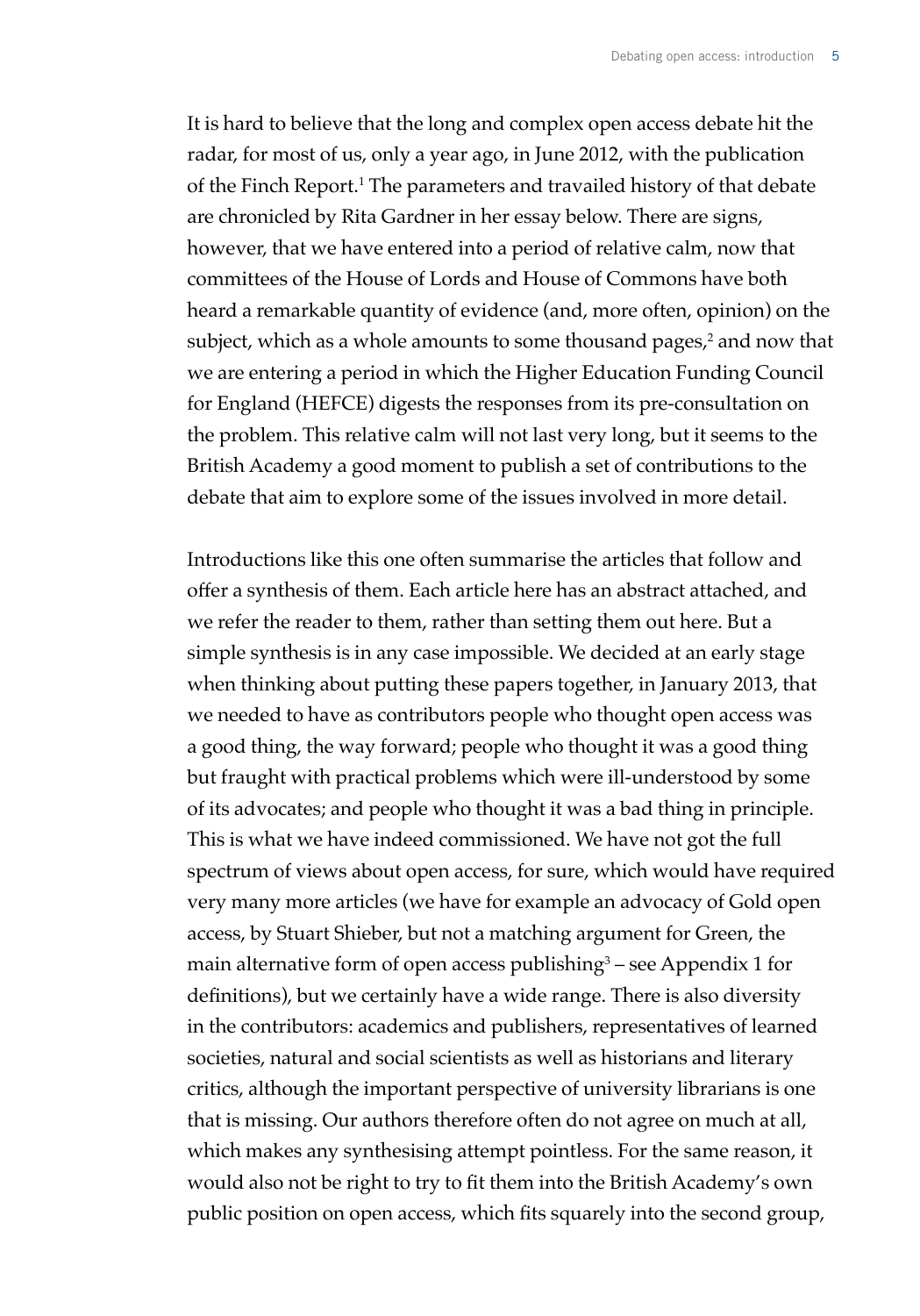the group which focuses on practical problems, at least as they apply to the Humanities and Social Sciences, the community whose views the Academy seeks to represent. What we offer in this introduction is therefore simply a setting out of some of the terms of the debate, as a framing for what follows. These will be very well-known to many readers, but in our experience readers often only read half the debate, not the other half, and a brief recap of both sides will not go amiss. Appendix 2 provides a compilation of some of the key dates and documents in the recent debates on open access.

The open access movement has taken off in the very recent past, it seems to us, for two main reasons (see in this volume above all Stuart Shieber and Stephen Curry). One is ethical: all knowledge should be freely available to everybody. This view, which is an old one, and often phrased in all-ornothing idealistic terms (as any googling of the words 'open access blog' will show very fast), has recently been taken up by governments and major research providers, with the added argument that, since research in the UK is publicly funded, funders should be able to require that its results be available to the community at large – any interested reader, anywhere. The argument that project funders (such as the research councils in the UK) should be able to determine the rules for the dissemination of the knowledge they fund is a recognisable one. But the added argument that, since virtually all academics in the UK (and in the EU; not always, however, in the United States) are paid salaries which come from public funds in one form or another, they have the same obligation to make their work available free, is a newer one, surprising to many, and also one which not by any means all academics easily accept (see Robin Osborne in this volume). It has a current force, however, which is not only moral but now political, with Conservative politicians in effect lined up with unequivocal egalitarians (Martin Eve here, for example, explores the argument that even peer review needs to be considered very critically in an open access world, as unacceptably elitist and unaccountable). It has also gained the strong support of those scientists who need to have access to large electronic data-sets, unrestricted by paywalls, in order that their search engines can generate the metaanalyses which are often the only way to make sense of the uncontrollable mushrooming of information in disciplines such as the Biosciences.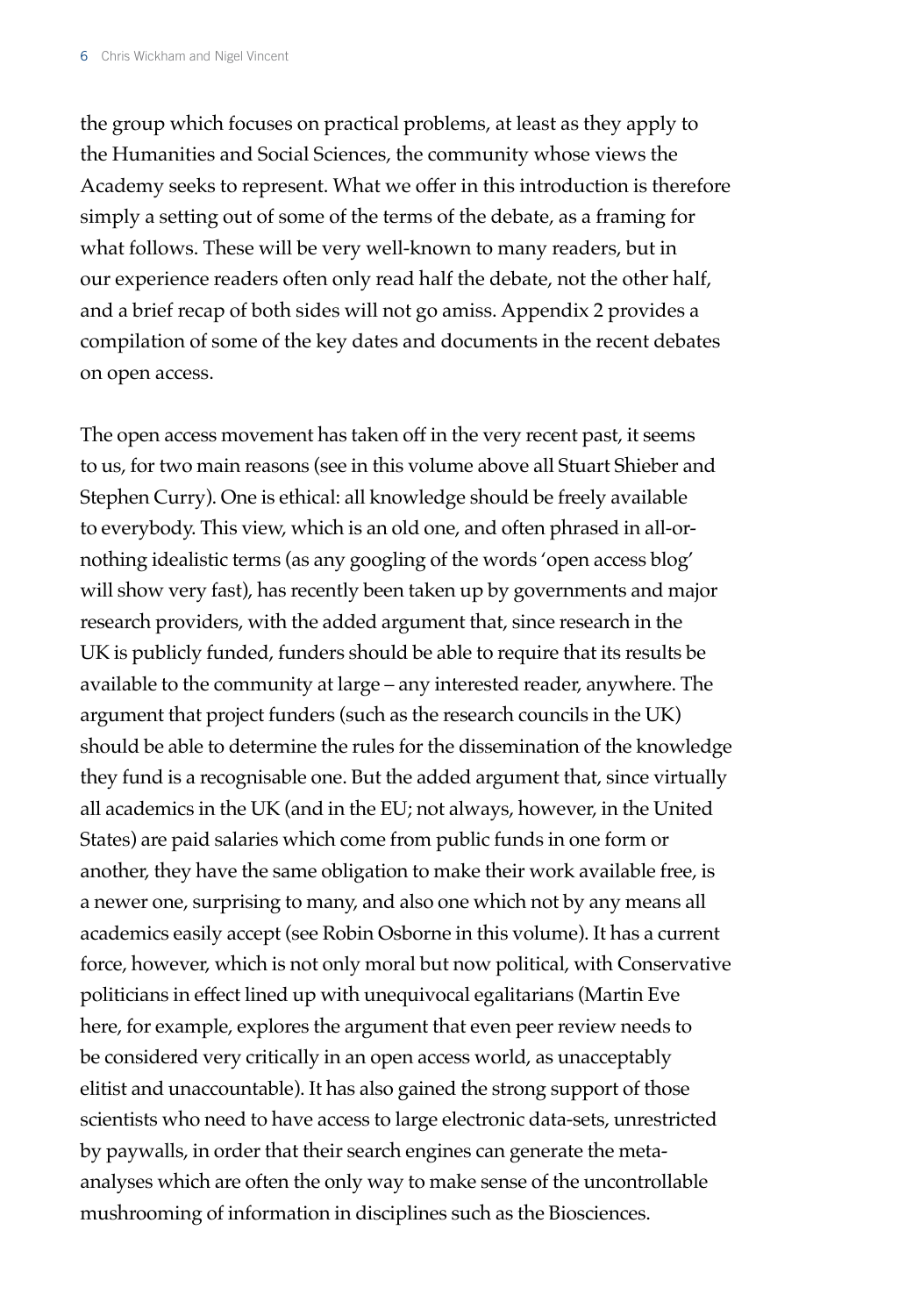This is given added urgency by the second main reason, the fact that library budgets in universities are currently spiralling out of control, as a result, almost exclusively, of the vastly increased costs of journal subscriptions – which makes even the virtually unlimited access to knowledge taken as normal by users of very large university libraries something which will soon be impossible to guarantee anywhere. Something has to change here, then, somehow; and open access, at least for journals, is the solution now proposed by many people. It was not by chance that the only institutional responses to the Parliamentary enquiries this year which were unequivocally in favour of open access (apart from those of government and quasi-government bodies) were from libraries and their representatives, and Harvard's very large but justifiably worried Widener Library has played a particular vanguard role here worldwide.

Whatever we think of Finch and the compromises which have followed (tracked here with different emphases by Gardner and Shieber), the library issue is one which will not go away; and anyone who wishes to resist the current proposals for open access, whether in the UK or worldwide, will have to find an answer to the problem of spiralling journal subscriptions. (Some are on offer, but to discuss them in detail would be out of place here.) But it has seemed to large sections of the UK academic sector, all the same, that the solutions offered by government and the research councils are flawed in a variety of ways. Some have almost nothing to do with the pro-open access arguments set out above, such as the issue of the generous CC-BY reuse licences that the research councils wish to impose on Gold open access articles. These may well be justified in the natural sciences, particularly the Biosciences, where the size of the data-sets and the sheer number of published papers mean that they cannot be searched and analysed without the aid of computational tools. The same need is not evident in the Humanities and the Social Sciences, where instead the risk of plagiarism looms large. We do not try to deal with this very technical argument here, but nothing else in wider debates really hangs on it. Some concerns, by contrast, are very general indeed, such as 'why mess the whole research ecosystem up for a dream?', which is indeed quite widely felt, even if seldom articulated in quite such blunt terms. We can, all the same, single out four main practical issues, which have been particularly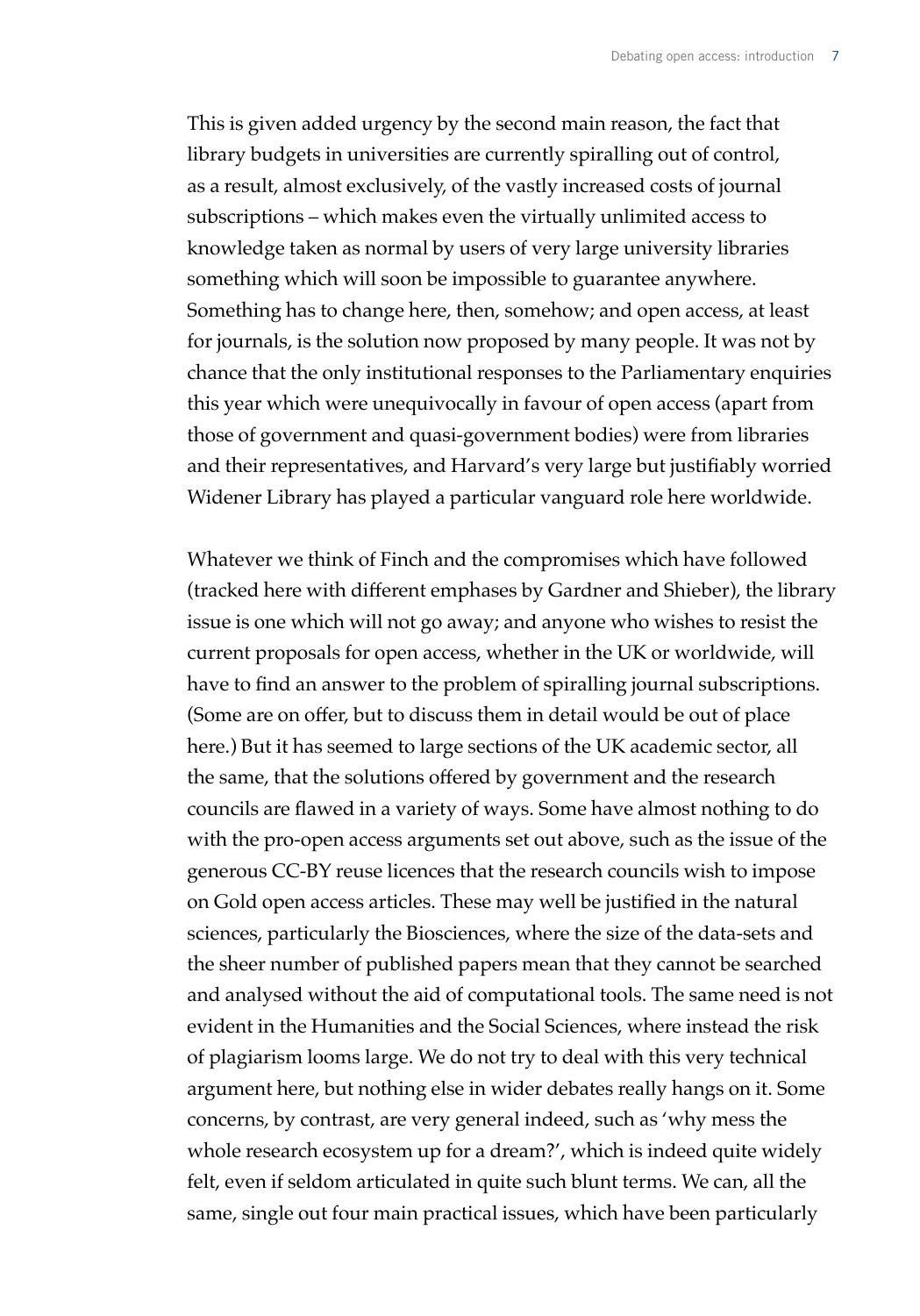important in forming critical responses to the whole OA agenda on the part of practising academics. They have for the most part resonances right across the disciplinary spectrum (particularly that concerning learned societies), but we will here concentrate on the way it is seen in Humanities and Social Sciences (HSS).

The first is Gold vs Green open access. The Finch Report was – it was one of its strengths – concerned about the sustainability of journals if the information in them was available free, and proposed a Gold means of paying for the information, via article processing charges (APCs) directly to the journals concerned. This did not please those who favoured sweeping away the entire current journal system, but it was at least sustainable. The problem was that such payments would inevitably be made alongside subscription costs, as long as the rest of the world did not adopt Gold open access, which there is little sign that most of it will; so that someone – the UK government? Research councils? Universities? – would have to be paying twice for indefinitely long periods.

In a period of great financial stringency, it was never likely that all of the money would be made available that was estimated to be needed for all the Gold open access publishing which would result even just from research council grants, still less all article publishing in UK universities; and so it proved. In the middle of the year 2012-13 it seemed that reduced money for APCs meant that university managers might have to be the people who would determine what articles got published, a very threatening move to academics, but an equally terrifying one to universities who saw that they would have to pay for that decision-making process too. The APCs proposed for Gold open access were also, it seemed to many (not all) HSS journal editors, very low, given the high costs of organising the reviewing and copy-editing of relatively long articles in journals with often very high turn-down rates. The log-jam was broken when the research councils finally conceded that Green open access, which simply depended on embargo periods, was an equally acceptable (although still non-preferred) publishing procedure. It seems to us, for reasons outlined in several articles below, that Green is going to be by far the main route for HSS open access publishing now. But the confusion soured much of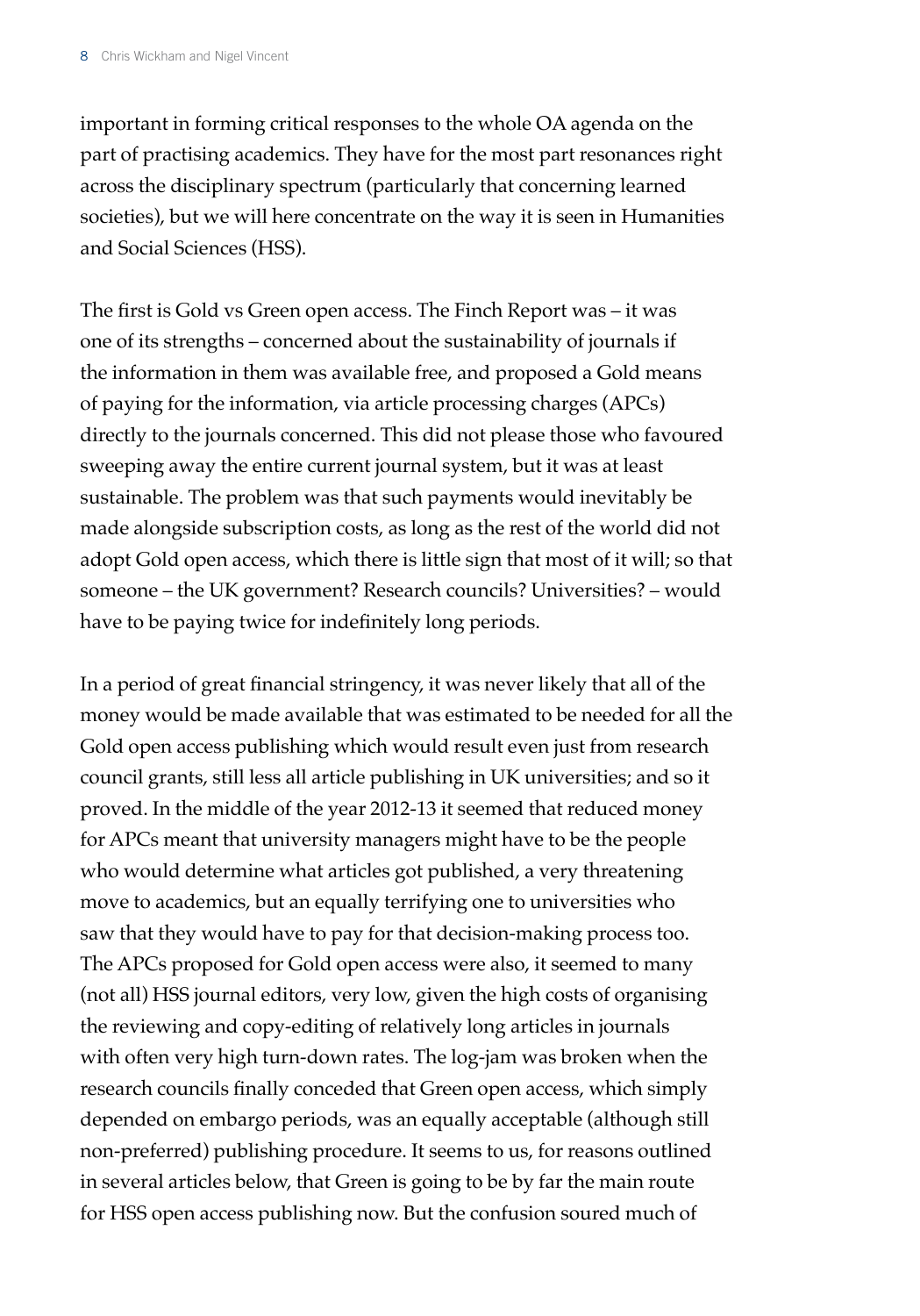the sector, and many who were initially persuaded of the merits of open access are beginning to have doubts, at least as far as the version proposed by the funding bodies is concerned. And the debate has left no consensus between the funding bodies and academics, in HSS in particular, about the length of embargo periods.

The second issue is the role and indeed the survival of learned societies, one particularly close to the Academy's concerns as in effect it is a learned society itself (even if one nearly entirely funded by government). Learned societies are disproportionately, especially but not only in HSS, dependent on journal subscriptions; and their very considerable contribution to the academic ecosystem in the form of scholarships, travel grants and the like is thus itself dependent on people and institutions continuing to buy journals, or at least pay (if Gold open access continues to be relevant) for the articles contained in them. The Finch Report nodded to the particular needs of learned societies, but did not discuss in any detail how they were to be supported; and subsequent government-led debate paid little attention to them, until the societies concerned began to organise themselves.

 The problem here is that, to a supporter of open access in principle, journals are the problem to be solved, because of their cost and the way they lock up data; but most such supporters are natural scientists, where journals are not only overwhelmingly the main way of publishing, but also often eye-wateringly expensive. In HSS, the situation is different; the type of journal which first comes to people's mind is by no means the huge and costly science and medical journals (Elsevier's *The Lancet* costs £1,000 a year to institutions, Macmillan's *Nature* £6,700 to medium-sized institutions, ratcheting up or down dependent on size; and these are only the best-known, not the most expensive, journals) but the journals of each learned society, often held not only in respect but affection, where £200 a year is commoner, and often rather less. Journal publishers (mostly the larger presses, even in the case of learned societies) are often seen as enablers, as Ziyad Marar puts it here, rather than as profiteers. The librarycost argument thus seems less biting to HSS academics, and the issue of the survival of such journals rather more important. The government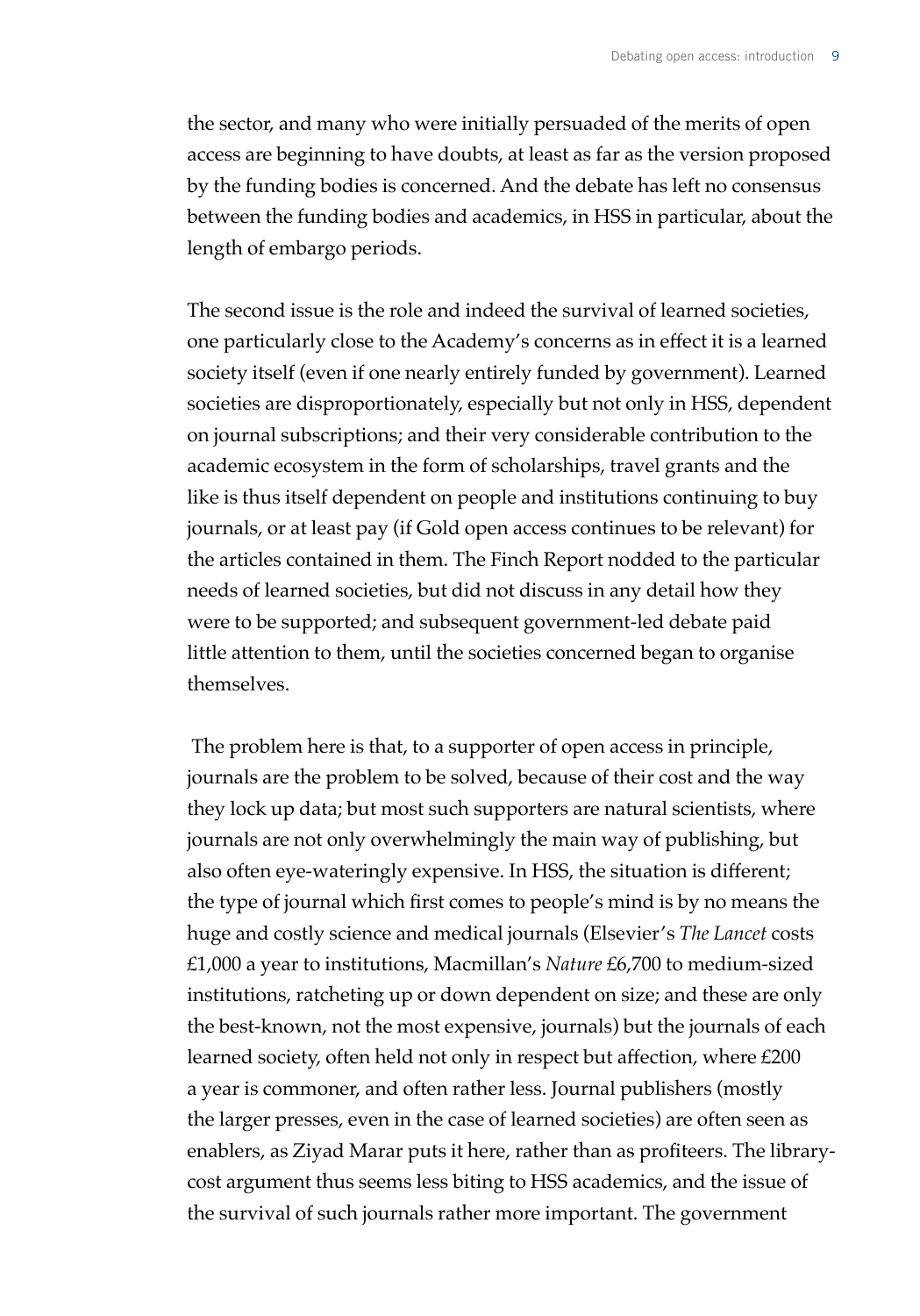realised that this was a key issue sooner than the research councils did (if indeed they yet do); but, again, the debate here hangs on embargo periods, and how long they need to be in each discipline (for not all HSS disciplines are the same in this respect) for their subscription-base to survive – at least until each of them adapts to a different funding system, if one exists. Funders find it hard – in some cases impossible – to imagine that a 24-month embargo period would allow research to become available fast enough outside subscribing institutions to remain relevant; whereas to many HSS academics an article published in 2010 still seems pretty recent, not to speak of a book published in the same year. Indeed many of us still reference seminal work published in 1910. This issue, as already stated, has not been resolved, and nor will it be without more research; both sides have in its absence often been content to reiterate their beliefs rather than argue on the basis of data.

A third issue is the ability of UK academics to publish abroad. The discussions of the last year have resulted in many (but certainly not all) UK journals becoming what the research councils call 'compliant' with their requirements; but non-UK journals have fewer reasons to do so, and in HSS very many have no intention of so doing. The prospect of UK academics thus being cut off from an international intellectual culture has, it is fair to say, not been as much on the horizon of the debating parties as are the first two of these concerns, but it may end up as being one of the most problematic, not least because international excellence has always been the benchmark for the UK's national research evaluation exercises (RAE and REF). We simply list it here rather than discuss it; it is introduced and discussed by Chris Wickham in his article below. It, too, badly needs data to make clear how serious the issue really is.

The fourth issue is simply that the whole open access debate, above all the ethical element of it, depends on the assumption that all publishing is now online. In HSS, this is not the case. Books, whether monographic or collective, are usually only available in hard copy. Journals, it is true, are usually online in HSS as elsewhere, although even here it would be wrong to assume that without checking, especially in non-anglophone countries; but in the Humanities only a few disciplines publish more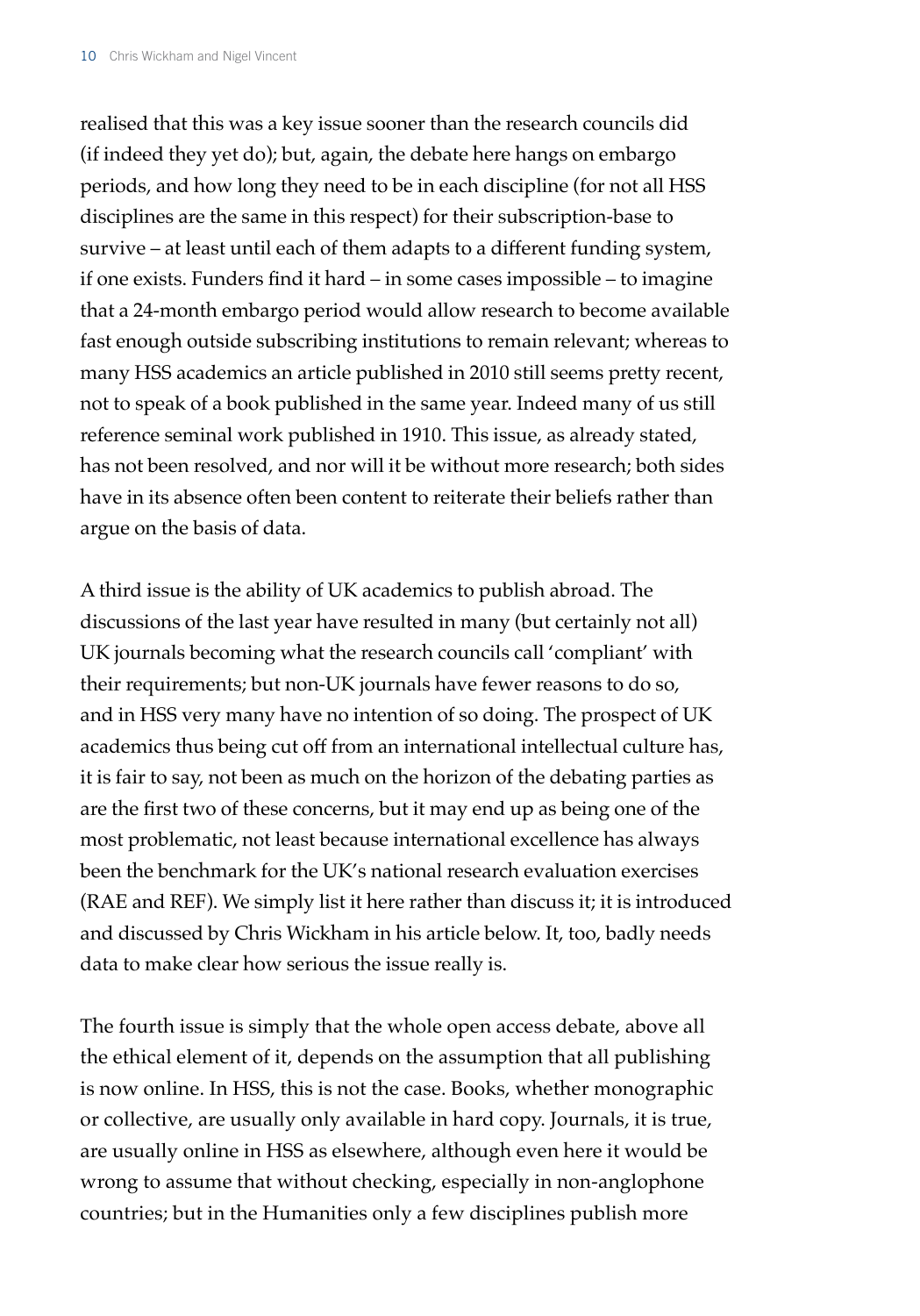than 40% of their research in journals, and in Social Science only a few over 70%. (The advocates of immediate public availability for publiclyfunded research also do not recognise, it must be added, that some of this research may not be published in English.) How to fit books into an open access structure is a very hard task indeed, as Nigel Vincent explores here, and it is therefore not one which is on the immediate horizon either; but it is one which is constantly invoked as a future desideratum by open access advocates, even if rather vaguely, so academics can scarcely be blamed for worrying about it. This too has soured the debate, and needlessly.

The essential final point, it seems to us, is this. The position that open access is ethically necessary and/or inevitable, and the position that it has so many practical problems attached to it that it risks being pointlessly destructive unless they are resolved, each seem the obvious starting-point to substantial groups of researchers: so obvious, indeed, that it is often not necessary to take seriously the other position at all. As editors, we have strong personal views ourselves; but it also seems to us essential to set out as many differing views as possible, expressed in relatively calm tones for the most part, so that readers can see what alternative viewpoints consist of. We therefore urge readers, of whatever persuasion, to read all the articles here, not just those they agree with. As we stated at the start of this introduction, synthesis is impossible here; but a solution needs to be found to solve the questions posed by each side. If practitioners do not create a solution for themselves, others will continue to do it for them. No solution will be able to satisfy all parties entirely, but solutions which satisfy no one at all are very much to be avoided. There is no alternative therefore to us working out our own solutions. We hope that this collection may be one of the tools which allow that to happen.

**Professor Chris Wickham** *is British Academy Vice-President, Publications and* **Professor Nigel Vincent** *is British Academy Vice-President, Research and Higher Education.*

© Chris Wickham and Nigel Vincent, 2013.

This article is licensed under a Creative Commons Attribution-NonCommercial-NoDerivs 3.0 Unported License.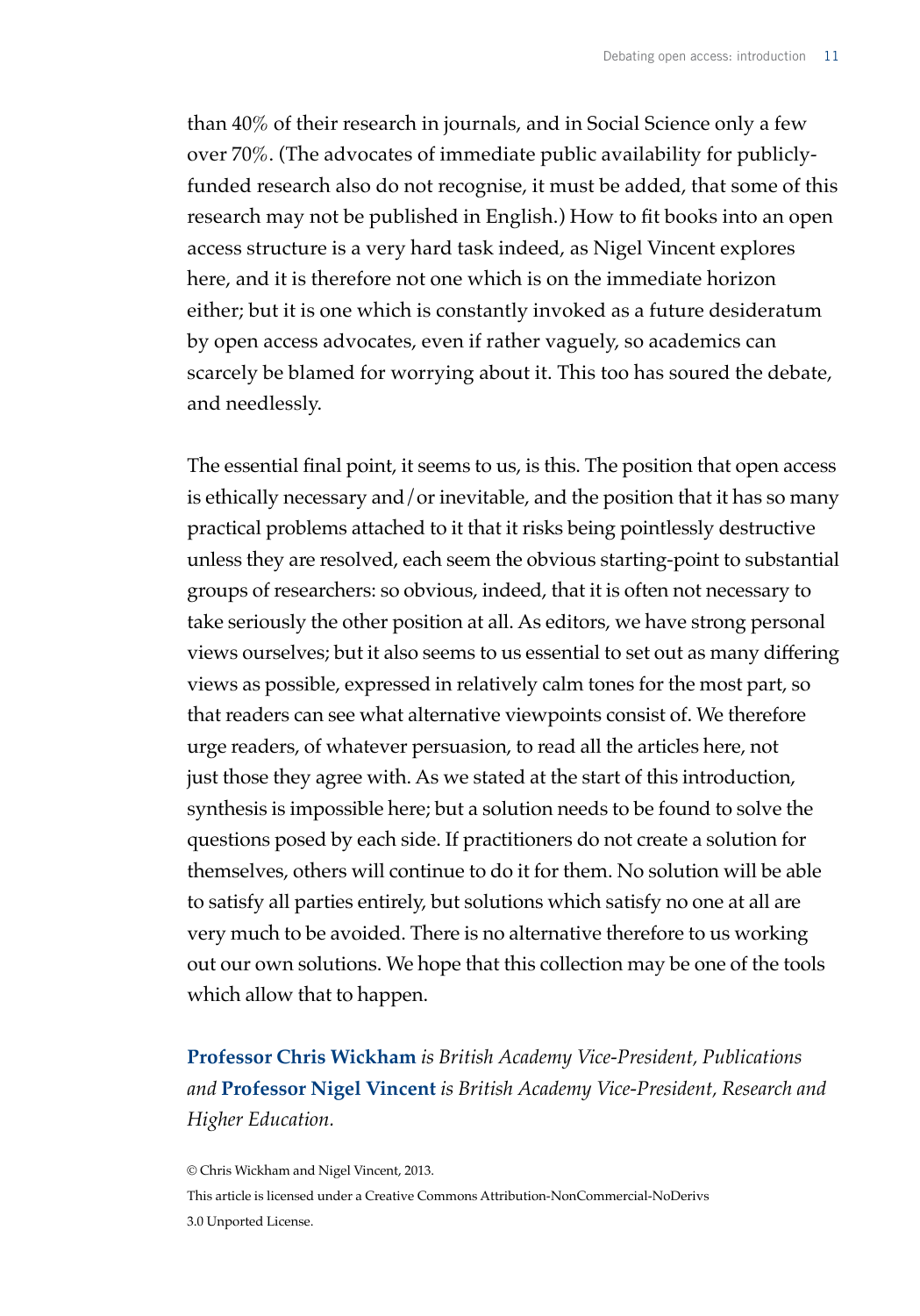#### **Notes**

- 1 *Accessibility, sustainability, excellence: how to expand access to research publications. Report of the Working Group on Expanding Access to Published Research Findings*, [www.researchinfonet.org/](http://www.researchinfonet.org/wp-content/uploads/2012/06/Finch-Group-report-FINAL-VERSION.pdf) [wp-content/uploads/2012/06/Finch-Group-report-FINAL-VERSION.pdf](http://www.researchinfonet.org/wp-content/uploads/2012/06/Finch-Group-report-FINAL-VERSION.pdf). For the origins and earliest statements of the open access principle in the so-called Budapest initiative of 2002, see [www.budapestopenaccessinitiative.org](http://www.budapestopenaccessinitiative.org/)
- 2 See, respectively, [www.parliament.uk/documents/lords-committees/science-technology/](http://www.parliament.uk/documents/lords-committees/science-technology/Openaccess/OpenAccessevidence.pdf) [Openaccess/OpenAccessevidence.pdf](http://www.parliament.uk/documents/lords-committees/science-technology/Openaccess/OpenAccessevidence.pdf) and [www.publications.parliament.uk/pa/cm201213/](http://www.publications.parliament.uk/pa/cm201213/cmselect/cmbis/writev/openaccess/contents.htm) [cmselect/cmbis/writev/openaccess/contents.htm](http://www.publications.parliament.uk/pa/cm201213/cmselect/cmbis/writev/openaccess/contents.htm)
- 3 A good example is the extensive work of Stevan Harnad, who advocates immediate Green self-archiving in institutional repositories – for which see, for instance, his blog, [openaccess.](http://openaccess.eprints.org/) [eprints.org](http://openaccess.eprints.org/)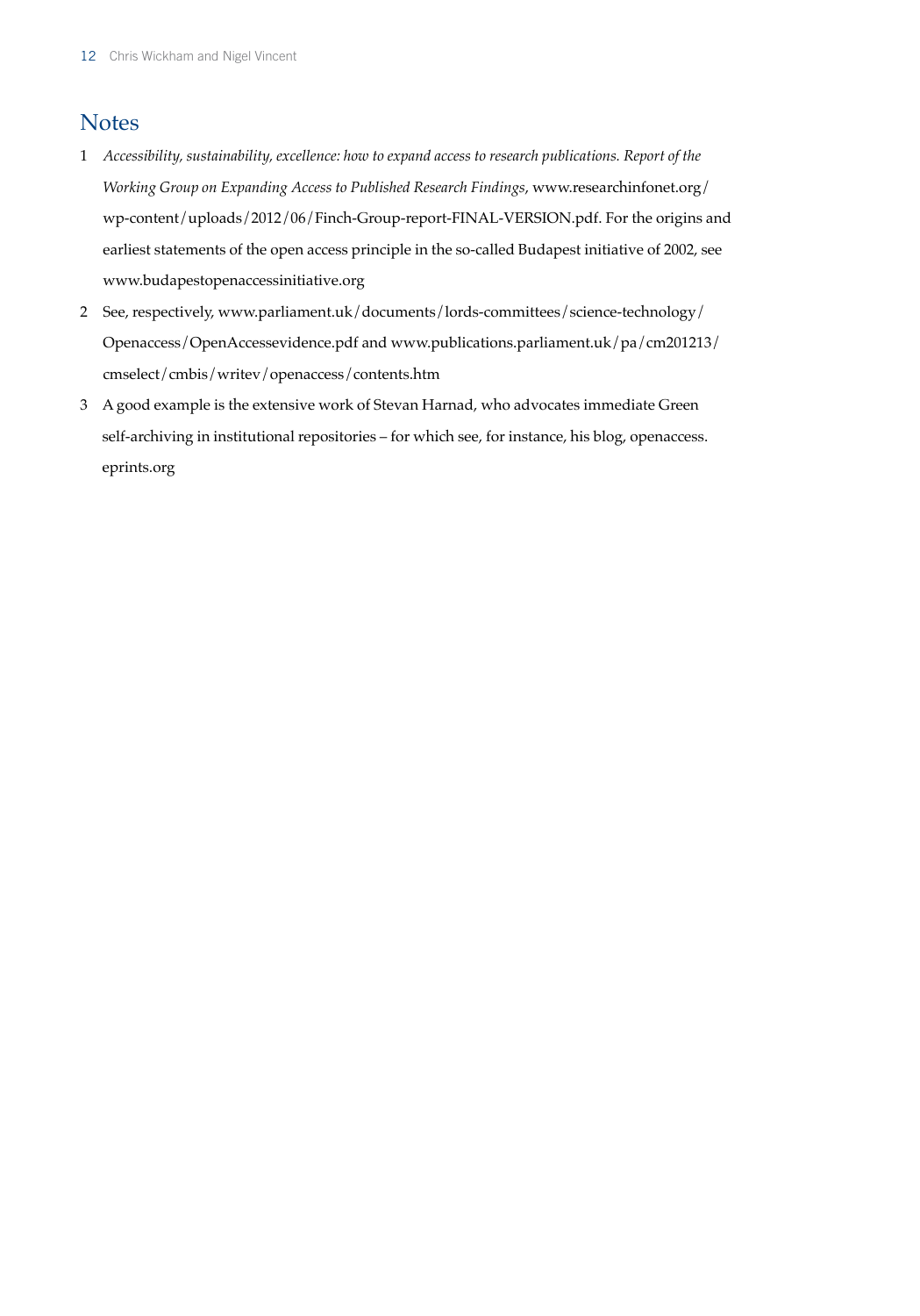### <span id="page-13-0"></span>Open access and learned societies

**Rita Gardner**

Debating Open Access, published 2013 by the British Academy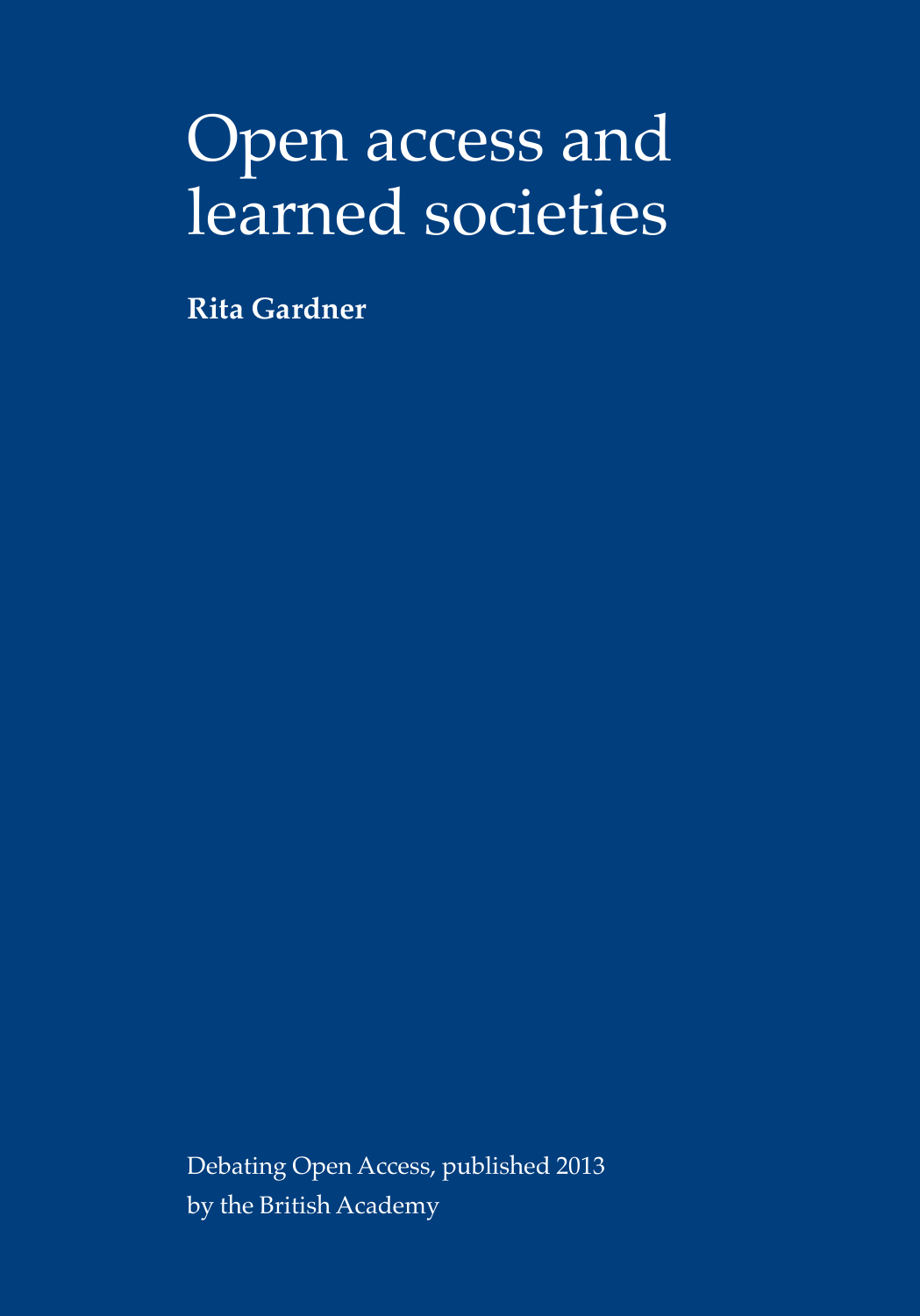- Learned societies are a fundamental part of the research ecology, providing a substantial intellectual, public and reputational good, at minimal cost to the UK public purse.
- Learned societies' 'not-for-profit' work in support of their disciplines is typically funded, in part, from overseas income derived from publishing; their journals also directly contribute to the international standing of UK research.
- Most existing learned society journals in HSS are likely to become hybrid.
- Green OA is likely to be dominant for the HSS disciplines in the current transition framework, for reasons of funding limitations and the more restrictive forms of CC-BY licensing preferred by HSS authors.
- The insistence by RCUK on a policy with short Green OA embargo periods is unsupported by evidence; learned societies must continue to work together to pursue an appropriate balance between access, excellence and sustainability.
- The current dearth of evidence needs to be overcome if societies in HSS are to argue their case(s) more effectively during the transition period.
- Societies increasingly recognize they will need to adapt their publishing and other strategies in the new and uncertain publication environment.

I have been quite deeply involved in the open access 'journey' – as it is described by officials from the Department for Business, Innovation and Skills (BIS) and Research Councils UK (RCUK) – for the past two years. My point of departure was the Finch Working Group, where I was one of three representatives from learned societies. As the only society voice from a discipline (Geography) with strong roots in the Humanities and Social Sciences (HSS), and in a process that was being driven largely by experience in the Bio and Life Sciences, I found myself akin to how I imagine Livingstone felt crossing Africa – a long way to go, negotiating very many different cultures each with their own language, outlook and agenda, and not a map in sight.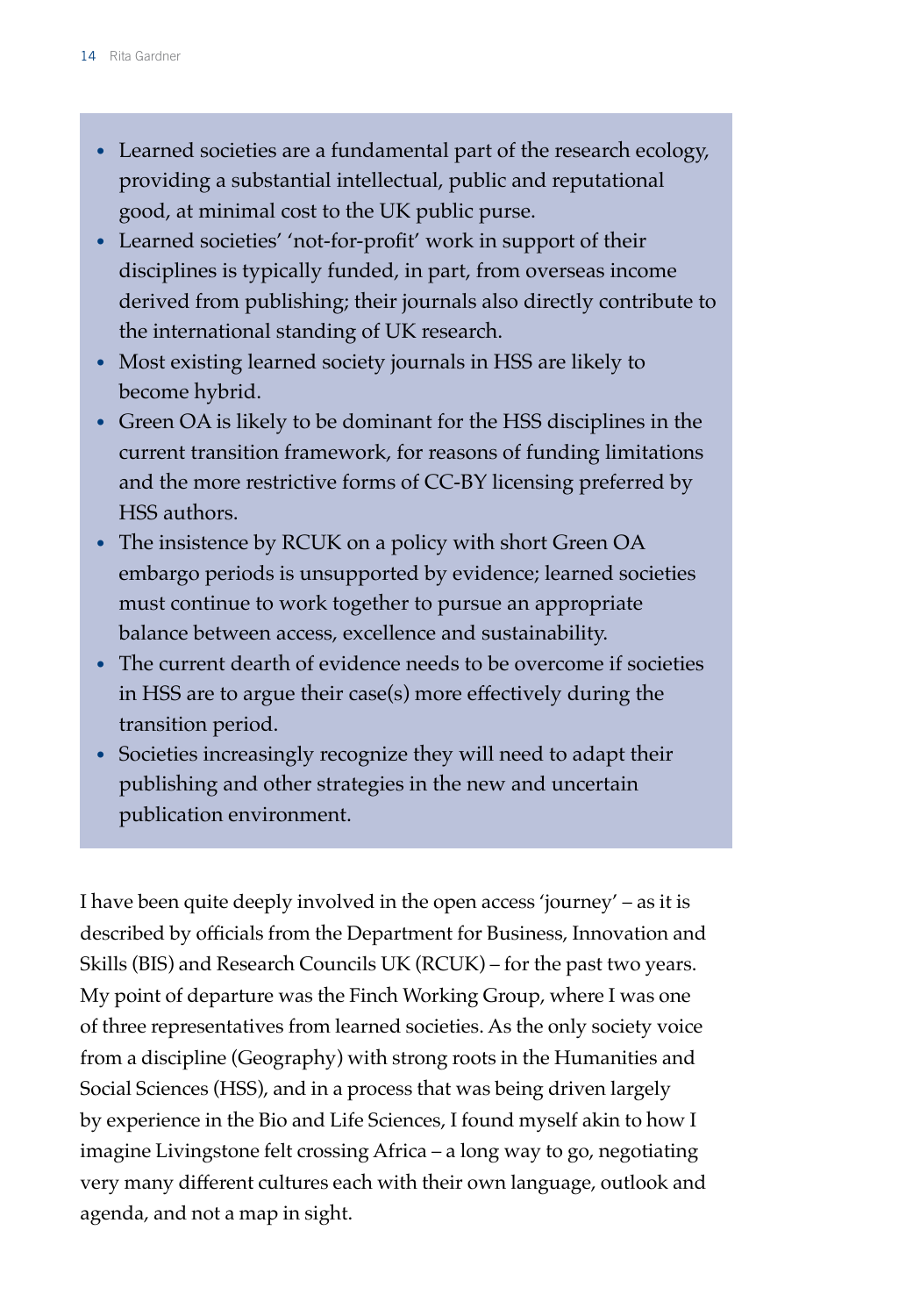That the multitude of stakeholders represented on the Finch Group<sup>1</sup> managed to reach a consensus after a year of tough negotiations, a compromise that was agreed by all involved and fully endorsed by BIS, is still, I believe, a remarkable achievement. It came at a cost to every sector involved in those negotiations. That it was achieved at all was due to the fact that everyone was able to sign up to two statements that guided the process. The first concerned the three underlying principles that should underpin 'how' to achieve open access in scholarly publishing: access, excellence and sustainability. At no point were they assumed or drafted to be anything other than equal. The second concerned the concept of a 'mixed economy', whereby Gold and Green routes to publishing were both seen as part of the open access landscape for a good time to come. The stated 'preference' for Gold, thus giving immediate access to readers to the published article, was predicated on there being sufficient money in the system to pay for article processing charges (APCs) at rates that were sustainable for publishing businesses, including learned societies' publishing.

For learned societies<sup>2</sup> in their role as publishers of some of the most longstanding and highly rated international journals, *excellence* underpinned by rigorous peer review was already a given. Most learned society journals were also already offering open access, in various forms and to varying degrees, beyond the published articles that sit behind subscription paywalls. Most leading journals had offered a Gold option for some years; though take-up rates in HSS had been uniformly very low. It was quite common for pre-publication versions of accepted papers to be able to be lodged in institutional repositories; some journals enabled a portion of articles to be placed online with immediate free access; and many were part of philanthropic programmes that enabled free or very low cost access to institutions in the poorer nations of the world. A minority of societies already had full open access journals, supported either as a non-incomegenerating collective, or operated with commercial publishing partners. In short, many learned societies were already cognisant and engaged in open access.

There are wider debates around how to ensure excellence and quality in the future, and how that relates to highly ranked journals. The Finch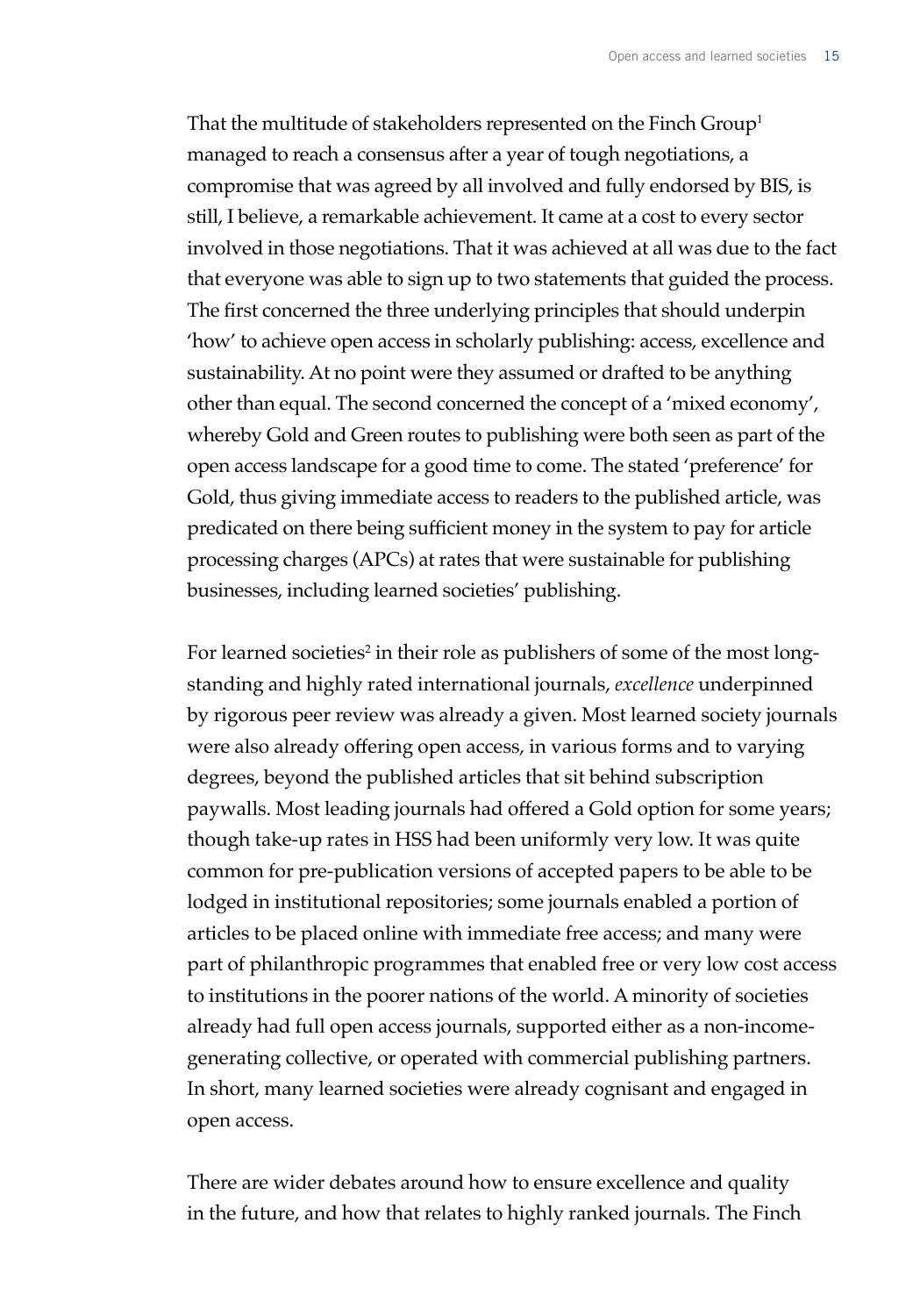Working Group did not accept, nor do I, that community sourced, postpublication peer review can readily replace traditional pre-publication peer review. The assurance of quality in the article at the time of publication will continue to be essential for those who use the content, whether in business, professional practice, in policy or public realms. There is also little doubt in my mind that the majority of scholars will continue to wish to publish in highly rated journals with well-developed international reputations and rigorous peer review, despite assertions by the Higher Education Funding Council for England (HEFCE) that journal status is irrelevant in the Research Excellence Framework (REF) process.3

I have come across no learned society that does not believe in, and support, open *access* in principle. Equally, I have come across none that do not see *sustainability* as the key principle for the future operation of open access in their context. This is sustainability in two ways; firstly in terms of sustaining the continuity and excellence of their journals which, in many instances, have built international reputations for their disciplines over decades and centuries, and which act as flagships for the standing and status of UK scholarship and academic leadership internationally. It was no surprise, with the recent ESRC/AHRC International Benchmarking Review of Human Geography in the UK, in which the subject was ranked as world leading, to see the international standing of 'British' journals and the range and number of leading journals edited by UK academics, as one of the criteria taken into account.4

It is also sustainability in terms of their publishing business models and reasonable expectations of income; neither Green nor Gold comes for free. The Gold model relies on the APC income meeting the full range of publishing costs and enabling profit margins; Green is underpinned by a traditional subscription business model but with papers being made available to all after an agreed embargo period. The greatest risk to the combination of excellence and financial sustainability in publishing therefore lies in insufficient resources to pay for Gold, which could be for any one of a variety of reasons, or Green embargoes that are too short and thus undermine subscriptions, with libraries simply waiting until the material is available for free.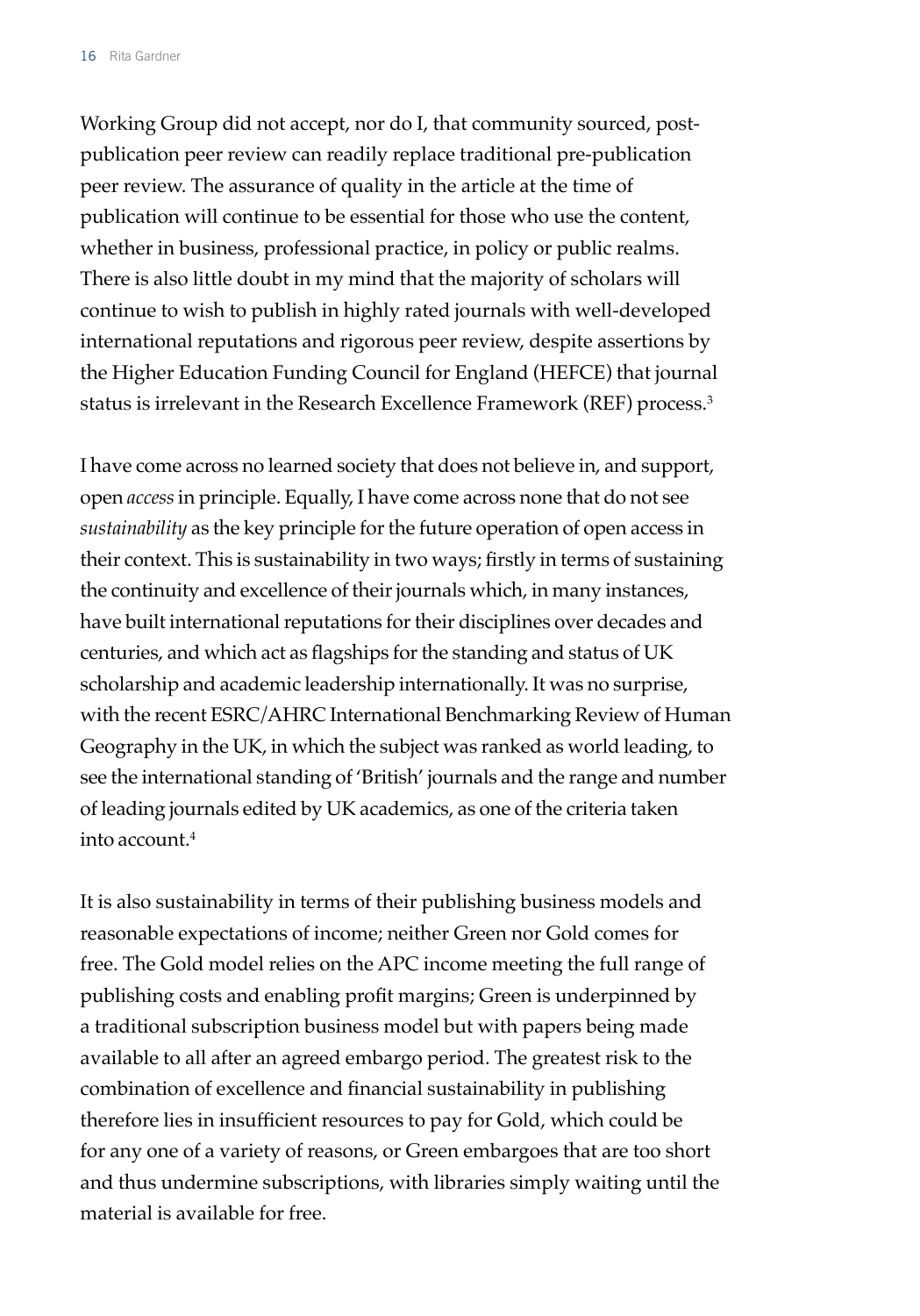My view is that in HSS the Green route is likely to be the dominant one, both because there is insufficient money in the system to pay for Gold and because there are concerns about the least restrictive CC-BY licence that goes with it owing to the amount of money in the system and the preferences of authors regarding licences. Some 50% of academics returned to the 2008 Research Assessment Exercise were in HSS and yet only about 10% of RCUK funding was awarded to those disciplines; and this is before we take account of the fact that only 30 universities currently qualify to receive open access publishing funds from RCUK. The many calls on QR funding that already exist will probably limit the extent to which institutions will support Gold APCs via that route. Furthermore, from some of the calculations that I have seen, the APC levels that existing leading journals in HSS with high rejection rates and lengthy papers will genuinely need to charge, if they are to remain profitable, most probably price them out of the effective marketplace as full Gold journals. Moreover, authors in receipt of RCUK funds or submitting their articles to REF 2020 and who do not wish to subscribe to CC-BY licences requirements, can choose to publish in the Green route where, under current guidance, more restrictive licences are possible. In a recent JISC-sponsored survey $^{5}$  79 $\%$ of academics preferred the CC-BY-NC-ND (non-commercial and nonderivative) licences.

Most learned societies in HSS are likely therefore, in the new open access context, to convert their established journals to hybrid journals, combining Gold and Green routes and still retaining some papers fully behind paywalls. The main income will still arise from institutional subscriptions and this will then enable the journals to offer Gold APC charges at a more affordable and competitive rate. In this scenario the embargo period is critical: short enough to give reasonable open access and long enough not to undermine subscriptions. No one yet knows where this balance in embargo periods lies for HSS, or even if it needs to differ between different disciplines within HSS. We do know that in many instances HSS journals have half-lives for citation and readership of three to four years, or longer, but whether this is a good predictor of embargo lengths for sustainability is an open question. On the other hand, recent studies have shown that 6 month embargoes would definitely undermine subscriptions.<sup>6</sup> This issue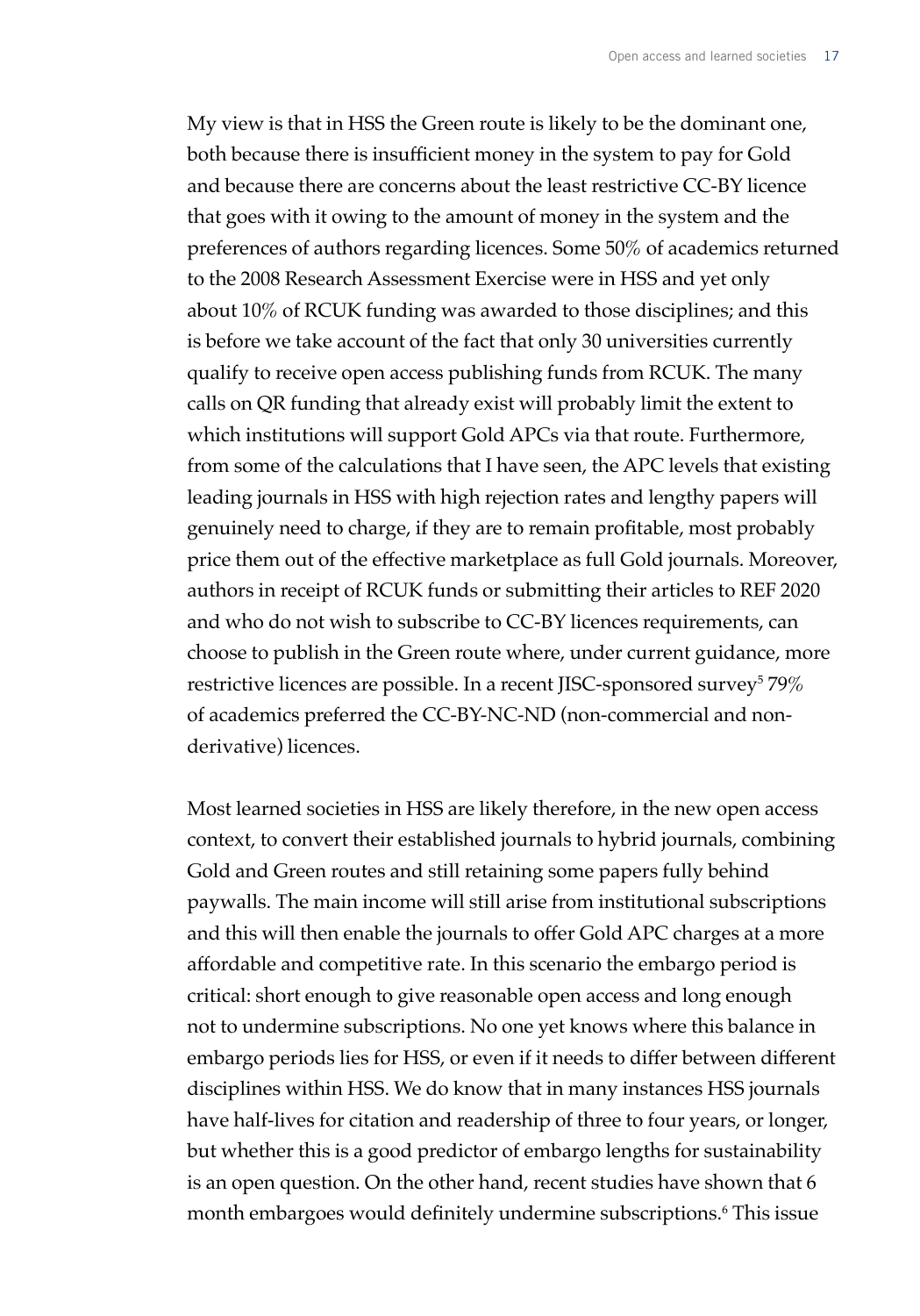was recognised in the Finch Report, which identified the need for longer embargoes in HSS, proposing up to 24 months in a transition period and possibly beyond. To many societies this seems a not unreasonable trial embargo period at least until more evidence of impacts has been collected. In the Humanities, in particular, calls for 36 month embargoes persist.

Why does publishing sustainability matter so much to the learned societies? Put simply, they use their publishing income to help support the breadth of their work for the academy. Learned societies taken together across STEM and HSS generate well over a hundred million pounds sterling of income per year from publishing and invest the surpluses from that in supporting UK scholarship and in helping to ensure that UK research has a strong international presence. Thus, learned societies play a key role in the research ecology of the UK, supporting disciplines and their practitioners, advancing and sharing knowledge and, in some cases, engaging schools, policymakers and the wider public beyond the academy. A number also offer professional accreditation to sustain standards in the practice of their disciplines. Their work complements that of other agencies and reaches tens of millions of people each year. The HSS alone has more than 200 learned societies and subject bodies.<sup>7</sup>

Learned societies differ widely in their size and range of activities, from turnovers of less than £100,000 per year and a volunteer workforce, to turnovers of £40m plus with hundreds of staff. Those in HSS (either wholly or in part) tend to be at the lower end of that range, the largest having a turnover of *c*. £11m per annum and more than 100 paid staff. Income sources include membership subscriptions; publishing; events and activities (e.g. conferences); enterprise activities (e.g. consultancy and room hire); and in some cases, fundraising and legacies. Publishing activities are a significant income source  $(>30\% - 65\%$  total gross income) for many learned societies. On average publishing generates around 50% of total gross income for a sample of 53 leading (non-medical) learned societies in the UK; the range being 4.4% to 97.5%.

The majority of the income from journal subscriptions (between 80% and 90% in many cases) comes from overseas subscribing institutions.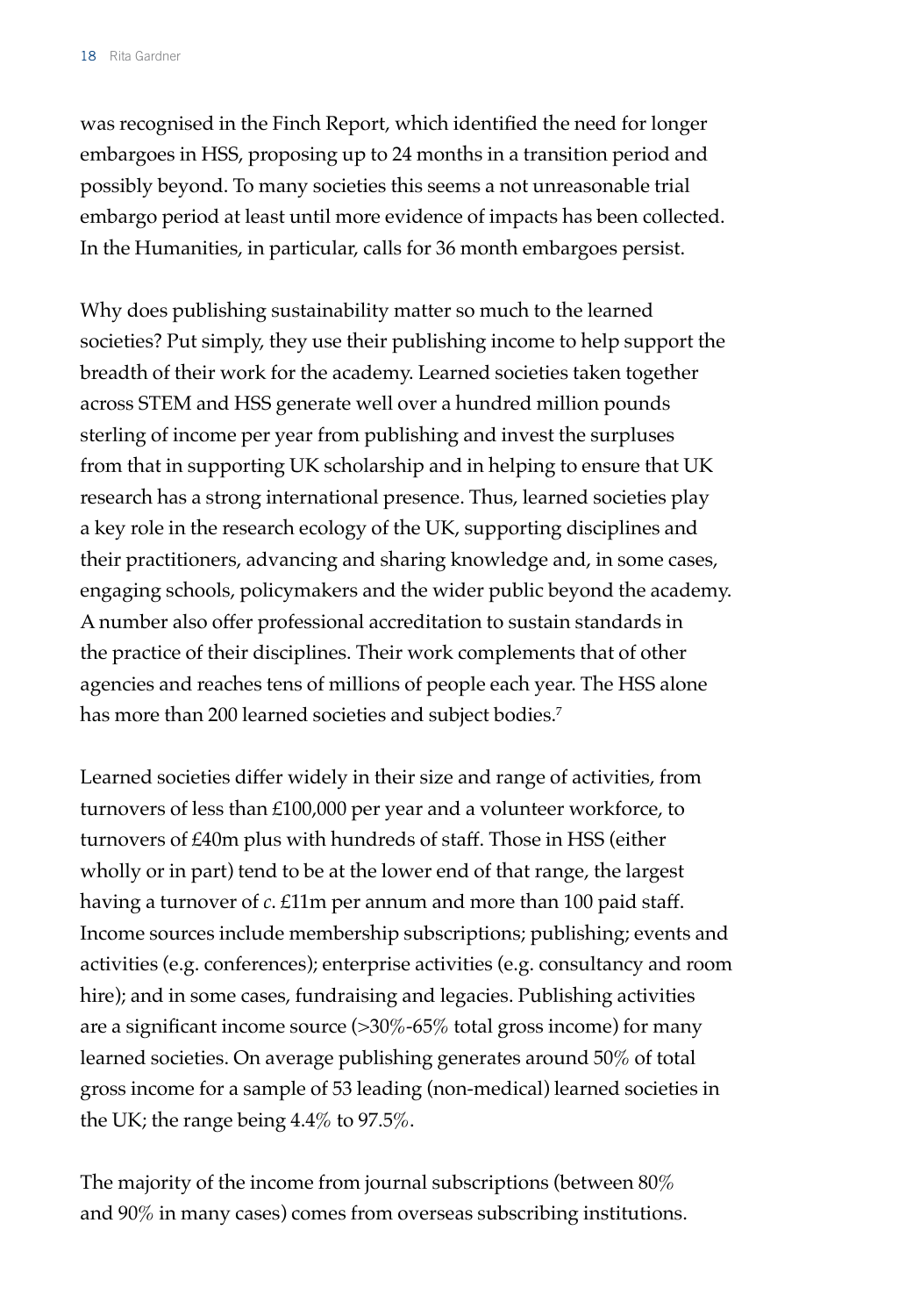So the suggestion made in some of the recent debates that public money in the UK (i.e. university subscriptions to journals) is, and should not be, underpinning learned society activities is pure nonsense. Further, indirect income is also tied to publishing, notably practitioner members who subscribe to societies in order to receive the journals, income from reprints, archived collections or collated themed volumes. The net income generated is reinvested to support learned society activities since the majority are charities and operate on a not-for-profit basis.

In short, learned societies are a key part of the research ecology of the UK and provide a very substantial intellectual, public and reputational good, at the heart of which is support for their discipline and its practitioners in the UK academy. They achieve that with income generated, often in large part, by successful publishing of scholarly journals that earn subscription income mostly from overseas; and in the process they do not place a drain on the UK public purse. Their journals also directly contribute to UK reputation and international standing. Their ability to absorb risk and to invest in new ventures is limited, unlike that of their globalised, commercial publishing partners. Learned societies, with the possible exception of the Royal Society of Chemistry and the Institute of Physics, tend to lack the scale, business acumen, borrowing capacity or cross subsidisation possibilities present in the large commercial publishers. Hence they are more vulnerable to change than the commercial publishers. This is why the principle of sustainability is vital to learned societies and why they have responded with such vigour to the RCUK policy implementation proposals.

Why was there a stand-off? In July 2012, following hot on the heels of the Finch Report publication, RCUK announced its policy and guidance for implementing open access publishing in relation to the research it funds; a policy updated from that introduced in 2005, which had been largely ignored. In a number of key respects the 2012 policy diverged from, and was tougher than, the recommendations in the Finch Report. Unwittingly learned societies suddenly found themselves caught, largely powerless, in the crossfire of a battle between an evangelical RCUK/Wellcome Foundation and the commercial publishers over rising costs and profits;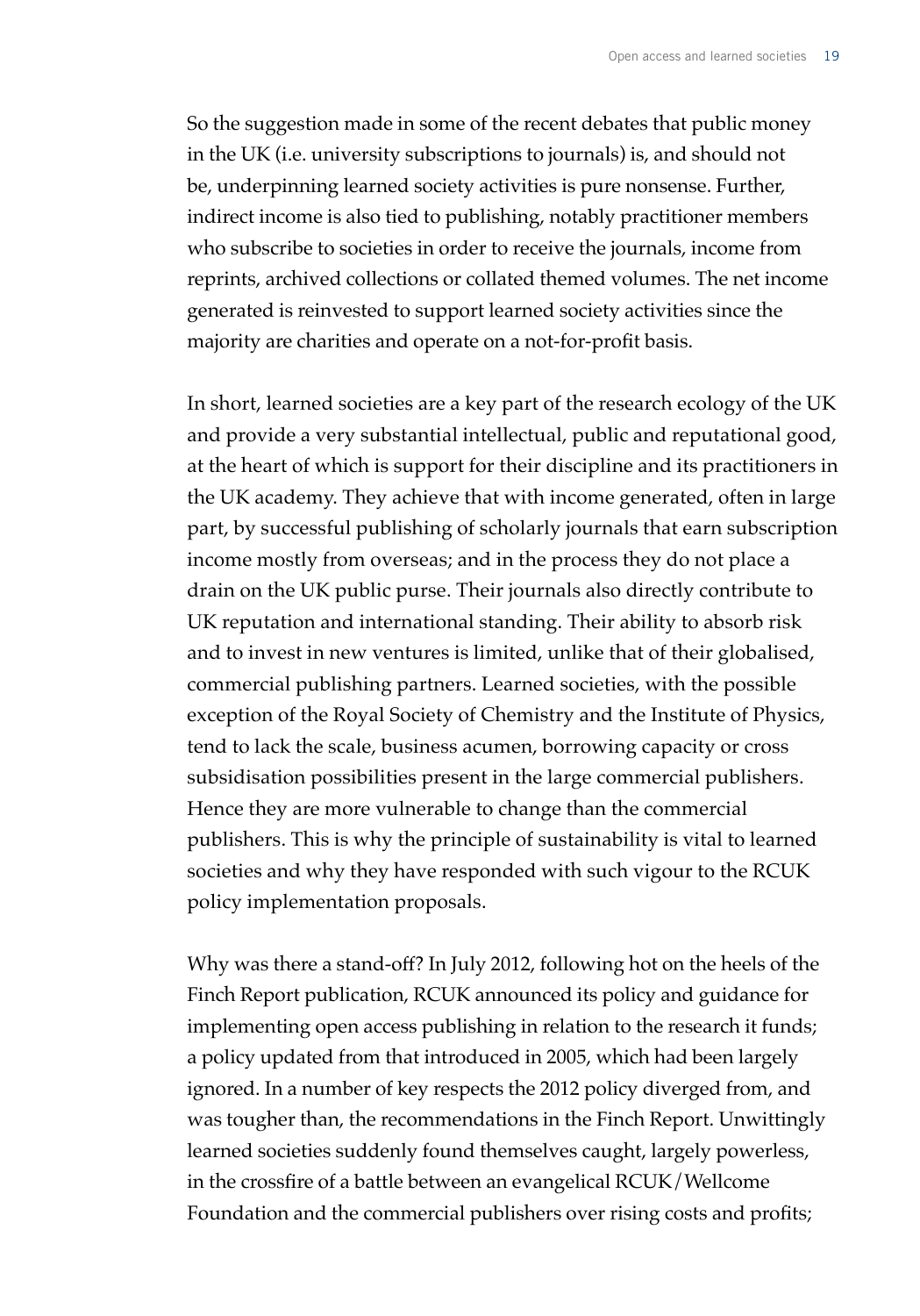a battleground informed almost entirely by experience in the Bio and Life sciences, fuelled by changes in digital technology and presented outwardly as an argument about public access to scholarship and public benefit from public expenditure.

At the heart of this battle, for the learned societies, was sustainability and principle: sustainability in terms of Green embargo periods and principle in terms of licensing requirements. The Finch Report had referenced noncommercial licensing (not commercial licensing), RCUK demanded full commercial reuse for Gold published papers and data. RCUK policy was, and still is, uncompromising on demanding embargo periods of one year or less in HSS after a transition phase during which there is more relaxed guidance. Their initial guidance failed to recognise a key Finch Report recommendation that if a journal offered a Gold route and a scholar did not have access to Gold funding, then the journal could implement a longer embargo period of up to 24 months. This was critical for learned society sustainability in publishing in the HSS, as indeed it also was for science, where policy embargoes are 6 months and transition arrangements should have allowed 12 months but did not.

Nine months later, after an inordinate amount of wrangling in public, and two revisions from RCUK in the first quarter of 2013, there is finally RCUK guidance in place for a transition period of five years from April 2013 that is consistent with the Finch Report and BIS endorsement of it. The HEFCE consultation process is ongoing but it has stated that in terms of embargo and licensing it is likely to follow the lead of RCUK.<sup>8</sup> The fact that it has taken Select Committee inquiries in both the House of Commons<sup>9</sup> and the Lords<sup>10</sup>; innumerable meetings with officials, special advisors and ministers; a considerable advocacy campaign; and more than five conferences (British Academy, Academy of Social Sciences, Society for Biology and the Royal Society, Wiley-Blackwell and the Foundation for Science and Technology) to draw attention to the issues being faced by learned societies and to, effectively, end up back where Finch Report started from, indicates the scale of the problem. The amount of time, energy and effort that has been spent to achieve a position that should never have been in doubt in the first place, is hugely frustrating.<sup>11</sup>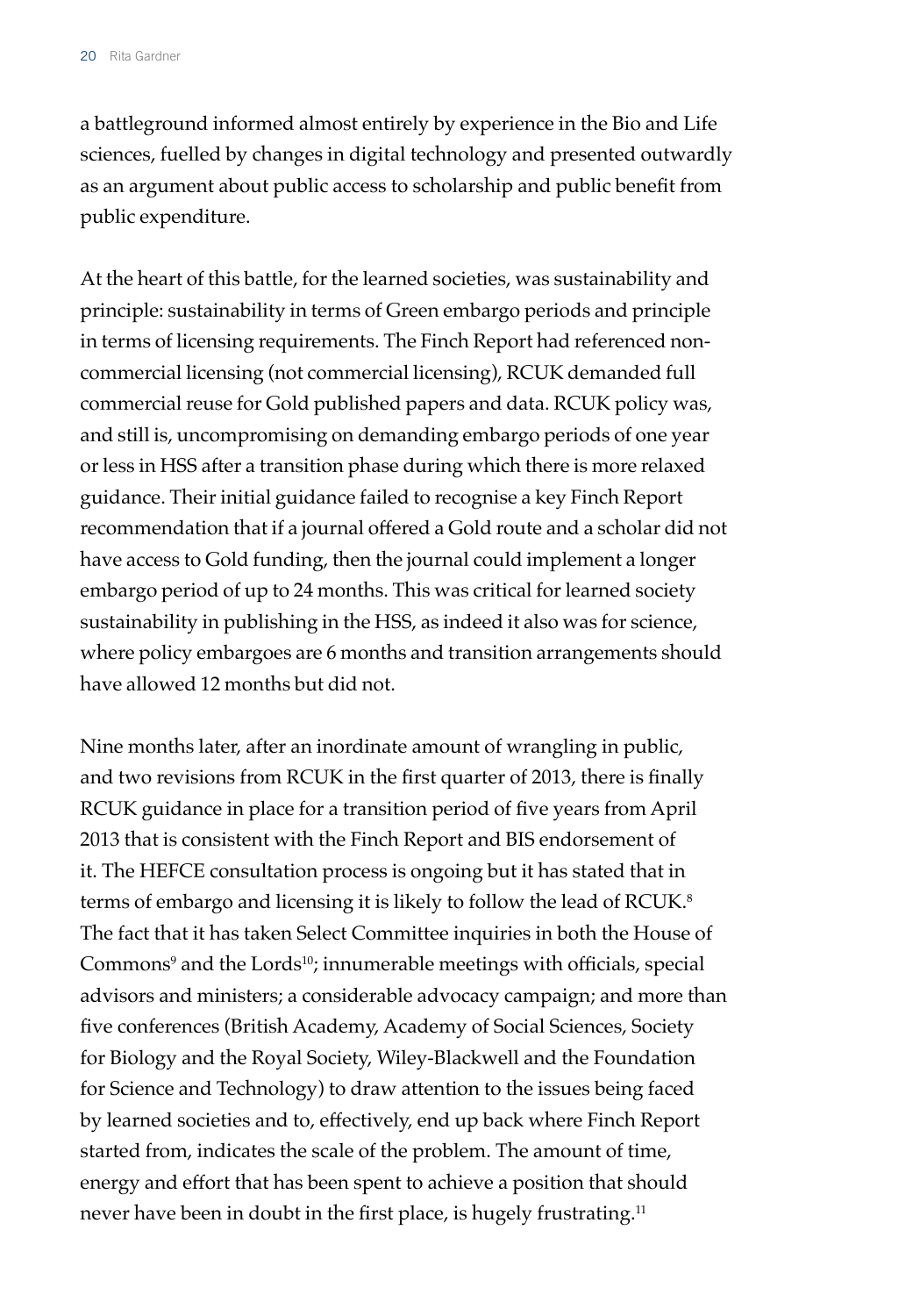At best, the last nine months has resulted in a transition policy/guidance that, together with the long lead time in journal production and sales, will probably ensure sustainability of most current journals for five years. It has removed the most contentious elements of RCUK initial guidance, notably reference to market forces and convoluted routes by which researchers were encouraged to seek cheaper Gold journals or Green journals with short (not 24 month) embargo periods if they could not afford their first choice Gold journal. It has clarified the fact that it is the researcher who decides where to publish, and that if APC money is not available to him/ her, for whatever reasons, from their institution, they may in Humanities and Social Sciences choose a Green route in a journal with a 24 month embargo period provided that journal also offers a Gold route option. It has also given time and an extended review process over the transition in which to collect evidence of implementation, impact and unintended consequences. The fact that RCUK has already produced its final policy indicates they have a clear end point in mind. Vital for the learned societies will be agreeing and collecting systematically, evidence to help inform any arguments to be made to change that policy.

I am, nevertheless, no clearer as to what are the real motives driving RCUK policy seemingly towards access, excellence and yet potential unsustainability for existing publishers, especially learned societies and perhaps especially in Humanities and Social Sciences. However, without understanding the true underlying motivation, it remains difficult to understand how best to respond. One thing is clear though, RCUK are making every effort to influence other research funders worldwide, through Science Europe and other fora, in favour of their policy with its Gold preference and short Green embargoes. I am not alone in finding this immensely worrying, not least because the rest of the world, where it has stated a preference, seems to be favouring the Green approach. As the Chief Executive of ESRC has said publicly, a very worrying scenario for Humanities and Social Sciences would be a global response to open access that is focused largely on a Green route and with short embargoes (i.e. 12 months or less in Humanities and Social Sciences, and 6 months in other discipline areas). Science Europe has already set out a policy statement, similar to that of RCUK, citing a 12 month maximum Green embargo for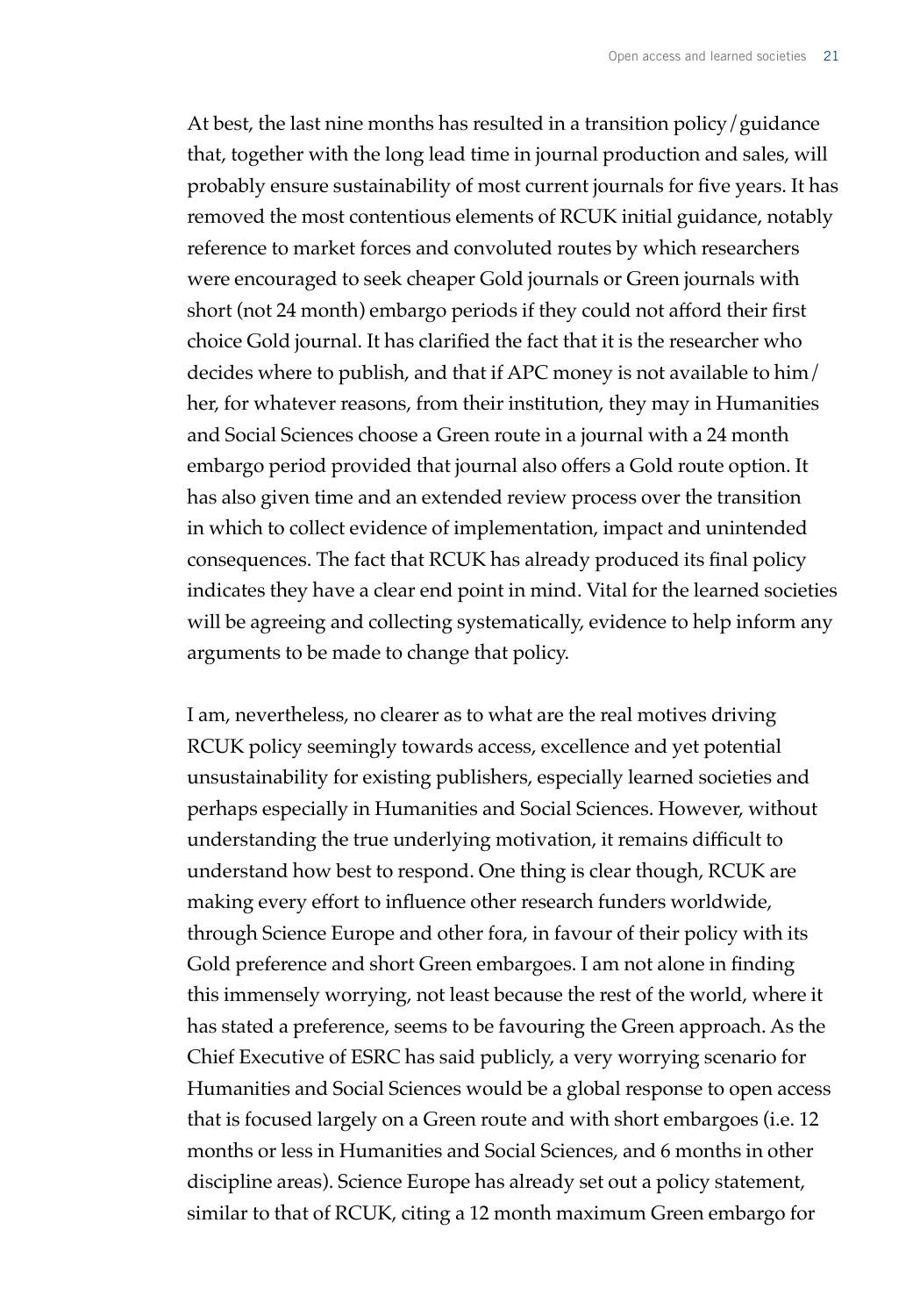Humanities and Social Sciences<sup>12</sup> journals and changes they would wish to see in hybrid journals, among other points. This reinforces the question – what is the real motivation to pursue such seemingly aggressive and speedy change linked to non-precautionary policymaking?

It is easy to draw a simplistic conclusion that the last nine months was just about money, especially as publishing revenues will have increased significantly in the past ten years or so for most societies. Of course money came into it, but so too did the wider roles of learned society publishing, and the manner in which learned societies in Humanities and Social Sciences felt they were being treated.

Concerns that the learned society sector was not being sensibly consulted, understood or valued by policymakers were keenly felt, as was the failure to welcome, in terms of policy, the fact that 'one size does not fit all' in relation to publishing practice, citation and readership. The inexplicably pressured rush to policy formulation and implementation in an uncertain, risky and poorly-evidenced environment, and with little consultation, especially in relation to Humanities and Social Sciences, had no rationale for the societies; and was indeed also questioned in the Lords inquiry. Learned societies also voiced concerns over implications for equity and access for academics, especially in Humanities and Social Sciences, to Gold APC funds, in another of their roles in representing the interests of scholars in their disciplines.

In all, many societies were left reflecting on behaviours that sought to place the UK in a leadership position globally, with associated high financial risks (and possibly reputational gains?) of being 'out in front' of the rest of the world, and which gave every appearance of being ideologically driven and unwilling to seek compromises to carry UK stakeholders, especially learned societies, in the process. Many in the Humanities and Social Sciences societies felt unappreciated and dispensable. Undoubtedly the research councils will have different perceptions of this difficult period and of the Humanities and Social Sciences learned societies' positions.

It is arguably in its indirect effects that the learned societies' advocacy, across the sciences as well as Humanities and Social Sciences, has been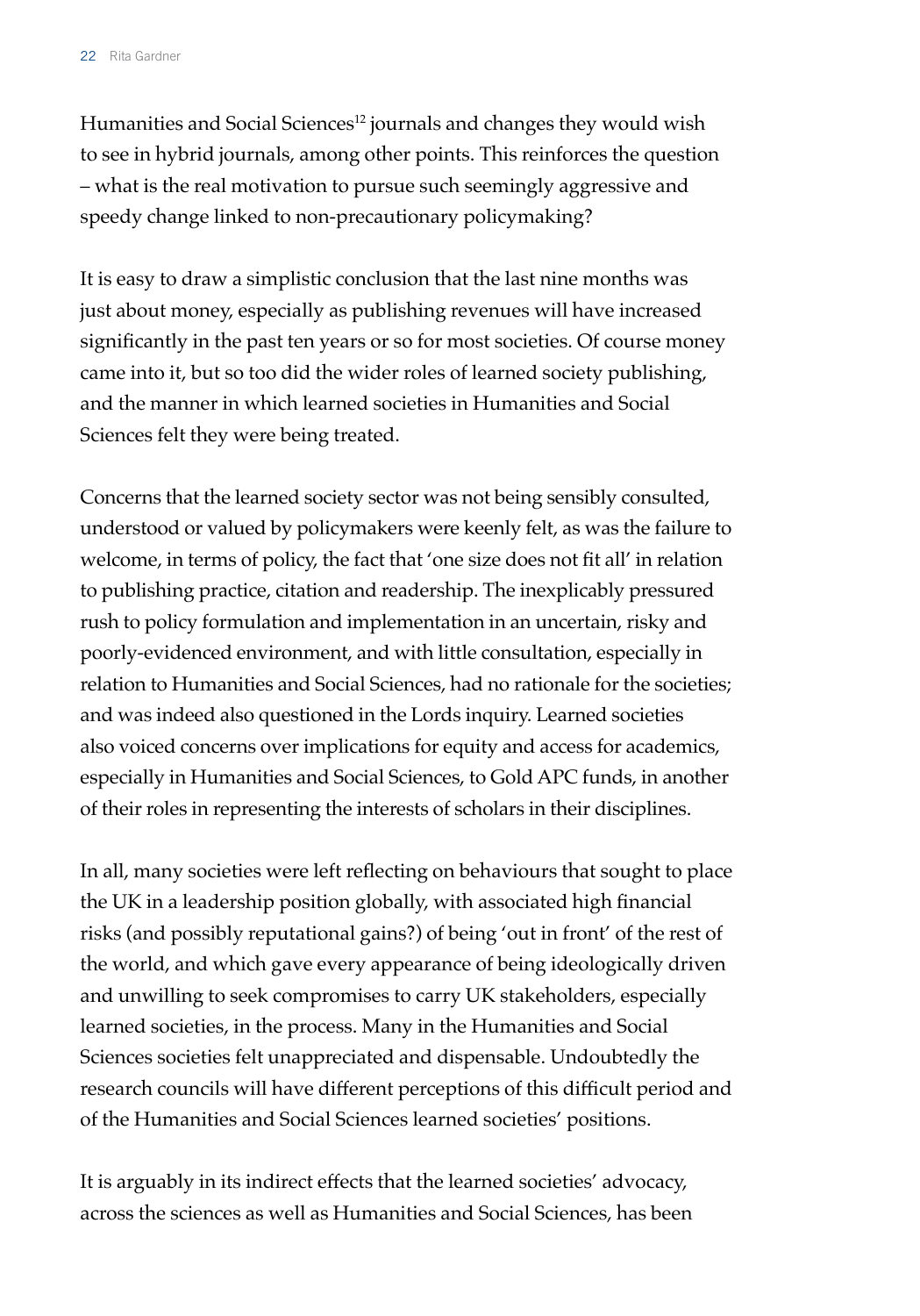of greatest importance in the longer term. I believe there is now greater awareness of the issues the societies face and of the influence that the societies can bring to bear from among their contact networks. There is also understanding and support for their cause among university leaders and among the House of Lords. That is not to say, however, that learned societies do not in part bear some responsibility for the tensions between funders, universities and publishers. How many societies have asked that subscription increases year on year be kept to a minimum, or even debated that with their commercial publishing partners? How many have turned down inclusion of their titles in consortia bundles? That said, society journals tend not to be among the most expensive of journals.

Nor can societies afford to be complacent. We have been suddenly catapulted into a high risk environment, especially those for whom publishing revenue is a major source of income. Societies have low risk appetites, as charities, and tend to have little in the way of either financial resilience or trustee/staff expertise in strategic planning for a very different future. So, how do we adjust our activities in the medium term to lower publishing income levels, since this is likely to be the case even if a sustainable future beckons for our journals? How do we garner more income from existing sources or make savings on running costs – increase membership subscriptions, pursue legacies, merge or share services? How do we identify new income sources? If there had been untapped great ideas out there, then the more innovative of the societies would already have been on the case. How do we reduce or spread future risk in our publishing? Societies more than ever need to be attentive to the needs of their authors and reviewers, and to sustain the multiple relationships we have with the academic and practitioner communities through our activities – as volunteers, subscribers, beneficiaries, advisors – in order to retain membership, gift and legacy income.

The current economic environment is not conducive to growth in most of the learned society income sources; the one exception has been the increase in publishing revenues in recent years. In the context of an extended economic downturn, introducing new uncertainty and risk over the very source of income that has been the most resilient and which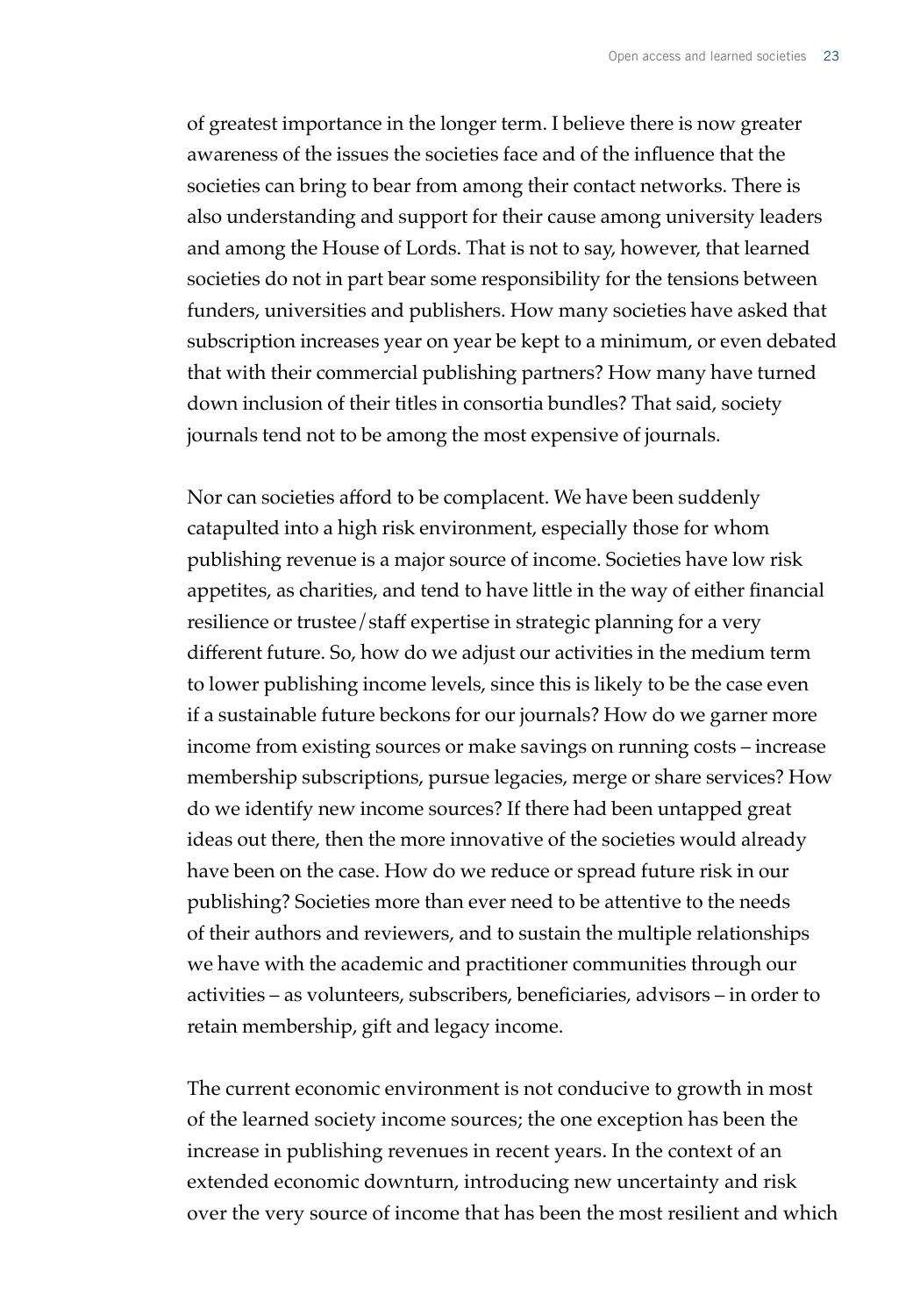is often among the two highest earners (the other being subscriptions) for learned societies is ironic. The best that many can hope is that total income can be sustained at current levels in real terms for the transition period, thus giving some breathing space for planning and evaluation. What will happen in the longer term, as a new equilibrium in publishing evolves, is unpredictable at present since there are simply too many unknowns. Issues over policy in relation to Green embargo lengths and licensing styles, are compounded with uncertainty over when and how the rest of the world will respond, how consumers (authors) will change their behaviours, the extent to which institutions will use APCs as a marketplace, what the end point will look like globally in terms of balance between Gold and Green routes to scholarly publishing, and how the commercial publishing partners will adapt. These all influence the risk to journal continuity and income and ultimately to society activities for the academy.

In the evolving open access debate, it has become quite clear to me that some stakeholders do not understand what learned societies do, how effective they are and the value for money they offer. Societies have been both surprised and frustrated to discover this. It can be explained perhaps, in part, by societies differing so widely in size and scope; partly though it speaks of complacency on all parts and the need for better communication and listening. As well as making the cases for their disciplines, learned societies need to make the case for themselves. Of course, they have rarely had to before since they are not in direct receipt of government funding. The challenge for learned societies is to demonstrate their 'added value' in ways that have meaning and that can be measured, hence the new project at the Academy of Social Sciences (funded by ESRC) to undertake a systematic assessment of learned societies' funding and activities and, where possible, to assess benefits and costs. This will complement activity and data collected by others, notably from those who attend the British Academy's bi-annual meetings of HSS learned societies and subject associations.

Above all, there will be few quick fixes either to adjusting publishing futures or to managing change. Learned societies will need time to adjust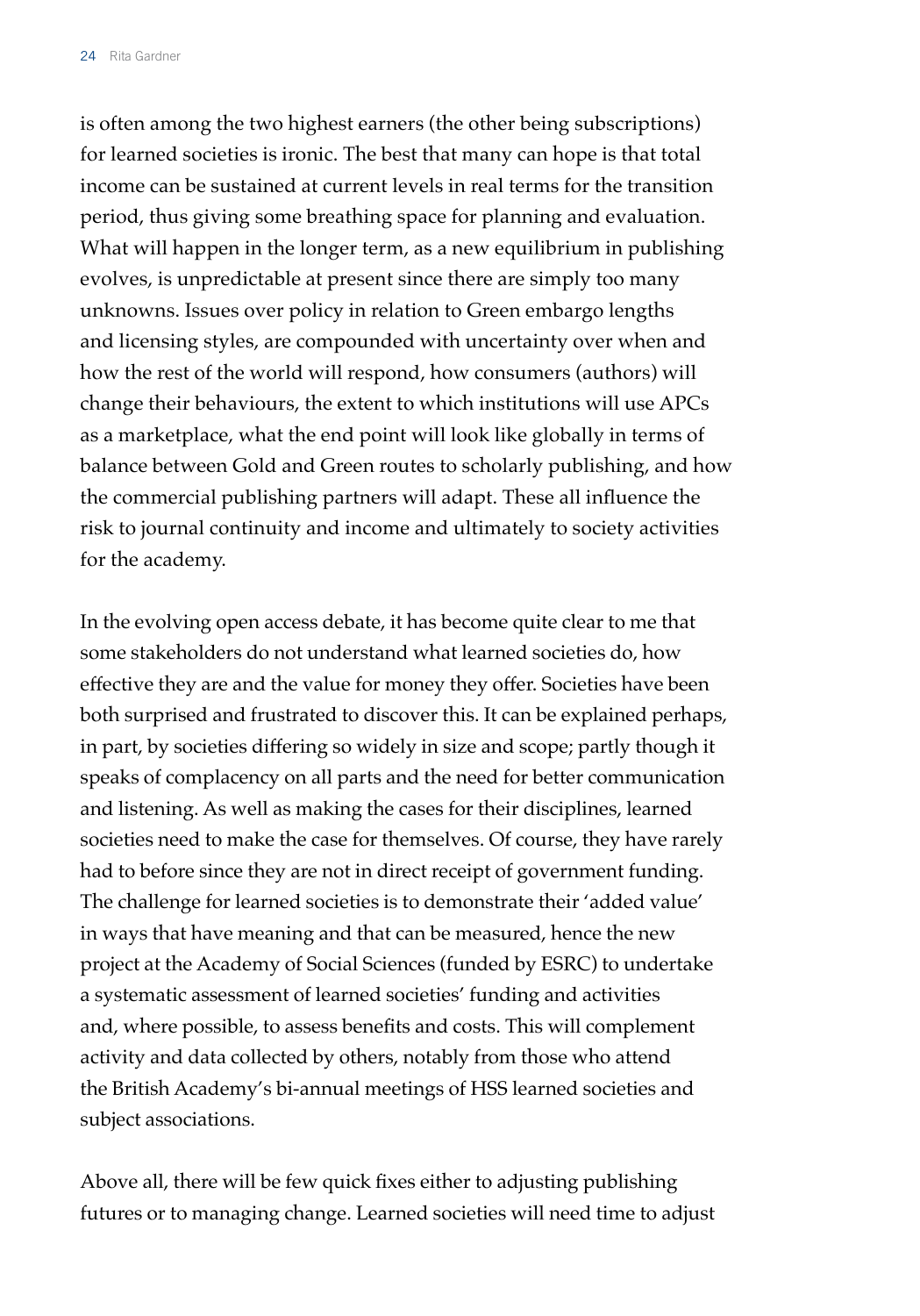and other stakeholders need to be understanding of that. It is not to say learned societies are inept or idle, far from it, but lasting adaptation to progressive change takes time. I know from my own experience, that for the Royal Geographical Society (with IBG) it took more than ten years of strategic and sustained effort, in an economic upturn, to grow and diversify income sources, to extend work to new audiences and to develop a reputation in new areas of activity.

It is not difficult to see the challenge and threat that a rushed, inflexible and non-precautionary transition to open access, or an unsustainable policy end point globally means for learned societies in the short and long term. Equally, in a digital world it is easy to see that the nature of publishing is changing and will continue to change. Learned societies will have to continue to adapt to and manage that change.

#### Looking forward

Learned societies have proved remarkably resilient, many celebrating centenaries or even approaching bicentenaries. One might have thought that in the digital world their rationale could be lost, but far from it, they appear to be no less in demand or needed than before. While the current open access experience for learned societies is a risk, and potentially a future hazard for many, I firmly believe that there will be some positive outcomes to recent events too. This is in addition, I hope, to the evolution of open access policies and implementation to meet, effectively and equally, all the agreed criteria of excellence, access and sustainability.

The wider legacy will come, I suggest, in six areas. First, the shock effect has awoken some societies to the need for longer term, strategic business and financial planning, a position that the larger and more active societies tended to reach a few years ago. It was not, however, the ideal way to come to that realisation.

Secondly, adapting to and mitigating external changes are a fact of life in the 21st century, and it is a rare organisation that can successfully turn its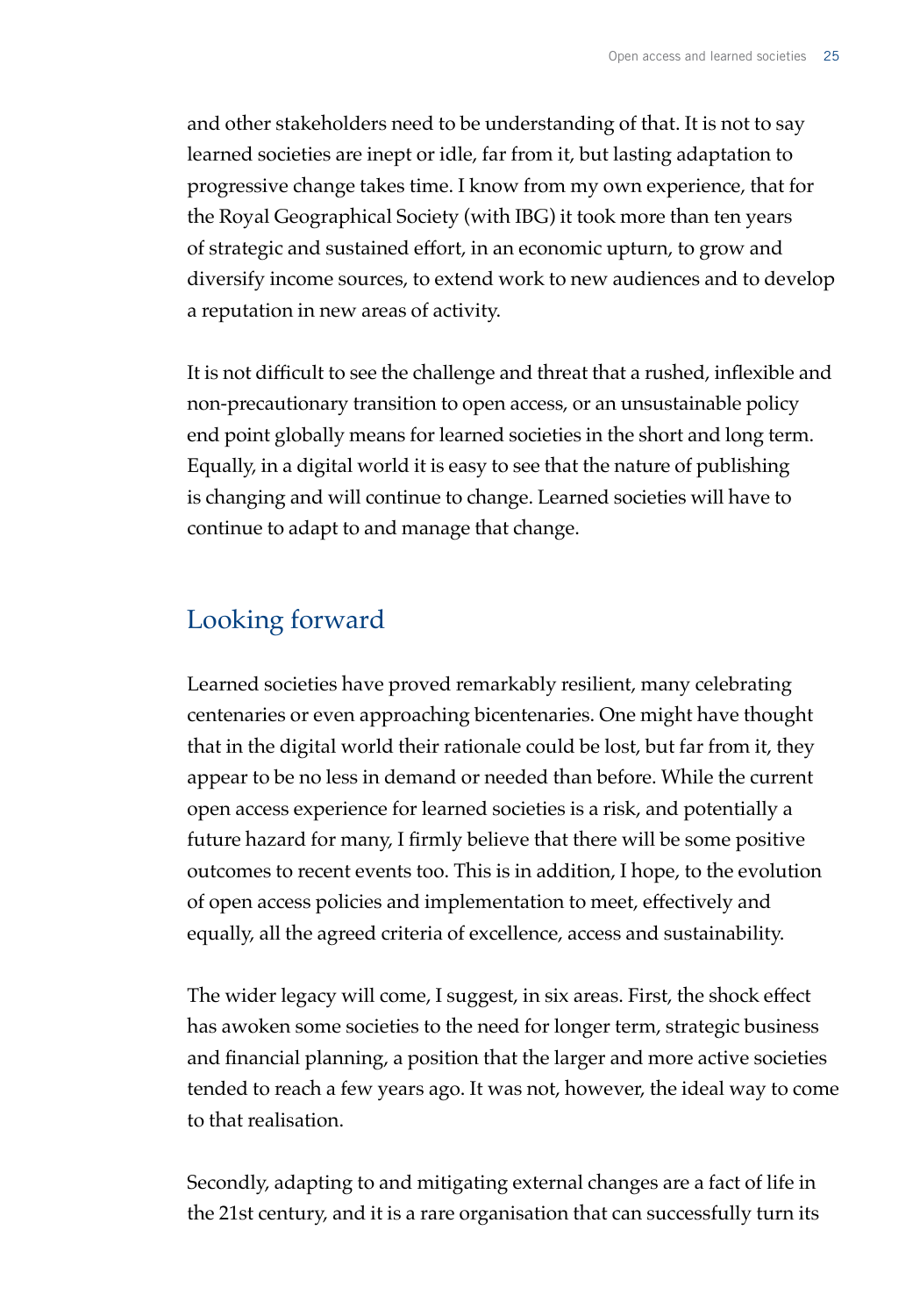back on change. The societies who are well-placed to do so are already establishing new fully open access journals, bringing their reputation and ethos to bear in offering good quality open access at relatively affordable rates. Regardless of whether the rationale is in hedging bets or offering new opportunities, the move is a low cost, sensible one for keeping options open under uncertain conditions. On a broader scale, learned societies are part of the UK's knowledge economy and they can expect to see the pace of change and external competition increasing, so having a forwardthinking, adaptable and change-welcoming culture is important to their future survival.

Thirdly, the collective action referred to previously has demonstrated the power of the contact networks that reside in individual societies, and the impact that the collective sum of independent actions of advocacy can have. Greater awareness of sister bodies and of how we can collaborate across, as well as within, different sectors has been forged through dealing with perceived adversity. Effective collaboration between individual societies has also been enhanced.

Fourthly, the learned societies, in HSS as well as in STEM, have raised their profile in government and with policymakers as a result of this issue. With some notable exceptions, their profiles have tended to be relatively low, perhaps understandably so, as they are not organisations that campaign publically on issues or seek to capture headlines with PR-led campaigns.

Fifthly, most learned societies are deeply embedded within, and supported by, their academic communities, and are seen to provide a disciplinary 'home', an independent and trusted voice and arbiter of quality, contact networks and advocacy, with some of the longest-standing and most highly regarded journals and international conferences. There are early, welcome signs that communities are rallying behind the societies in support of their journals, further strengthening the embedded relationships.

Finally, the societies are fully aware of the need to monitor impact on their publishing activities over the transition period. Agreed guidelines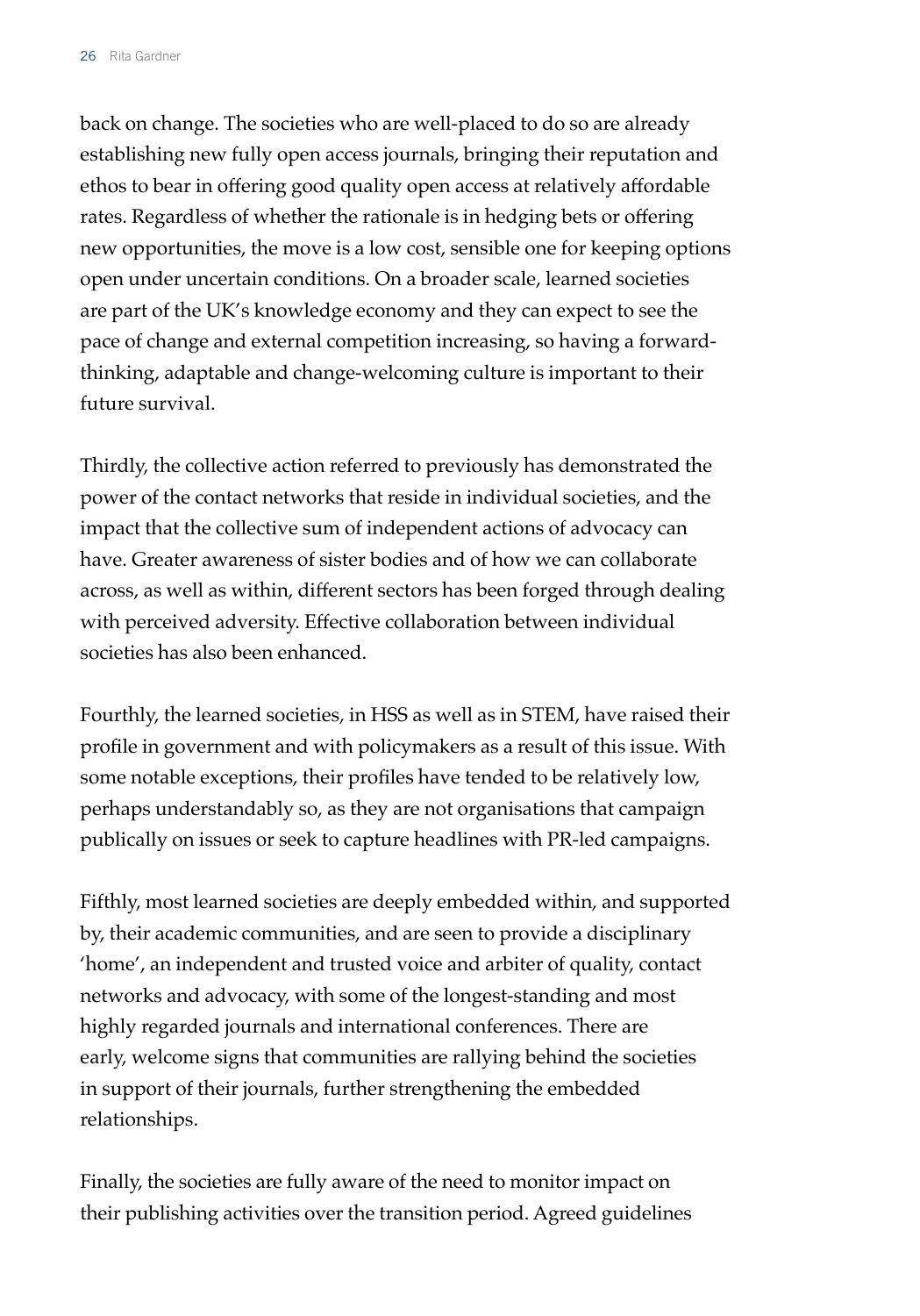as to what that means need to be established between the different sector groupings of learned societies so that we can approach the task in a 'joinedup' manner. This is particularly important given the difference in views between sectors as to what approaches to learned society open access publishing may be sustainable for each in the future.

One thing is for sure, the learned societies must be armed in 2014, 2016 and 2018 with the evidence about embargo periods, licensing, realistic APC values, and 'customer' behaviour that was so needed and yet so lacking in 2012; they should have data on their worth and added value; and they will be better able to act collectively and use constructively the power of their contacts and constituencies to help make objective and evidence-led arguments. They will be persistent in doing so. Many may also already be embracing the opportunities that open access might bring, and most will have greater clarity over the potential impacts and probabilities of different risks to publishing in their disciplines and how best they might mitigate them.

What most risks undoing the progress that has been made is, in my view, active lobbying by RCUK internationally such that, even if only inadvertently, it results in unsustainable open access policies in the rest of the world where the lobbying power of learned societies, with perhaps the exception of the USA, is considerably less than in the UK.

*Acknowledgements.* I warmly thank my colleagues, Drs Catherine Souch and Madeleine Hatfield, for their support with data gathering, thoughtful commentary and discussion throughout the open access review process; and Catherine for her helpful comments on an early draft of this essay.

**Dr Rita Gardner CBE** *is Director of the Royal Geographical Society (with the Institute of British Geographers), the learned society and professional body for Geography and geographers in the UK. She has led the Society through a period of substantial development in the past fifteen years. At the heart of the Society today is the safeguarding, advancing and promoting of the discipline and its methodologies; and exchanging new geographical knowledge within and between research, higher education, schools, expedition, public and policy audiences in the*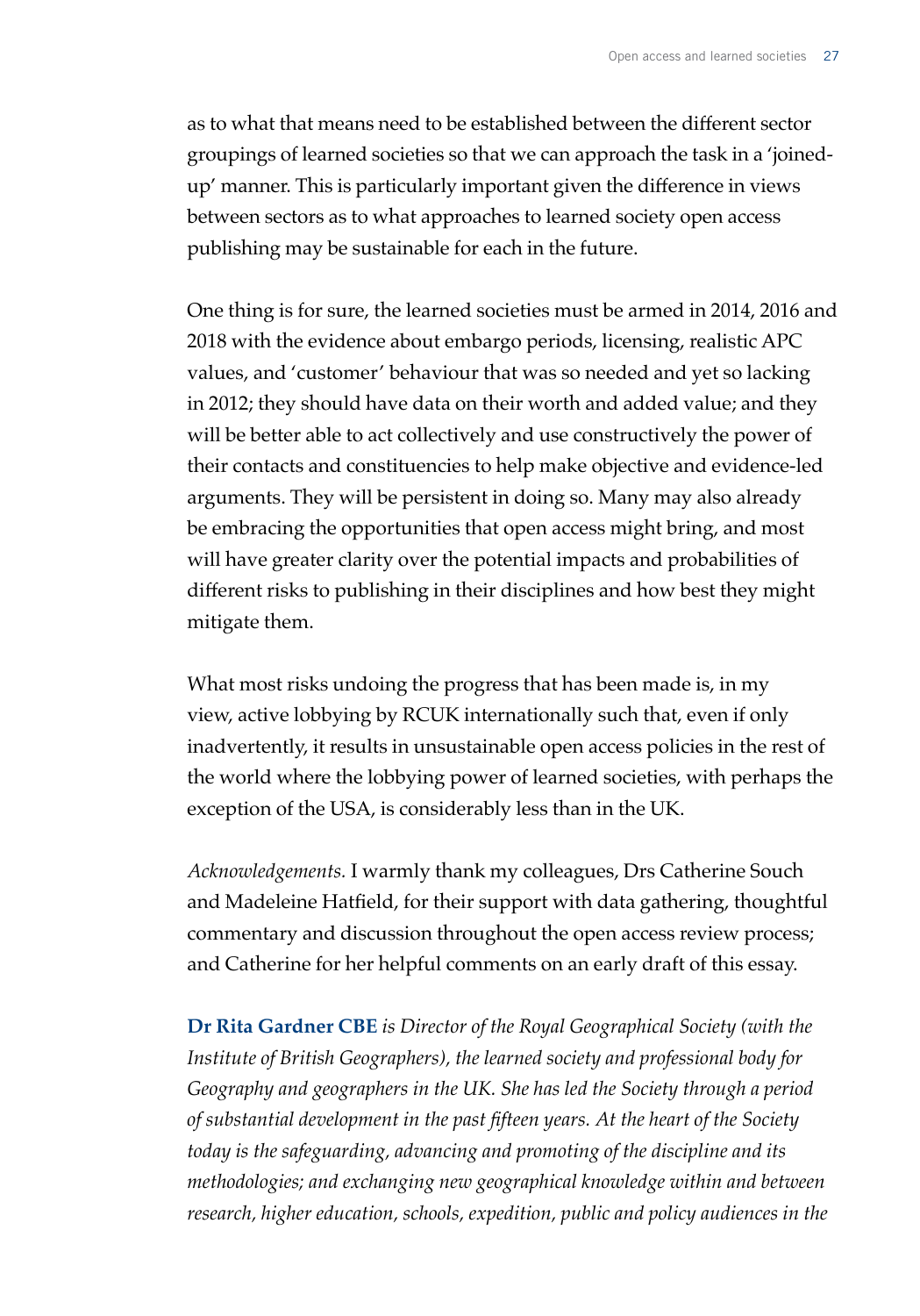*UK and globally. The Society's work engages 3 to 4 million people each year and its 16,800 members and Fellows are drawn from some 160 countries.* 

*Recent wider involvement includes a Non-Executive Directorship of the British Antarctic Survey; Member of the BIS Working Group on Open Access to Scholarly Publishing; Chair of the Steering Committee for the International Benchmarking Review of UK Human Geography; Chair of the Academy of Social Sciences Working Group on Open Access Publishing. Appointed as non-political advisor for Geography to the Secretary of State for Education and Skills, 2006- 2010, she continues to be closely involved with the Department for Education on Geography curriculum matters.* 

*Prior to joining the Society, she had an academic career as a physical geographer in London University at Kings College (1979-1994) and Queen Mary College (1994- 1996). Educated at University College London (BSc) and the University of Oxford (D Phil), she holds the Busk Medal for her research on environmental change in the tropics. She was awarded a CBE for 'Services to Geography' in 2003, and holds Honorary Doctorates from the Universities of Gloucestershire and Southampton, and an Honorary Fellowship of Queen Mary, London University.* 

#### © Rita Gardner, 2013.

This article is licensed under a Creative Commons Attribution-NonCommercial-NoDerivs 3.0 Unported License.

#### **Notes**

- 1 Representatives were drawn from BIS, RCUK, HEFCE, independent funders (Wellcome Foundation), libraries (British Library), JISC, universities, learned societies and commercial publishers. See Appendix A of the report for full details, [www.researchinfonet.org/publish/](http://www.researchinfonet.org/publish/finch/) [finch](http://www.researchinfonet.org/publish/finch/) (accessed 13 May 2013).
- 2 This paper specifically concerns learned societies and not the National Academies, who are funded differently; many of the comments are also relevant to professional bodies.
- 3 See HEFCE's FAQ on REF (June 2012) [www.ref.ac.uk/faq/all](http://www.ref.ac.uk/faq/all/) (accessed 13 May 2013).
- 4 The full report can be found at [www.esrc.ac.uk/\\_images/Human-Geography-Benchmarking-](http://www.esrc.ac.uk/_images/Human-Geography-Benchmarking-Review-Report_tcm8-25257.pdf)[Review-Report\\_tcm8-25257.pdf](http://www.esrc.ac.uk/_images/Human-Geography-Benchmarking-Review-Report_tcm8-25257.pdf) (accessed 13 May 2013).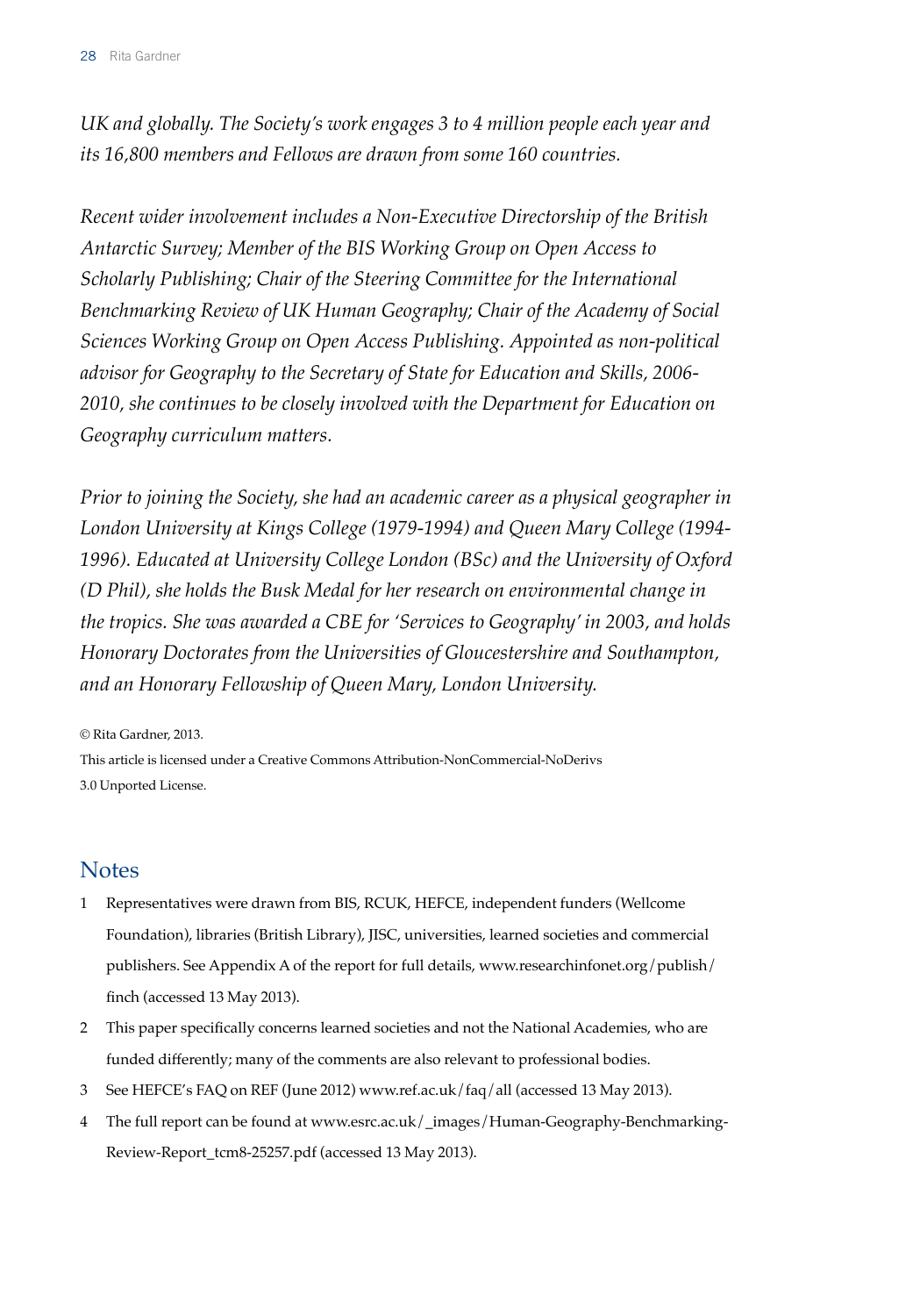- 5 Summary results of the OAPEN-UK HSS Research Survey Results are reported at: [http://](http://oapen-uk.jiscebooks.org/files/2012/07/OAPENUK-Researcher-Survey-Results.pdf) [oapen-uk.jiscebooks.org/files/2012/07/OAPENUK-Researcher-Survey-Results.pdf](http://oapen-uk.jiscebooks.org/files/2012/07/OAPENUK-Researcher-Survey-Results.pdf) (accessed 13 May 2013).
- 6 The potential effect of making journals free after a six month embargo. A report for the Association of Learned, Professional and Society Publishers [ALPSP] and The Publishers Association, May 2012 [www.publishingresearch.net/documents/](http://www.publishingresearch.net/documents/ALPSPPApotentialresultsofsixmonthembargofv.pdf) [ALPSPPApotentialresultsofsixmonthembargofv.pdf](http://www.publishingresearch.net/documents/ALPSPPApotentialresultsofsixmonthembargofv.pdf). See also *Logos* 23:3 (2012), pp.16-27.
- 7 A directory, which is not fully comprehensive, is provided by the British Academy www. britac.ac.uk/links/uksahss.asp
- 8 HEFCE's consultation on REF 2020 launched on 25 February 2013, [www.hefce.ac.uk/media/](http://www.hefce.ac.uk/media/hefce/content/news/news/2013/open_access_letter.pdf) [hefce/content/news/news/2013/open\\_access\\_letter.pdf](http://www.hefce.ac.uk/media/hefce/content/news/news/2013/open_access_letter.pdf) (accessed 13 May 2013).
- 9 BIS Commons Select Committee on Open Access: [www.parliament.uk/BIS](http://www.parliament.uk/BIS) (accessed 13 May 2013).
- 10 House of Lords Select Committee on open access, [www.parliament.uk/business/](http://www.parliament.uk/business/committees/committees-a-z/lords-select/science-and-technology-committee/inquiries/parliament-2010/open-access/) [committees/committees-a-z/lords-select/science-and-technology-committee/inquiries/](http://www.parliament.uk/business/committees/committees-a-z/lords-select/science-and-technology-committee/inquiries/parliament-2010/open-access/) [parliament-2010/open-access](http://www.parliament.uk/business/committees/committees-a-z/lords-select/science-and-technology-committee/inquiries/parliament-2010/open-access/) (accessed 13 May 2013).
- 11 Approximately a quarter of the responses to the calls for evidence for the House of Lords enquiry were from learned societies, and they were instrumental in both the enquiries being held. Of particular note towards the culmination of the process were the summit meeting held by David Willetts to try to resolve the differences between RCUK, BIS and the learned societies, and the tenacity of Lord Krebs as Chair of the Lords Science and Technology Select Committee in not only producing a speedy and critical enquiry report but in following through with comments on RCUK revisions.
- 12 Science Europe position statement: Principles for the transition to open access to research publications. April 2013, [www.scienceeurope.org/uploads/Public%20documents%20and%20](http://www.scienceeurope.org/uploads/Public%20documents%20and%20speeches/SE_OA_Pos_Statement.pdf) [speeches/SE\\_OA\\_Pos\\_Statement.pdf](http://www.scienceeurope.org/uploads/Public%20documents%20and%20speeches/SE_OA_Pos_Statement.pdf) (accessed 13 May 2013).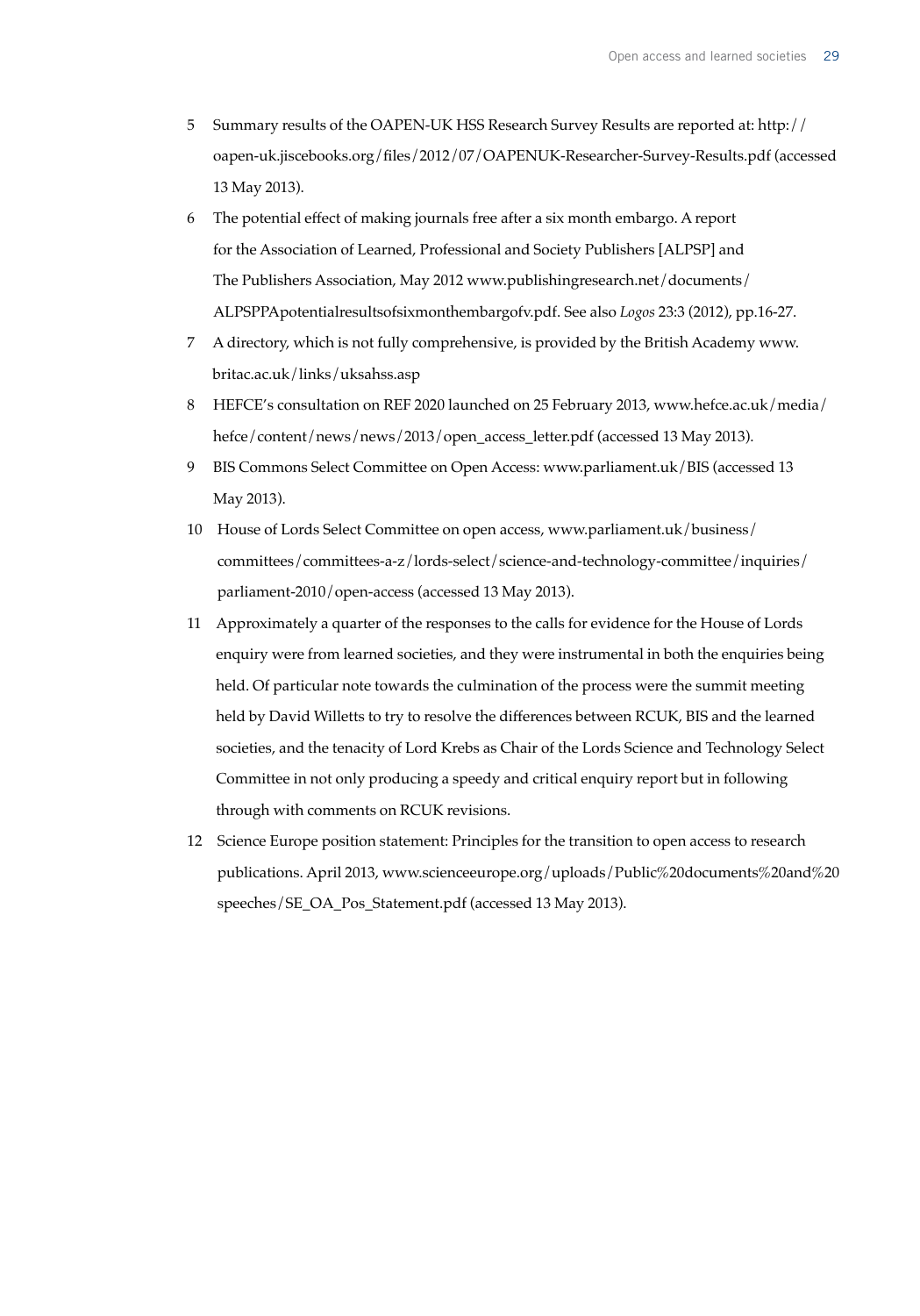# <span id="page-30-0"></span>Ecumenical open access and the Finch Report principles

Stuart M. Shieber

Debating Open Access, published 2013 by the British Academy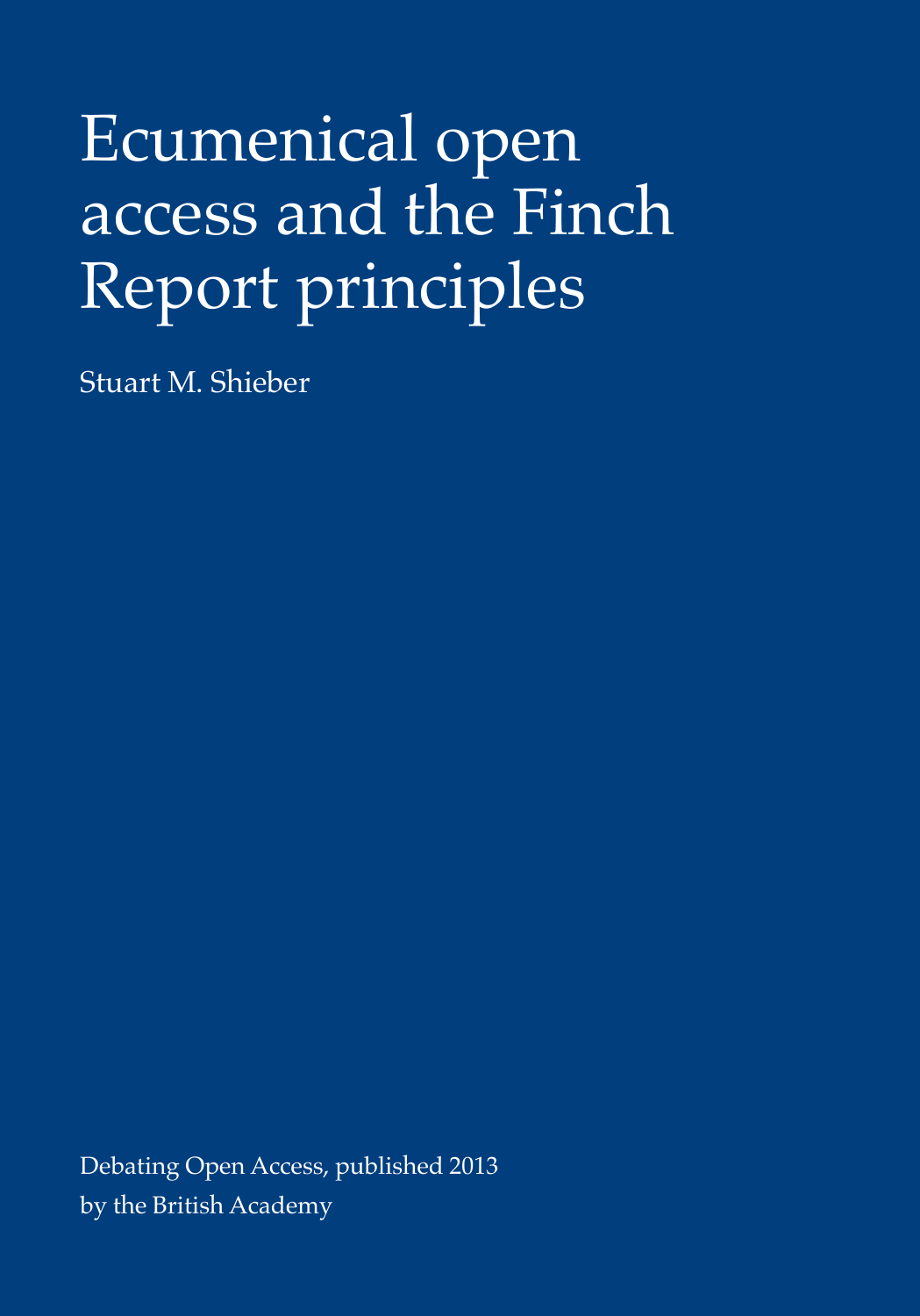- The principles underlying the Finch report access, usability, quality, cost and sustainability – are broadly to be commended.
- However, the report's specific recommendations are short-term prescriptions that may lead to a limited increase in the amount of OA at a very high cost.
- In particular, it equates open access journals and hybrid journals, offering support to both.
- But the hybrid model entrenches the dysfunctional subscription model to the exclusion of the competitive and sustainable open access model.
- A preferable approach is to require authors to provide open access, but to be ecumenical about how that is achieved – through self-archiving or open access or hybrid journals – while providing support only for true open access journals.

The Working Group on Expanding Access to Published Research Findings first convened in 2011 at the behest of David Willetts, the UK Minister for Universities and Science, to 'examine how most effectively to expand access to the quality-assured published outputs of research; and to propose a programme of action to that end.' The group consisted of representatives of various of the stakeholder communities related to scholarly publishing, and was chaired by Janet Finch. Their final report<sup>1</sup> makes concrete policy recommendations for UK research funders to implement, and has been the basis for the policies being set by the Research Councils UK (RCUK).

There is much to like in the Finch Report on open access. The primary recommendations have to do with directly providing for open access to scholarly articles funded by UK research agencies.2 The report appropriately outlines four desiderata that need to be optimised to this end:3

**Access:** The report takes as given the importance and desirability of open access to the scholarly literature.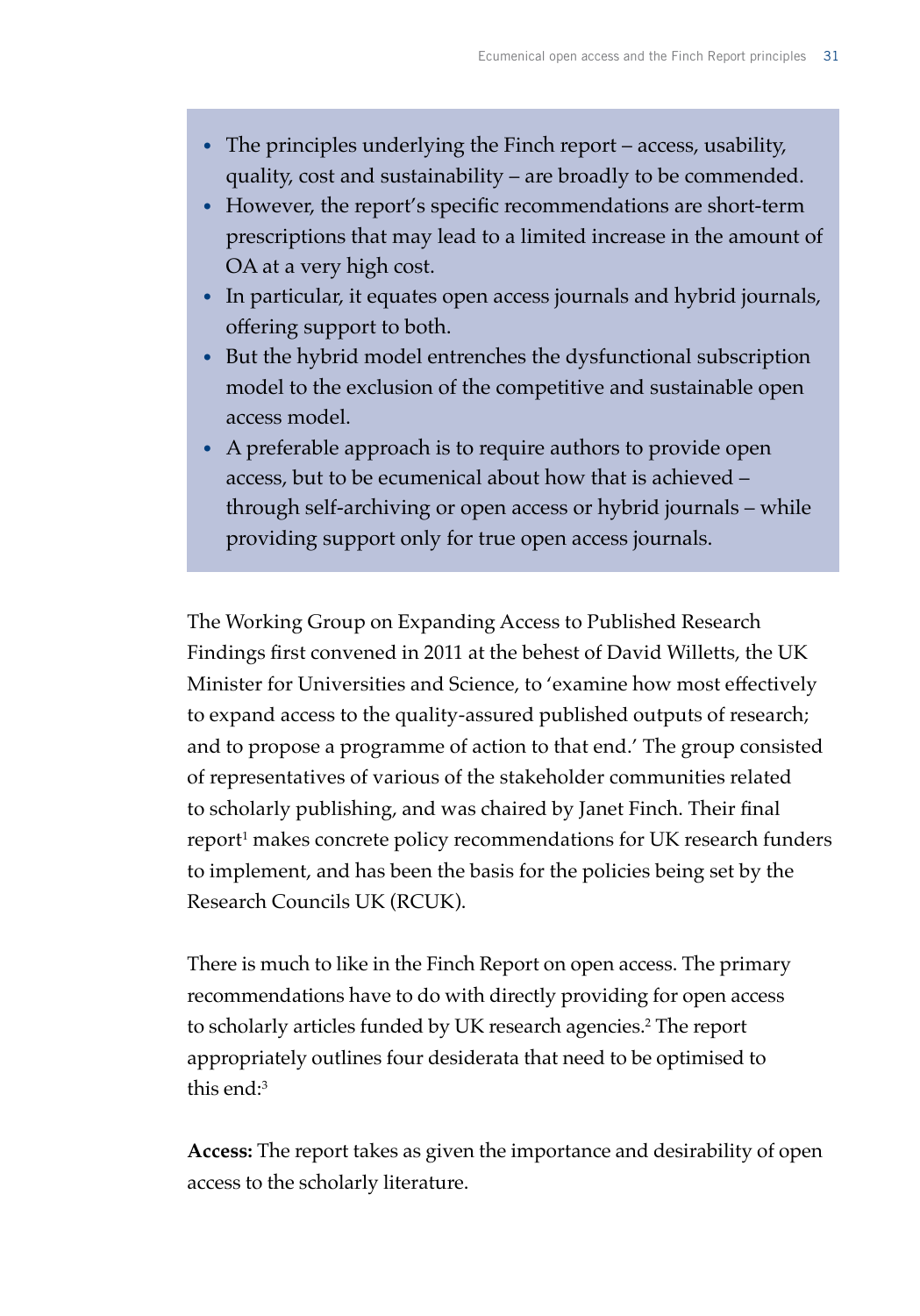**Usability:** It highlights the importance of a broad range of use rights, not just the ability for researchers to read the articles, but all other kinds of reuse rights as well.

**Quality:** The scholarly publishing system must, in the eyes of the Finch committee, continue to provide the vetting and filtering for quality that is the hallmark of the peer review system.

**Cost and sustainability:** It recognises that there are costs in publishing the literature, that the funders of research should take on those costs for the research they fund, and that the mechanisms for doing so must be sustainable.

Based on these principles, the report adduces certain conclusions. The access principle militates for articles being provided openly, so that the pure subscription revenue model, where revenue is based solely on limiting access to those willing and able to pay, is deprecated. The quality principle is taken to argue for journals that themselves provide open access to their articles, rather than relying on authors or institutions to merely provide supplementary access through article repositories. The cost and sustainability principle leads to the idea that funders might pay directly for the costs involved in journals' processing of articles, these payments substituting for the deprecated subscription revenues. The usability principle entails that when articles are paid for in this way, they ought by rights to be usable as broadly as possible, for instance, through Creative Commons attribution licences.

Now for the bad. The concrete recommendations that the Finch Report outlines do not present a prescription for optimising these principles *in the long term*. Rather, they pursue short-term prescriptions that will likely provide merely incremental access gains at a very high cost. The primary problem in the Finch Report that leads to this unfortunate consequence is the conflation of two quite different market models as one: full open access and hybrid.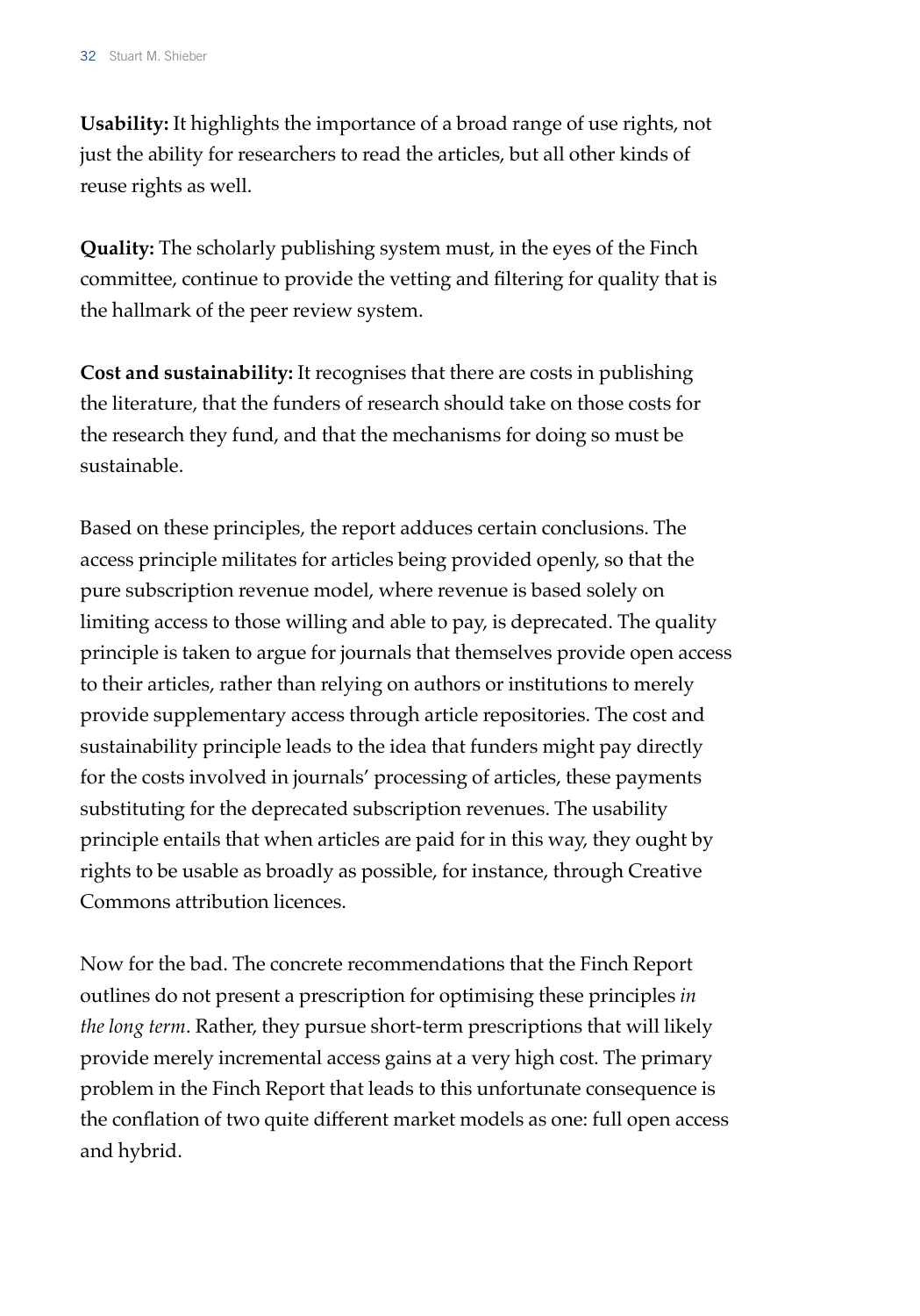### 1. Three market structures

To understand why this is so, we must look to the underlying economics of article publishing, which governs the incentives of the participants in the market. There are three revenue models for journals that are at play in the Finch Report: subscription journals, open access journals and hybrid journals.

**1.1.** *The subscription journal market.* The current predominant market structure of the scholarly journal industry is based on reader-side payments, limiting access to those willing and able to pay subscription fees for the journals. This market structure is manifestly dysfunctional. The reader-side market has led to a well-attested decades-long spiral of hyperinflation of journal prices,<sup>4</sup> causing libraries to have to cancel subscriptions, causing publishers to further raise prices to retain revenues. This vicious cycle has two bad effects: the *costs* to research libraries (and the funding agencies that provide their underwriting through overhead fees) have grown substantially and unsustainably in real terms, while cancellations mean less *access* to the articles themselves. It is this access problem that the Finch Report strives to address, subject to the cost and sustainability problem as well.

The reasons for the market dysfunction are, by now, well understood. First, the good being sold – access to articles – is a monopolistic good, based on the monopoly right of copyright, and as such is subject to monopoly rents. Second, subscription journals are not (in the economists' parlance) substitutive goods; access to one journal does not decrease the value of access to another, and in fact may well increase the value (as journals cite each other), making them complementary goods. Complementary goods do not compete against each other like substitutive goods do. Third, journals are sold under conditions of moral hazard; the consumers (readers) are not the purchasers (libraries), and hence are insulated from the costs. As with all moral hazards, this leads to inelasticity of demand and overconsumption. Finally, consolidation of multiple journals under a few large publishers insulates these publishers from economic pressure from cancellations, since they can adjust prices on the remaining journals to compensate for lost revenue.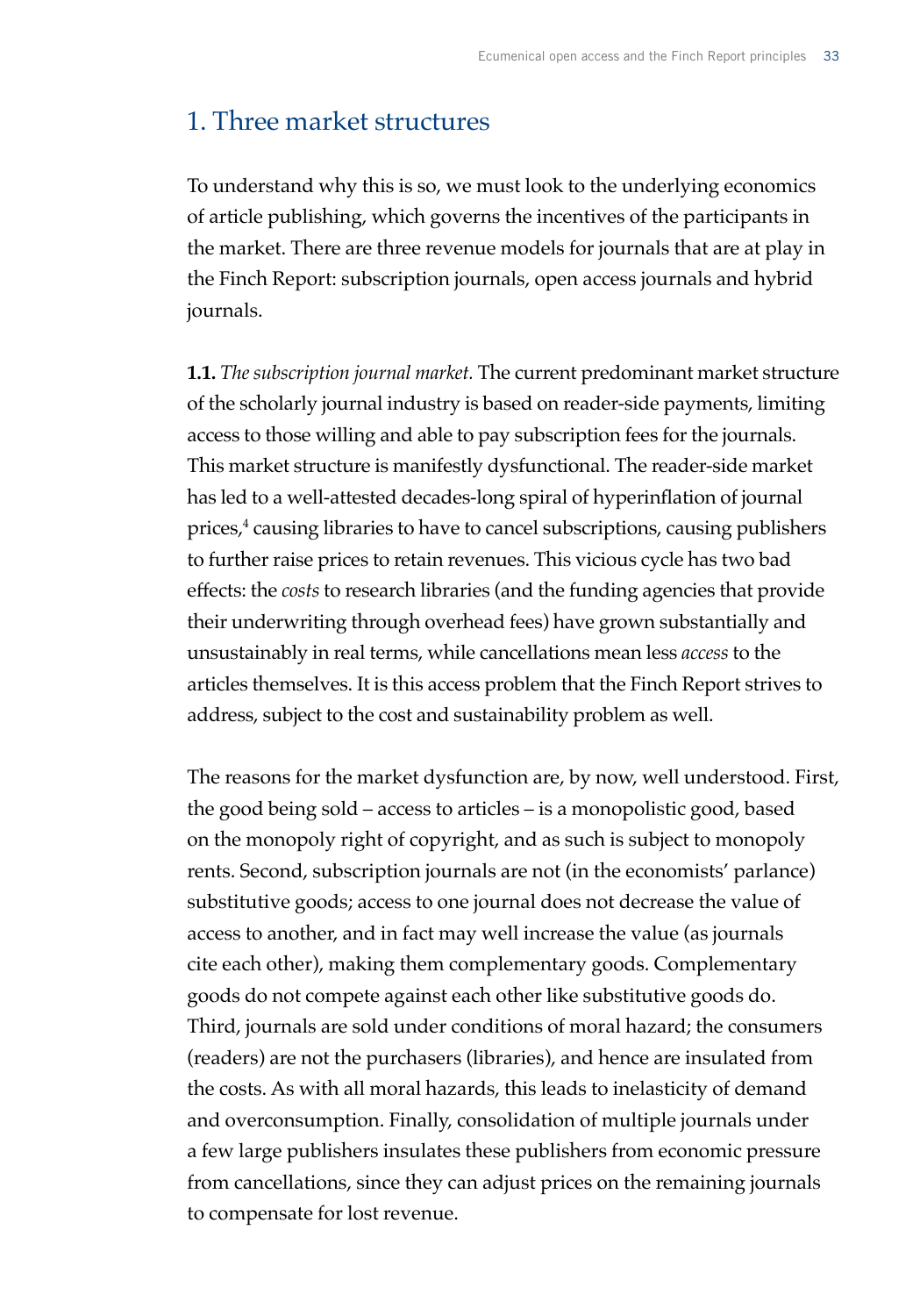The subscription market structure thus violates both the *access* and *cost and sustainability* desiderata of the Finch Report. Clearly, any long-term strategy for broadening access to articles must move away from this market structure, rather than providing it further support.

In the shorter term, the access problems with the subscription market (though not the sustainability problems) can be greatly alleviated by providing supplementary access to the articles – so-called *Green open access* – by posting copies of article manuscripts in subject-based or institutional repositories. Funding agencies have managed to generate tremendous access gains to their funded research by mandating such supplementary access, beginning with the 'public access policy' of the US National Institutes of Health (NIH), which requires posting of author manuscripts in NIH's PubMed Central repository no later than 12 months after publication. Although there is no evidence that immediate Green open access has detrimental effect on publisher sustainability or even revenues,<sup>5</sup> embargoes such as those allowed for in the NIH policy (or the more widely used six-month embargoes found in essentially every other funder policy) further reduce any pressure on subscription revenue at the cost of delaying the access. But even if Green open access did have an effect on market demand for subscriptions, this would be no argument against mandating it, so long as there were a viable alternative market structure for those journals to use.<sup>6</sup>

**1.2.** *The open access journal market.* And indeed, there is an alternative market structure, one that is in fact highly preferable in that it does not have the same frailties as the reader-side subscription market structure, namely, an author-side market structure. In this system, the good being sold is not access for readers but publishing services for authors – the management of peer review (generating valuable feedback to the author); production services (such as copy-editing, typesetting, graphic design); and most importantly to academic authors, imprimatur of the journal. This market is seen most directly in *open access journals*<sup>7</sup> that charge a flat article processing charge (APC), paid by or on behalf of authors. The APC spreads the costs of operating the journal plus a reasonable profit over the articles it publishes.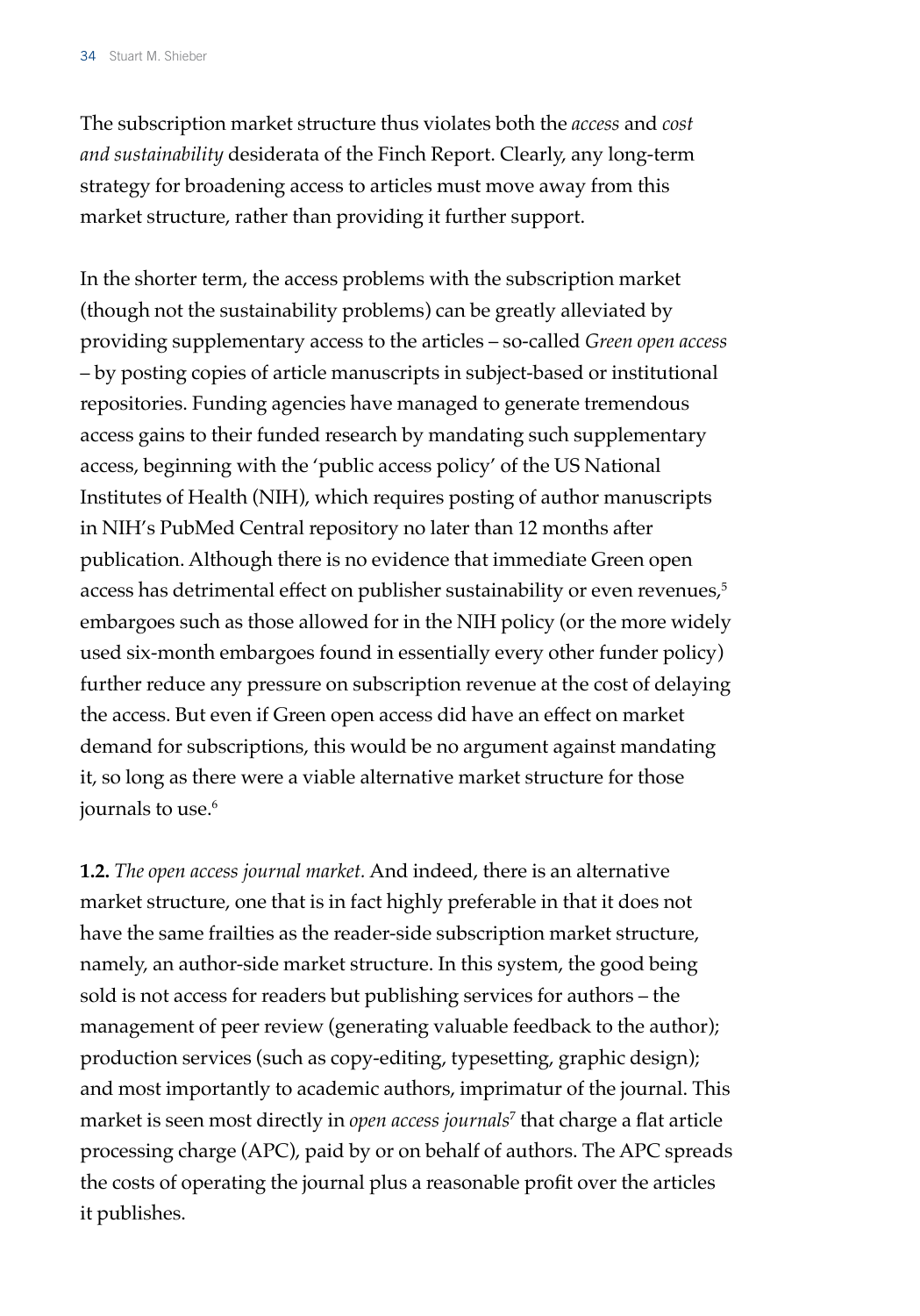This market structure doesn't have the same market dysfunction exhibited by the subscription market, both in theory and in practice. First, publisher services are not a monopolistic good; any publisher can provide them to authors. Second, from the point of view of an article author, journals are substitutive goods, not complementary goods, since submission to one journal does not increase the value of submitting to another journal. In fact, because an article can only be submitted to one journal, journals are *perfect* substitutes in the author-side market. Third, if authors pay APCs, there is no moral hazard, and if funders or employers pay on their behalf, moral hazard can be mitigated by introducing limits or co-payments.8 Finally, bundling doesn't apply to the good sold in the open access journal market as it does in the subscription market.9

For these reasons, one would expect strong market competition and price control in the open access journal market in theory, and in practice, that is exactly what we see. Not only is there no evidence of hyperinflation, there are signs of strong price competition, with new models arising that can deliver publishing services at a fraction of the cost of subscription journals.

**1.3.** *The hybrid journal market.* A third market structure, the *hybrid journal*, plays a frequent role in discussions of open access and in the Finch Report in particular. Hybrid journals are subscription journals that also allow authors to pay an APC to make individual articles available open access. This model has been around for over a decade, and has been taken up by essentially all of the major subscription journal publishers. It has been touted as a transitional mechanism to allow journals to transition from the reader-side payments to writer-side payments. The theory goes that as more and more authors pay the APCs, the subscription fees will be reduced accordingly, so that eventually, once a sufficient fraction of the articles are covered by APCs, the subscription fees can be dropped altogether and the journal converted to full open access. Confusingly, both open access journals and hybrid journals are sometimes included under the term 'Gold open access', despite the fact that from an economic point of view they are quite distinct.

In particular, the hybrid model is not an appropriate transitional model to true open access. First, hybrid journals have not seen a major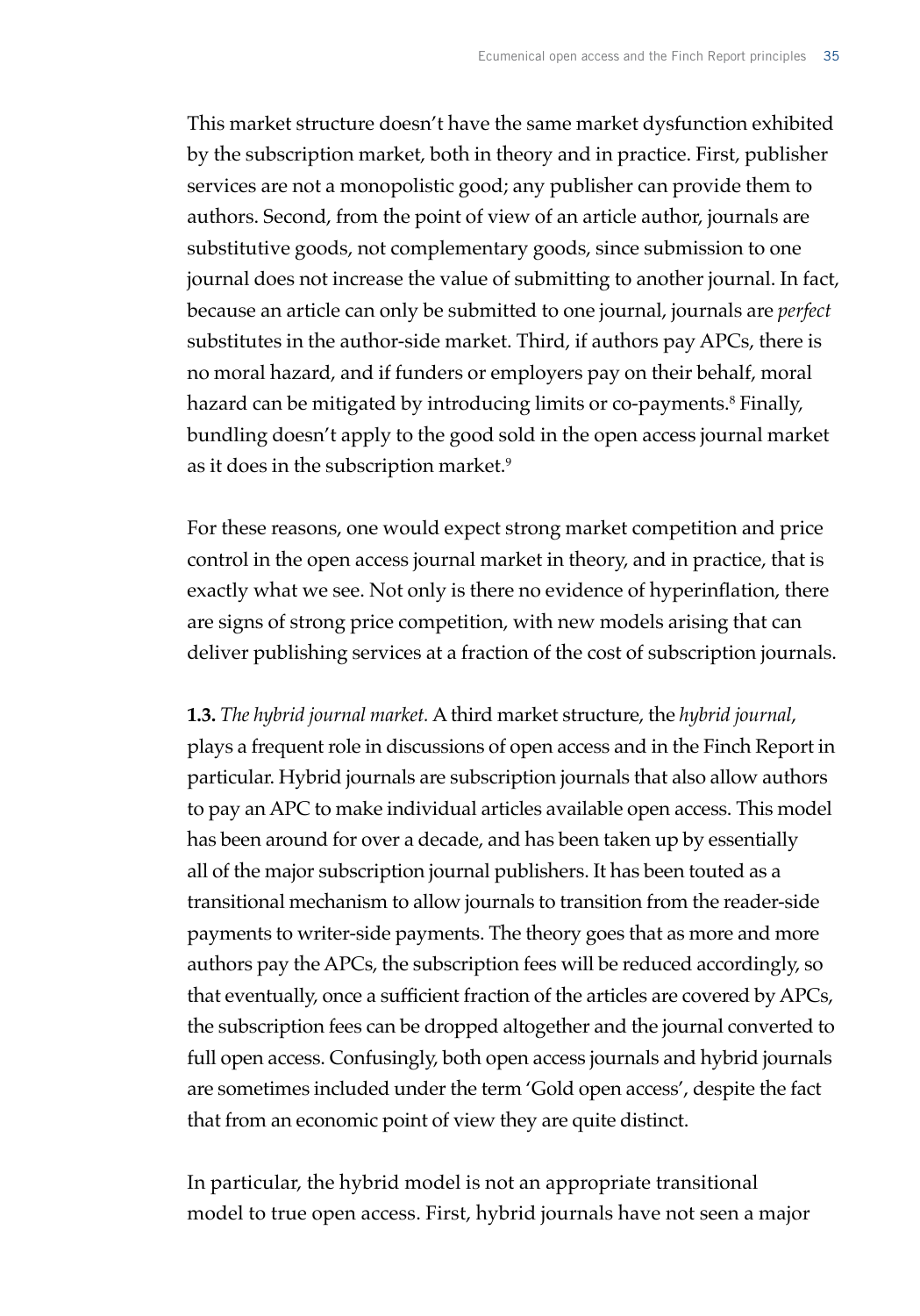uptake in voluntary payment of hybrid APCs in practice. This is not surprising. There's very little in it for authors, since they typically have a far less expensive alternative method for achieving open access to their articles through Green open access. (In this way, the hybrid model disincentivises publishers from allowing Green open access, another perverse effect of the model.) There's very little in it for universities too, who are unlikely to underwrite these hybrid fees on behalf of authors. Although paying the hybrid fees is supposed to lead to a concomitant reduction in subscription fees, it is extremely difficult to guarantee that this is occurring, and in any case any such reduction is spread among all of the subscribers, so provides little direct benefit to the payer. Of course, payment of hybrid fees could be mandated by a funder. (Getting ahead of ourselves a bit, this is essentially what the Finch Report promotes.) But even if this practice were widespread and most articles had their hybrid fees paid, journals would still have no incentive to switch to the full open access APC-only model. Why would they voluntarily give up one of their two types of revenue? Finally, hybrid APCs are not subject to the competitive pressures of open access APCs and would be predicted therefore to be higher. This is exactly what we see in practice, with open access APCs shaking out in the \$750–2,000 range and hybrid fees in the \$3,000–4,000 range.

## 2. Comparing recommendations

Put together, these three facts – that the subscription market is inherently dysfunctional, that the open access market is preferable and sustainable, and that the hybrid model entrenches the former to the exclusion of the latter – it becomes clear what the ideal recommendations should be for funders to provide open access in the short term *while promoting a long-term transition to the preferable open access market structure*:

1. Require that funded research articles be made openly accessible, either through publication in an open access or hybrid journal or through Green open access supplementary to publication in a subscription journal.<sup>10</sup>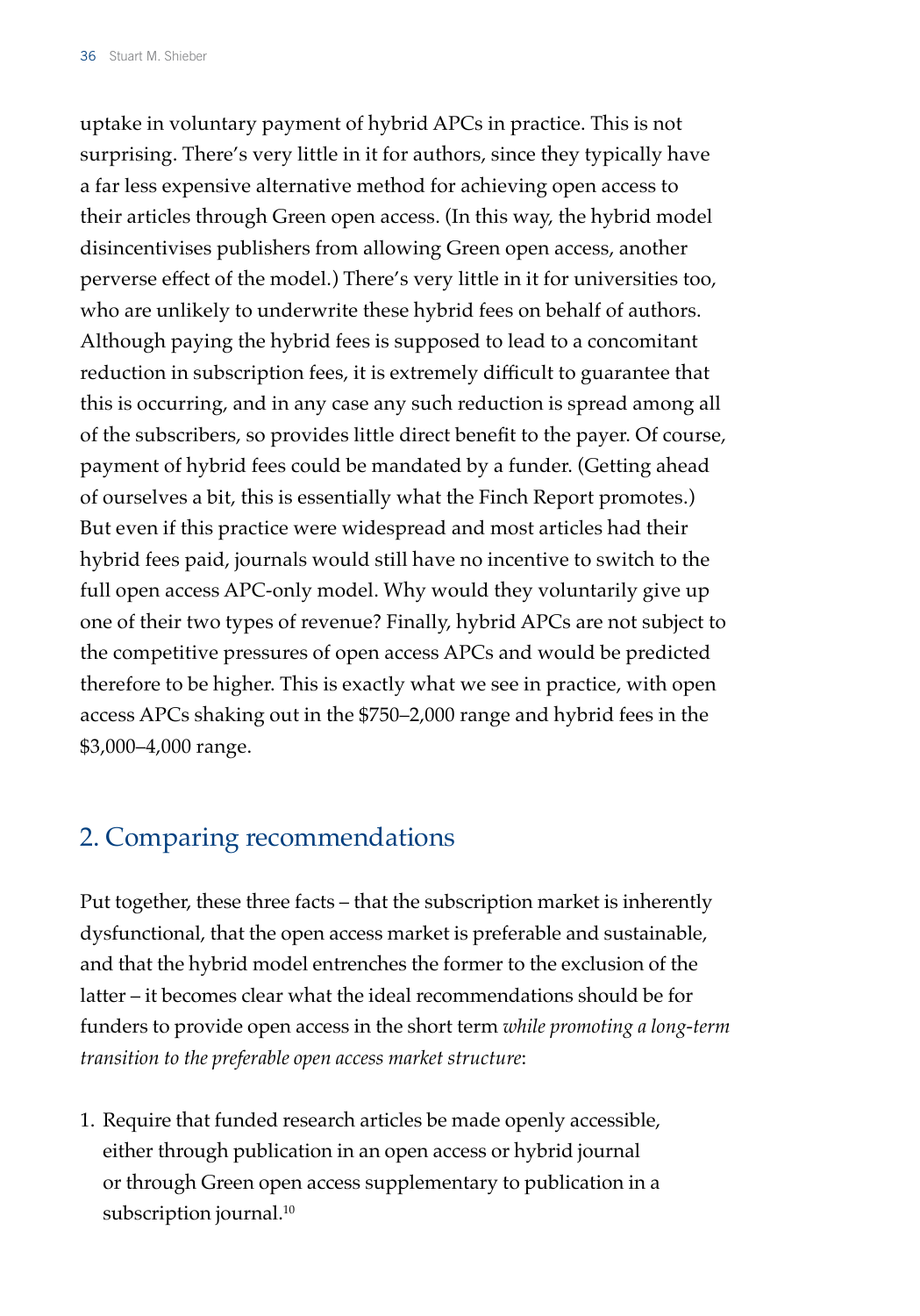- 2. Support the open access journal market by providing underwriting of reasonable APCs, so long as they allow for full reuse rights.
- 3. Do not support entrenchment of the subscription model by underwriting hybrid APCs.

In terms of the four Finch Report desiderata, this approach provides essentially universal open *access* to UK-funded research (as the NIH policy has in the US for NIH-funded research); preserves *quality* by allowing authors to publish in subscription, open access, and hybrid journals alike; works towards broader *usability* by guaranteeing that APCs provide for full reuse rights; and provides *sustainability* by supporting a competitive market mechanism and avoiding the high costs and counterproductive nature of paying to entrench the current dysfunctional mechanism. By avoiding payment of hybrid APCs, it forces journals to choose between (i) charging on the reader side and retaining the ability to limit access and (ii) charging on the writer side and allowing full use and reuse rights. Journals would not be able to retain their subscription revenues and pick up additional APCs as well, at least at the public's expense.

Crucially, these recommendations recognise the difference between the two quite different market structures that are inappropriately lumped together under the rubric 'Gold open access'. Willingness to pay APCs for open access journals is consonant with the idea that publishers ought to be compensated for their work and recognises that open access journals cannot be compensated by virtue of their limiting access to those willing and able to pay, nor would we want to do so. Willingness to pay APCs for hybrid journals provides open access to that single article, but disincentivises publishers from moving journals from the subscription market to the open access market; it is myopic.

By contrast, the pertinent Finch Report recommendations are different.

1. Require that funded research articles be made openly accessible through publication in an open access or hybrid journal.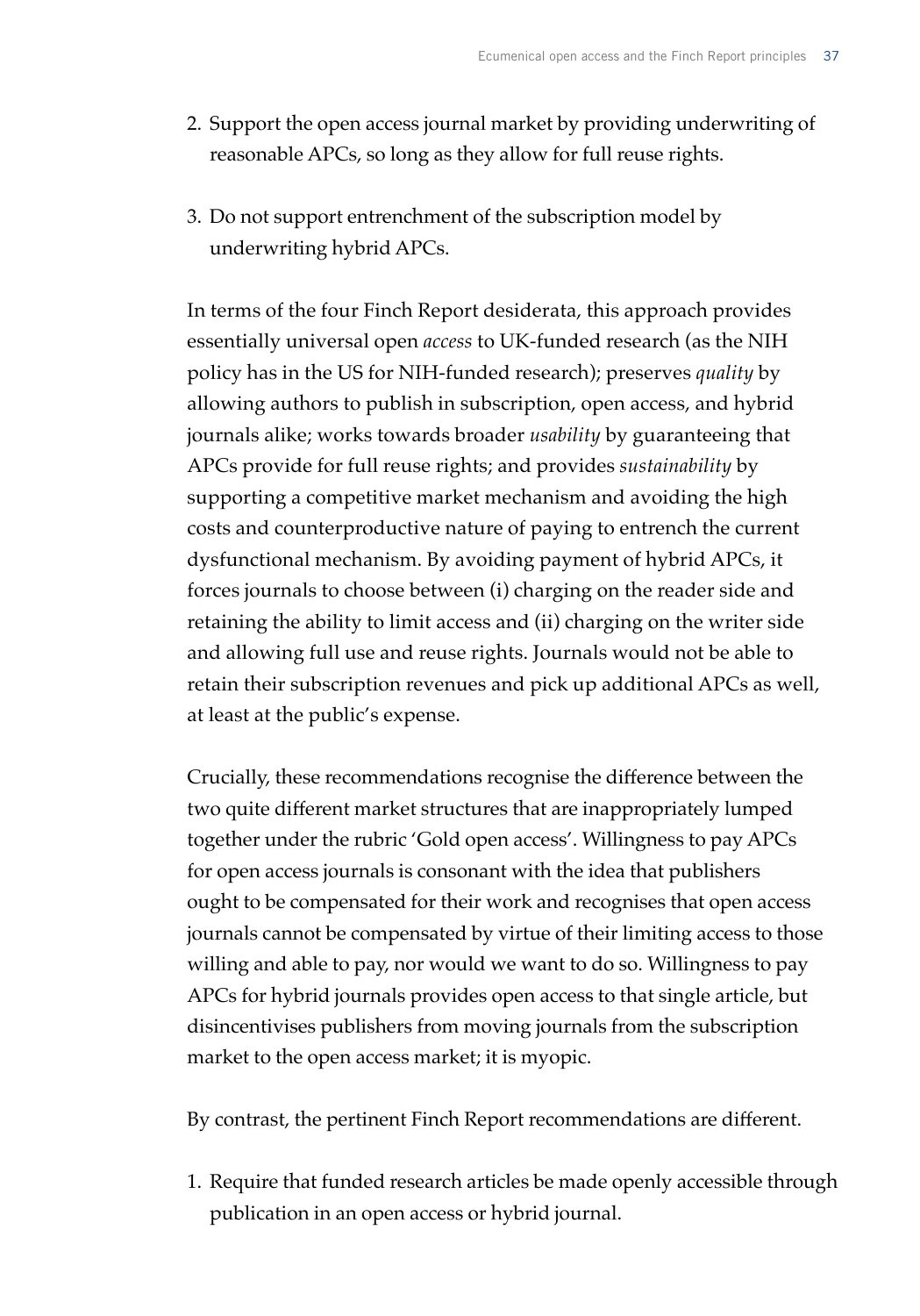2. Pay for the costs of that open access through underwriting of APCs, whether at open-access journals or hybrid journals.

The change seems small. Instead of underwriting only open-access journals, it underwrites hybrid journals as well. And once both are underwritten, it is not necessary to allow for the admittedly less desirable Green open access option.<sup>11</sup>

Again, we evaluate the recommendations in terms of the four desiderata. By its silence on the matter (outside of mention of 'providing access to research data and to grey literature'), the report implies that Green open access is to be eschewed even in the short term. However, the requirement to publish in journals providing for payment for open access is likely to lead to broader *access*, at least for those articles for which funds are available to pay the APCs, and its concentration on publication in open access or hybrid journals recognises their ability to provide *quality* control that repositories alone do not. With regard to *usability*, the report is a bit equivocal in requiring broad licensing in return for APCs, but does say that 'support for open access publication should be accompanied by policies to minimise restrictions on the rights of use and re-use, especially for noncommercial purposes'.

The policy fails primarily, however, in the area of *cost and sustainability*. It provides no mechanism for controlling the dramatic cost increase in covering both subscription fees and high hybrid APCs. (By definition, open-access journals don't receive both kinds of fees, and their APCs are subject to market competition in a way that hybrid APCs are not, as discussed above.)

Similarly, in the short term, APCs will predominantly be paid to hybrid journals rather than open-access journals, as the hybrids constitute far more of the journal market. Journals will have no incentive to switch to the open-access model, and in fact, will be incentivised not to. Research libraries would still have to maintain their subscriptions in order to cover the substantial body of articles in hybrid journals that are not covered by APCs (because, for instance, they are not UK-funded). The total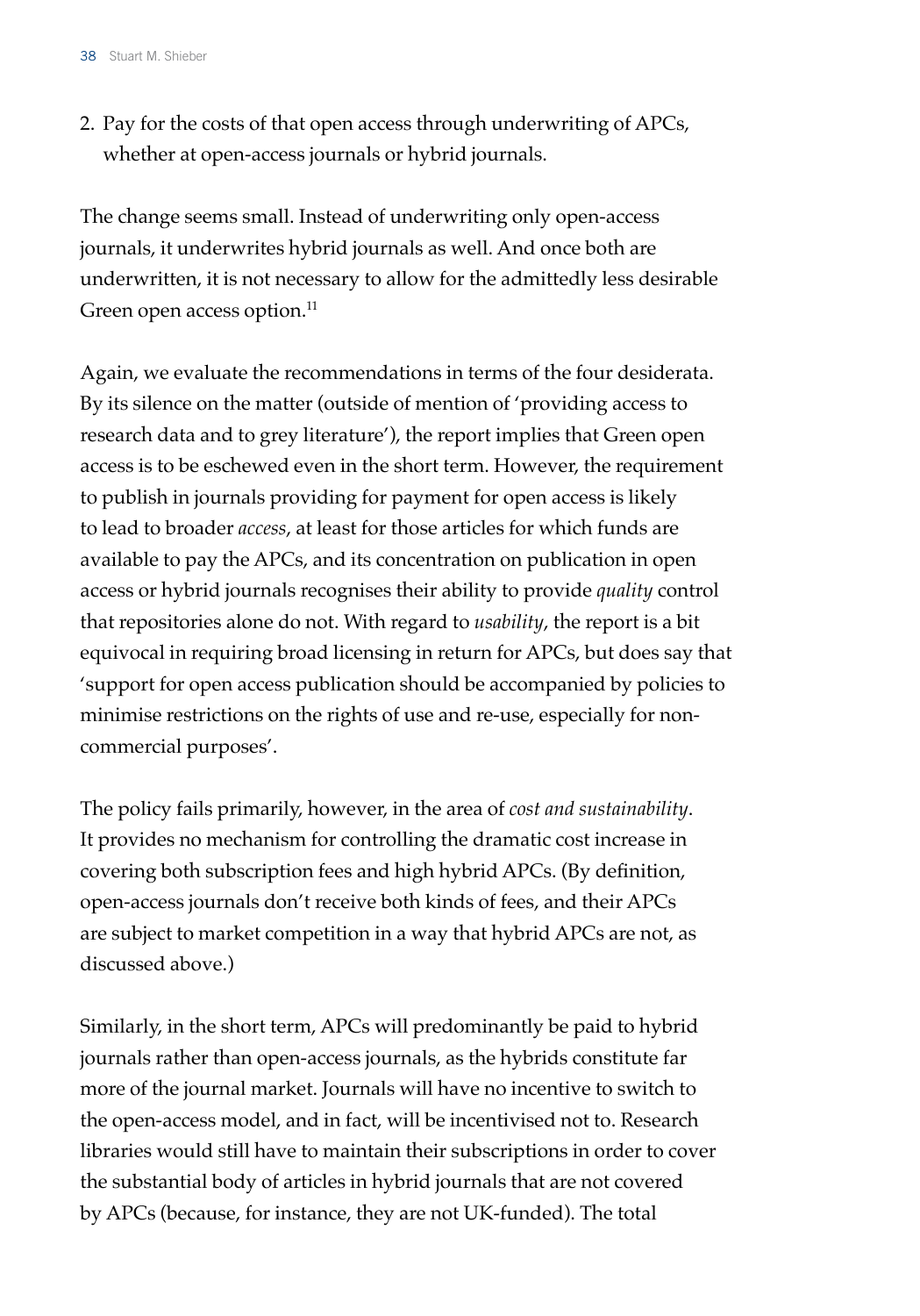costs would be greatly increased, while still not solving the underlying market dysfunction.

In fact, the RCUK implementation plans for the Finch Report admit as much. It has become clear that there will be insufficient funds to cover all of the hybrid APCs, so that universities will be taken to be in compliance even if only a fraction of their articles are made available open access by the journals themselves, so long as the remaining fraction are available through Green open access. In fact, the RCUK implementation of the Finch Report proposal even allows for longer embargo periods in case the Green route is used because of insufficient APC funding.<sup>12</sup> The Finch recommendations thus embed their own negation: they envision having to use Green open access to implement a system that denies the utility of Green open access.

The alternative, requiring open access ecumenically – through open access journals, hybrid journals, or Green supplementary access – while being willing to underwrite fees for a market structure that work sustainably in the long term – true open access journals – is simultaneously effective in providing access as well as in providing an impetus to a future of the kind of accessible and sustainable journal publishing system that the Finch Report aspires to.

*Acknowledgements.* Thanks to Peter Suber and Sue Kriegsman for comments on an earlier version of this article.

**Stuart M. Shieber** *is James O. Welch, Jr. and Virginia B. Welch Professor of Computer Science in the School of Engineering and Applied Sciences in the Faculty of Arts and Sciences at Harvard University. His primary research field is computational linguistics, the study of human languages from the perspective of computer science. His research contributions have extended beyond that field as well, to theoretical linguistics, natural-language processing, computer-human interaction, automated graphic design, the philosophy of artificial intelligence, computer privacy and security, and computational biology. He is the founding director of the Center for Research on Computation and Society and a director of the Berkman Center for Internet and Society.*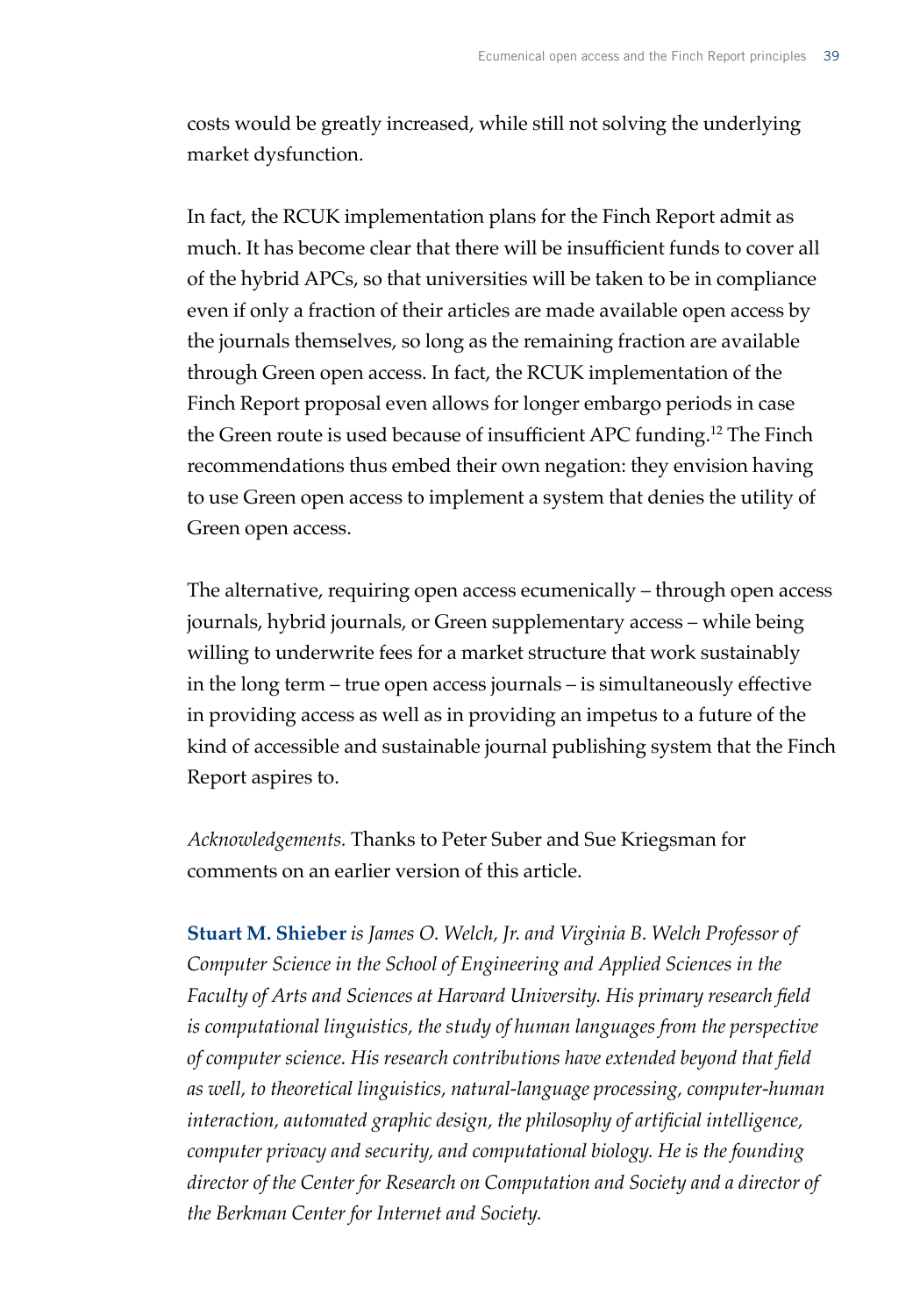*Professor Shieber received an AB in applied mathematics summa cum laude from Harvard College in 1981 and a PhD in computer science from Stanford University in 1989. He was awarded a Presidential Young Investigator award in 1991, and was named a Presidential Faculty Fellow in 1993, one of only thirty in the country in all areas of science and engineering. He has been awarded two honorary chairs: the John L. Loeb Associate Professorship in Natural Sciences in 1993 and the Harvard College Professorship in 2001. He was named a fellow of the American Association for Artificial Intelligence in 2004, and the Benjamin White Whitney Scholar at the Radcliffe Institute for 2006-07.*

*His work on open access and scholarly communication policy, especially his development of Harvard's open access policies, led to his appointment as the first director of the university's Office for Scholarly Communication (osc.[hul.harvard.](http://hul.harvard.edu/osc/) [edu\)](http://hul.harvard.edu/osc/), where he oversees initiatives to open, share and preserve scholarship.*

© Stuart M. Shieber, 2013.

This article is licensed under a Creative Commons Attribution-NonCommercial-NoDerivs 3.0 Unported License.

#### **Notes**

- 1 For the Finch Report, published 18 June 2012, see Appendix 2 of this publication.
- 2 The report also provides a series of recommendations for increasing access within public libraries, strengthening the operations of institutional article repositories, gathering and analysing pertinent data, reviewing how learned societies might be better supported, adjusting tax policy for journal publishers and so forth. Many of these recommendations are reasonable and appropriate, but my main concern is the primary recommendations that relate to the market structure of journal publishing.
- 3 Finch Report, p. 17.
- 4 For instance, *Library Journal*'s annual Periodicals Price Survey reported a 6% average price increase for 2013 during a period in which inflation increased at 1.7%, continuing their tracking of a multiple decades-long trend of serials price increases at several times the rate of inflation. Stephen Bosch & Kittie Henderson, 'The winds of change: Periodicals price survey 2013', *Library Journal* (25 April 2013) [lj.libraryjournal.com/2013/04/publishing/the-winds-of](http://lj.libraryjournal.com/2013/04/publishing/the-winds-of-change-periodicals-price-survey-2013/)[change-periodicals-price-survey-2013](http://lj.libraryjournal.com/2013/04/publishing/the-winds-of-change-periodicals-price-survey-2013/)
- 5 Elliot Maxwell, *The Future of Taxpayer-Funded Research: Who Will Control Access to the Results?* (Committee for Economic Development, 2012), [www.emaxwell.net/linked/DCCReport\\_](http://www.emaxwell.net/linked/DCCReport_Final_Feb2012.pdf) [Final\\_Feb2012.pdf](http://www.emaxwell.net/linked/DCCReport_Final_Feb2012.pdf)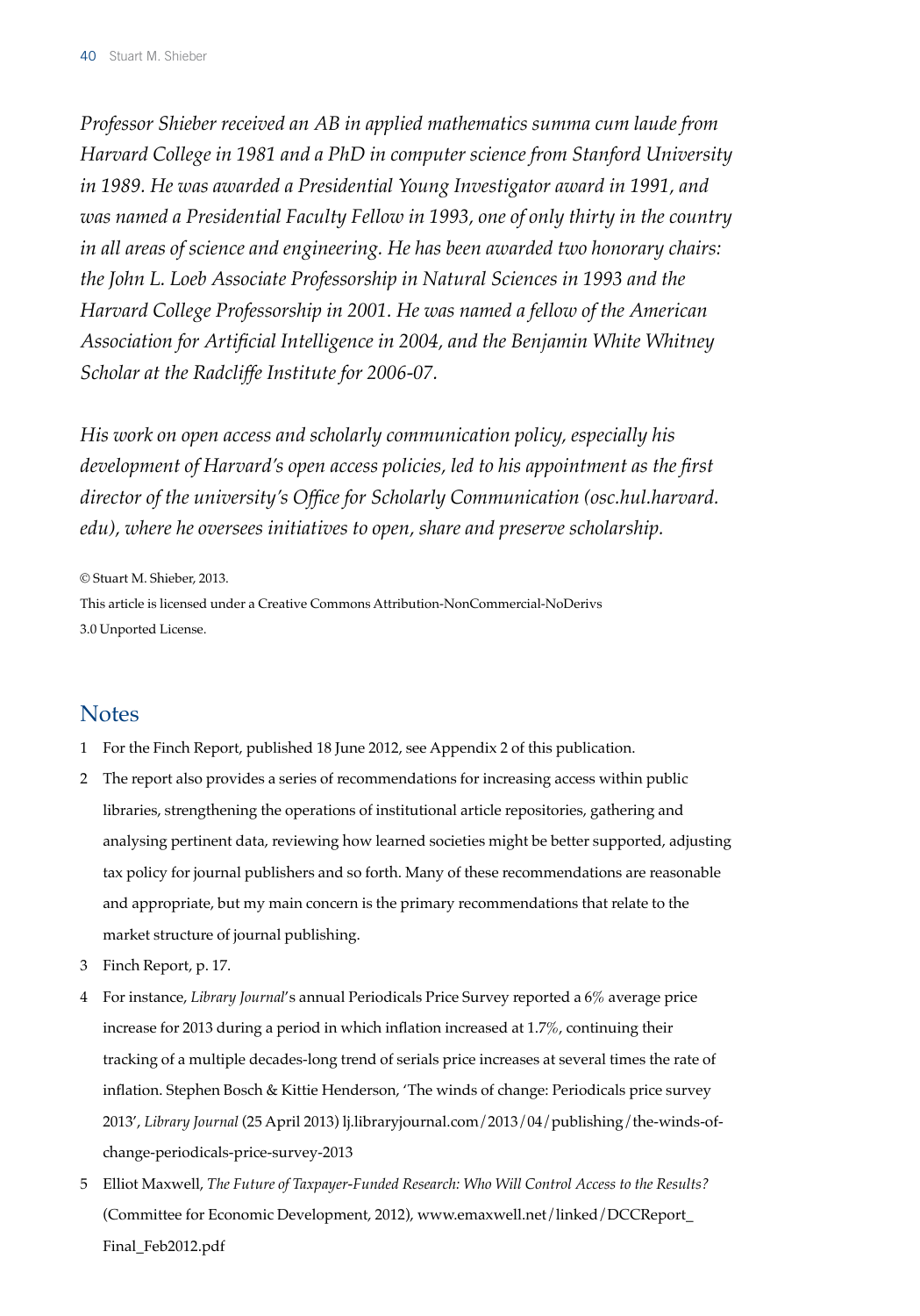- 6 See the discussion by Peter Suber arguing that we should 'weigh the demonstrable degree of harm to publishers against the demonstrable degree of benefit to research, researchers, research institutions, and taxpayers. . . . In short, we needn't let fear of harm serve as evidence of harm and we needn't assume without discussion that even evidence of harm to subscription publishers would justify compromising the public interest in public access to publicly-funded research.' Peter Suber, 'Tectonic movements toward OA in the UK and Europe', *SPARC Open Access Newsletter*, 165 (2 September 2012), http://nrs.harvard.edu/ urn-3:HUL.InstRepos:9723075
- 7 The term 'open access journal' covers any journal that makes its scholarly article content freely and openly available online. However, we use the term here (as in the Finch Report) to refer to journals using a revenue model based on APCs. Although at present only a minority of OA journals charge any APCs, for the purpose of discussion of revenue models, the APC approach is the most plausible one for sustaining open access journals in the long run. Already, it is used nearly universally by the major open access journal providers.
- 8 Stuart M. Shieber, 'Equity for open-access journal publishing', *PLoS Biology*, 7:8 (2009), http:// dx.doi.org/10.1371/journal.pbio.1000165
- 9 I have previously provided a fuller discussion of these issues of the difference between the subscription market and the open access market, especially in the context of scholarly society publishing programs. Stuart M. Shieber, 'Why open access is better for scholarly societies', *The Occasional Pamphlet* (29 January 2013), [blogs.law.harvard.edu/pamphlet/2013/01/29/why](http://blogs.law.harvard.edu/pamphlet/2013/01/29/why-open-access-is-better-for-scholarly-societies/)[open-access-is-better-for-scholarly-societies](http://blogs.law.harvard.edu/pamphlet/2013/01/29/why-open-access-is-better-for-scholarly-societies/)
- 10 The treatment of hybrid journals we propose is appropriately subtle. Though authors are free to provide for the required open access by publishing in a hybrid journal (1), the funders would not underwrite the associated fee (3) as they would for a fully open access journal (2).
- 11 Although there are subscription journals that are not hybrid journals, the major publishers are uniformly moving in the direction of providing for hybrid fees, and smaller publishers are likely to follow suit over time. The Finch Report is silent on what to do about articles published in non-hybrid subscription journals. In the RCUK implementation documents, they allow Green open access just in that case.
- 12 RCUK policy on open access and supporting guidance. Report, 8 April 2013. [www.rcuk.](http://www.rcuk.ac.uk/documents/documents/RCUKOpenAccessPolicy.pdf) [ac.uk/documents/documents/RCUKOpenAccessPolicy.pdf](http://www.rcuk.ac.uk/documents/documents/RCUKOpenAccessPolicy.pdf)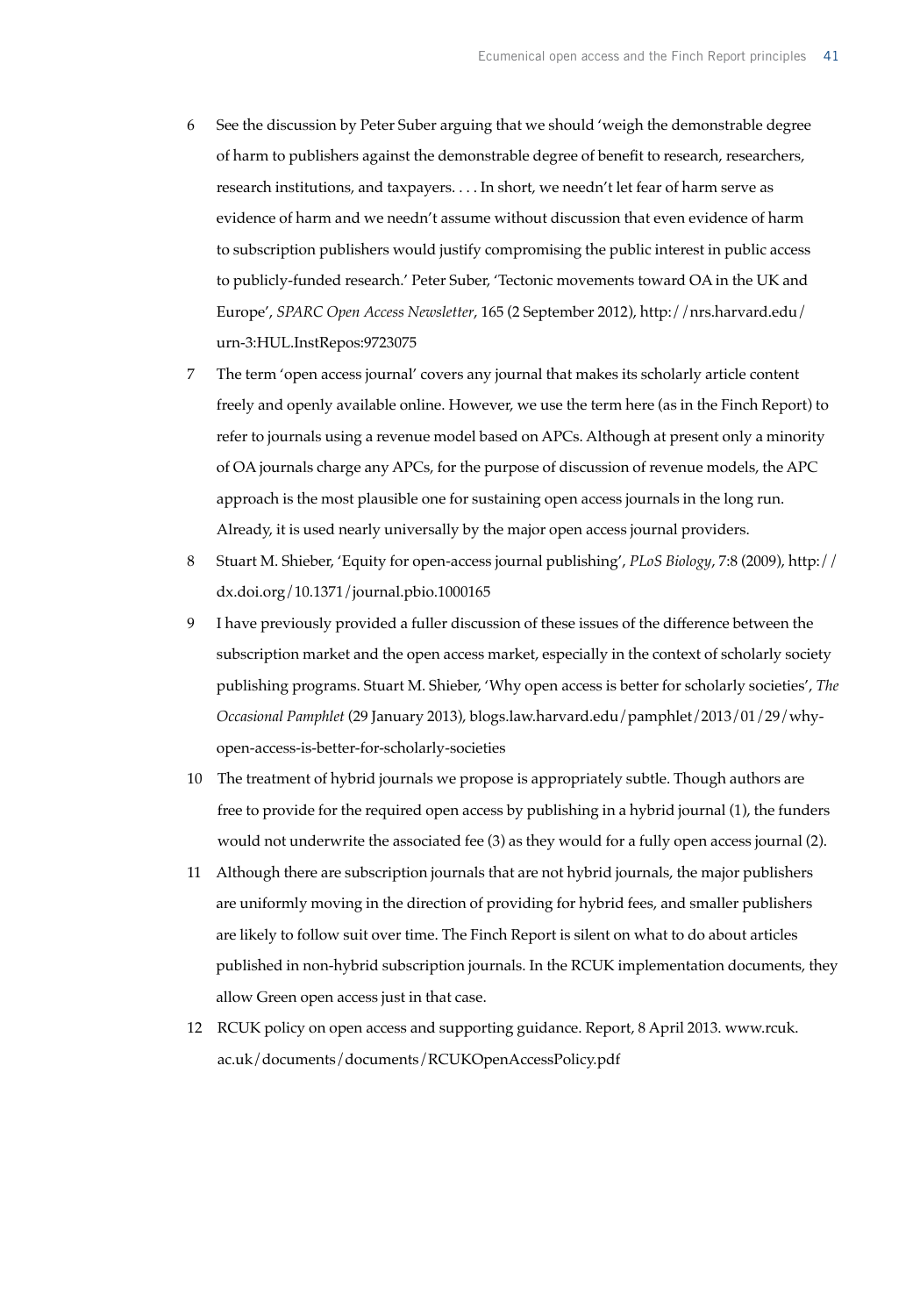Open access in the UK and the international environment: the view from Humanities and Social Science

Chris Wickham

Debating Open Access, published 2013 by the British Academy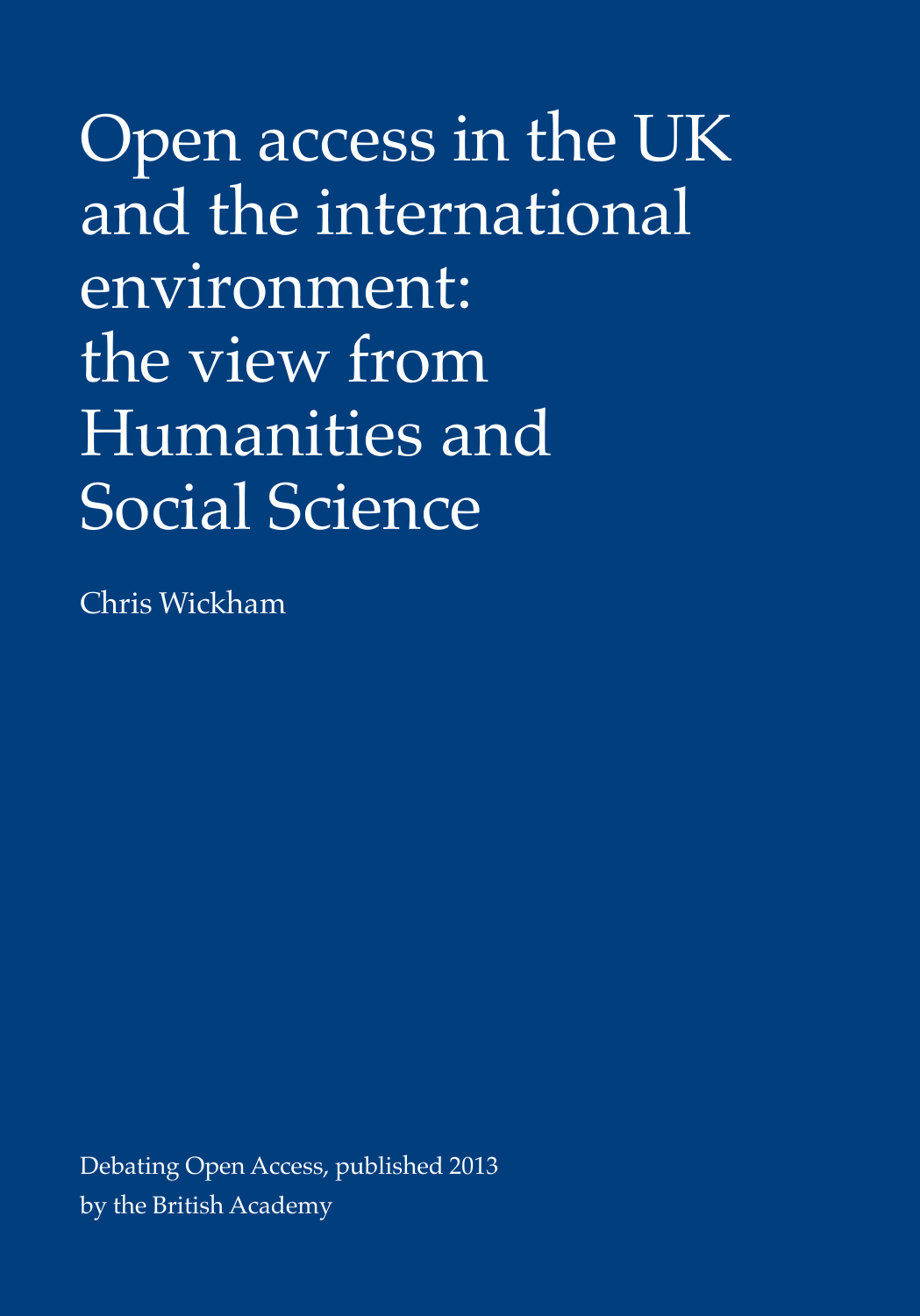- Since HSS disciplines receive only a small percentage of RCUK funds, HEFCE's policy on the admissibility of work for future REFs will be the most important determining factor.
- Other countries do not have RAE/REF equivalents to drive them down the Gold route; hence they are more likely to stay with Green and with longer embargo periods.
- • Some leading international journals, particularly in the Humanities, have set their face against Gold OA and the introduction of APCs.
- UK scholars in HSS thus face a dilemma. If they publish in noncompliant international journals their work risks being ineligible for future REFs; if they don't publish in these venues they risk falling off the international pace.
- A particularly intense variant of this dilemma threatens those whose professional community does not operate in English.
- Future REF criteria will need to reflect these discipline-specific circumstances.

I strongly share the desire for open access as an aspiration for the future availability of research; who wouldn't? But I am very concerned about its practicalities, and about the unintended dangers which imposing some forms of open access on the academic community will have on the research landscape as a whole. There are many concerns, all of which I cannot deal with here. In this article I will concentrate on the effect current proposals in the UK risk having on the standing of the country's research in the world, particularly in Humanities and Social Science.

The UK government and Research Councils UK (RCUK) have taken quite a gamble, in fact two: that the growing worldwide interest in open access will end up with a system of procedures which will privilege Gold open access and not Green; and that this will, in its turn, encourage (or force) journals outside the UK to become compliant with UK policies. At the time of writing (March 2013), neither of these bets seem at all likely to pay off; we will come to the latter in due course, but, as far as the former is concerned, European research funders, and not only they, are for the most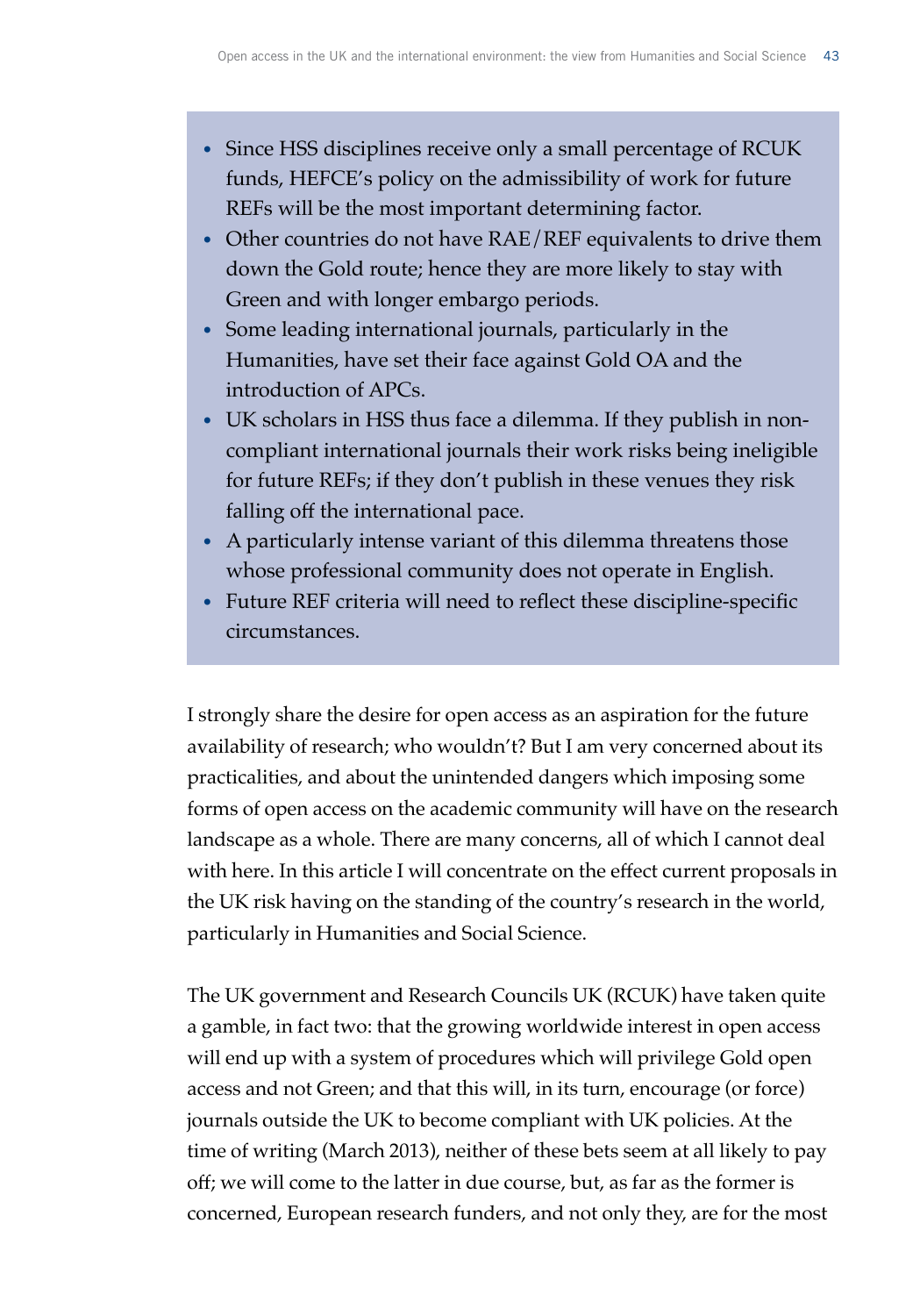part indicating that Green open access is their major interest.1 What follows from this? I will come back to this crucial question after I have set out some basic elements in the current picture, ones well known to those who have followed the debate, but not necessarily to all readers.

Humanities and Social Science (HSS) do not, in fact, derive most of their funding from RCUK. The total budget of the Economic and Social Research Council and Arts and Humanities Research Council (AHRC) combined is only 10% of Research Council funding; and HSS academics are, taken together, some 50% of all academics.2 The Research Councils plan to set aside enough money for Gold open access, but these figures mean that their funding for it is going to be fairly restricted for most HSS disciplines; which will almost certainly mean that Gold open access as a whole will have a relatively restricted role in this half of the sector, and that Green will be much more important. The impact of research council rules as a whole on research and publishing strategies is also relatively limited for HSS, for the same reasons; instead, the great bulk of HSS funding comes through QR, the government research budget which is distributed according to  $\text{RAE}^{\text{3}}$  scores, and, in future,  $\text{REF}^{\text{4}}$  scores. What the Higher Education Funding Council for England (HEFCE) and its sister councils in Wales, Scotland and Northern Ireland<sup>5</sup> decide will be the rules for submission to REF2020 therefore matter much more for HSS academics than do the views of RCUK. Research Council rules, in fact, matter above all in that it is unlikely, on the present showing, that HEFCE's eventual position on requiring open access for journal articles submitted to future REFs will be very different from RCUK's. Both HEFCE and RCUK are currently consulting on this matter: HEFCE in a more open and identifiable way, with a wide-ranging proposal, interesting in that it does not appear to have all the answers already decided, out for consultation since 25 February 2013;6 the research councils in a rather less clear manner. HEFCE's policies are liable to change quite substantially across 2013, depending on this consultation; RCUK, for their part, have committed themselves to a wide-ranging review at the end of 2014. My reactions are therefore provisional, and are restricted to what are currently the proposals of the main public funders.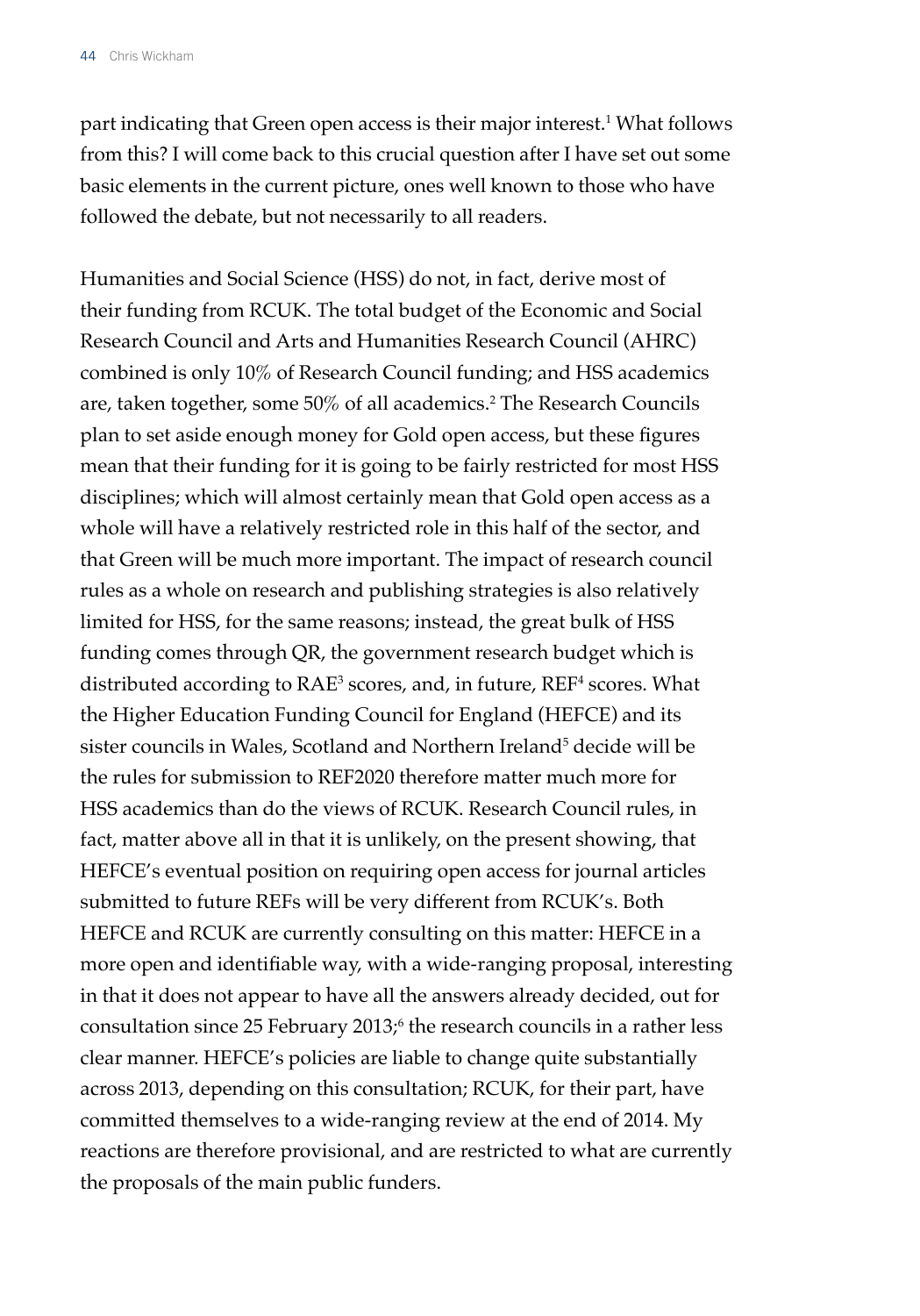Currently, the view of the research councils is that Gold open access is definitely their preferred model, but they recognise that funding constraints make it currently impossible to pay for the article processing charges (APCs) necessary to fund full and instant open access. Green open access, by contrast, involves free access to articles published in journals after an embargo period with no need to pay APCs; how long this embargo period will be allowed to be is thus of intense interest, for HSS in particular – but, actually, for Natural Science and Medicine too. RCUK intends to make this embargo period 12 months (6 months for the STEM<sup>7</sup> subjects), coming down to 6 in the end for all subjects, but, as they have now made clear, only in the future. For the moment, for a period of five years, 24 months will be acceptable (12 months for STEM – except Biomedicine, where 6 months is established now), as long as the journal in question offers Gold open access to anyone who can pay APCs for it. Some disciplines may well be able to argue for longer than 24 months, although it is not yet clear how they will argue this and to whom. HEFCE have indicated that they are minded to follow this pattern, and it is also the pattern favoured by the Minister for Universities and Science, David Willetts MP.<sup>8</sup>

There has been quite a swirl of politics around this set of proposals in recent months, which is by now of mostly historical interest. It is, however, important to recognise that RCUK came to this position only after having forcefully advocated shorter embargo periods, which are still favoured by many people in that body; what happens after the five-year 'journey' remains to be seen. The problem with embargo periods shorter than 24 months for HSS is that most journals, including most journals published by learned societies, would not be able to sustain anything resembling their current business models, and would risk rapid failure.<sup>9</sup> That is not the focus of this paper, so I will not develop it further; but it is important to stress that a 12-month embargo period is very widely feared by the sector, whereas a 24-month period is regarded by many (although not by any means all) HSS disciplines as acceptable on a long-term basis.<sup>10</sup> RCUK and government, too, accept that a 12-month embargo period is very dangerous for journals, but believe that the solution is Gold open access funded by APCs, which would give back money to journals; whether or not that is true, it is beside the point for HSS journals if very few Gold articles appear in them.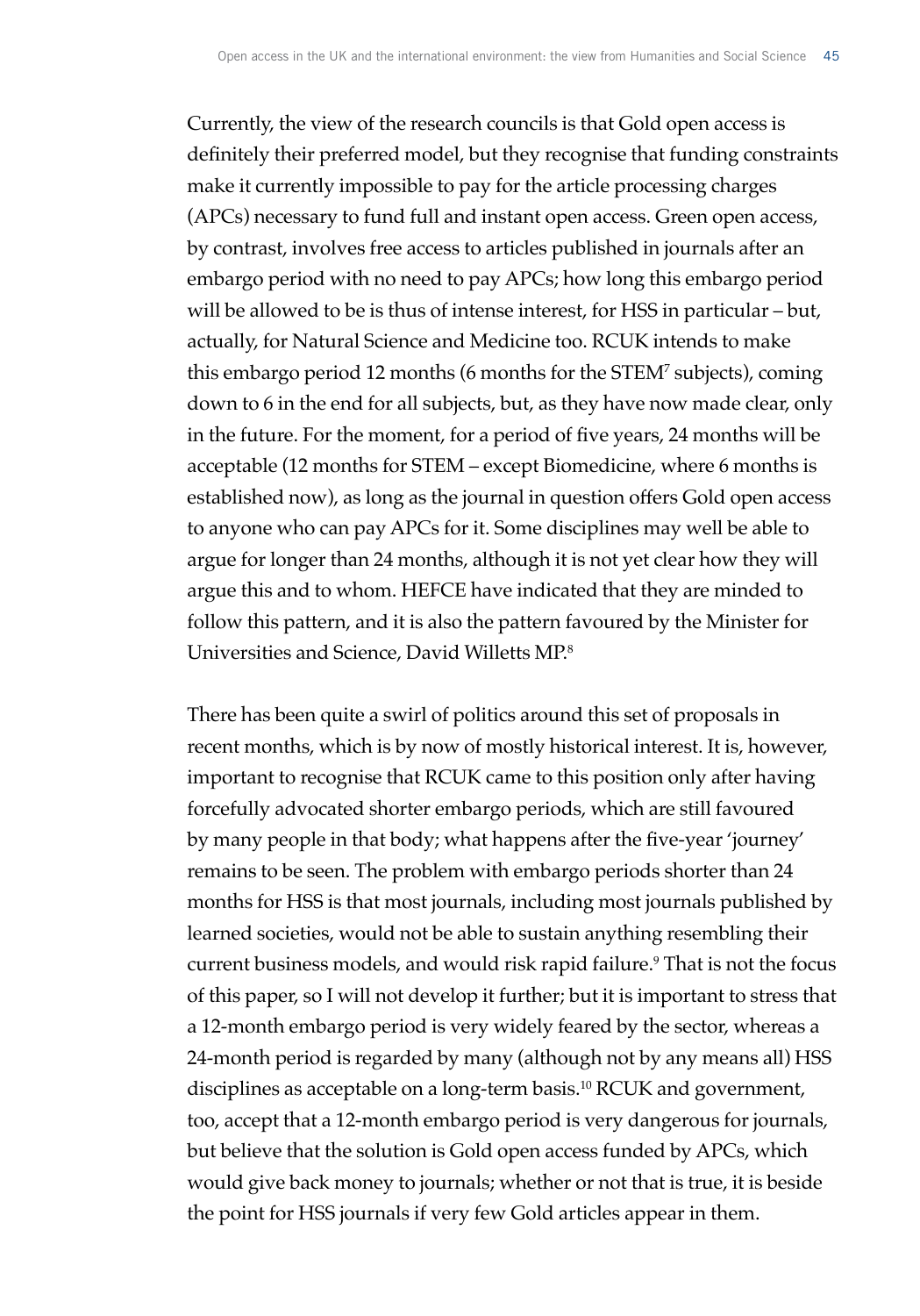One other caveat is necessary to add here: current proposals only concern journal articles. Although the prospect of open access for books and essay collections is frequently canvassed with enthusiasm, no sustainable moves in that direction are likely for the immediate future, and certainly not in the next REF cycle, up to 2020. Most Humanities disciplines publish less than 40% of their work in journal-article form; most Social Sciences publish less than 70% in journals.11 The impact of this whole debate is therefore incomplete in HSS, especially in most Humanities disciplines. But this does not mean that it is unimportant, by any means. How we come to agreement about open access journal publishing is very likely to be a template for future rules around all publishing, however hard this may be in practice to achieve, as Nigel Vincent discusses in his own essay.

Many non-UK funding bodies, led by the European Commission and the US government, have recently advocated, and sometimes demanded, the restricted 12-month (for HSS) embargo period now temporarily abandoned by RCUK.12 This is certainly very worrying in itself, for journals would not be then sustainable in most areas, a concern shared by everyone in the UK, including, as already noted, government and RCUK. Whether this short embargo period ends up set in stone remains to be seen, however; a significant straw in the wind is the unease expressed by the French Minister of Higher Education, Geneviève Fioraso, about it in February of this year.13 But if countries do fall into line behind the European Research Council (ERC) here, the effect on international journals will not be at all the same as the UK rules will have inside the UK.

HSS abroad is no more often dependent on research grants than it is in the UK; for example, only a little over  $1\%$  of the money from the ERC's/ European Science Foundation's current FP7 research programme has gone to HSS projects since it began.14 So the main way in which the ERC rules would affect standard HSS research practices, and standard journal publication, would be if research valuation projects equivalent to the RAE/REF became major funding drivers in other countries, *and* if these valuation projects adopted the rules for open access proposed by the ERC as a requirement for submission to them. No such trend is remotely visible. The USA has no such valuation project (indeed, it would be inconceivable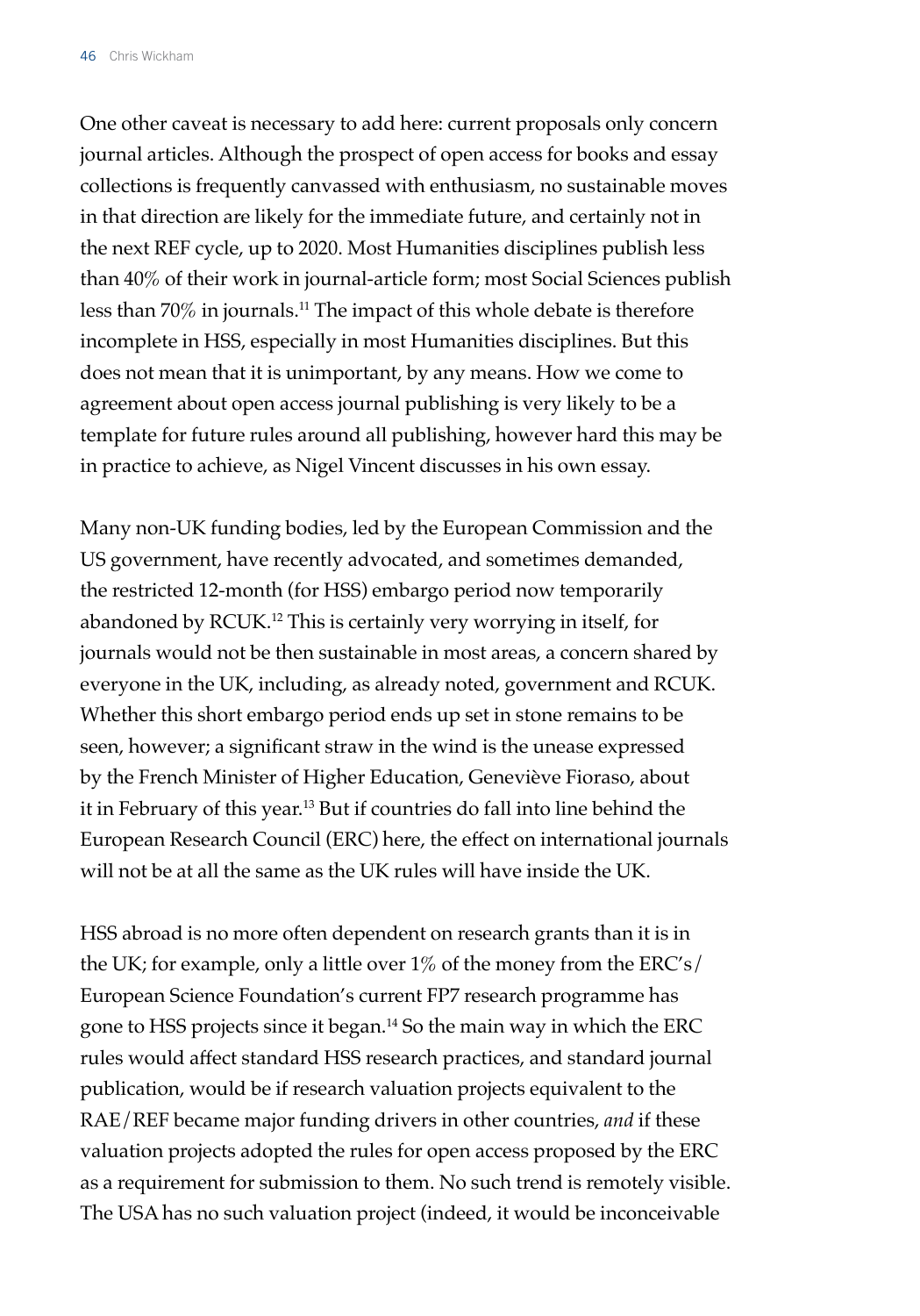in a country dominated by private and state-funded – i.e. not federal – higher education institutions). France has recently closed its evaluation agency for a rethink, and anyway did not use it as a vehicle for funding. In Germany, the valuation project currently under way is explicitly one which does not have funding attached.<sup>15</sup> In Italy, the valuation project under way, which does have funding implications, favours publication in highranking journals, which, however these are determined – the decisionmaking process has been controversial – will do nothing to force such journals to comply with open access procedures.16 So, overall, the major force which might move HSS journals in other countries in an open access direction is the rules of project-orientated research funders, who fund very little HSS research.

Non-UK HSS journals, therefore, not surprisingly, have been slow to adopt open access guidelines; and, when they do, they have certainly been slow to adopt the open access guidelines of a different country from their own. The research to determine exactly which HSS journals have adopted (or plan to adopt) which guidelines, across all disciplines, has not been done yet – it is vitally necessary, but will be arduous – but the information on the SHERPA/RoMEO website (www.sherpa.ac.uk/romeo), which collects this data, although in a different format and often in out-of-date forms, shows very little take-up of short embargo periods (and virtually no take-up of Gold open access) in France or Italy. Germany shows more interest in open access, but there, too, not across the board.17 Some major journals – I here choose as examples History journals, which I know best – most publicly the *American Historical Review*, have formally set their face against Gold APCs. Among others, *Annales: Histoire, Sciences Sociales* has no Gold, and a long Green embargo period (four years in this case) which is far from any research funder's demands, and does not intend to get anywhere near 24 months. For *Historische Zeitschrift* the embargo period is actually eleven years, and, although that is longer than for many German History journals, for almost none is it less than three.<sup>18</sup> Gold open access indeed has little resonance in most countries (although some German publishers do offer it<sup>19</sup>), and it is, indeed, not easy to see why it would have if the only research funder which favoured it and was prepared to put substantial money behind it was in one country, the UK – which, although punching well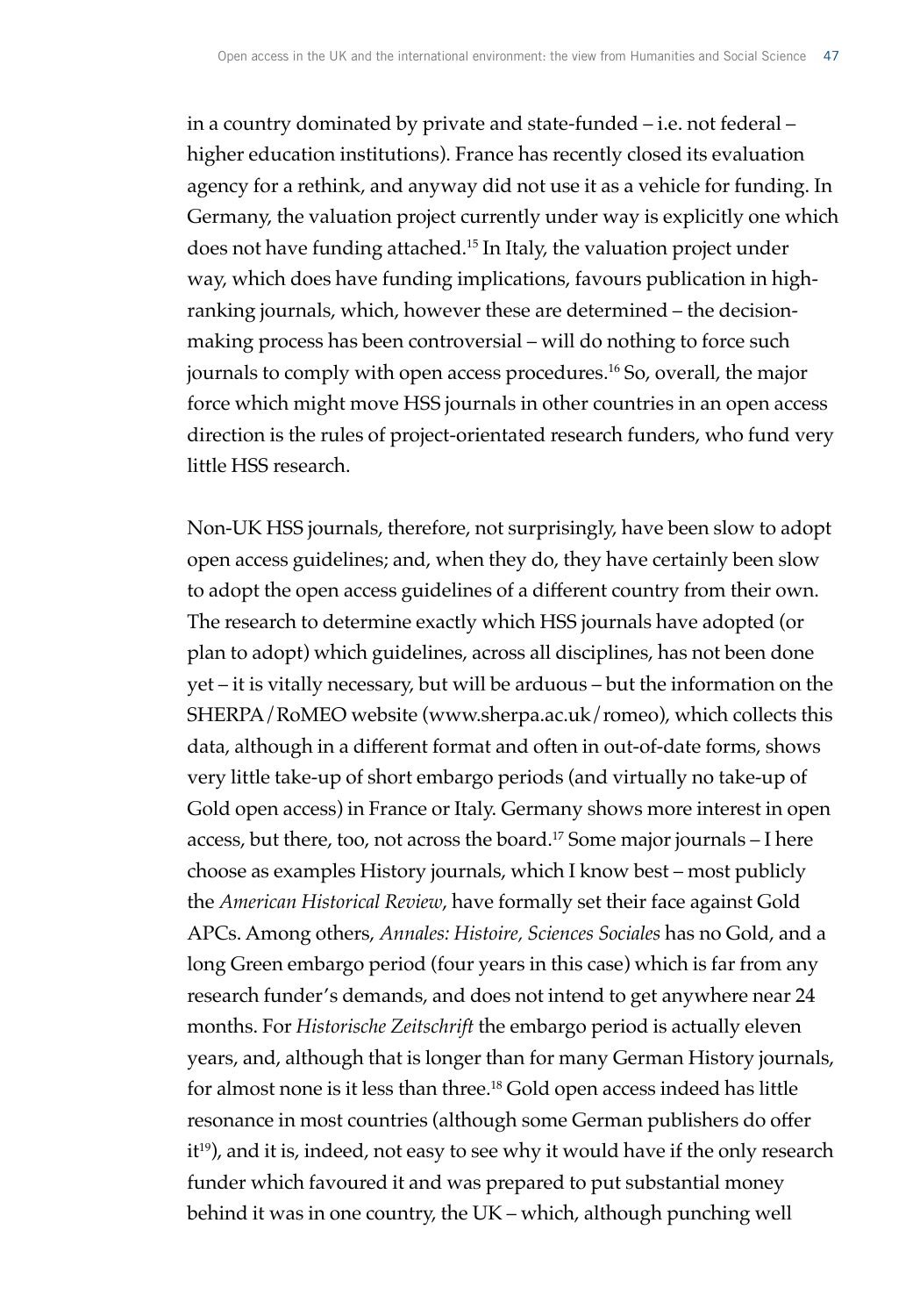above its weight, which is 4% of the world research population, still only publishes some 6% of journal articles, leaving 94% to follow whichever rules they (or their host countries) choose. UK journals are likely all to offer Gold as an option, which will allow them to have 24-month (or sometimes perhaps longer) embargo periods for Green open access, but non-UK journals which do not offer Gold may turn out not to be 'compliant' if they do not have a 12-month embargo, which not many do. This will change; publishers may well extend to HSS the journal strategies which they will develop for STEM journals, where ERC rules matter more – where they can, at least; learned societies will resist this abroad as much as they do at home. But, to repeat, there is no reason to think it will change quickly, and still less completely. And, it is necessary to add, if journals do move, they are by no means necessarily going to offer other more detailed elements of the new UK rules, such as the need to house articles in institutional repositories (rather than the author's personal website), and generous CC-BY licences for reproducing and refashioning the work of others.

A problem thus appears. UK academics will be faced with a situation in which UK journals are 'compliant' with RCUK (and, probably, HEFCE) rules, but very many non-UK journals will not be. What happens then? The Research Councils and HEFCE have so far been resistant to the argument that there should just be a blanket exemption for non-UK publishing; they argue that no one would then publish in UK journals at all. (If this is their real belief, it does at least show a recognition of the unpopularity of these proposals.) But the alternative is far worse: it is that no UK scholar would be able to publish outside the UK, except, as it currently seems, in a restricted percentage of journals. *This is the crux*. There are plenty of countries in which scholars do not publish outside their borders; but they are not, any of them, major international players. (There are, however, very few countries where they are actually *prevented* from so doing; in fact, I have not found any.) The UK is a major international player; but if it cannot publish in the major international journals, it will soon cease to be. The country will have shot itself in the foot.

I am of course aware of the argument (expressed, among many other places, elsewhere in this collection) that open access is of such obvious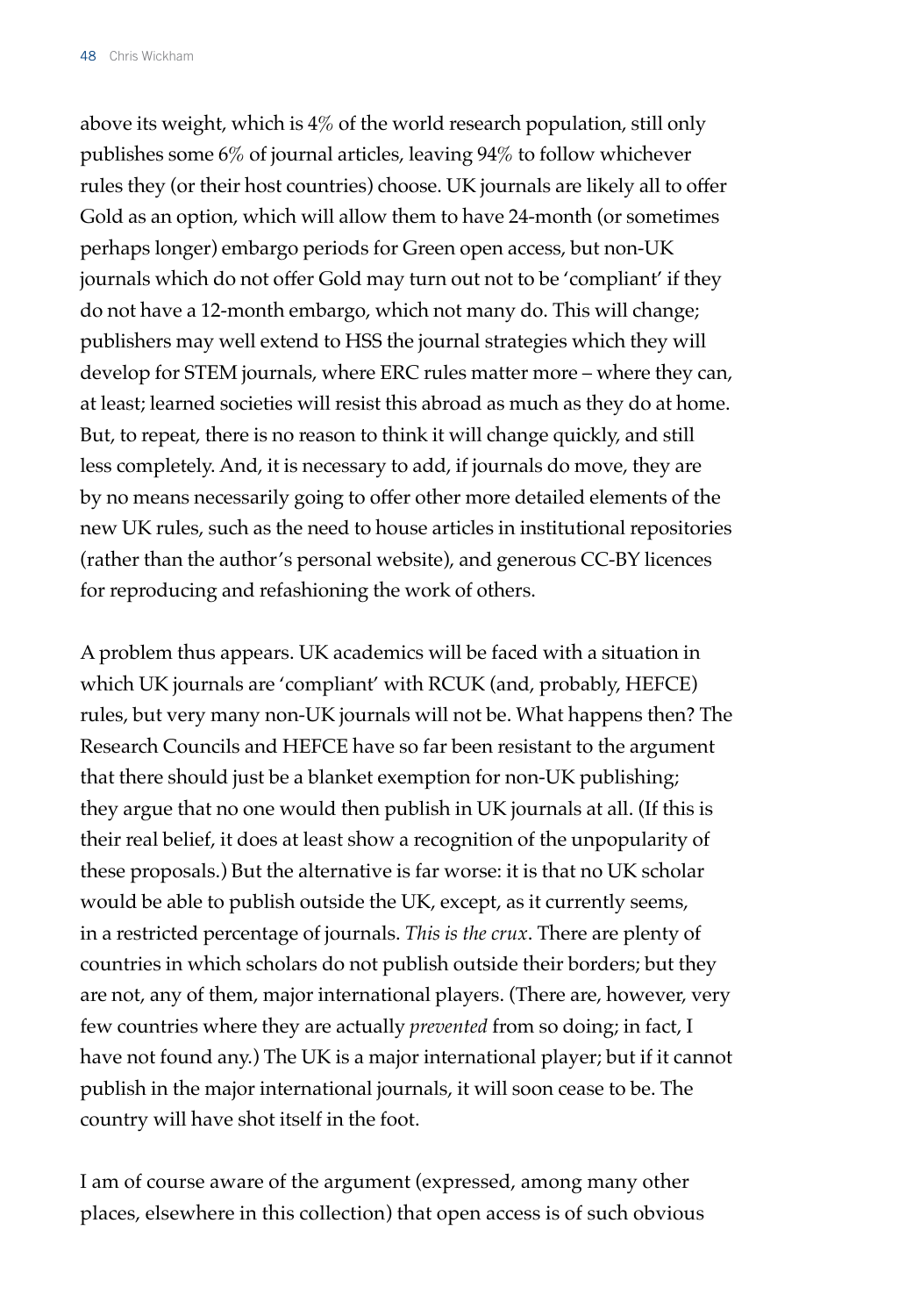benefit that, if journals do not adopt it, so much the worse for them. No one needs to publish in a prestigious journal (or in any peer-reviewed form at all), as long as they publish; also, if their article is fully available now, it will even increase their visibility, for the alternative would be to sit behind a paywall for 24 months. That last point does not actually fit my experience of googling; one has full visibility of the existence of the article, even if one cannot, at the moment, read it gratis outside a large academic institution. But the argument also does not take into account standard elements of academic sociology. For a start, there are many disciplines which rely on citation indices and impact factors; if one is publishing in a UK journal with a relatively low impact factor, one will simply be less visible. There are also disciplines with a very evident international pecking order. Political Science, for example, has a clear international hierarchy of journals, which hardly changes from country to country, at least in the English-speaking world.<sup>20</sup> All but four of the top fifteen are US journals (the exceptions are three UK and one Europewide journal); their open access policies are various, but only six accept Gold open access at present.<sup>21</sup> If one were to maintain a strict view of RCUK policies, most of these journals would be simply 'non-compliant', and one would have to look elsewhere; but to abandon these signs of international excellence, whether or not they are good ones (I am not at all sold on them myself, speaking personally), requires either a lordly insouciance, typical of people who are at the top of their field and do not need them any more, or a hostility to hierarchies which one tends to find in far-left political groups; it is strange to find the Coalition government in either company.

The need to publish abroad is also not just because an academic wants to focus on the top US journal at all costs. Many disciplines in Humanities have large sectors which have to publish abroad – and often in foreign languages – to get any international attention at all. French literature can stand for all of the modern languages here; obviously, experts in it will do much of their publishing in French, in journals of record such as *Revue d'histoire littéraire de la France*, whose open access policy is a five-year embargo period.22 History, too, where some 37% of journal articles were published abroad in the current REF cycle<sup>23</sup> (above all in the USA and,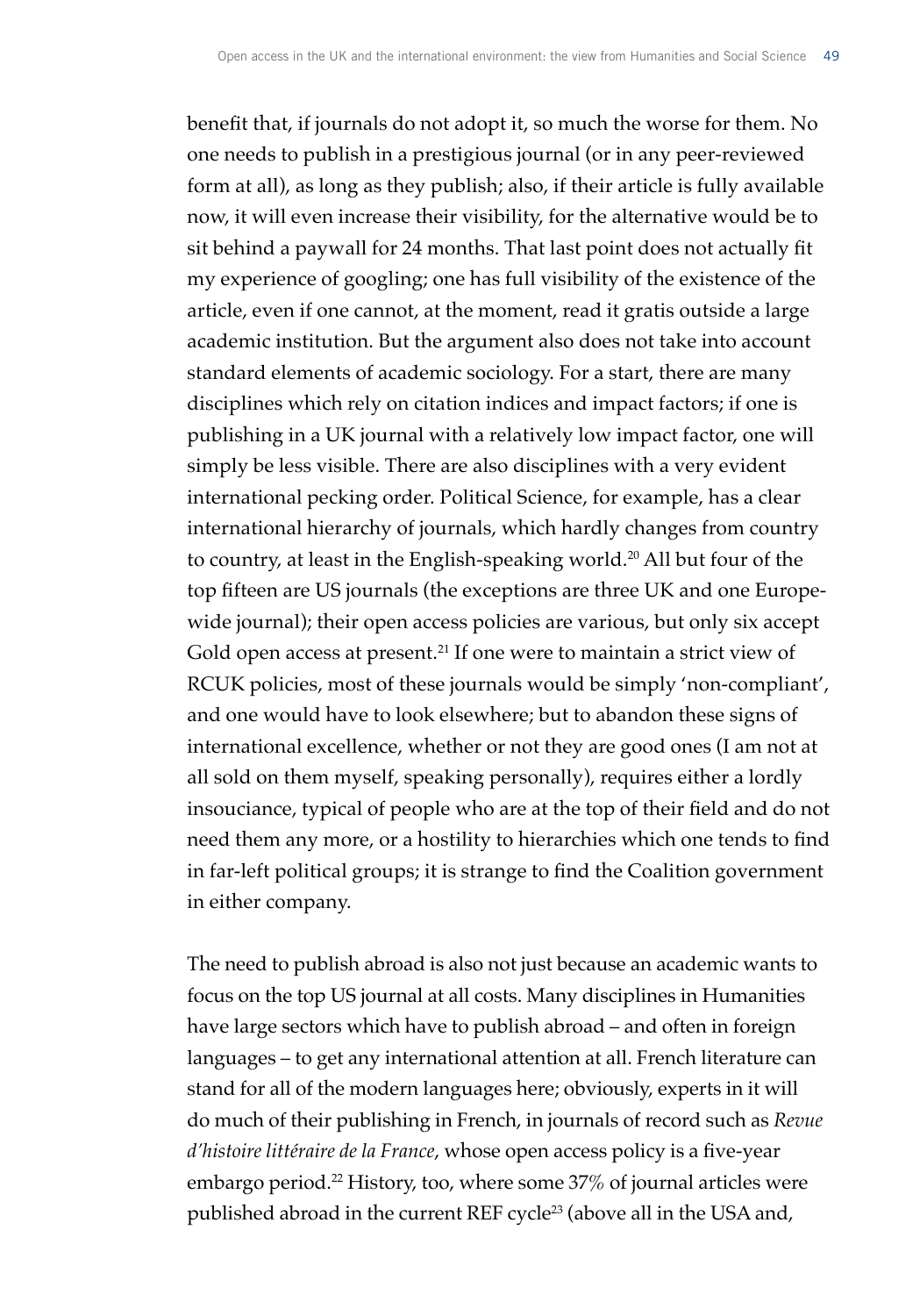not far behind, the EU), is very internationally divided.<sup>24</sup> A historian of the USA is inevitably going to need to publish much of their work there; no one can risk one's work not being found by other scholars in the same field because one is not publishing in the right country; that, however, is even truer of historians of Russia or Spain, whose colleagues in those countries also may not read English at all well, and so will not seek out the excellent articles (as they would need to be, to be accepted) in *English Historical Review*. Archaeology is equally divided; to use an example close to my own work, *Archeologia medievale* is the undisputed journal of record for medieval Italian archaeology; one could not be a player of any kind in the field if one could not publish there, and that would be the case whether or not one's excavation was funded by the AHRC. *Archeologia medievale*'s current and planned access policy is entirely non-open access; its online copy, for all its back numbers, is only available for payment.25

On good days, I cannot envision this blocking of an international presence actually happening. But it is there in current policies, and all players, academics and funders, need to be aware of the dangers, as they do not always seem to be. The issue has not, for example, been a prominent part of the arguments submitted to the House of Lords Science and Technology subcommittee or the House of Commons BIS Select Committee.<sup>26</sup> It would be easily possible to think of ways around it. One could indeed have a blanket exclusion for non-UK journals from UK rules, which would certainly, at least, act as a recognition that in moving towards open access – as is widely recognised for other international issues such as climate change – one has to move internationally, or nothing happens at all. If, for example, most US academics continue to publish behind paywalls, the cause of open access will not be advanced, whether or not the UK has been an early adopter, a first mover. It would also be possible for the rules for deciding which journal to publish in to contain explicit statements that publishing abroad in a 'non-compliant' journal will often be appropriate to the discipline concerned, and that, if it is, then the rules will not have to be the same. REF2020 sub-panels (or their REF2014 forerunners) might, for example, be asked to make discipline-based decisions here. I commend these variants to government and the funding bodies. And, if they do not like them, I urge them to think of better ones. For something will have to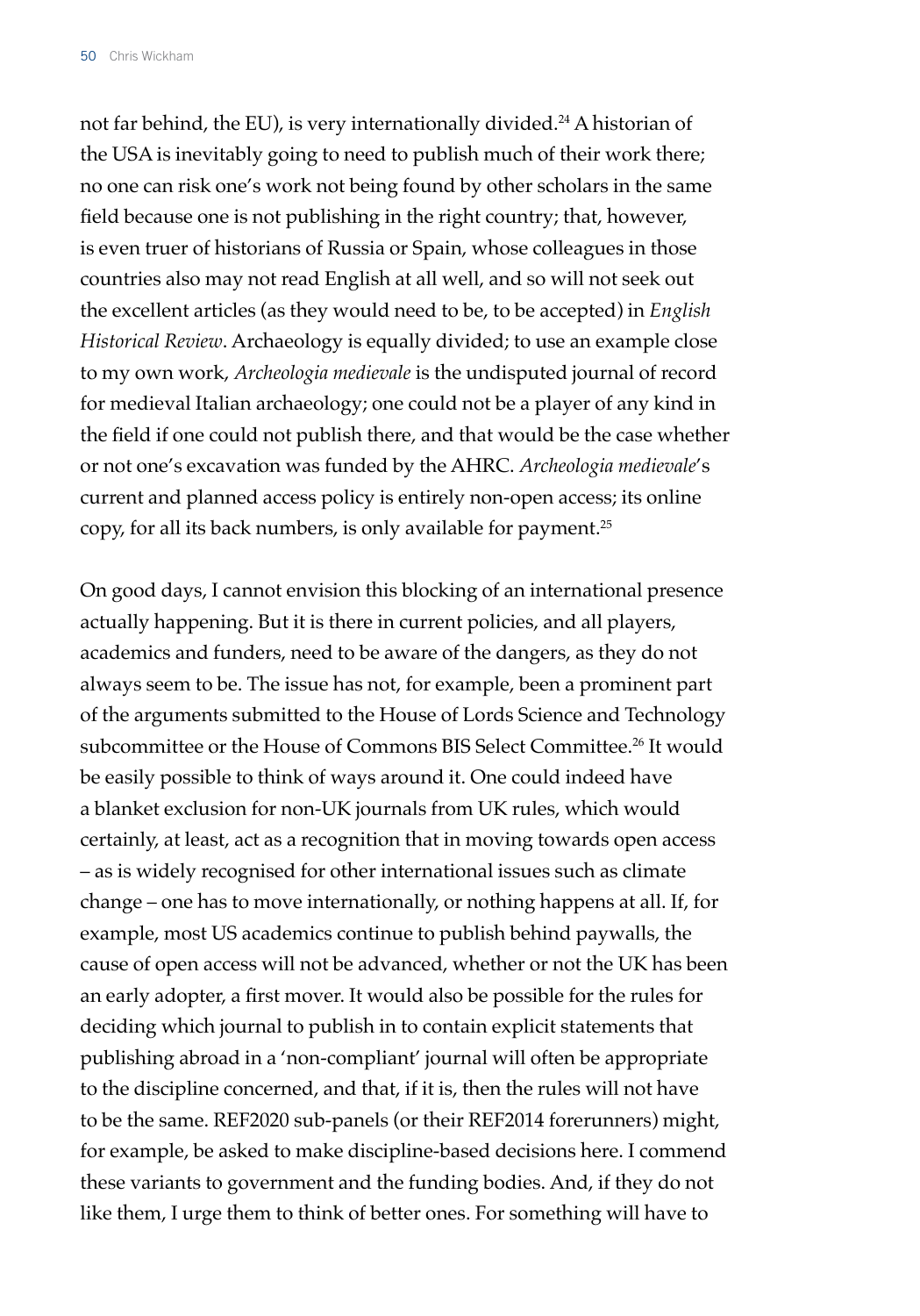be done here: if the international standing of UK scholarship is not to be damaged, deeply and perhaps irreparably.

**Chris Wickham** *is Vice-president (Publications) at the British Academy and represents the Academy on open access. He is Chichele Professor of Medieval History at the University of Oxford, where he was Head of History 2009-12. He is chair of the REF2014 History sub-panel and is running a joint research project between the British Academy and HEFCE on some of the effects of open access. He has published numerous books on medieval historical topics, especially on early medieval socio-economic History and the History of Italy, and publishes extensively abroad, in books and journals.*

© Chris Wickham, 2013.

This article is licensed under a Creative Commons Attribution-NonCommercial-NoDerivs 3.0 Unported License.

#### **Notes**

- 1 [sparceurope.org/analysis-of-funder-open-access-policies-around-the-world](http://sparceurope.org/analysis-of-funder-open-access-policies-around-the-world/) (accessed 19 February 2013). See below, pp. 121 for definitions of Gold and Green open access.
- 2 Following HEFCE figures for submission intentions for REF2014, Main Panels C and D (Social Science and Arts/Humanities) as a percentage of the total, [www.hefce.ac.uk/news/](http://www.hefce.ac.uk/news/newsarchive/2013/name,76316,en.html) [newsarchive/2013/name,76316,en.html](http://www.hefce.ac.uk/news/newsarchive/2013/name,76316,en.html) (published 15 January 2013, accessed 18 March 2013): the exact figure is 49.6%.
- 3 Research Assessment Exercise see www.rae.ac.uk
- 4 Research Excellence Framework see www.ref.ac.uk
- 5 Higher Education Funding Council for Wales, Scottish Funding Council and Department for Employment and Learning in Northern Ireland.
- 6 [www.hefce.ac.uk/news/newsarchive/2013/name,78750,en.html](http://www.hefce.ac.uk/news/newsarchive/2013/name,78750,en.html) (accessed 18 March 2013).
- 7 Science, Technology, Engineering and Mathematics.
- 8 The most recently revised RCUK statement is at [www.rcuk.ac.uk/documents/documents/](http://www.rcuk.ac.uk/documents/documents/RCUKOpenAccessPolicyandRevisedguidance.pdf) [RCUKOpenAccessPolicyandRevisedguidance.pdf](http://www.rcuk.ac.uk/documents/documents/RCUKOpenAccessPolicyandRevisedguidance.pdf) (accessed 6 May 2013). The five-year transitional provision is at 3.6.iii of the text). For David Willetts' view, see among other statements his submission to the House of Lords Science and Technology Subcommittee at [www.parliament.uk/documents/lords-committees/science-technology/Openaccess/](http://www.parliament.uk/documents/lords-committees/science-technology/Openaccess/OpenAccessevidence.pdf) [OpenAccessevidence.pdf,](http://www.parliament.uk/documents/lords-committees/science-technology/Openaccess/OpenAccessevidence.pdf) p. 97 (accessed 21 March 2013). For the history of all of this, and for the impact of it on learned societies, see Rita Gardner's essay in this collection.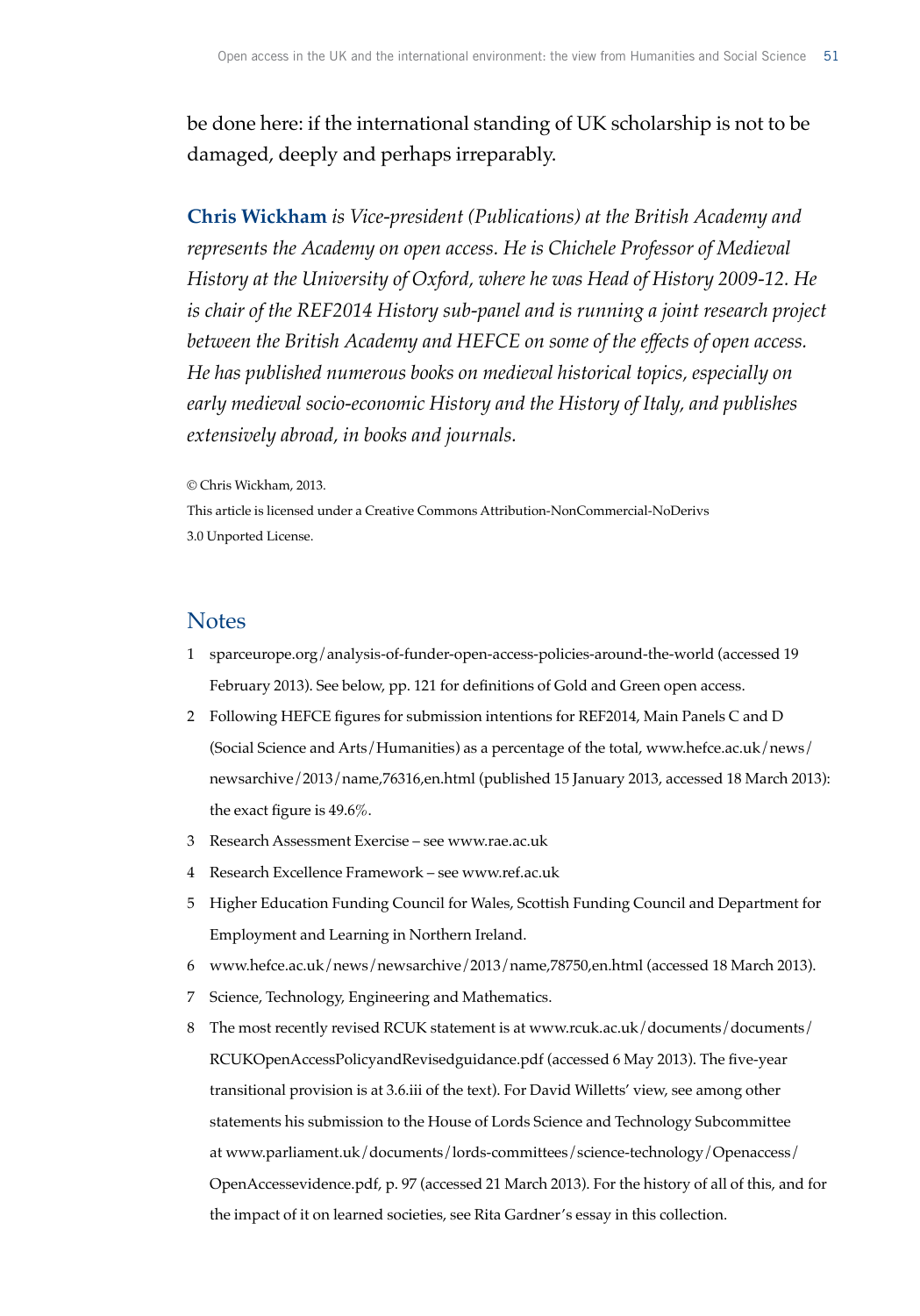- 9 So would current journals, perhaps faster, if they adopted all-Gold business models, but these are very unlikely to affect more than a tiny minority of HSS journals.
- 10 History, in particular, have argued strongly for 36 months, and a large and solid set of the UK's main History journals have committed themselves to this, [www.history.ac.uk/](http://www.history.ac.uk/news/2012-12-10/statement-position-relation-open-access) [news/2012-12-10/statement-position-relation-open-access](http://www.history.ac.uk/news/2012-12-10/statement-position-relation-open-access) (accessed 24 March 2013).
- 11 Figures from Russell Group submissions to RAE2008, thanks to Nigel Vincent for this information. See further N. Vincent, 'The monograph challenge', in this publication. Social Anthropology has publishing figures analogous to Humanities; Philosophy to Social Science. Only Economics, of the disciplines surveyed, publishes around 90% in journals, which is closer to the STEM norm.
- 12 European Commission, [europa.eu/rapid/press-release\\_IP-12-790\\_en.htm](http://europa.eu/rapid/press-release_IP-12-790_en.htm) (accessed 21 March 2018). US government, [www.whitehouse.gov/sites/default/files/microsites/ostp/](http://www.whitehouse.gov/sites/default/files/microsites/ostp/ostp_public_access_memo_2013.pdf) [ostp\\_public\\_access\\_memo\\_2013.pdf](http://www.whitehouse.gov/sites/default/files/microsites/ostp/ostp_public_access_memo_2013.pdf) (accessed 18 March 2013). Note that this latter, so far provisional, policy allows for possible variation according to the 'challenges and public interests that are unique to each field and mission combination'.
- 13 [www.openaccess-shs.info/communique](http://www.openaccess-shs.info/communique/) (accessed 21 March 2013).
- 14 [ec.europa.eu/research/fp7/index\\_en.cfm?pg=budget](http://ec.europa.eu/research/fp7/index_en.cfm?pg=budget) (accessed 21 March 2013).
- 15 Germany: [www.timeshighereducation.co.uk/news/germanys-research-rating-will-make](http://www.timeshighereducation.co.uk/news/germanys-research-rating-will-make-quality-its-own-reward/2001451.article)[quality-its-own-reward/2001451.article](http://www.timeshighereducation.co.uk/news/germanys-research-rating-will-make-quality-its-own-reward/2001451.article) (accessed 21 March 2013). France: [www.lemonde.](http://www.lemonde.fr/sciences/article/2013/01/03/fin-de-vie-pour-l-aeres_1812620_1650684.html) [fr/sciences/article/2013/01/03/fin-de-vie-pour-l-aeres\\_1812620\\_1650684.html](http://www.lemonde.fr/sciences/article/2013/01/03/fin-de-vie-pour-l-aeres_1812620_1650684.html) (accessed 21 March 2013).
- 16 [www.anvur.org/sites/anvur-miur/files/gev/documento\\_accompagnamento\\_criteri.pdf](http://www.anvur.org/sites/anvur-miur/files/gev/documento_accompagnamento_criteri.pdf)  (accessed 21 March 2013).
- 17 [www.sherpa.ac.uk/romeo/journalbrowse.php](http://www.sherpa.ac.uk/romeo/journalbrowse.php) (accessed 21 March 2013). For more upto-date information on a substantial minority of journals in France see: [www.openedition.](http://www.openedition.org/168) [org/168](http://www.openedition.org/168) (accessed 18 March 2013). A joint British Academy-HEFCE research project, partly focused on this issue, has now been agreed, which will by the end of 2013 make the data here much more firm.
- 18 For *American Historical Review* (or, to be exact, its parent learned society, the American Historical Association), see [blog.historians.org/news/1734/aha-statement-on-scholarly](http://blog.historians.org/news/1734/aha-statement-on-scholarly-journal-publishing)[journal-publishing](http://blog.historians.org/news/1734/aha-statement-on-scholarly-journal-publishing) (accessed 21 March 2013); for *Annales*, information kindly supplied by Étienne Anheim; for *Historische Zeitschrift*, information kindly supplied by Andreas Fahrmeir, supplemented by [www.digizeitschriften.de/searchcol/?tx\\_goobit3\\_search%5Bextquery%5](http://www.digizeitschriften.de/searchcol/?tx_goobit3_search%5Bextquery%5D=DOCSTRCT%3Aperiodical&DC=900.history) [D=DOCSTRCT%3Aperiodical&DC=900.history](http://www.digizeitschriften.de/searchcol/?tx_goobit3_search%5Bextquery%5D=DOCSTRCT%3Aperiodical&DC=900.history) (accessed 24 March 2013). Thanks to Lyndal Roper and Sandro Carocci for their help.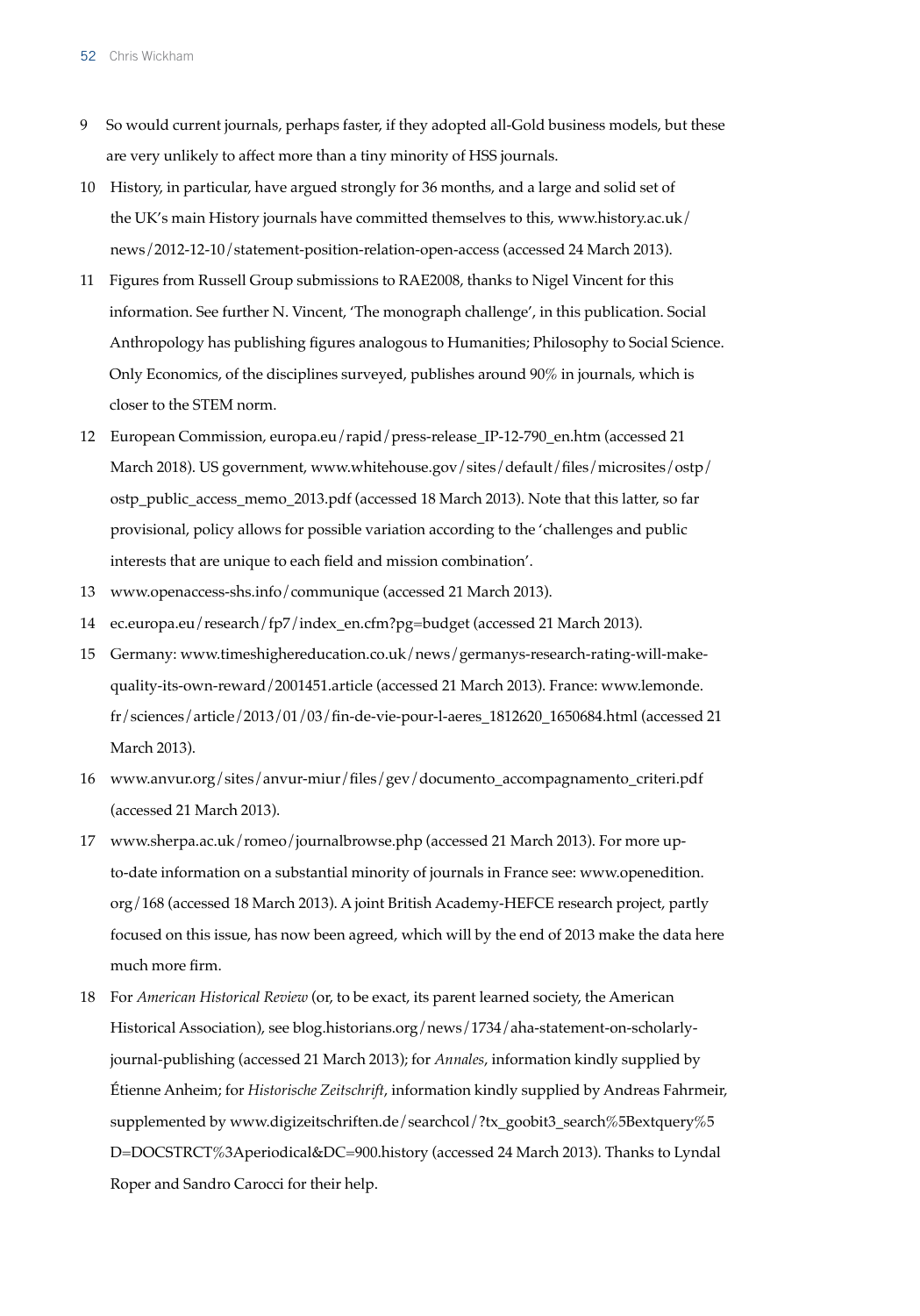- 19 E.g. De Gruyter's 'open library' policy: [www.degruyter.com/dg/page/560/de-gruyter-open](http://www.degruyter.com/dg/page/560/de-gruyter-open-library;jsessionid=412DF4E460950406FE0EA4D5CB042E46)[library;jsessionid=412DF4E460950406FE0EA4D5CB042E46](http://www.degruyter.com/dg/page/560/de-gruyter-open-library;jsessionid=412DF4E460950406FE0EA4D5CB042E46) (accessed 21 March 2013).
- 20 See J. C. Garand et al., 'Political science journals in comparative perspective', *Political science and politics*, 42 (October 2009), 695-717. Note that the ranking varies slightly according to the questions asked. I have taken table 2, 'political scientists' subjective evaluations', and have included the top ten journals in each of the UK, USA and Canada, which amounts to 15 journals altogether. But the very top journals are fairly similar in each table all the same. Thanks to Iain McLean for his help.
- 21 Information from SHERPA-RoMEO, as at n. 17.
- 22 [www.puf.com/Revue\\_d'histoire\\_litt%C3%A9raire\\_de\\_la\\_France](http://www.puf.com/Revue_d) (accessed 21 March 2013). Thanks to Richard Cooper for his help.
- 23 1 January 2008 to 31 December 2013.
- 24 A. Dilley and K. McClay, *History UK (HE): Open Access Publishing survey results*, March 2013, available at: [tinyurl.com/c5tt28z](http://tinyurl.com/c5tt28z) (accessed 21 March 2013)**.**
- 25 Information from Sauro Gelichi, the responsible editor, and the publisher, All'Insegna del Giglio, Florence, 4 March 2013. All'Insegna del Giglio, it is worth adding, is a very small publisher indeed, whose revenue stream is largely dependent on this one journal – a scenario which is still common outside the UK, and which will further delay open access moves.
- 26 See above, n. 4 for the Lords and [www.publications.parliament.uk/pa/cm201213/cmselect/](http://www.publications.parliament.uk/pa/cm201213/cmselect/cmbis/writev/openaccess/contents.htm) [cmbis/writev/openaccess/contents.htm](http://www.publications.parliament.uk/pa/cm201213/cmselect/cmbis/writev/openaccess/contents.htm) (accessed 15 April 2015), for the Commons; the 419 pages of oral and written evidence for the Lords and the 546 pages of written evidence for the Commons do, of course, contain discussions of this, but they tend to be relatively brief.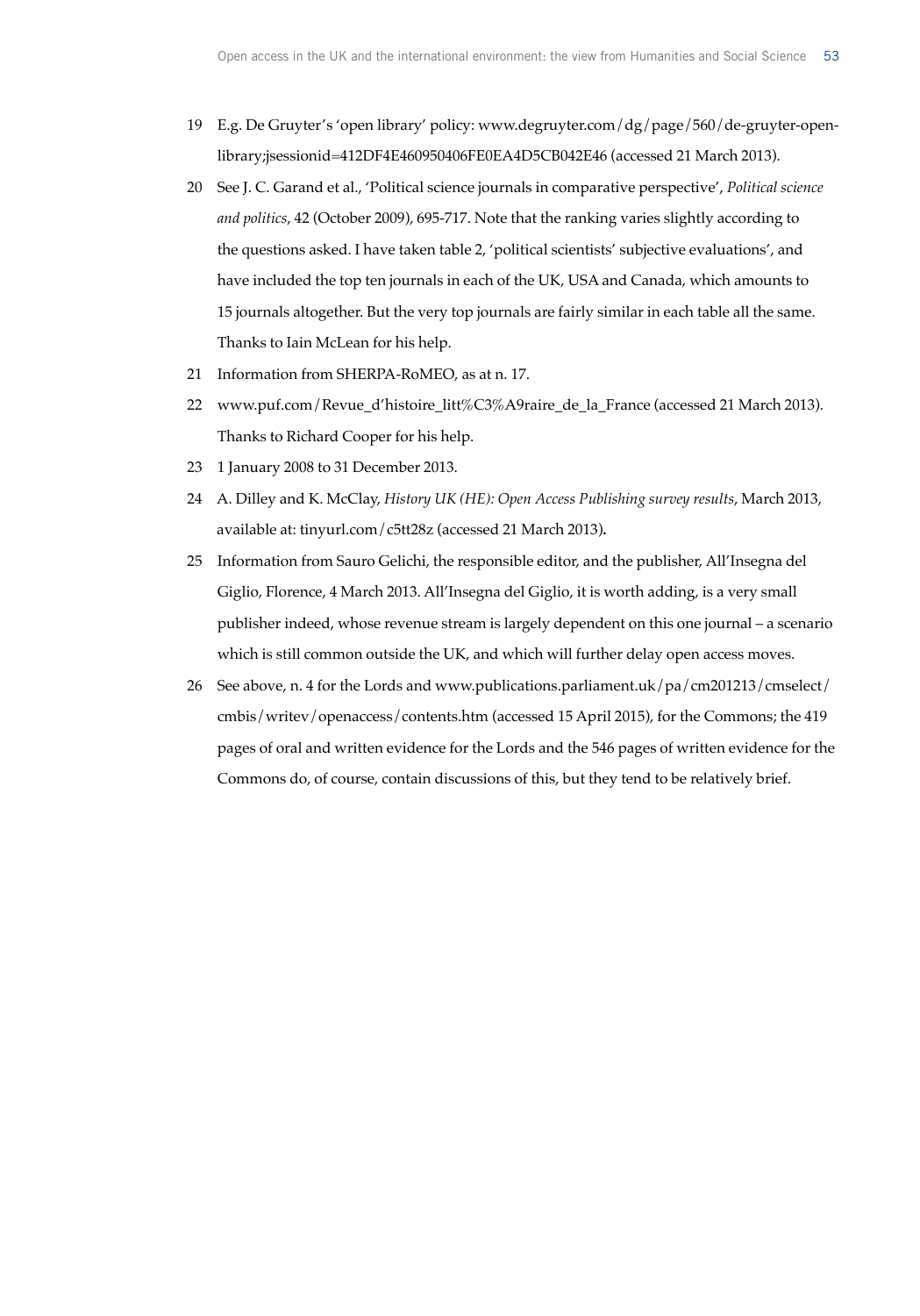# Political, cultural and technological dimensions of open access: an exploration

Stephen Curry

Debating Open Access, published 2013 by the British Academy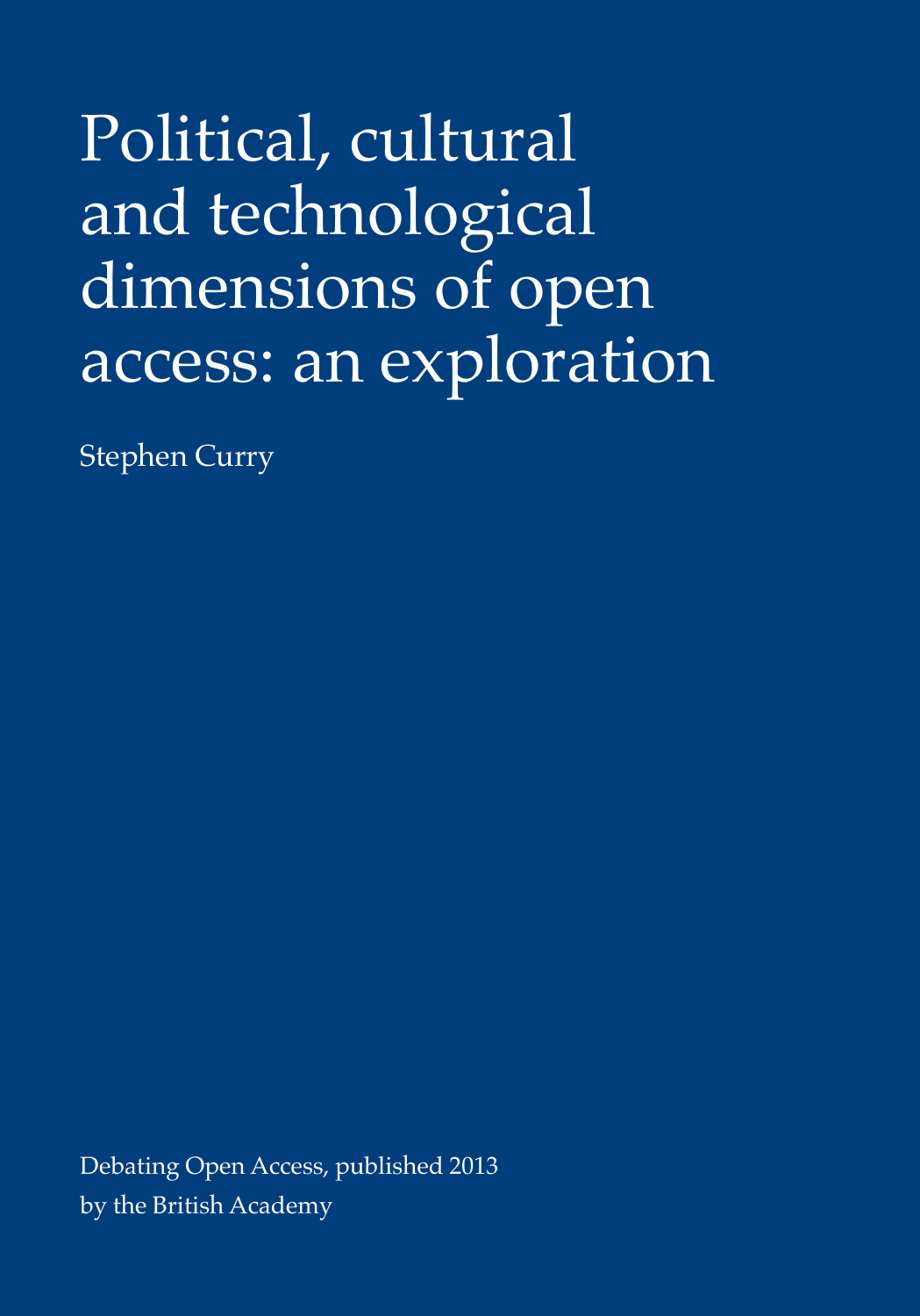- The issue of OA is technically, culturally and politically complex and deserves careful engagement by all scholars.
- Through RCUK, the UK has adopted a transitional policy that favours Gold OA but needs to remain alert to worldwide developments in OA.
- The concerns which have been expressed about predatory publishing in the wake of the move to OA are excessive.
- PLOS (Public Library of Science) has demonstrated that a sustainable OA model is consistent with effective peer review and high standards of publication.
- Questions of publication prestige may be different for science and HSS disciplines but need to be resolved by eliminating the culture of dependence on journal impact factors, which OA can facilitate.
- On balance OA encourages academic freedom.
- • Concern about learned societies, although real, is unlikely to derail the OA project.

## **Introduction**

The trouble with open access is that it is too much like quantum mechanics: the central idea has a beguiling simplicity but its ramifications are complicated and far-reaching. Feynman famously declared 'I think I can safely say that nobody understands quantum mechanics.' Were he alive today the Nobel prizewinning physicist might say the same of open access. Everyone has a grasp of the basic concept but its implementation penetrates every fibre of the body academic and no one has yet figured out exactly how it's going to work.

Partly because of the complexity of the topic – but also because it remains contentious – the literature on open access is expanding at a rate far greater than the rise of open access publishing itself. A Google search for the term 'open access' returns over 2 billion hits. No wonder people coming to it for the first time are baffled. For the majority of scholars who probably still class themselves as neophytes, I can recommend Tony Hey's recent series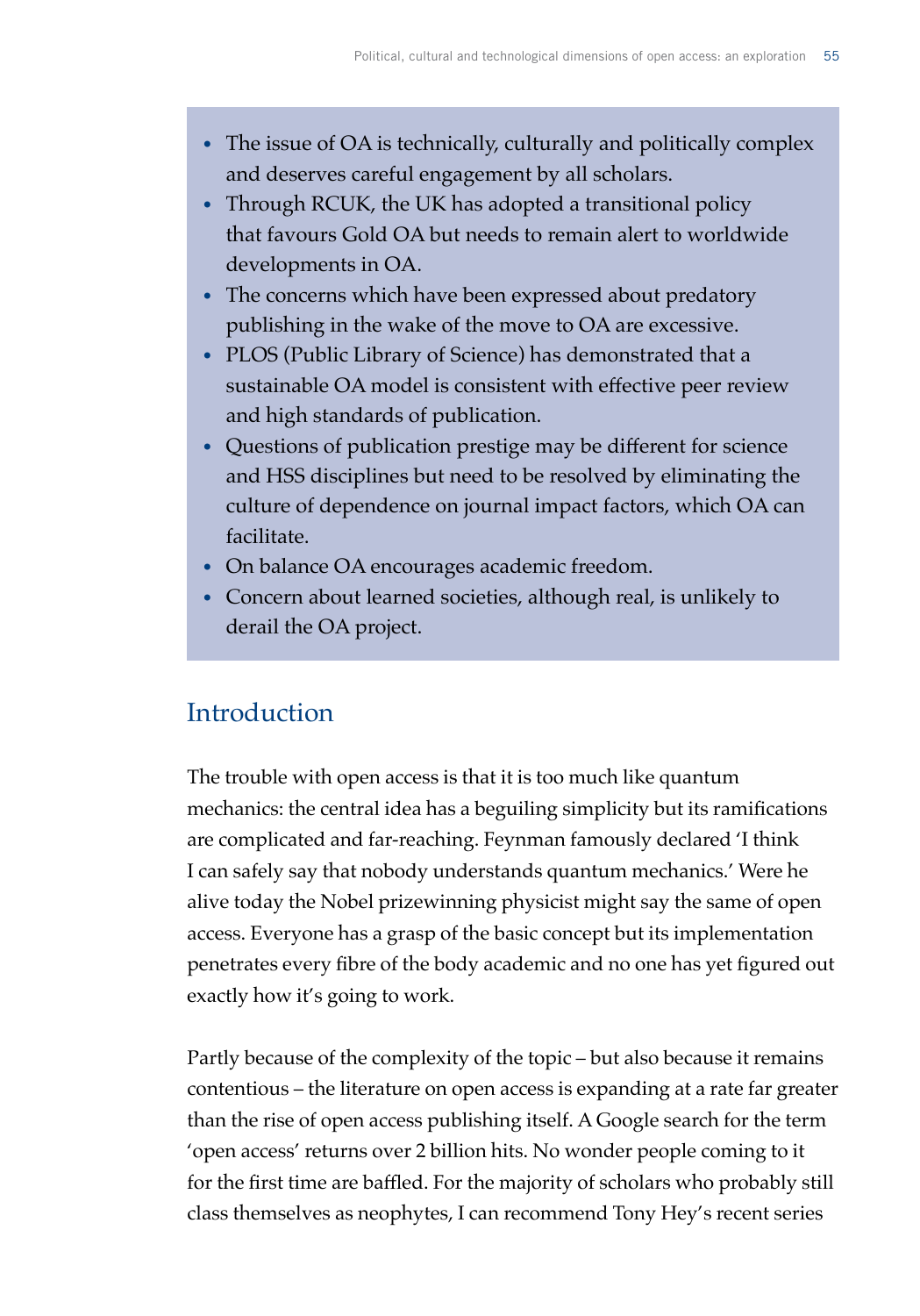of blog posts<sup>1</sup> and Peter Suber's book*, Open Access<sup>2</sup>* (which is due to be made freely available as an open access publication in June 2013).

I hesitate to add further here to the morass of words on open access. Although I have been thinking and writing about it for over a year, I still feel a relative newcomer. I am also a scientist; worse still in some eyes perhaps, I am based at Imperial College, a university noted both for the power of its Science, Technology and Medicine research, and for the fact that it does not teach degrees in the Arts, Humanities or Social Sciences (AHSS). Nevertheless, I want to use this article to continue my exploration of the issues surrounding open access. Having heard the growing rumble of discontent from the AHSS community at what they see as a sciencedriven initiative to reshape scholarly publishing, I am keen to learn more about that perspective and to foster dialogue.

## Never mind the mess, keep your eyes on the prize

Most people agree that open access<sup>3</sup> – making the scholarly literature freely available on the Internet (to give the barest definition) – is a good idea. Open access is touted as a way of providing faster and freer exchange of information within the scholarly community and with the public; as an opportunity for the academy to prove its worth to the taxpayers who largely fund its activities; as a mechanism for bolstering democracy by enriching public discourse on the fruits of research and scholarship; as a solution to the serials crisis that has stretched library budgets to breaking point; as a route, through text and data mining, to richer yields from government investment in research; as the means to include scholars from poorer countries<sup>4</sup> in the global research effort (at least in the first instance as readers with access but ultimately also as authors and contributors); as a natural progression connecting scholarly publishing with the Internet zeitgeist.

But the noble ideals enshrined in this multi-dimensional vision are mired in reality as the various stakeholders grapple with implementation. The drift towards open access has been steady over the past decade but the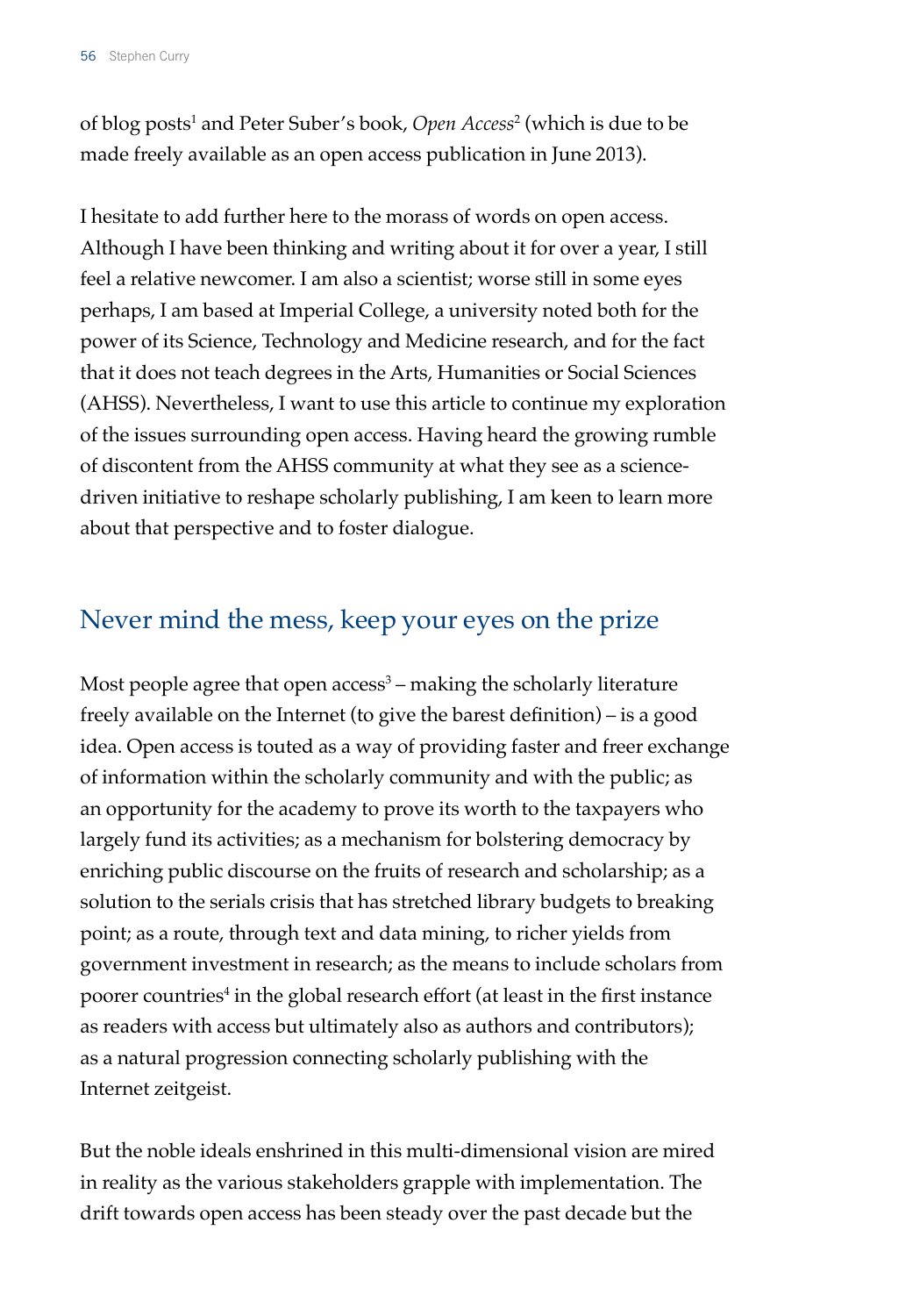arguments over the rights and responsibilities of scholars have intensified in the past year, ignited by the boycott of Elsevier at the start of 2012.<sup>5</sup> In the UK, publication last summer of the government-sponsored Finch Report<sup>6</sup> prompted the announcement of a new open access policy by Research Councils UK (RCUK, the body that coordinates the seven UK research councils). These key developments have focused attention on the practicalities and problems of what is seen as a major perturbation of our system of scholarly publishing.

## Policy in the UK

The new policy<sup>7</sup> has a clear preference that RCUK-funded researchers should opt for [Gold open access](http://en.wikipedia.org/wiki/Open_access) (publication in a journal that permits immediate access) supported where required by funding to cover the article processing charge (APC) levied by the publisher. However, researchers can also comply by taking the Green route to open access: publishing in a journal that permits deposit of the author's final peerreviewed manuscript in a repository. Commonly, but not necessarily, this entails a delay of several months before the manuscript is made available.

The policy, like the Finch Report before it, is a great British fudge and has attracted criticism from all sides – scholars, open access advocates and publishers. The speed of introduction also drew fire from the House of Lords.<sup>8</sup> In recent months RCUK has been trying to clarify its policy<sup>9</sup> and to consult on its revised guidelines for implementation.10 The present plan is for an incremental roll-out of the policy over the next five years, subject to a review next year and probably also in 2016 and 2018.

The review process is sensible but has inevitably generated a degree of uncertainty, into which has poured a plethora of reaction and opinion. While some commentators have raised valid concerns,<sup>11</sup> others have generated more heat than light.12 All sides can agree on the scale and significance of the changes that are in train but no one is served by arguments that are selective or muddied. We scholars should at least be scholarly in our approach to the subject.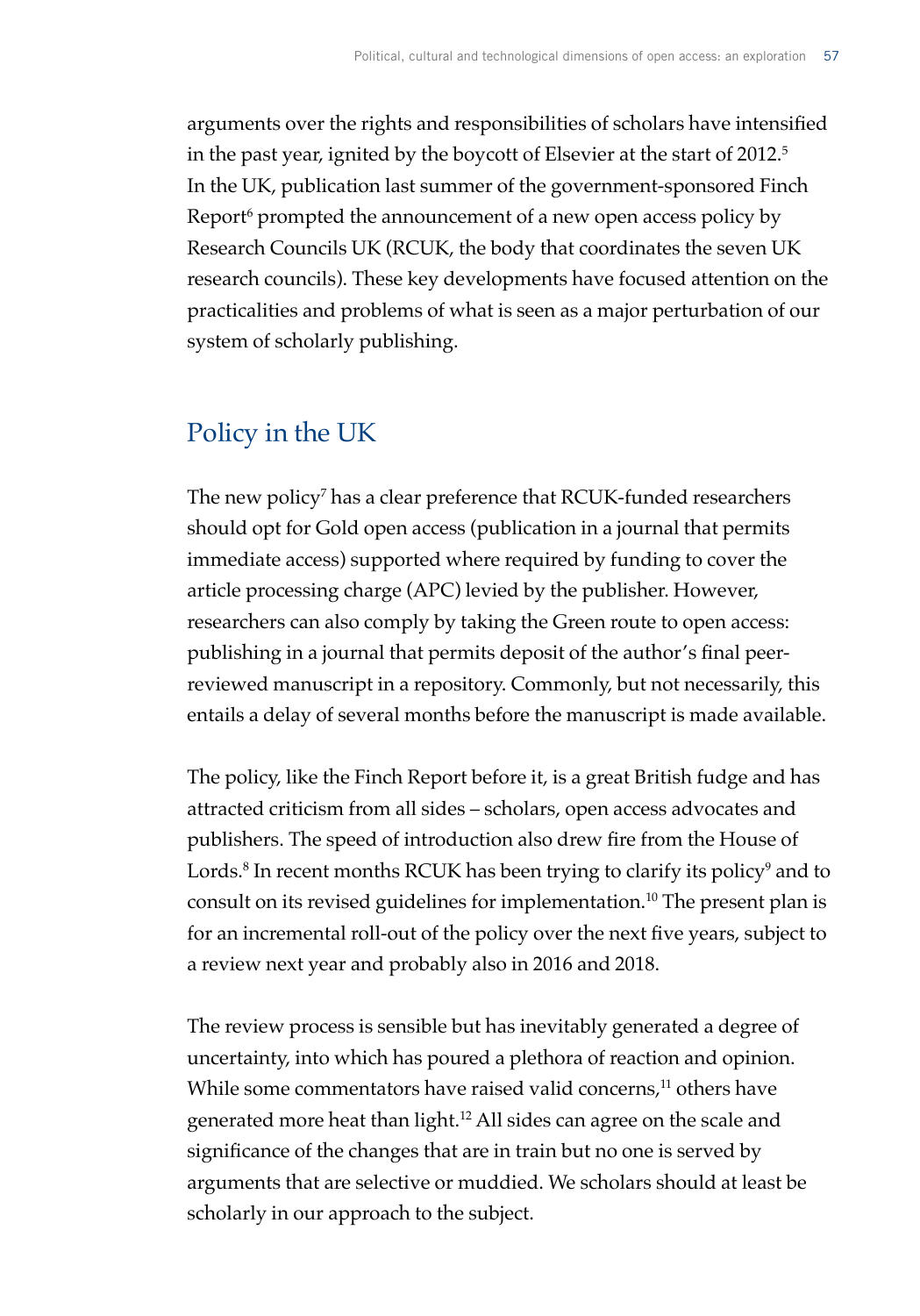One source of confusion is the use of the term 'government policy', which, some publishers have argued,<sup>13</sup> places clear obligations on authors. But where is government policy on open access defined? Certainly, the present coalition has tried to set the overall policy direction for publiclyfunded scholars in the UK, articulating its vision in speeches by David Willetts, Minister for Universities and Science, and in the response of his department to the Finch Report. However, it is important to remember that the Royal Charters under which the research councils operate put them at arm's length from government. They therefore occupy a space between government and the scholarly community. In part this arrangement is designed to preserve a measure of academic freedom but it also explicitly recognises that the government does not reserve for itself the power to configure scholarly activity. I am not party to the conversations between ministers and the Chief Executives of research councils but it seems to me this arrangement gives them, and RCUK, valuable wriggle room.

The details of open access policy in the UK are therefore determined by RCUK; at present it favours Gold open access but remains somewhat fuzzy around the edges. To my mind this fuzziness derives from an experimental pragmatism that I hope might be exploited creatively to influence the review process.

A sanguine view – though it is probably only shared by a minority of scholars – might be that the RCUK open access policy is helpfully disruptive; it enshrines a realistic acknowledgement of the facts that publication is an intrinsic component of scholarship, and that its costs are non-zero and should be met from research budgets. Although Green open access is sometimes seen as a 'free' route to open access, this is only from the perspective of the individual scholar and ignores the fact that the actual costs are largely paid for by institutional subscriptions, effectively from another component of the public funds made available to researchers.

The policy is more incremental than some realise. Research councils have supported open access since 2005, making funds for APCs available to grant holders; the present scheme should be more effective in raising open access output since the funds will be allocated as block grants to research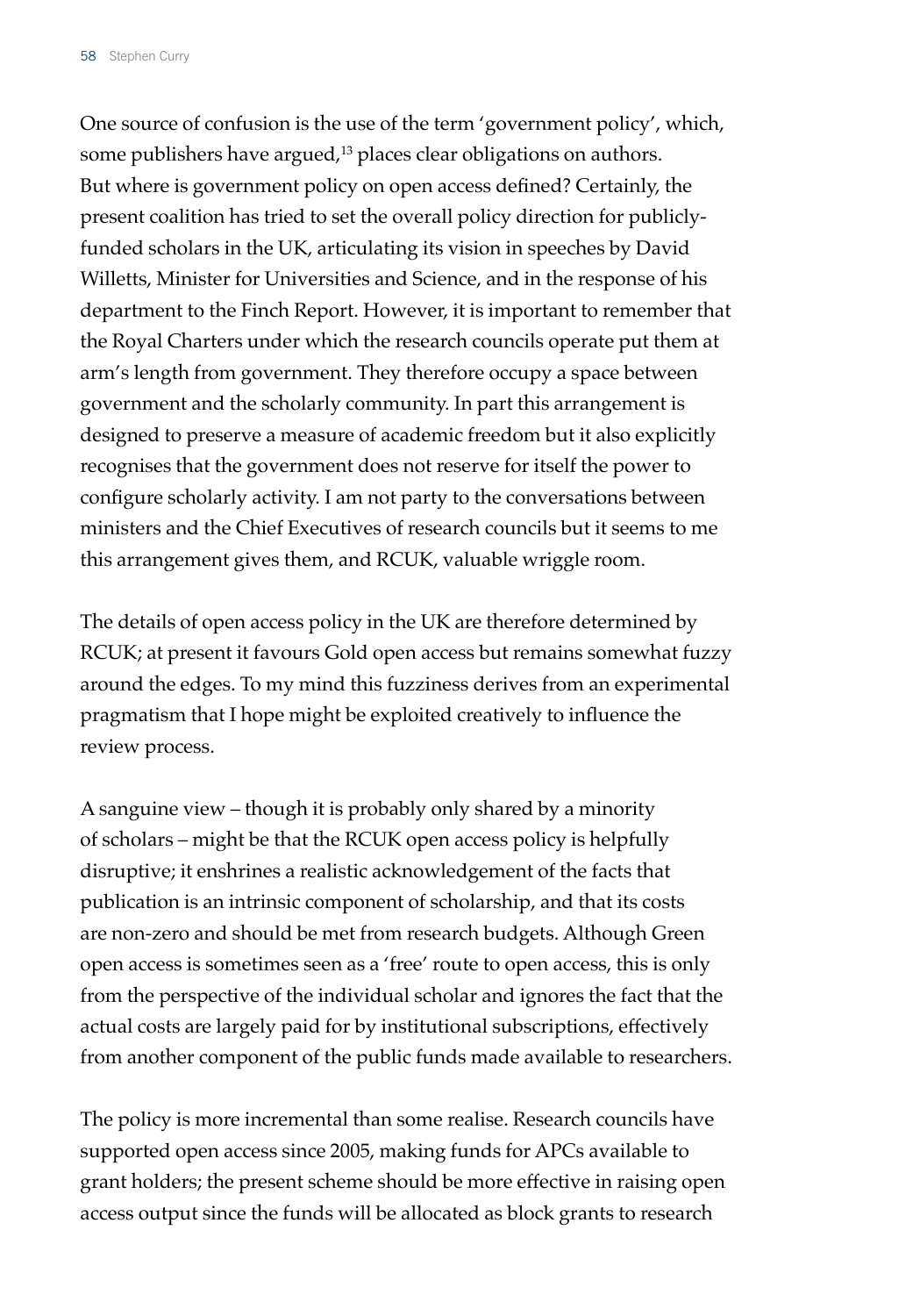institutions and will now support payment of APCs for work published beyond the end of the grant that paid for the research. (This reorganisation nevertheless raises important concerns about how funds should be allocated within universities, a point I address below.)

That said, the overall policy environment remains complex. Although RCUK policy applies only to researchers in receipt of grants from the research councils, the Higher Education Funding Council for England (HEFCE) has announced that it is likely to only consider open access publications in the Research Excellence Framework post-2014. Though HEFCE is unconcerned whether publication is via Gold or Green open access routes, this move obliges all research-active staff in universities and research institutions to consider their publishing options and obligations, a development that raises particular challenges for scholars who are not supported by RCUK grants. Seismic shifts in university funding caused by the hike in student tuition fees add further uncertainty: to what extent now should university-based scholars consider themselves to be publicly funded?

### A zone of transition

The only thing that seems clearer these days is that the UK has entered a zone of transition, beset by currents that are technological, cultural and political. Unfortunately, the far shore remains out of sight and there are questions to be asked about the sustainability of the UK's Gold-favouring approach to open access, especially given that most other countries appear to be hitching their stars to Green open access.14 This approach has scored some notable successes. In the US, for example, the mandate operated since 2006 by the National Institutes of Health (NIH), which requires deposition in the National Library of Medicine within 12 months of publication, has achieved a compliance rate of around 75%.15 The NIH is now aiming to achieve full compliance<sup>16</sup> and the White House recently announced<sup>17</sup> that similar mandates should be put in place by all federal agencies spending more than \$100m annually on R&D. Policy developments in the UK have to remain alert to developments worldwide.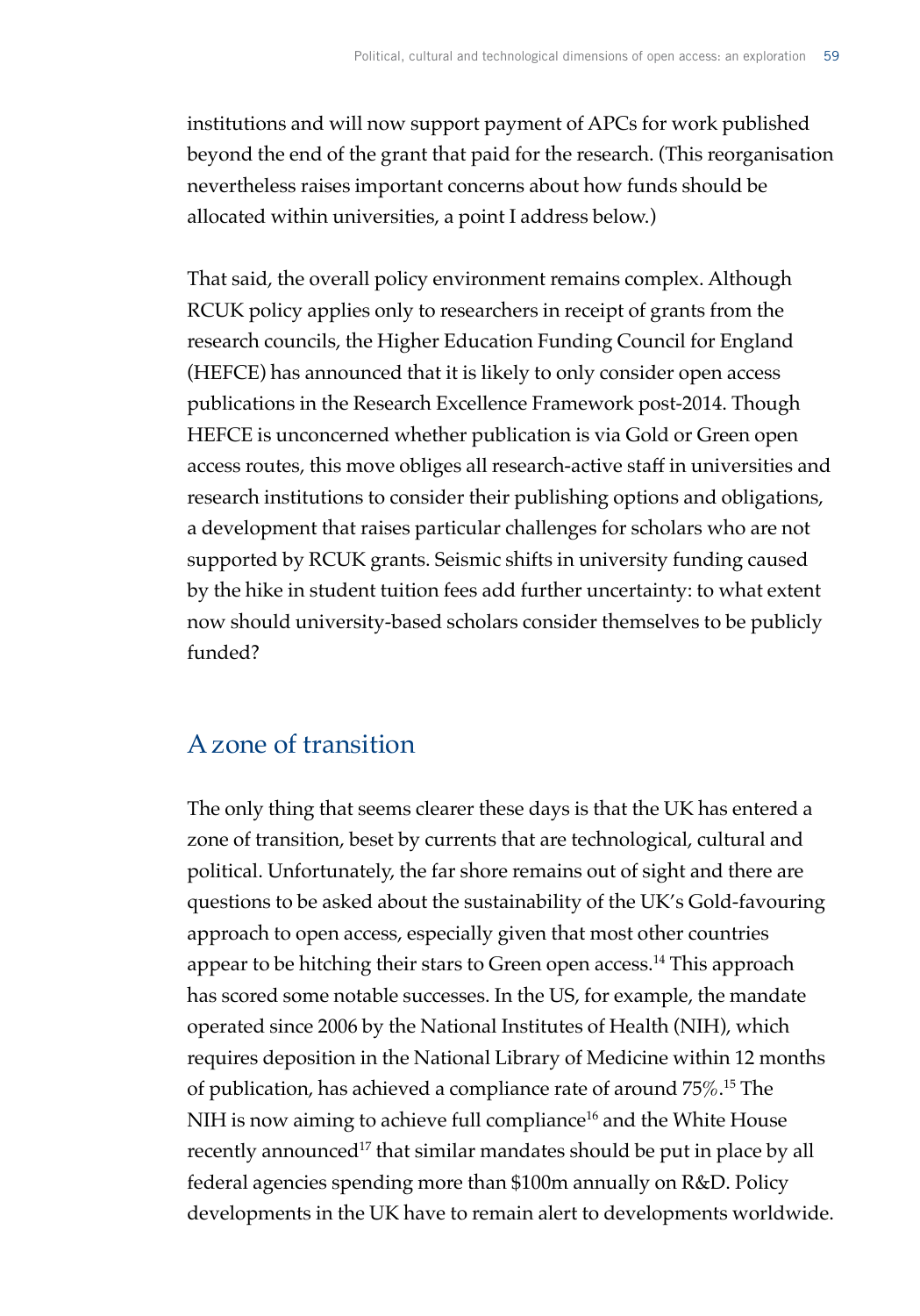The Global Research Council met in May 2013<sup>18</sup> to 'agree on an action plan for implementing Open Access to Publications as the main paradigm of scientific communication' but it remains to be seen if this will achieve effective coordination or what impact any agreement will have on other disciplines.

If open access appears to be spreading primarily though the adoption of Green open access mandates, this seems likely eventually to generate instability in the scholarly publishing market. Extensive free access should lead to cancellation of the subscriptions that currently support the publishing process; although there is presently no evidence that Green open access mandates have led to subscription cancellations, this is probably due to the relatively low *overall* uptake of open access. Nevertheless strong advocates of Green open access, such as Stevan Harnad, foresee<sup>19</sup> that the global impact of mandates will create irresistible pressure for publishers to flip their payment models, thereby releasing subscription funds to pay APCs. He may well be right but there is as yet no consensus on that vision of the transition process.

For some, it is simply a matter of letting a free market play out. But policymakers at RCUK are betting on a more orderly transition. The UK has opted to pump prime the transition by allocating funds to cover the excess costs for that period during which APCs and journal subscriptions will have to be paid. If I have interpreted David Willetts' recent pronouncements correctly, there is a curious note of pragmatic altruism<sup>20</sup> in his strategy. However, it has yet to win the hearts and minds of the scholarly community in this country, and whether the UK has the will to see it through or the clout to make other nations follow remains to be seen.

### Questions of culture

International policy matters aside, there are cultural and technical questions that open access also has to overcome within both the scientific and the AHSS communities of scholars. It is commonly asserted, for example, that the payment of APCs undermines quality by placing the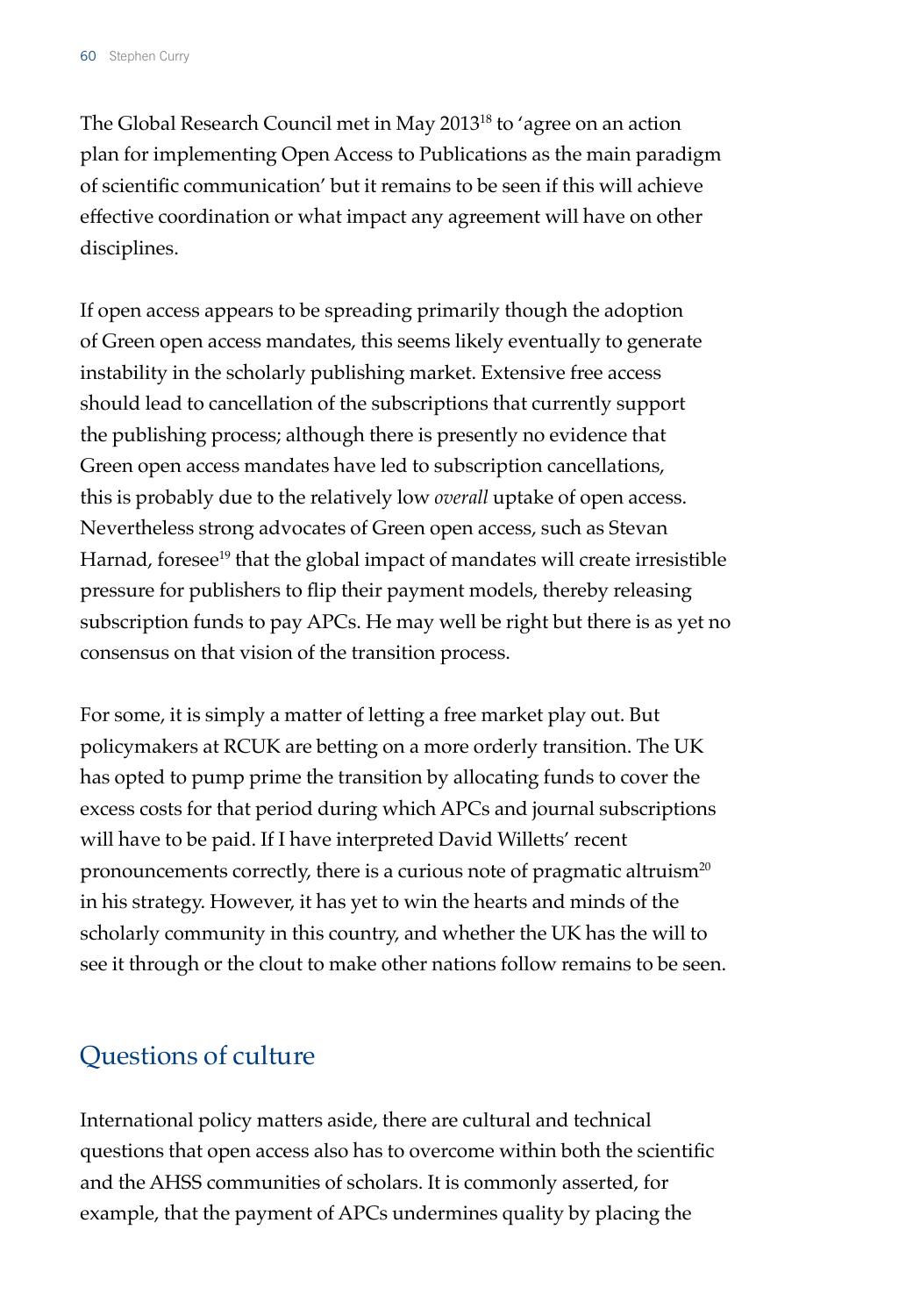rigour of peer review in conflict with the commercial interests of open access publishers. Certainly there are concerns about the standards operated by some so-called predatory open access journals that have emerged to take advantage of the willingness or capacity to pay APCs. However, I sense these concerns are overstated, particularly since policing measures are already in place and becoming more widely known.<sup>21</sup> Moreover, as the culture of assessment shifts – as it desperately needs to  $do$  – from the pernicious influence of journal impact factors<sup>22</sup> to focus more on article-level judgments of quality, significance or utility, those guilty of exploiting open access publishing for the sake of their own vanity will be easier to detect.

Another concern for some<sup>23</sup> is the PLOS ONE model of peer review, which eschews any pre-publication assessment of significance and seeks only to determine if the research reported is novel and has been performed competently. This approach, which results in an acceptance rate of around 70%, has made the PLOS stable of journals commercially sustainable but again raised questions about quality. However, it is far from clear the effect has been detrimental. Indeed the opposite seems to be the case given that PLOS ONE has emerged as the largest biomedical journal in the world, with an impact factor of 4.4, far higher than a slew of subscription-based journals.

The PLOS model, in which the profits from one mega-journal can support more selective journals (such as PLOS Pathogens or PLOS Medicine) also shows how the introduction of open access doesn't have to be at the expense of 'prestige' journals. This potentially addresses the fear expressed in some quarters that the RCUK policy may inhibit the freedom to publish in the most high profile titles, for example, in cases where publication in a particular journal requires an APC for which no funds are available (RCUK allocations being cash limited). Such concerns are not trivial but they too often overlook the point that the most important goal for scholars is to publish high quality work. The problem arises because we lack the confidence that good work will be noticed unless we chase after high impact factors – and because decisions on grant and promotion applications remain so dependent on them. This is a deep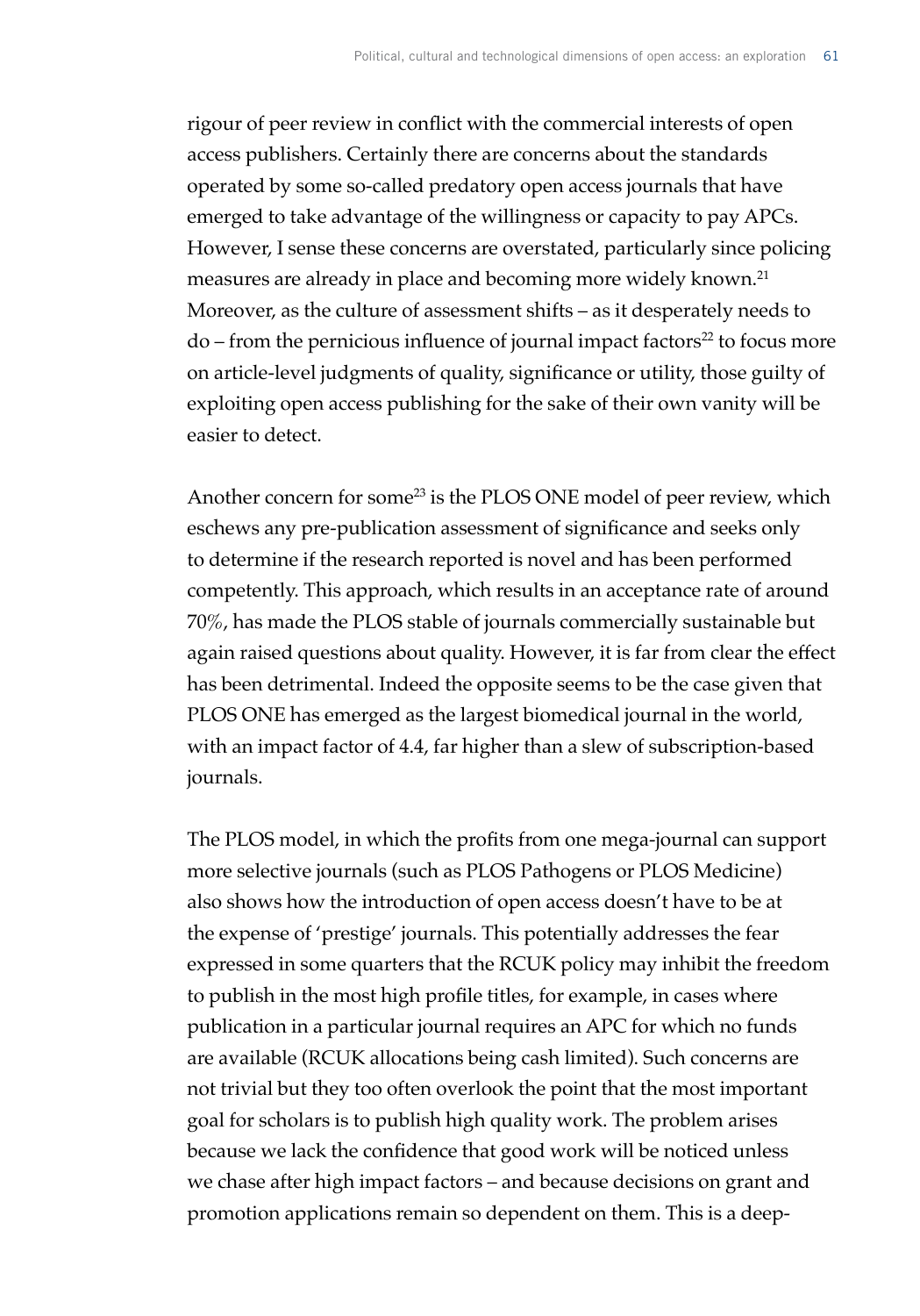seated and largely self-inflicted cultural problem<sup>24</sup> within the scholarly community and one that will take a concerted effort from leading scholars, universities, funders and even publishers to eliminate.

The lure of high prestige journals is commonly seen as a positive attribute, enhancing the quality of the literature by giving the most ambitious scholars something to aim for. There is a measure of truth in that – scholars are no strangers to competition – but it remains problematic because the title or impact factor of the journal where one publishes is the wrong measure of achievement: the significance of papers within even the best journals varies by orders of magnitude. A more honest approach would be to let the community of scholars make their assessment of each paper by citation, reuse and commentary – processes that can only be enhanced by making the work available to the widest possible readership through open access publication.

I am bound to concede that the prestige problem is some way from being resolved. The fact of the matter is that scholars have to deal with the situation as they find it, and it has become increasingly evident that scientists and AHSS scholars do not necessarily see the same things in our current predicament. Concerns that the RCUK policy might affect the choice of publication venue have been interpreted in the AHSS community as an infringement of academic freedom, something I have not heard expressed by my scientific colleagues. In part this reaction stems from the fear that universities might seek to manage their open access funds by controlling *who* will have access to APC monies or *where* their faculty members may publish. Although some are worried that administrators might be party to such decisions, I detect no enthusiasm at universities for such an arrangement. Perhaps it is still too early to judge and scholars need to be on their guard but, given their obsession with the REF, universities are more likely to want to maximise the publication output by their staff.

It is nevertheless reasonable for funders and universities to seek value for money in disbursing funds for APCs and healthy for scholars to participate in discussions of the costs and benefits of open access. That should create the transparency needed to foster a functioning market in APCs, so as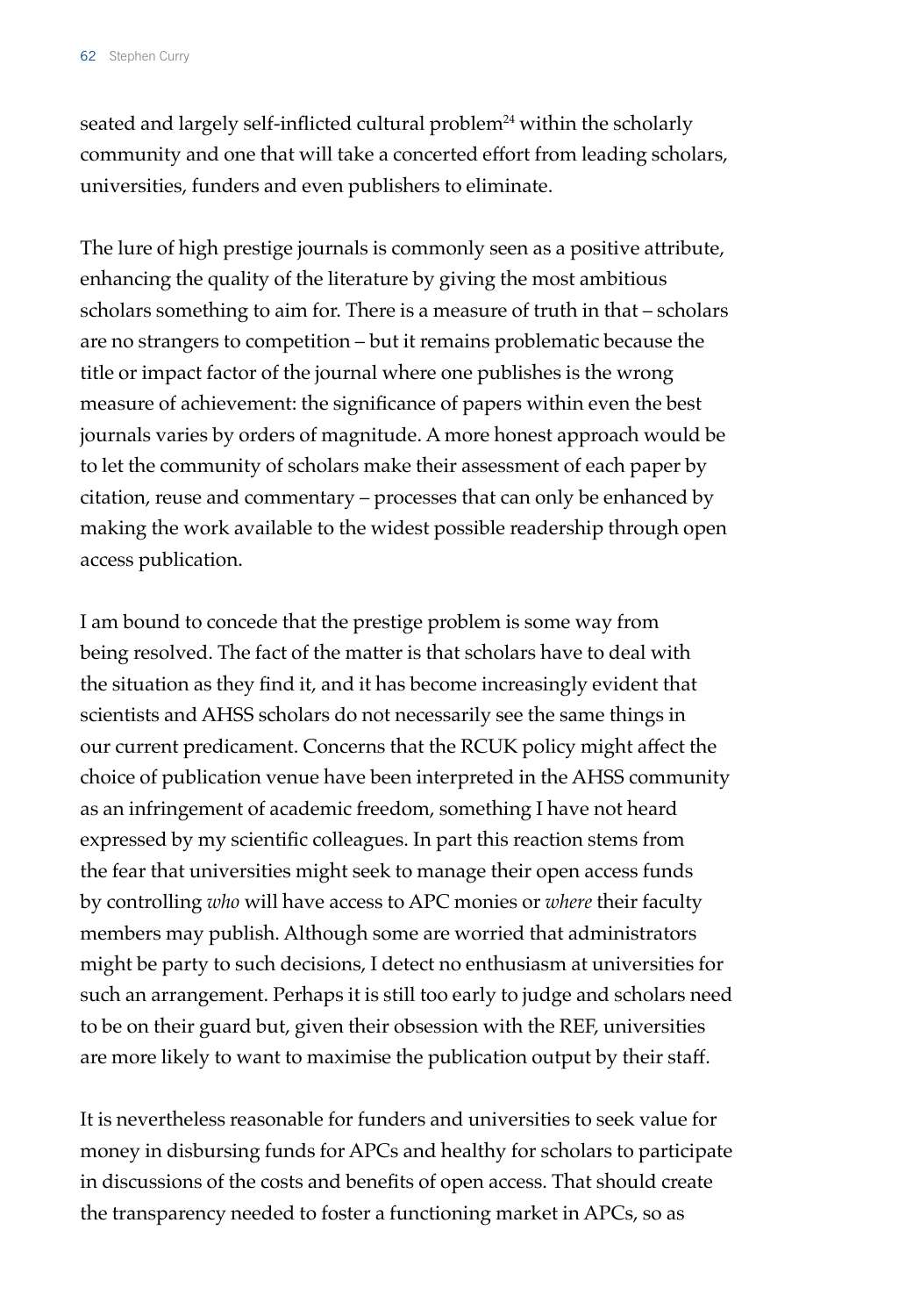to apply downward pressure on costs. It may not resolve the problem of academic freedom – to which there is no easy solution – but surely scholars need to balance their rights as academics with their responsibilities as spenders of public money? In any case the question of a scholar's right to publish in a venue of their choosing is less acute in an interconnected world where online publishing enables instantaneous dissemination. Curt Rice's perceptive analysis<sup>25</sup> is that, on balance, open access enhances academic freedom. The primary concern of academic freedom after all is that scholars should be able to publish what they like; publishing where they like, especially when publicly-funded, is a secondary consideration. Even so, some of these fears might be allayed if RCUK were to offer explicit reassurance to scholars on the value they place on academic freedom and to exercise flexibility in their assessment of how universities manage their compliance with the new open access policy.

The AHSS community has also been more vocal in its concerns over the Creative Commons licences embedded in the RCUK policy, which demands CC-BY for Gold open access publications. This allows liberal access and re-use of the content of papers, even by commercial organisations, as long as proper attribution to the original authors is made. According to RCUK, under Green open access papers should be published under a CC-BY-NC licence, which restricts re-use to non-commercial (NC) organisations. This is seen in some quarters as a possible infringement of the 'moral'<sup>26</sup> or 'intellectual property'<sup>27</sup> rights of the author – and has sometimes been stated in rather strident terms.28 I have not heard similar concerns within the scientific community (although there is some evidence of a preference for more restrictive licences<sup>29</sup>) and wonder if the divergent views reflect differences in the nature of their primary scholarly activities. While scientists are generally reporting observations from the field or the laboratory, often writing as a member of a large team of researchers, AHSS scholars may be more personally invested in their research, writing alone or in small groups to produce a synthesis and interpretation of other sources. No doubt that is an over-simplification of what happens in practice but the cultural differences would be interesting to explore in more depth as the policy is reviewed. The topic of licensing deserves cool, precise consideration, of the type recently provided by Heather Morrison<sup>30</sup> and Jon Wilbanks.<sup>31</sup>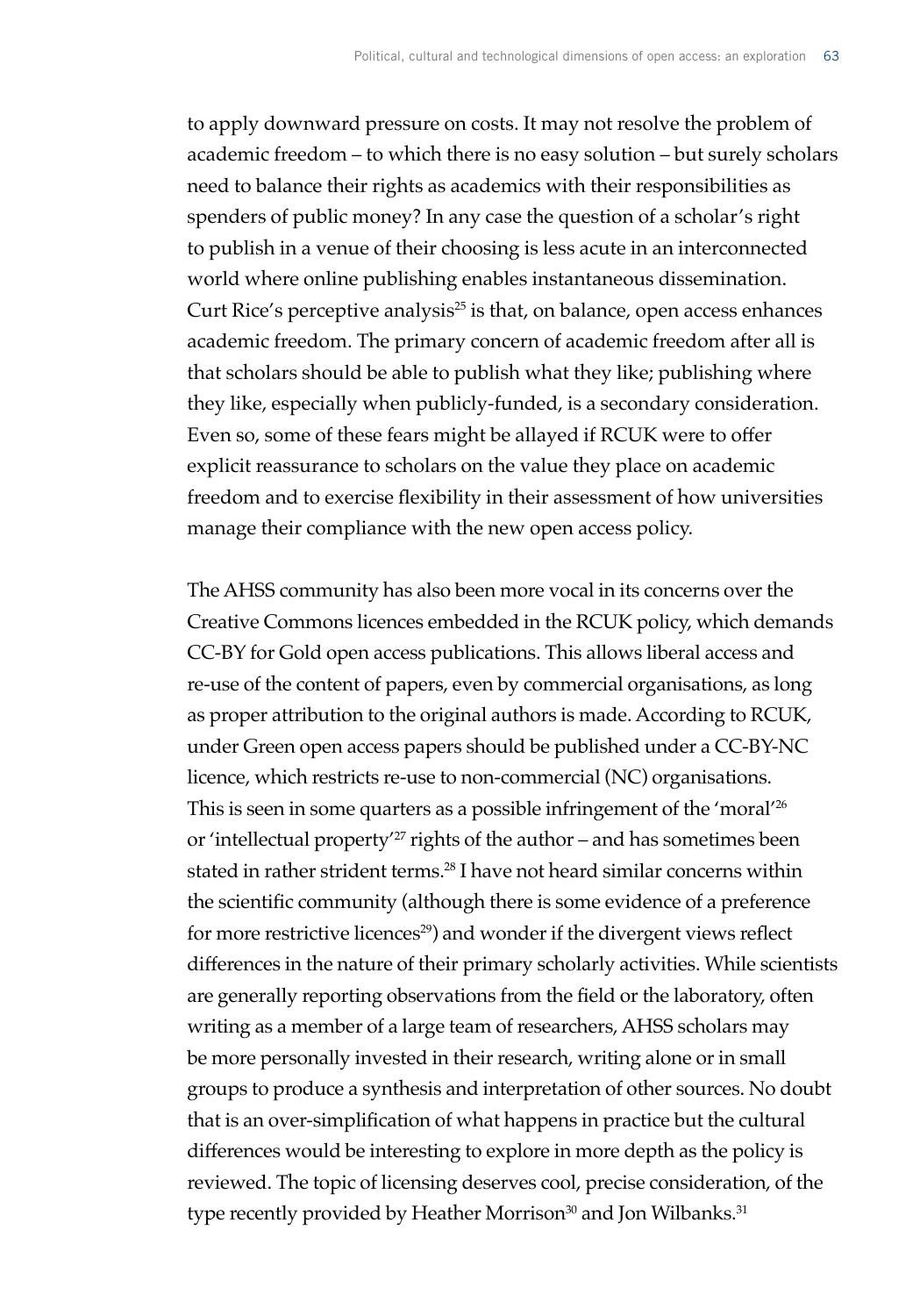## Learned societies and innovation

All scholars can agree on the serious challenge posed to learned societies by a shift to open access publishing since many of them rely on journal subscriptions, often sourced from overseas, to support the work they do to protect and promote their disciplines and researchers. I cannot offer very deep insights into this problem – it is a question that deserves an article of its own – but suspect grimly that it is not one that the flow of history is likely to permit to derail the open access project. In the long term the worldwide flipping of funds from subscriptions to APCs offers an escape, but no one knows how long that will take and the pressing question for societies is whether they can survive through the transition. It will take imaginative thinking, and time to experiment.

This should come as no surprise since transitions in modes of communication, especially those driven by technological changes, always appear also to require revolutions in thought. As art historian Kenneth Clark observed in his excellent television series 'Civilisation' humankind is often slow on the uptake. In particular he noted that following the invention of the printing press in the 15th century:

the first printed books were large, sumptuous and expensive. The printers still thought of themselves as competing with the scribes of manuscripts. Many of them were printed on vellum and had illuminations, like manuscripts. It took preachers and persuaders almost thirty years to recognise what a formidable new instrument had come into their hands, just as it took politicians twenty years to recognise the value of television.

We find ourselves in the midst of a similar technological transition. As Michael Eisen, a founder of PLOS, has recently pointed out, $32$  we have so far been largely preoccupied with migrating a 350 year old journal-based publishing system to the online world but have yet to fully realise the transformative power of the web, for example, by enabling new forms of peer review or developing richer connections between the paper (or monograph) and the information or data from which it is derived.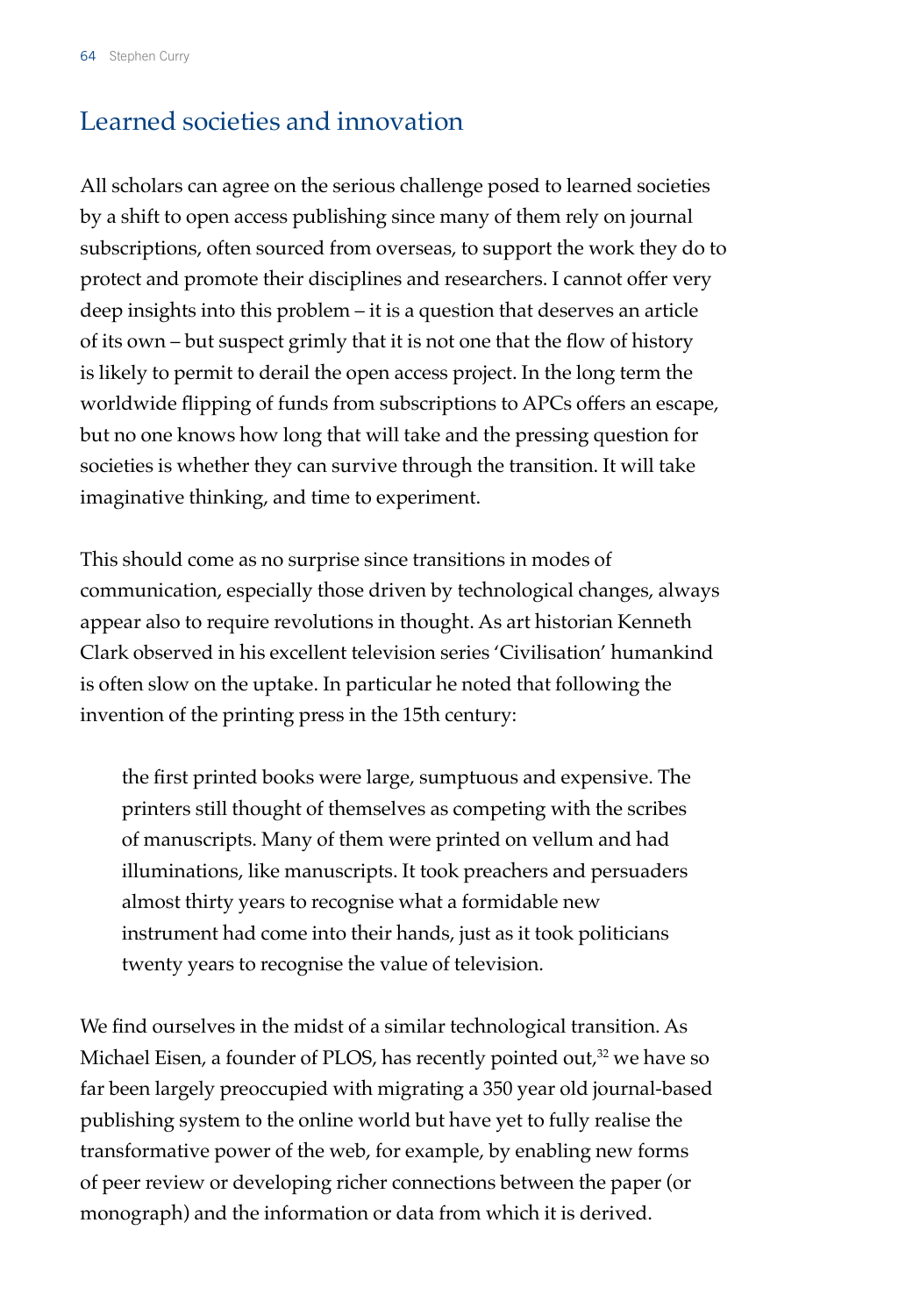The technology makes change inevitable and we are already seeing its first fruits, not only in the sciences with ground breaking journals like PLOS ONE [\(www.plosone.org\)](http://www.plosone.org/), PeerJ [\(peerj.com\)](https://peerj.com/) and F1000Research ([f1000research.com\)](http://f1000research.com/), but also in the launch of the Open Library of Humanities ([www.openlibhums.org/,](https://www.openlibhums.org/) deliberately modelled on PLOS), the Social Sciences Directory [\(www.socialsciencesdirectory.com](http://www.socialsciencesdirectory.com/)) and moves to develop affordable models<sup>33</sup> of open access monographs.<sup>34</sup>

The uncertainly of change remains a concern but across all domains of academia impressive efforts are being made to face the future of scholarly publishing with open minds. No one can be sure what it will look like but I hope the community of scholars might be able to work together to build something of which we can be proud.

**Stephen Curry***, a native of Northern Ireland, is a Professor of Structural Biology at Imperial College where he teaches Life Sciences students at undergraduate and postgraduate level. His main research interests are in the molecular mechanisms of replication RNA viruses such as foot-and-mouth disease virus and noroviruses. A regular science blogger since 2008, he writes about his research, the scientific life past and present, and about the range of interactions between science and society on his blogs at Reciprocal Space ([occamstypewriter.org/scurry\)](http://occamstypewriter.org/scurry/) and* The Guardian *(www.guardian.co.uk/profile/stephen-curry). His writing has also appeared in* Times Higher Education *and* New Scientist *and he has been known to make films [\(imascientist-film.org.uk/\)](http://imascientist-film.org.uk/) from time to time.*

*A founder member and now vice-chair of the Science is Vital Campaign, Curry is also a member of the board of directors of the Campaign for Science and Engineering. He is an advocate of open access scholarly publishing and has taken a keen interest in recent, successful moves to reform the libel law of England and Wales. He can be found on twitter as [@Stephen\\_Curry.](https://twitter.com/Stephen_Curry)*

© Stephen Curry, 2013.

This article is licensed under a Creative Commons Attribution-NonCommercial-NoDerivs 3.0 Unported License.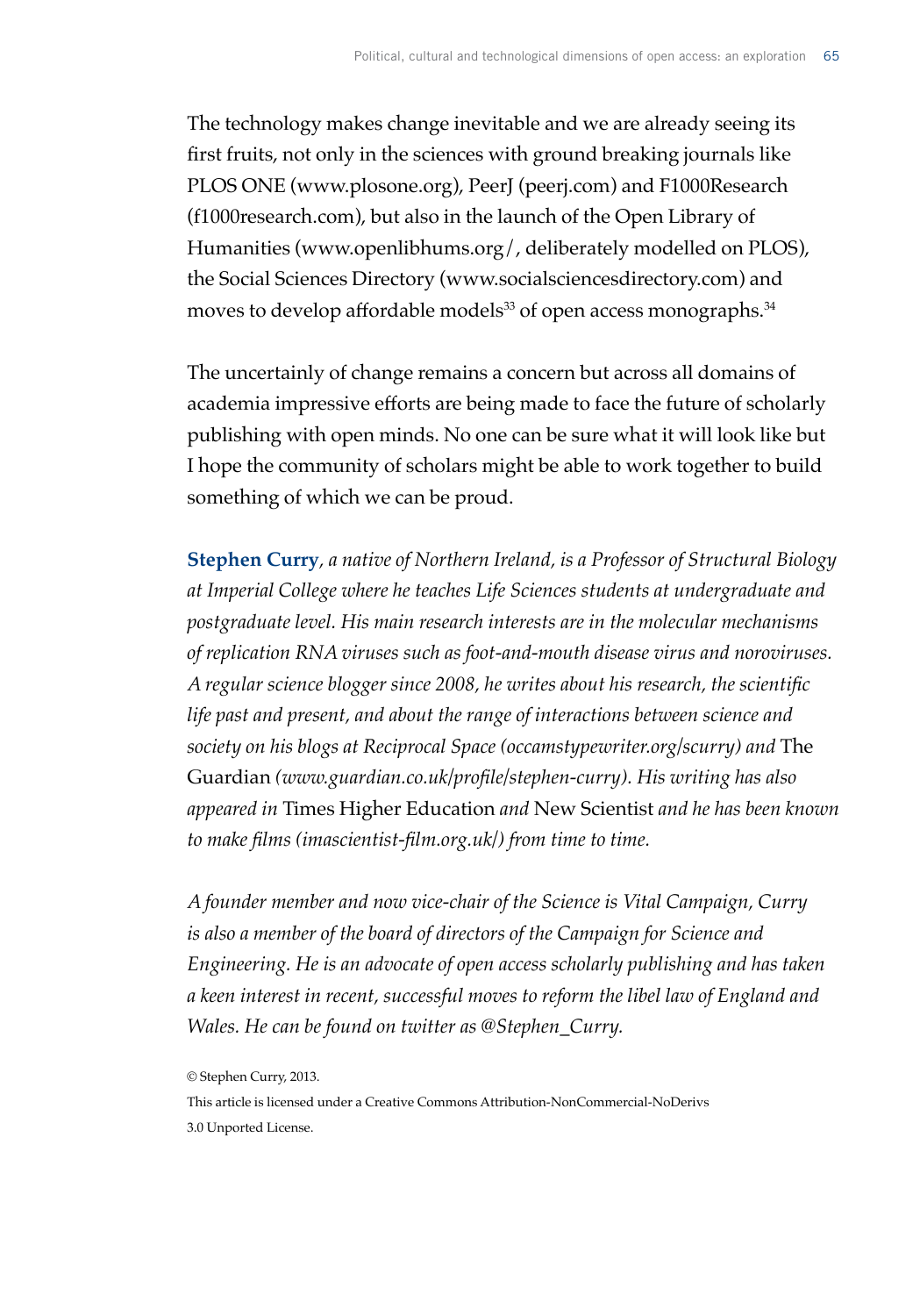#### **Notes**

- 1 [tonyhey.net/2012/12/19/a-journey-to-open-access](http://tonyhey.net/2012/12/19/a-journey-to-open-access/)
- 2 cyber.law.harvard.edu/hoap/Open Access (the book)
- 3 [en.wikipedia.org/wiki/Open\\_access](http://en.wikipedia.org/wiki/Open_access)
- 4 'Open access in Africa Green and Gold, the impact factor, "mainstream" and "local" research', [www.gray-area.co.za/2012/09/04/open-access-in-africa-%e2%80%93](http://www.gray-area.co.za/2012/09/04/open-access-in-africa-%e2%80%93-green-and-gold-the-impact-factor-%e2%80%98mainstream%e2%80%99-and-%e2%80%98local%e2%80%99-research/) [green-and-gold-the-impact-factor-%e2%80%98mainstream%e2%80%99-and-](http://www.gray-area.co.za/2012/09/04/open-access-in-africa-%e2%80%93-green-and-gold-the-impact-factor-%e2%80%98mainstream%e2%80%99-and-%e2%80%98local%e2%80%99-research/) [%e2%80%98local%e2%80%99-research](http://www.gray-area.co.za/2012/09/04/open-access-in-africa-%e2%80%93-green-and-gold-the-impact-factor-%e2%80%98mainstream%e2%80%99-and-%e2%80%98local%e2%80%99-research/)
- 5 [thecostofknowledge.com](http://thecostofknowledge.com/)
- 6  [www.researchinfonet.org/publish/finch](http://www.researchinfonet.org/publish/finch/)
- 7 [www.rcuk.ac.uk/research/Pages/outputs.aspx](http://www.rcuk.ac.uk/research/Pages/outputs.aspx)
- 8 [www.parliament.uk/business/committees/committees-a-z/lords-select/science-and](http://www.parliament.uk/business/committees/committees-a-z/lords-select/science-and-technology-committee/news/open-access-response-to-rcuk/)[technology-committee/news/open-access-response-to-rcuk](http://www.parliament.uk/business/committees/committees-a-z/lords-select/science-and-technology-committee/news/open-access-response-to-rcuk/)
- 9 [blogs.rcuk.ac.uk/2012/09/28/rcuk-open-access-policy-when-to-go-green-and-when-to-go](http://blogs.rcuk.ac.uk/2012/09/28/rcuk-open-access-policy-when-to-go-green-and-when-to-go-gold/)[gold](http://blogs.rcuk.ac.uk/2012/09/28/rcuk-open-access-policy-when-to-go-green-and-when-to-go-gold/)
- 10 [www.rcuk.ac.uk/media/news/2013news/Pages/130305.aspx](http://www.rcuk.ac.uk/media/news/2013news/Pages/130305.aspx)
- 11 [www.martincoward.net/2012/12/more-issues-in-open-accessoa](http://www.martincoward.net/2012/12/more-issues-in-open-accessoa/)
- 12 Robert Dingwall, 'Why open access is good news for Neo-Nazis', [www.socialsciencespace.](http://www.socialsciencespace.com/2012/10/why-open-access-is-good-news-for-neo-nazis/) [com/2012/10/why-open-access-is-good-news-for-neo-nazis](http://www.socialsciencespace.com/2012/10/why-open-access-is-good-news-for-neo-nazis/). Abby Ghobadian, Yehuda Baruch and Mustafa Özbilgin, 'Open-access publishing is a flawed remedy', [www.ft.com/](http://www.ft.com/cms/s/2/4777eb6a-84f0-11e2-891d-00144feabdc0.html%23axzz2PsAgoSSb) [cms/s/2/4777eb6a-84f0-11e2-891d-00144feabdc0.html%23axzz2PsAgoSSb](http://www.ft.com/cms/s/2/4777eb6a-84f0-11e2-891d-00144feabdc0.html%23axzz2PsAgoSSb)
- 13 [www.foundation.org.uk/events/audios/audiopdf.htm?e=465&s=1284](http://www.foundation.org.uk/events/audios/audiopdf.htm?e=465&s=1284)
- 14 [poynder.blogspot.de/2013/02/open-access-tale-of-two-tables.html](http://poynder.blogspot.de/2013/02/open-access-tale-of-two-tables.html)
- 15 [poynder.blogspot.co.uk/2012/05/open-access-mandates-ensuring.html](http://poynder.blogspot.co.uk/2012/05/open-access-mandates-ensuring.html)
- 16 [grants.nih.gov/grants/guide/notice-files/not-od-12-160.html](http://grants.nih.gov/grants/guide/notice-files/not-od-12-160.html)
- 17 [www.whitehouse.gov/blog/2013/02/22/expanding-public-access-results-federally-funded](http://www.whitehouse.gov/blog/2013/02/22/expanding-public-access-results-federally-funded-research)[research](http://www.whitehouse.gov/blog/2013/02/22/expanding-public-access-results-federally-funded-research)
- 18 [www.globalresearchcouncil.org/meetings/2013-meeting](http://www.globalresearchcouncil.org/meetings/2013-meeting)
- 19 [occamstypewriter.org/scurry/2013/02/27/royal-society-meeting-on-open-access-in-the-uk](http://occamstypewriter.org/scurry/2013/02/27/royal-society-meeting-on-open-access-in-the-uk-what-willetts-wants/)[what-willetts-wants](http://occamstypewriter.org/scurry/2013/02/27/royal-society-meeting-on-open-access-in-the-uk-what-willetts-wants/)
- 20 [occamstypewriter.org/scurry/2013/02/27/royal-society-meeting-on-open-access-in-the-uk](http://occamstypewriter.org/scurry/2013/02/27/royal-society-meeting-on-open-access-in-the-uk-what-willetts-wants/)[what-willetts-wants](http://occamstypewriter.org/scurry/2013/02/27/royal-society-meeting-on-open-access-in-the-uk-what-willetts-wants/)
- 21 [www.nature.com/news/investigating-journals-the-dark-side-of-publishing-1.12666](http://www.nature.com/news/investigating-journals-the-dark-side-of-publishing-1.12666)
- 22 [occamstypewriter.org/scurry/2012/08/13/sick-of-impact-factors](http://occamstypewriter.org/scurry/2012/08/13/sick-of-impact-factors/)
- 23 [occamstypewriter.org/scurry/2012/04/01/plos1-public-library-of-sloppiness](http://occamstypewriter.org/scurry/2012/04/01/plos1-public-library-of-sloppiness/)
- 24 [occamstypewriter.org/scurry/2012/08/13/sick-of-impact-factors](http://occamstypewriter.org/scurry/2012/08/13/sick-of-impact-factors/)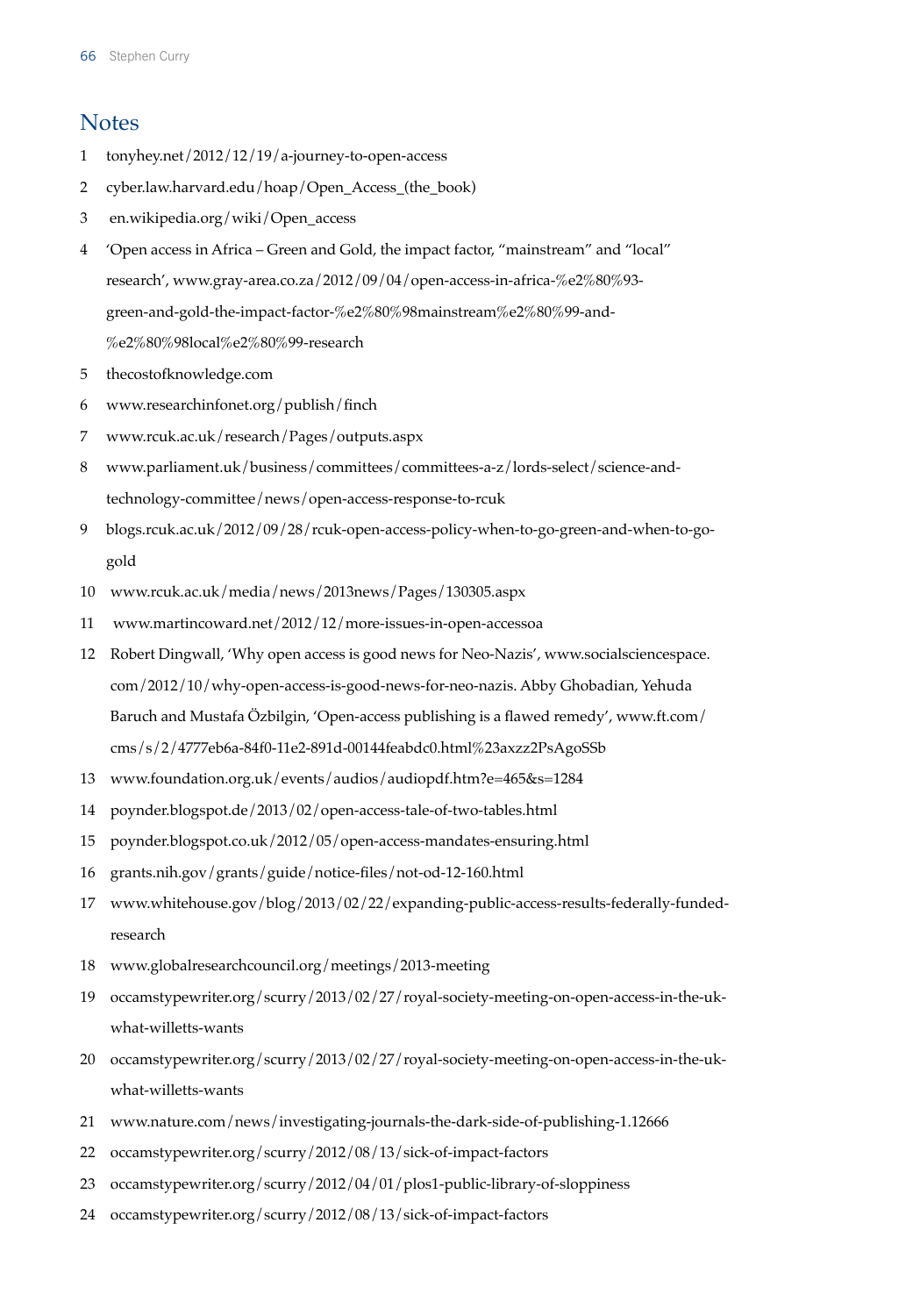- [curt-rice.com/2013/03/27/4-ways-open-access-enhances-academic-freedom](http://curt-rice.com/2013/03/27/4-ways-open-access-enhances-academic-freedom/)
- [www.britac.ac.uk/news/news.cfm/newsid/899](http://www.britac.ac.uk/news/news.cfm/newsid/899)
- [www.timeshighereducation.co.uk/422188.article](http://www.timeshighereducation.co.uk/422188.article)
- [www.socialsciencespace.com/2012/10/why-open-access-is-good-news-for-neo-nazis](http://www.socialsciencespace.com/2012/10/why-open-access-is-good-news-for-neo-nazis/)
- [www.nature.com/news/researchers-opt-to-limit-uses-of-open-access-publications-1.12384](http://www.nature.com/news/researchers-opt-to-limit-uses-of-open-access-publications-1.12384)
- [blogs.lse.ac.uk/impactofsocialsciences/2013/03/07/creative-commons-and-open-access-to](http://blogs.lse.ac.uk/impactofsocialsciences/2013/03/07/creative-commons-and-open-access-to-scholarly-works/)[scholarly-works](http://blogs.lse.ac.uk/impactofsocialsciences/2013/03/07/creative-commons-and-open-access-to-scholarly-works/)
- [www.nature.com/nature/journal/v495/n7442/full/495440a.html](http://www.nature.com/nature/journal/v495/n7442/full/495440a.html)
- [www.michaeleisen.org/blog/?p=1346](http://www.michaeleisen.org/blog/?p=1346)
- [www.timeshighereducation.co.uk/421432.article](http://www.timeshighereducation.co.uk/421432.article)
- [www.jisc-collections.ac.uk/JISC-Collections-events/oabooksconf](http://www.jisc-collections.ac.uk/JISC-Collections-events/oabooksconf/)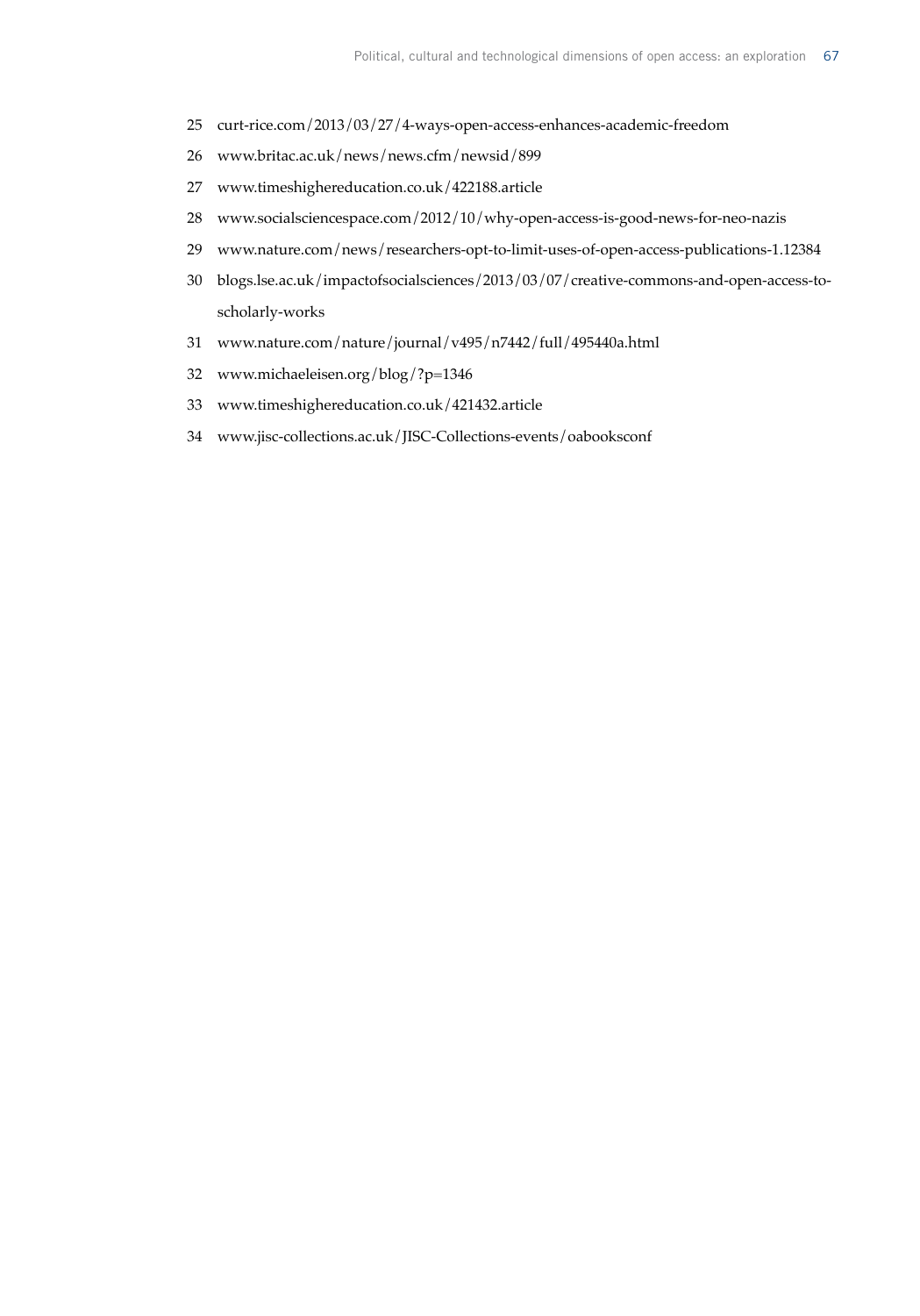# Before the law: open access, quality control and the future of peer review

Martin Paul Eve

Debating Open Access, published 2013 by the British Academy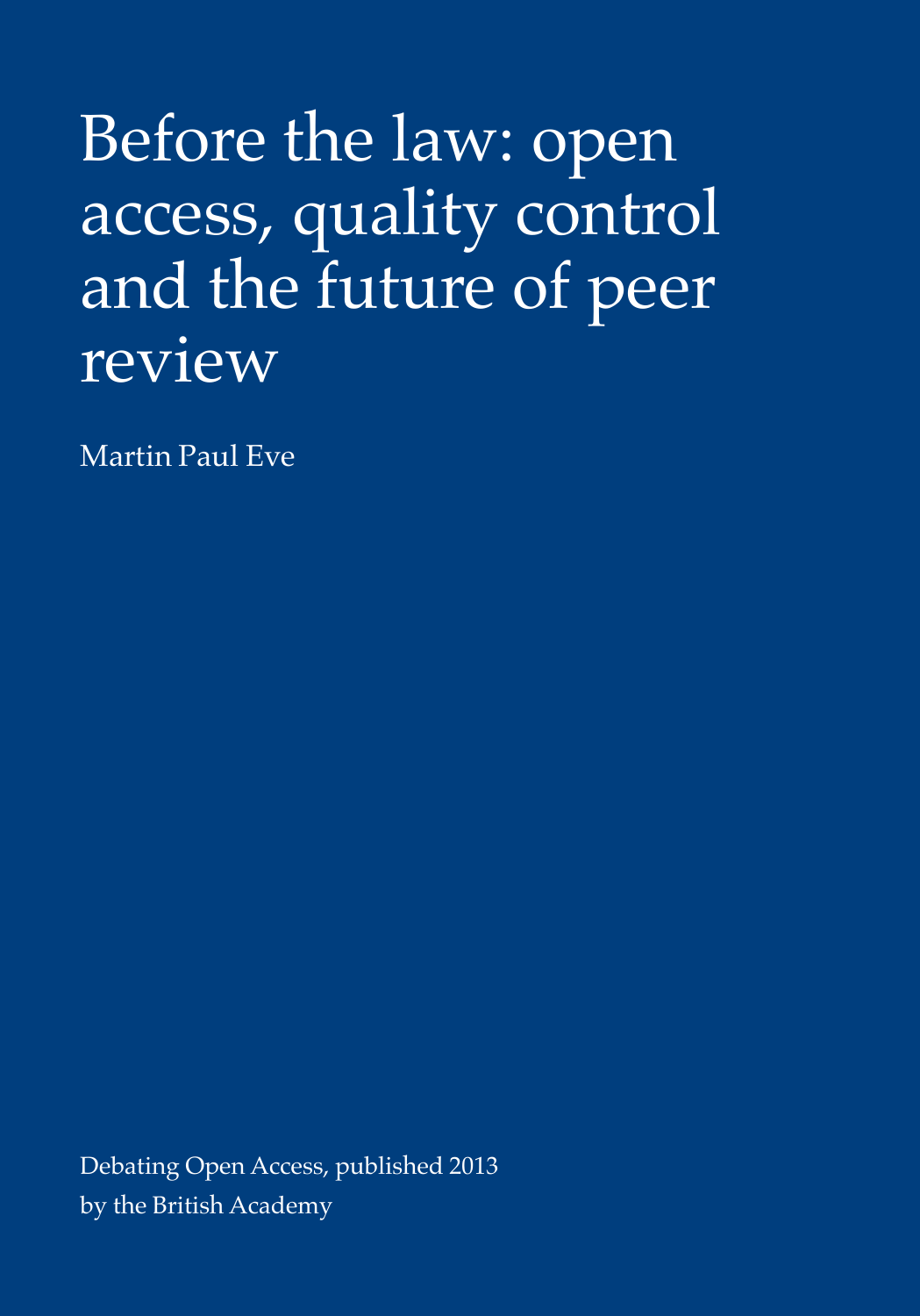- OA is not about abandoning peer review but it does provide the opportunity to rethink its role and our methods.
- 67% of existing OA journals do not charge APCs and yet academics have tended to steer clear of them.
- People opt for recognised outlets because of the (erroneously) perceived emphasis on publication venue by accreditation structures such as RAE/REF/tenure.
- In the print world peer review was historically linked to page limits; these do not apply in the electronic realm.
- Double blind review is a misnomer and even then preserved anonymity can be problematic.
- The alternative is to publish everything that meets a certain threshold of academic soundness and to let readers decide what should last; in effect a kind of post-publication, or peer-to-peer, review.
- This modification of peer review could lead to more collaboration and less insistence on an individual finished product.

## **Introduction**

As Peter Suber notes in his commendable book, open access is not about circumventing peer review.1 In fact, the *only* aims of the Open Access movement that can be stated with conviction are the removal of price barriers and the lowering of permission barriers.2 These elements are to be achieved through an adaptation of scholarly publishing practice to the mutations in technology that allow for non-rivalrous commodity exchange of works upon which the authors do not rely for income; the ability to disseminate perfect copies of academic material to anybody who can get access to the Internet at an extremely reduced, even if nominally nonzero, cost.

Given that this is the case – and you will note that there is specifically no mention of peer review practice in the above definition – why is it necessary to debate peer review at all? I would suggest that there are two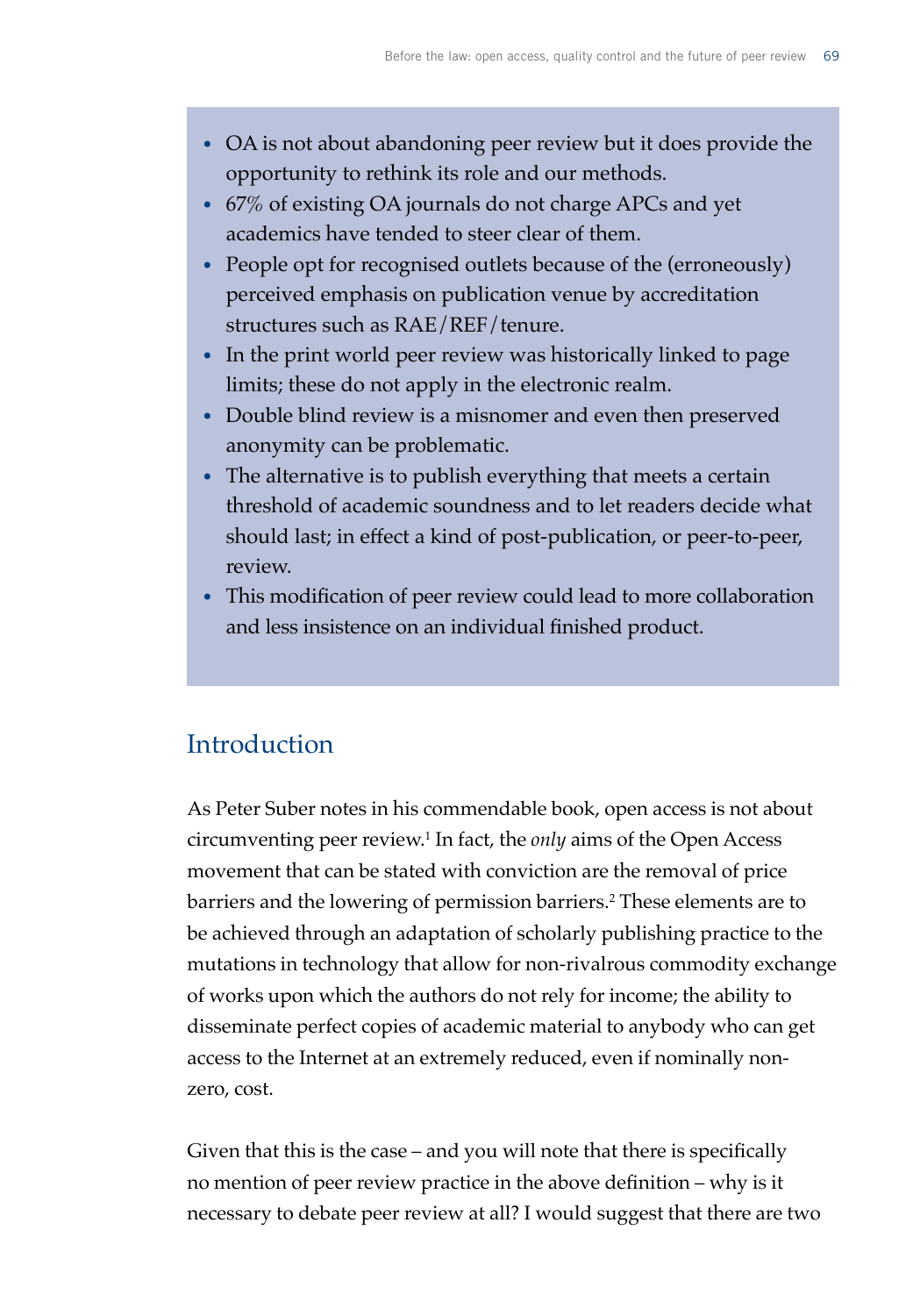reasons why peer review must not remain the unmentioned elephant in the room when we talk about open access. Firstly, it is a frequent accusation of detractors that the changes introduced by open access models will lead to a slippage of standards in one way or another, an aspect that must be dispelled. Secondly, these shifts in practice at the reader-side allow us the space to rethink peer review and to ask whether there are analogous changes, facilitated either socially or technologically, that could be worth exploring at this time of transition. In fact, just as one of the arguments for open access is that it is culturally elitist and untenable to presume that a broader audience can neither understand nor appreciate scholarship, there are, I would argue, parallels in peer review practice that could reflect this same principle on an intra-academy basis.

The primary reason behind this assertion is that, at a fundamental level, the gatekeeper model – that is, the system of deciding on permissibility before publication through both publisher policies and peer-review practice – also works on a series of unspoken ideological assumptions that are never wholly objective and apolitical, but rather based on a series of exclusions and marginalisations in exactly the same way as the elitism argument pre-defines its audience. Indeed, while the argument-byelitism, as it could be called, contends that it requires tuition and process to navigate the labyrinth of scholarship and disregards John Willinsky's comprehensive arguments for technical solutions to this, exemplified in the 'reading tools' component of his OJS software, $3$  what of the students who graduate from this process and who are then still financially excluded from it? Does not the argument-by-elitism purport to teach critical thinking but then deprives those taught of the material with which to critically engage once they leave the university? What about those institutions who cannot afford subscriptions but whose staff are perfectly capable of understanding scholarly research and its production contexts?

Likewise, however, within our own academic circles, a gatekeeper model pre-defines its audience and disregards a series of important questions. For example, how can we wholly know the value of the material that we are pre-excluding given that we exist within ideologies that are not always explicitly clear from our immanent positions? How do we know what *will*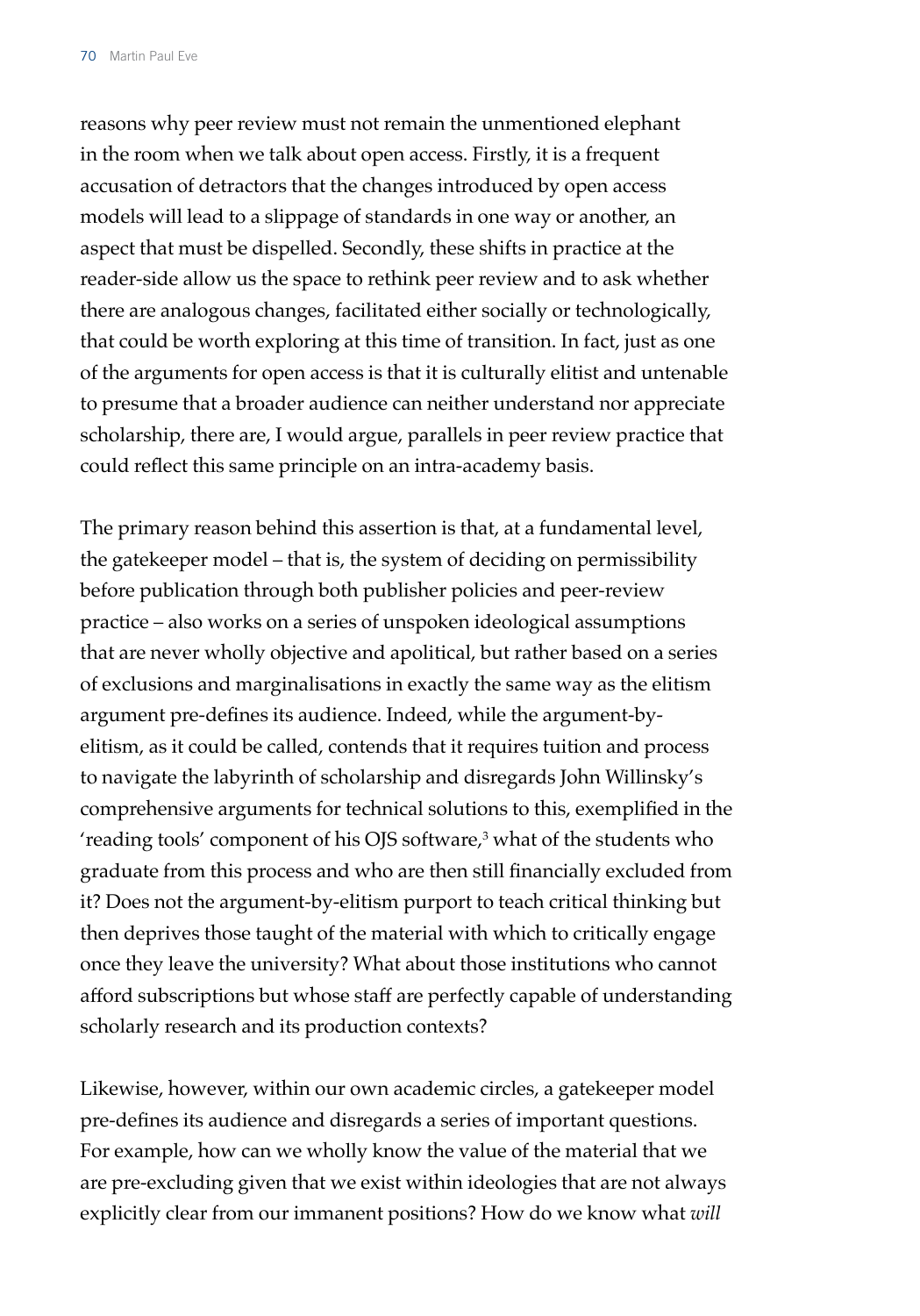be of value in the future? What do we make of the exclusions and other spaces that, under the gatekeeper model, we cannot even know at present? Without wanting to seem Panglossian, for moves to open access should not be naively utopian, if we mark some aspects of the move to open access as challenges, the arguments for open access also present new opportunities in the realm of peer review as in the counterbalanced increased access to readers.

## Quality, prestige and labour

In order to understand the potential routes of the future, it is important to understand the future's roots in the present and the past. It is also important to note, up front, that I am dealing primarily here with the state of the Humanities as this is the area with which I am most familiar. Turning then to the current state of peer review, it is worth noting that, as it stands, in many disciplinary spheres, academic publishers believe themselves to be responsible for the quality of the academic material that appears within their titles. This has been the case traditionally and continues to be the norm in the open access sphere with SAGE Open declaring their journal an ideal venue for 'Authors who want their articles to receive quality reviews and efficient production'.<sup>4</sup> What is worth exploring, as a preliminary rebuff to those who simplistically equate open access with a decline in standards, is the way in which prestige is actually formulated.

The first and most important aspect to grasp (and one that seems incredibly obvious once articulated) is that the gatekeeper model, in which material is pre-screened for worthiness, relies upon (almost always uncompensated) academic, not publisher, labour. Validation is performed through a hidden but nonetheless presumed process whereby academics confer acceptability upon the piece in question. In many of the Humanities and Social Science systems, this process is undertaken on a double blind basis, meaning that, in theory at least, neither the author nor the reviewer(s) are aware of each other's identities. In any case, though, the system that is erected here is one wherein academics cyclically confer prestige upon a journal twofold by submitting their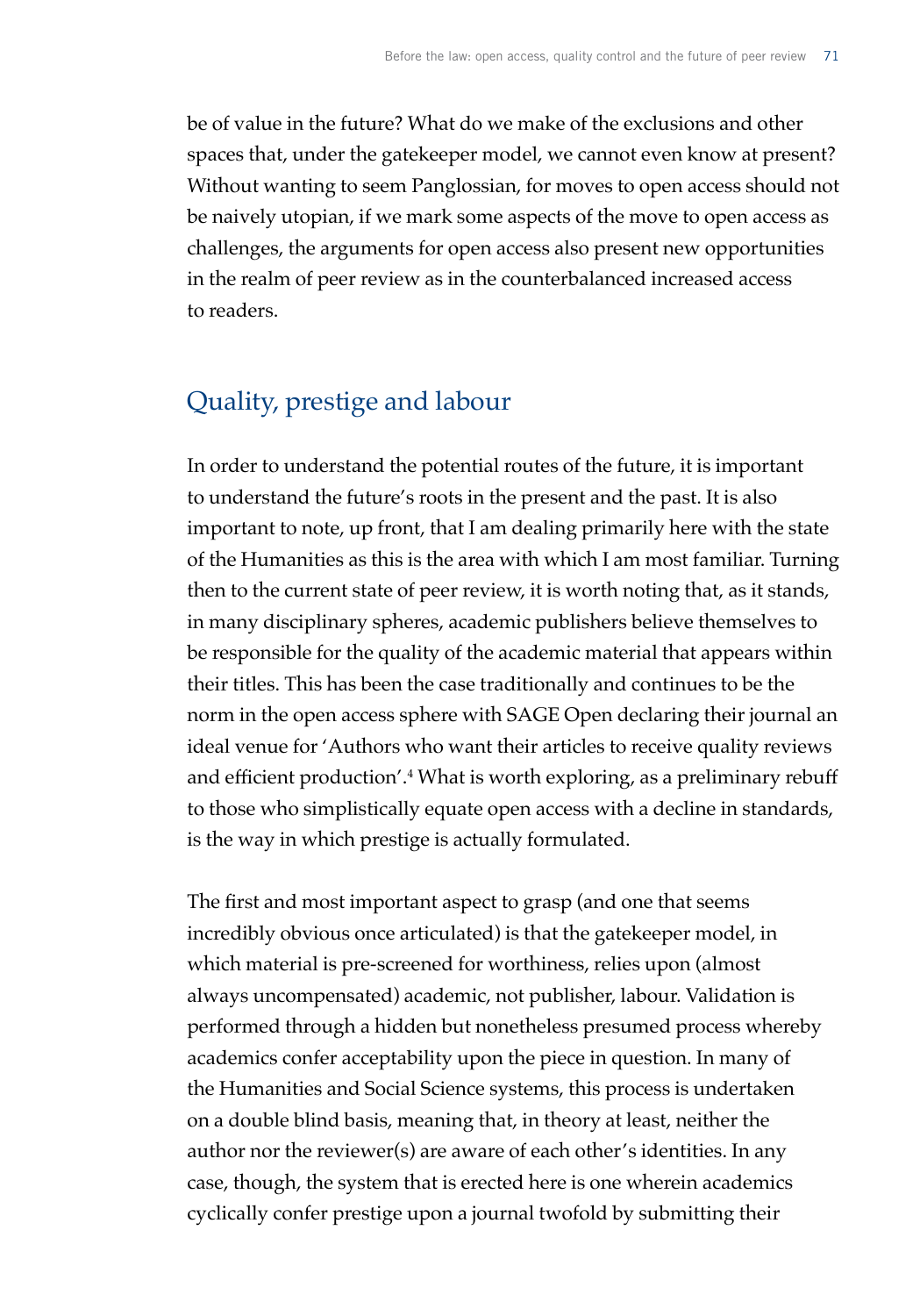pieces to the venue that they believe to be the most prestigious and by reviewing with strict (even if unformulated) standards for those same destinations. Furthermore, reviewer selection is often the task of an academic editor who knows the field as, unsurprisingly, they are nearly always better placed to know the most appropriate reviewer than commercial publishers. In short: the gatekeeper process, from reviewer selection through to submission and review itself, all of which are the only parts of publishing that confer authority upon academic worthiness, are voluntarily undertaken by academics.

It should be clear, from the above, that there is, therefore, theoretically no reason why a Gold open access venue (which, remember, does *not*  necessarily mean an 'author pays' article processing charge (APC), no matter how frequently less informed commentators uncritically repeat this assertion) could not accumulate substantial academic credibility, should it attract the prerequisite submissions and reviewers. The one caveat that I will add, however, is that it is imperative, if a journal does follow an APC model that review and ability to pay are strictly separated. This is not always guaranteed to be the case and aspects of an author pays model could lean towards unethical practices, as [Jeffrey Beall's list](http://scholarlyoa.com/publishers/) of 'predatory open access publishers' demonstrates.<sup>5</sup> Although I readily see the danger of review corruption in the APC model (of which I am not a fan in any case), two objections can be raised, however, to the restriction of this predatory mode to open access: 1) does not the 300% above inflation increase in journal subscription costs since 1986 smack of an overarchingly predatory field in the first place? <sup>6</sup> 2) it is easy to spot these publishers through either [Beall's criteria,](http://scholarlyoa.com/2012/11/30/criteria-for-determining-predatory-open-access-publishers-2nd-edition/)<sup>7</sup> or simply their lack of academic credentials, non-membership of publishing ethics organisations such as COPE or lack of explicit policies for separation of finance from review, just as it is in nonopen access venues.

Given the freedom, to date, of academics to act as the king-makers of their publication venues, it is surprising, for an optimist, that open access venues have not fared better. After all, at present, 66.7% of open access journals in the Directory of Open Access Journals (DOAJ) [do not](http://www.doaj.org/doaj?func=byPublicationFee&uiLanguage=en)  [implement APCs,](http://www.doaj.org/doaj?func=byPublicationFee&uiLanguage=en) so they carry no financial cost either to publish in or to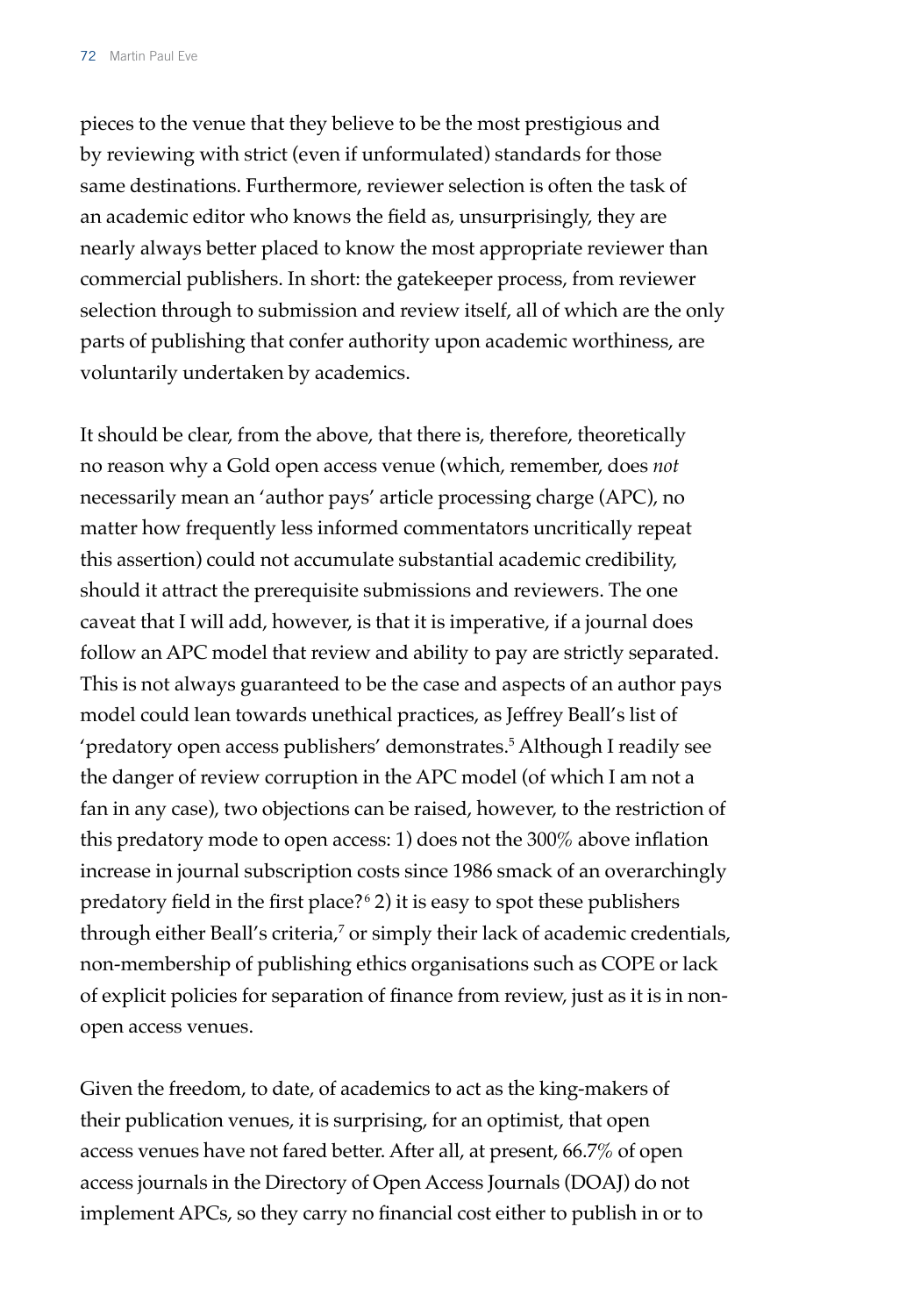obtain.8 Indeed, despite the inability of university library budgets to keep pace with subscriptions, academics have, for the most part, continued to invest their academic capital in traditional (and expensive) journals, thus perpetuating these venues' prestige (and cost). There are, however, other mechanisms that have stifled the uptake of open access that relate to quality control, the most notable of which for the UK is the 'peer review of peer reviews' that is the Research Excellence Framework (REF) and its Research Assessment Exercise (RAE) precursor. The repeated assertion of REF panel members that publication destination will *not* be used as a criterion has often been treated with scepticism by universities and researchers. This has led, in conjunction with hiring and firing procedures, to a strongly conservative disciplinary mechanism that, itself, in part, restricts academic freedom; researchers publish where they feel will do the most for their REF return (regardless of the truth of such statements) or employability and, in many cases, fledgling open access journals are not believed to fulfil these (imaginary) criteria.<sup>9</sup> While the current consultation by the Higher Education Funding Council for England looks set to mandate Gold/Green open access for any post-2014 REF, the fact that this is being considered after the Finch *fait accompli* of making Gold open access synonymous with APCs means that the moment for radical (and beneficial) economic transformation through academic agency in conferring validation through peer review has, once more, almost passed.

## The current problems of peer review

Leaving aside now the issues of whether open access must intrinsically disregard, or experiment with, peer review (there is no reason why it should, in either case), I want now to turn to an analysis of the current workings of peer review within Humanities and Social Sciences disciplines, the potential pitfalls of the extant systems and to give some examples and suggestions for ways in which the system might be reworked. It is worth stressing that I believe that there is no necessary causal need for open access to tinker with peer review but I wish to also state that the born-digital medium of open access publications may lend itself to new modes that were impossible under the model of its print predecessor.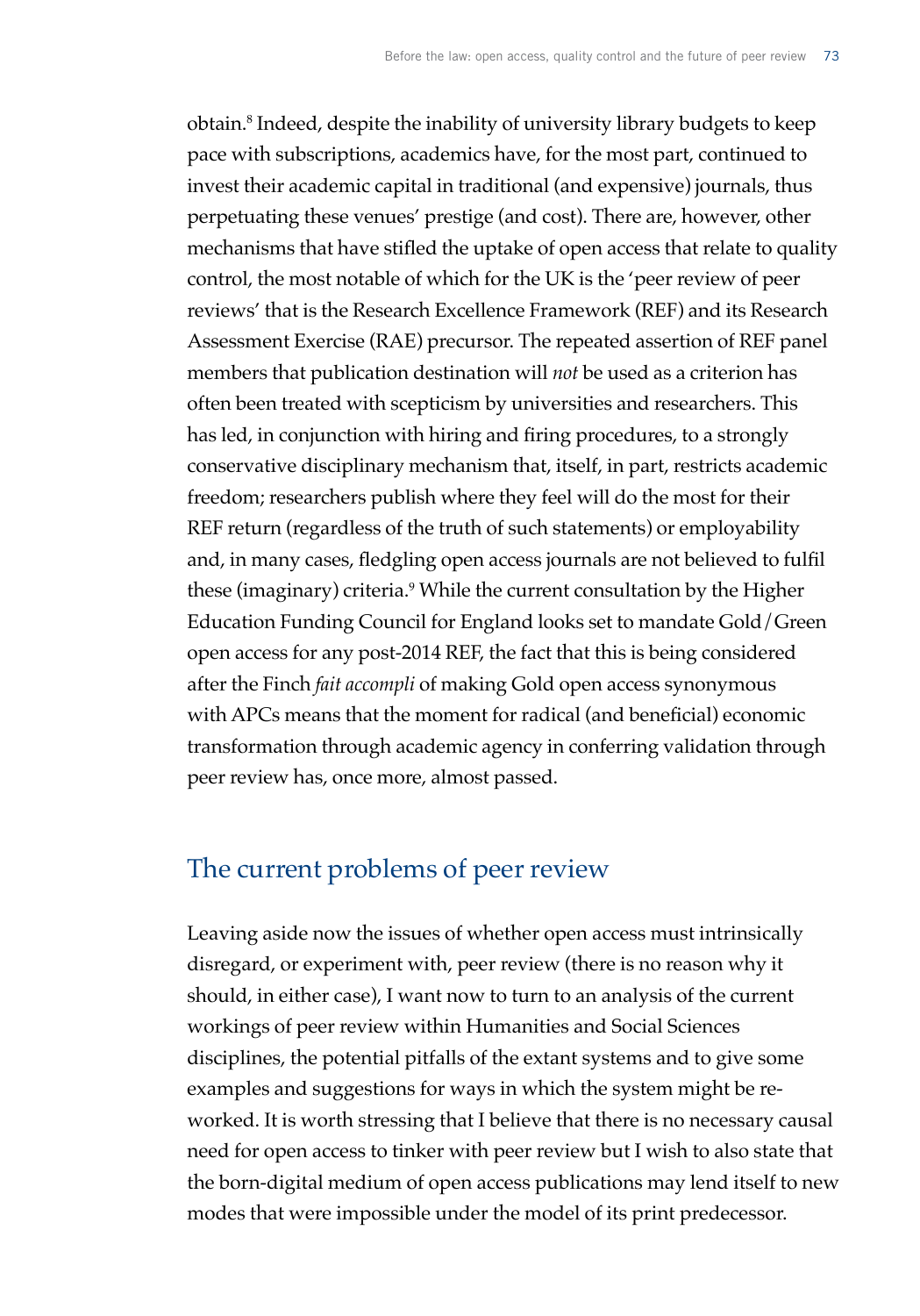In order to think through peer review in the present moment, it is necessary to briefly lay out the mechanism that propelled the gatekeeper model to dominance: print economics. Historically, one of the key functions of the gatekeeper has been to reduce the quantity of permissible material. This was not only an effort to avert what we now call 'information overload' and what are perceived as low standards, but also because each issue of a print journal had a specified page budget. In the world of print and physical commodities, there is a need to restrict the quantity of output because there is a material cost for each page that is printed and distributed. This is, clearly, no longer the case but persists through a culture that Gary Hall calls our 'paper-centrism'.<sup>10</sup>

While, therefore, we most often like to think of peer review via the gatekeeper as an issue that pertains strictly to academic standards, there is also an economic history of which it is easy to lose sight. This, though, is not the sole problem of the gatekeeper system, especially as it applies to the double blind review system in many Humanities disciplines. Indeed, the first question that springs to mind is whether it is right that a mere two academics, in most instances, although sometimes only one, have the private, unaccountable, final word on an article's acceptability. For Early Career Researchers (ECRs) this private decision can be the difference between a lifetime of employment in academia or a lengthy period of re-training. Furthermore, to repeat, looking outside the academy briefly, one of the arguments made against open access is that there may be no need for public access to scholarship; perhaps, it is claimed, the public won't understand or value our contributions. The problem with this argument, again citing Peter Suber, is the question of how anyone can 'know in advance the level of demand for peerreviewed work among lay readers'.<sup>11</sup> The same argument can be made for an 'informed' audience, though. How can one accurately pre-judge, within one's own temporal, geographical and disciplinary immanence, what may be of worth to scholars free of these constraints? This lack of accountability and, as will be explored below, logic in the admissibility of papers is a problem that is exacerbated by the traditional doubleblind system.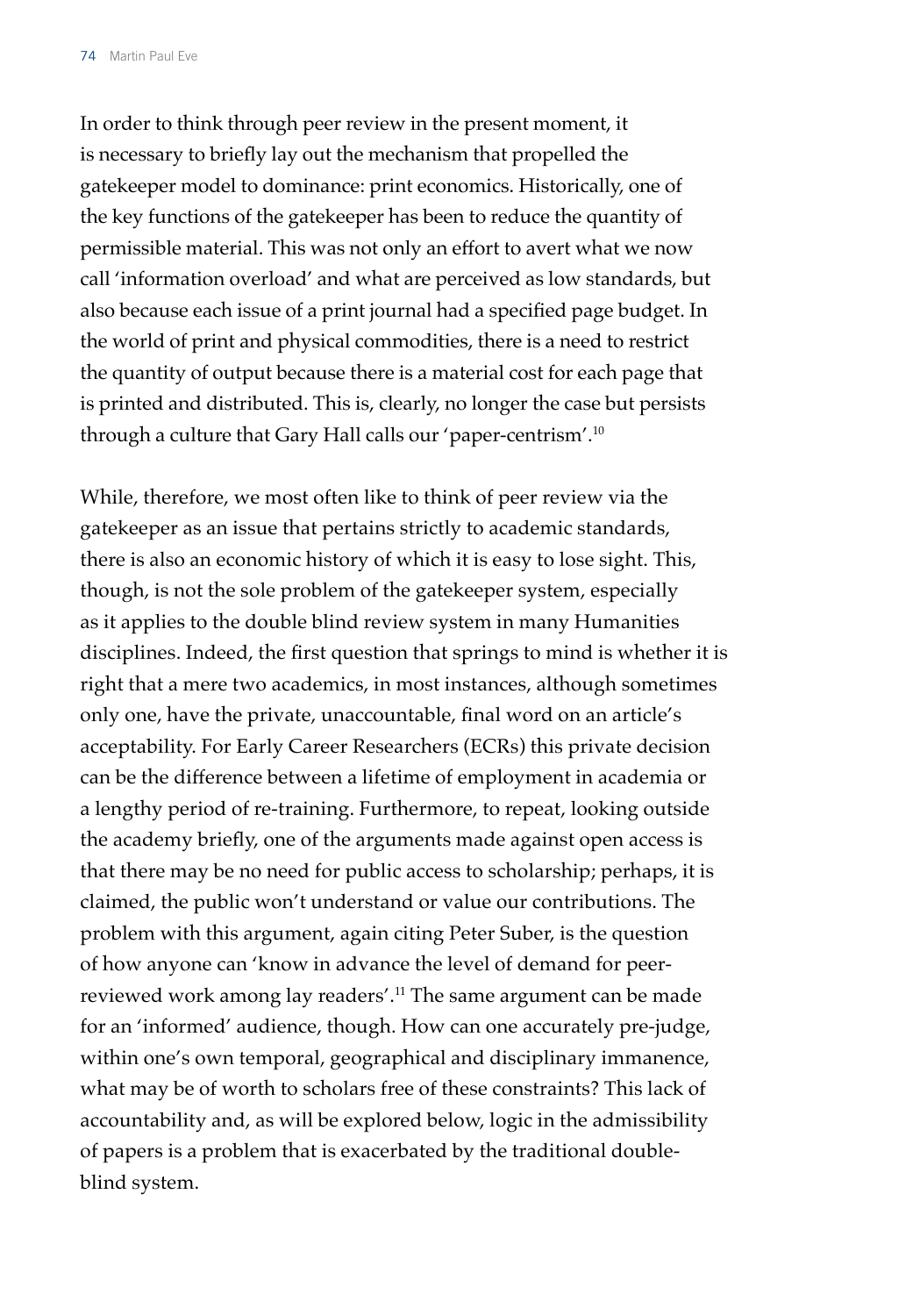Taking a slightly different tack first, however, it is worth querying the exact extent to which the double blind method might actually be a misnomer. Theoretically, the author should be unaware of the identity of his or her reviewers and *vice versa*. The benefits of this are easy to articulate: it is designed to encourage an impartial assessment of the work, rather than the author. Furthermore, reviewers are supposed to be protected from professional repercussions in cases where, for instance, the author is a prominent figure in their field. Often, however, this is utopian. In many small fields where work may have been presented in early versions at conferences, where authors are known for adopting a specific stance, or simply through flawed meta-data erasure and/or slips of self-citation, the identity of the author can be ascertained. While it is less often that slips occur the other way around, it is often possible to guess the most likely reviewer of one's work simply by dint of their expertise.

Furthermore, anonymity can be problematic. The lack of accountability of reviewers can lead to harsh, penalising reviews, rather than feedback that, while rigorous, intends to work in community to elevate a work to a publishable standard. Additionally, there is also something strange about the perseverance of anonymity after publication. Universities and academia function, as Martin McQuillan put it to me, on genealogies of validation; that is, on hierarchies of prestige that trace the flow of academic 'capital' and authority through publications. As explored above, journals are only as valuable as the genealogies that validate their work as high quality, through submission quantity/quality and rejection rate, underpinned by the labour of peer review. However, in the current way of working, what remains is a situation where, instead of the process of review being *visible* in order to *validate* the work, the quality of the review process and the prestige of the people doing the review must be inferred from the perceived post-publication quality of the publication.

To rephrase this: there are, under current practice, only two ways, both flawed, in which the quality of the review can be ascertained. The first of these is through trust in nominal journal brand. While there are some good practical arguments for this (i.e. when a journal continually publishes good material, then it's probable that their review process is solid) there are also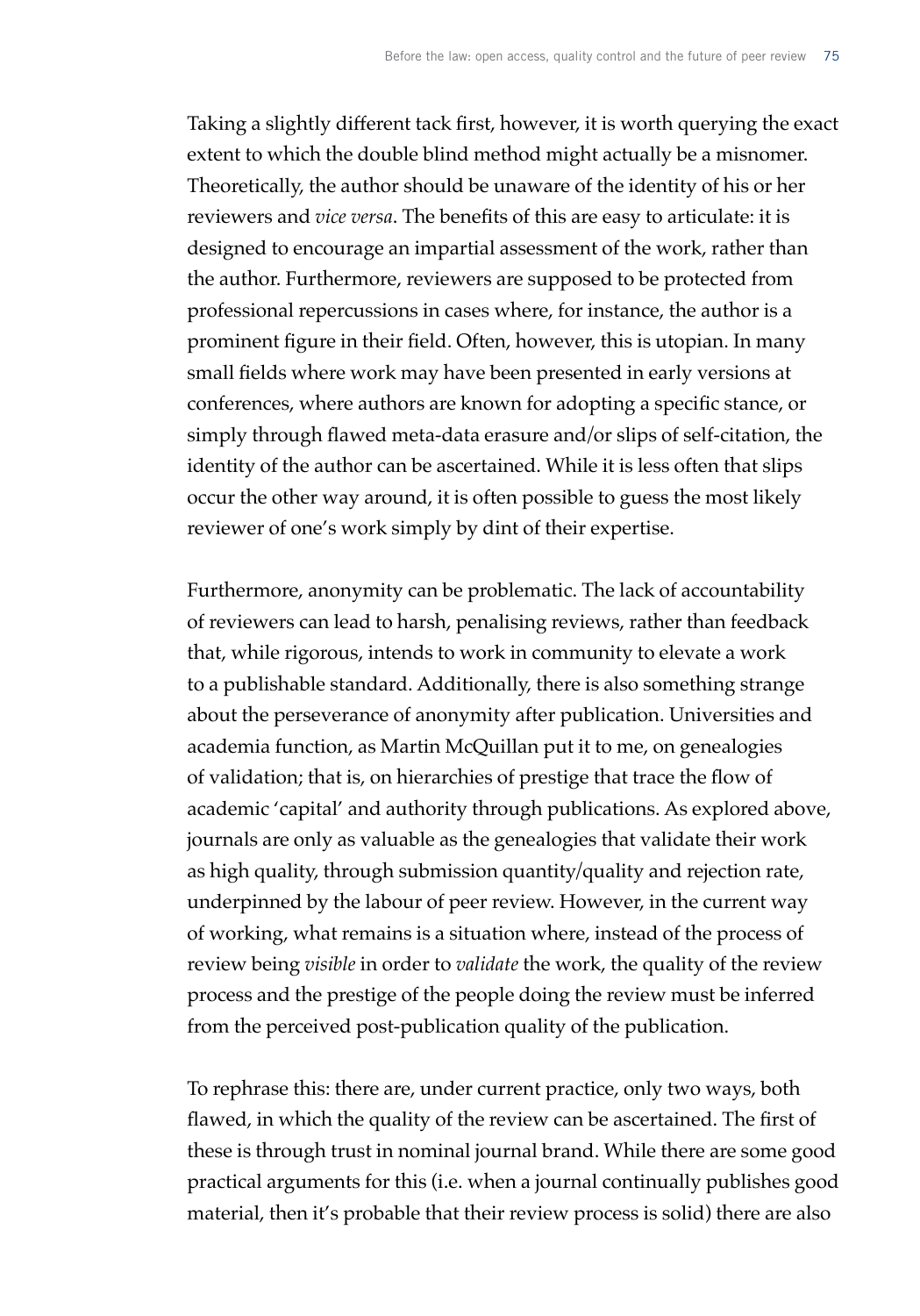some problems, most notably that a 'journal' seems too wide a measure of quality. As aspects of the journal change (for instance, editor resignation, editorial board changes, financial problems), the quality of output could decline but awareness of this will always be outdated as it takes a long while for a drop in quality to register in the general perception of scholars. During this period of unawareness, the journal (based on historical prestige precedent) would continue to attract high quality submissions and would, therefore, find it easier to recover; just one further instance that demonstrates the way in which academic prestige is a top-loaded, non-trickle-down economy.

The second way in which journal quality is crudely measured and the one that surely most affects scholars' perceptions lies in the duplication of labour when reading a paper; a type of second review in which academics bring their own evaluative skills to bear on already published work. Clearly, this is inherent in the act of reading an academic paper but the blame for poor quality is put down to either the author or to the journal brand. This is interesting; what seems to have failed is actually the peer review, gatekeeping function, but this is not, in a mode of journal brand, the way in which it is perceived. While in some ways this is a fair appraisal, there could be ways in which the journal could signal the degree of delegation and trust that has been relied upon and to which I will now turn my attention.

### What is to be done?

The most obvious way in which we might begin to address these problems at the moment of transition to open access is to rethink anonymity in the review process, as has already happened in many scientific disciplines. However, it is worth saying up front that each of the various combinations of the review anonymity matrix comes with its own problems and it may be the case that none are, in the end, as satisfactory as blind review, except, perhaps, for at least being more honest about the potential flaws. The first of these potential changes would be to remove the author's anonymity while maintaining the anonymity of the reviewers, which seems to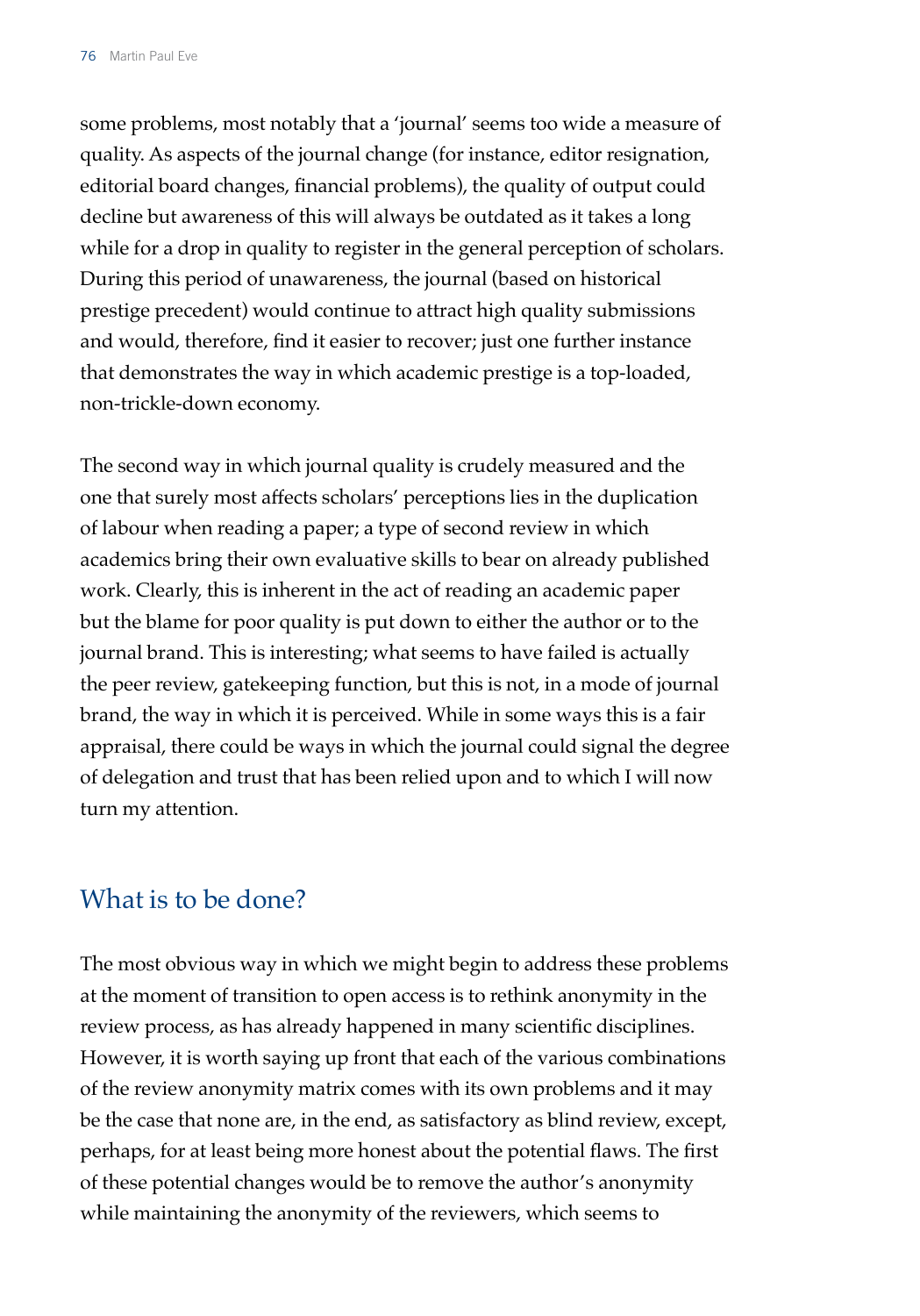add very little. Reviewers could judge solely on the past reputation of the author, rather than the merit of the piece alone while remaining unaccountable for their actions.

Conversely, we could take the opposite stance and remove reviewer anonymity (at various stages in the process, but primarily after the review and regardless of outcome) while retaining the author's veil. This mode brings absolute accountability upon reviewers while protecting the author from pre-judgements. It also gives a clear genealogy of validation and militates against corruption to some degree as any conflicts of interest would be immediately clear. The disadvantages of this approach are also obvious, though. Any system that brings unbalanced extreme accountability will result in a conservative situation of strict, normative appraisals, thereby potentially ruling out a whole body of useful work that may be barred by the gatekeeper. While some may see this as an advantage – a tightening of review standards – given the historical parallel to page budgets and evolutions in social and technological filtering processes (see below), the argument for this may be less solid than might be thought. Finally, although this approach in some ways helps spot corruption through transparency, the extreme burden to 'make the right call' could encourage reviewers to seek the author's identity. This tactic exposes reviewers and makes a thankless task perhaps even more risky.

What, then, about completely removing all anonymity from the process? There are some advantages in this case (as outlined above) but there still remains no counterbalance to the elements of conservatism that could arise as a result of exposing reviewers. Conversely, reviewers would surely also be prone to appraise the authors' identity in this case.

Evidently, in each of the cases where anonymity is removed, during the review process itself, there are problems that seem, to some degree, worse than the flaws in a double blind setup. However, this only applies when we assume that we are dealing with a gatekeeper model in which a paper only sees the light of day so that the journal may be associated with the most exclusive papers in order to protect its brand. Other, more radical,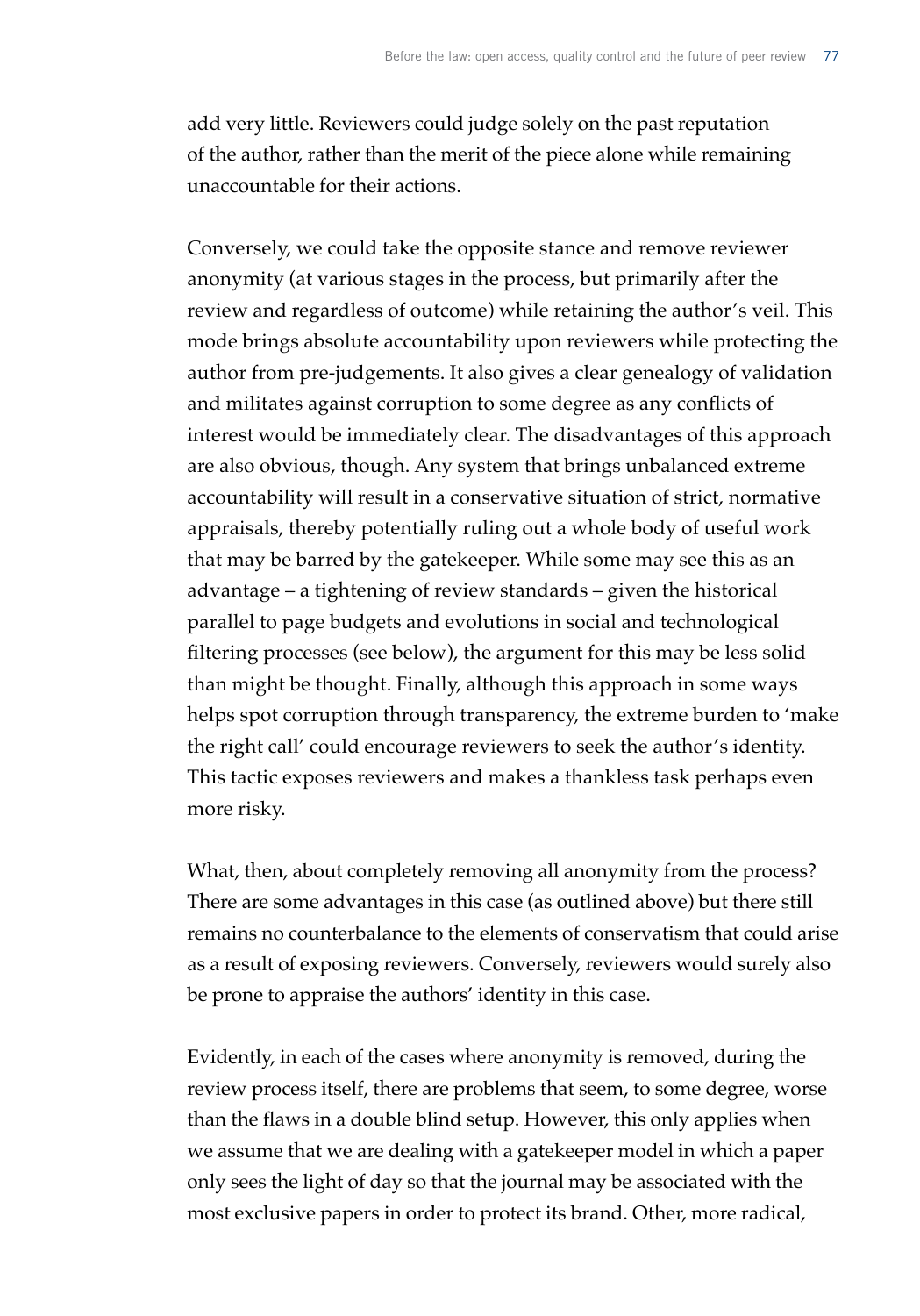experiments in the sciences have worked to change this. For instance, the review criteria of PLOS ONE [reads as follows:](http://www.plosone.org/static/information)

Too often a journal's decision to publish a paper is dominated by what the Editor/s think is interesting and will gain greater readership – both of which are subjective judgments and led to decisions which are frustrating and delay the publication of your work. PLOS ONE will rigorously peer review your submissions and publish all papers that are judged to be technically sound. Judgments about the importance of any particular paper are then made after publication by the readership (who are the most qualified to determine what is of interest to them).<sup>12</sup>

At first, in a knee-jerk reaction, this standard of publishing all papers that are 'technically sound' appears to have no analogue in the Humanities. As a hypothesis, though, a 'technically sound' paper in the Humanities could evince an argument, make reference to the appropriate range of extant scholarly literature, it could be written in good, standard prose of an appropriate register that demonstrates a coherence of form and content, it could show a good awareness of the field within which it was situated, it could pre-empt criticisms of its own methodology or argument and it would be logically consistent. While this is just a cursory stab at a definition and not meant to be finalised, implemented criteria, many of the problems of the review system as it stands could certainly be addressed through the formation of explicit consensus as to what constitutes an acceptable barrier to entry in the Humanities, so as to remove the Kafka-esque situation from which this paper takes its name: at present it can seem as though we each have our own personal gatekeeper with impenetrable logic.

Secondly, though, the inversion that PLOS ONE effects upon the original goal of the *Philosophical Transactions of the Royal Society* to assess on the 'importance or singularity of their subjects' could leave it open, as was the *Transactions*, to John Hill's 1751 critique of the inclusion of 'trivial and downright foolish articles'.<sup>13</sup> The difference in situation to the contemporary, however, lies in the economic situation and technological filters at our disposal. In 2013, we have sophisticated full-text and social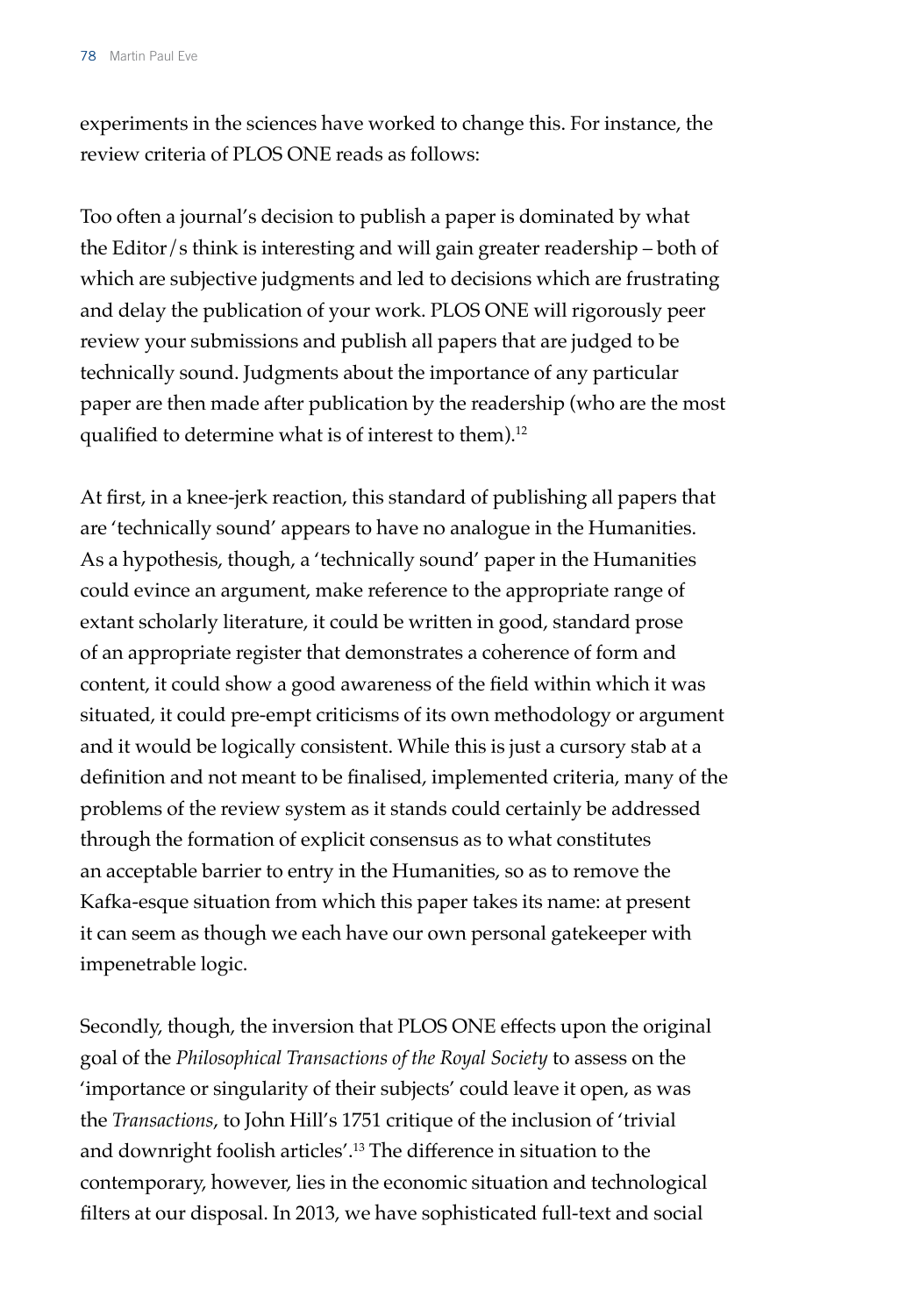search mechanisms that can bury unpopular material on the furthest pages of results but without removing such items from the economy altogether. The advantage of this, as with the arguments for open access more generally predicated upon an anti-elitism, is that we dismiss our own arrogance of knowing what will be important for all time and replace it twofold with the mechanism to ensure that what is relevant now is found and valued while also allowing those papers in niche fields or in areas that have yet to gain any prominence to be found, *if and only if* the seeker desires. In this mode of post-publication review, everything will be assessed, but it will be done after the fact and the exclusion of material will not be a permanent pre-silencing, but rather a process of continuous community consensus. Of course, there is no guarantee that the peerreview criterion of 'technical soundness', however translated, will be free of abuse in itself, but this could be a step in the right direction.

This raises an aspect that I've left until the close of this piece to explicitly articulate under the bipartite logic both that it is Kathleen Fitzpatrick who deserves the most honourable and prestigious place on the topic, but also because it closes the loop of necessity of reform alongside technological innovation with which I began. In her seminal book on the subject, *Planned Obsolescence*, Fitzpatrick systematically interrogates Humanities' peer review practices in the age of the digital and concludes that we require a mode that is less certain of the merits of 'the stability that we've long assumed in the print universe' and one that is more adaptive to generative possibilities.14 What Fitzpatrick addresses, in essence, is the problem of the fundamentally anti-collaborative nature of Humanities research in most cases. At present, review is not usually a community endeavour but rather an activity that expects to see a final artefact in which no traces of the construction remain visible. Experiments such as McKenzie Wark's collaboration with the Institute for the Future of the Book on his 2007 *Gamer Theory* suggest, however, that while an online collaborative model currently solicits sub-optimal levels of participation, there can be merit in the process.15 Most importantly, though, I want to use my final words to reiterate, but modify, my opening gambit. Fitzpatrick astutely notes that, in this case (and others), 'the system that needs the most careful engineering is less technical than it is social'.16 Bearing this in mind, we must be careful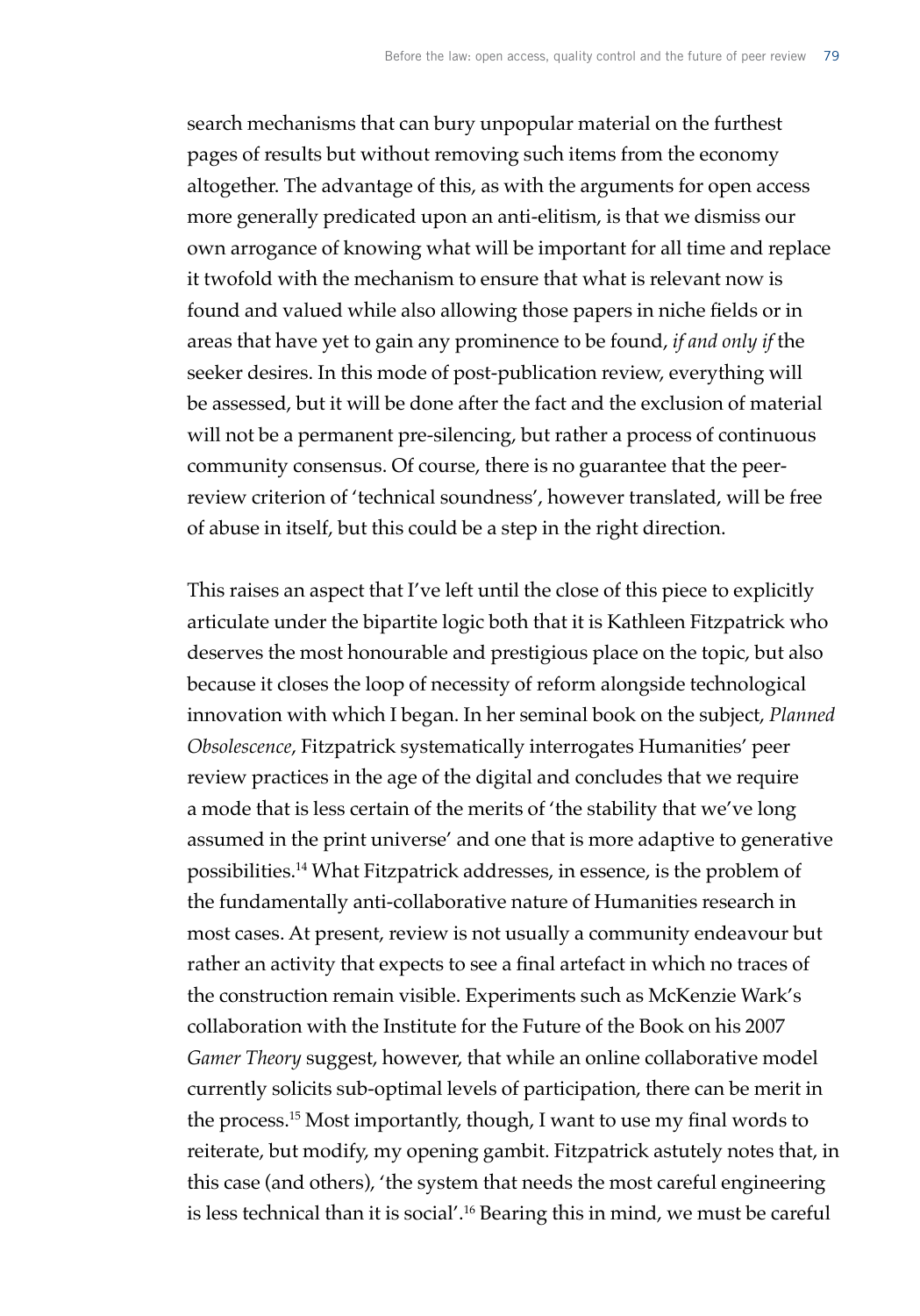never to succumb at any point to a techno-fetishism but always consider whether the technological facilitates desirable social changes. We have built, over many years, systems for appraising the individual rather than acknowledging the way in which knowledge is collaboratively produced and, for the first time in many years, we may have an opening through which to address this. Open access does not *require* us to change our peer-review practices any more than the codex meant that readers *had* to abandon their palaeographic antecedents. There might, however, be practical ways in which a moment of technological change could enable us to see, with apologies for inverting Churchill's well-known aphorism, that perhaps our review practices are not so wholly democratic, not so entirely objective, fair, or community-based; that they may not be the best that have been tried, apart from all the others.

**Dr Martin Paul Eve** *is a lecturer in English literature at the University of Lincoln with a research specialism in late-twentieth- and twenty-first-century American fiction. Martin has also spoken and written widely on issues surrounding open access for* Insights *journal,* The Guardian*, the LSE Impact Blog, a forthcoming book chapter with Intellect Press and many others, as well as being called to make an appearance before the 2013 House of Commons Business, Innovation and Skills Select Committee inquiry into Open Access. In addition to his literary research work and teaching, Martin is a Microsoft Certified Professional in C# and the .NET Framework, edits two peer reviewed open access journals and founded the Open Library of the Humanities, a practical intervention to introduce prestigious APCfree open access publishing across the Humanities.*

#### © Martin Paul Eve, 2013.

This article is licensed under a Creative Commons Attribution-NonCommercial-NoDerivs 3.0 Unported License.

#### **Notes**

- 1 Peter Suber, *Open Access*, MIT Press Essential Knowledge Series (Cambridge, Mass: MIT Press, 2012), pp. 20–21.
- 2 Throughout this piece I am using the term 'open access' to denote the principles and reserving the capitalised 'Open Access' for the movement calling for/demanding/advocating on behalf of those precepts.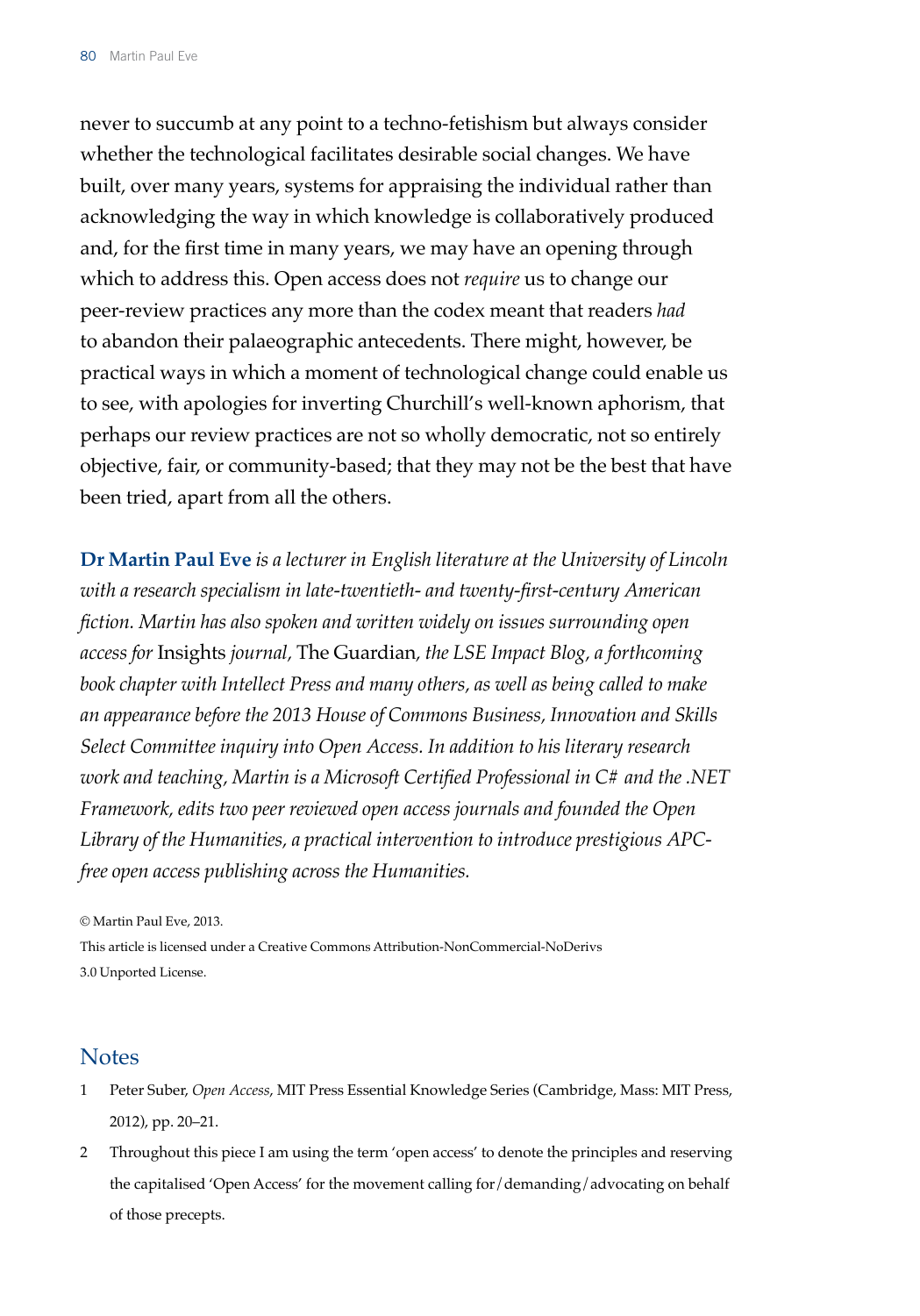- 3 John Willinsky, *The Access Principle: The Case for Open Access to Research and Scholarship*, Digital Libraries and Electronic Publishing (Cambridge, Mass: MIT Press, 2006), pp. 160–168.
- 4 Sage Publishing, 'SAGE Open: About the Title', *SAGE,* www.sagepub.com/journals/Journal 202037?prodId=Journal202037&ct\_p=manuscriptSubmission (accessed 6 May 2013).
- 5 Jeffrey Beall, 'List of Publishers', *Scholarly Open Access,* http://scholarlyoa.com/publishers (accessed 6 May 2013).
- 6 This figure is a trans-disciplinary breakdown from the ARL and may not reflect the reality solely within a Humanities environment. However, while most Humanities journals have a far lower absolute cost than many of their STEM counterparts, Library Journal's 2013 'Periodicals Price Survey' seems to show an analogous proportional increase. Stephen Bosch and Kittie Henderson, 'Periodicals Price Survey 2013', *Library Journal*, 2013, lj.libraryjournal. com/2013/04/publishing/the-winds-of-change-periodicals-price-survey-2013 (accessed 6 May 2013).
- 7 [scholarlyoa.com/2012/11/30/criteria-for-determining-predatory-open-access-publishers-](http://scholarlyoa.com/2012/11/30/criteria-for-determining-predatory-open-access-publishers-2nd-edition/)[2nd-edition](http://scholarlyoa.com/2012/11/30/criteria-for-determining-predatory-open-access-publishers-2nd-edition/)
- 8 'Journals by Publication Charges', *DOAJ: Directory of Open Access Journals,* www.doaj.org/do aj?func=byPublicationFee&uiLanguage=en (accessed 6 May 2013).
- 9 An interesting further aspect, which sadly I did not have space to consider here, would have been the methodological practice of meta-review frameworks, such as the REF; could, for instance, publication venue be shielded from REF panel members so as to allay researcher fears?
- 10 Gary Hall, *Digitize This Book!: The Politics of New Media, or Why We Need Open Access Now,* (Minneapolis: University of Minnesota Press, 2008), pp. 59–61.
- 11 Suber, p. 117.
- 12 PLOS, 'PLOS ONE Journal Information', www.plosone.org/static/information (accessed 6 May 2013).
- 13 Willinsky, p. 203.
- 14 Kathleen Fitzpatrick, *Planned Obsolescence: Publishing, Technology, and the Future of the Academy,* (New York: New York University Press, 2011), p. 196.
- 15 Fitzpatrick, pp. 110–112, 192.
- 16 Fitzpatrick, p. 192.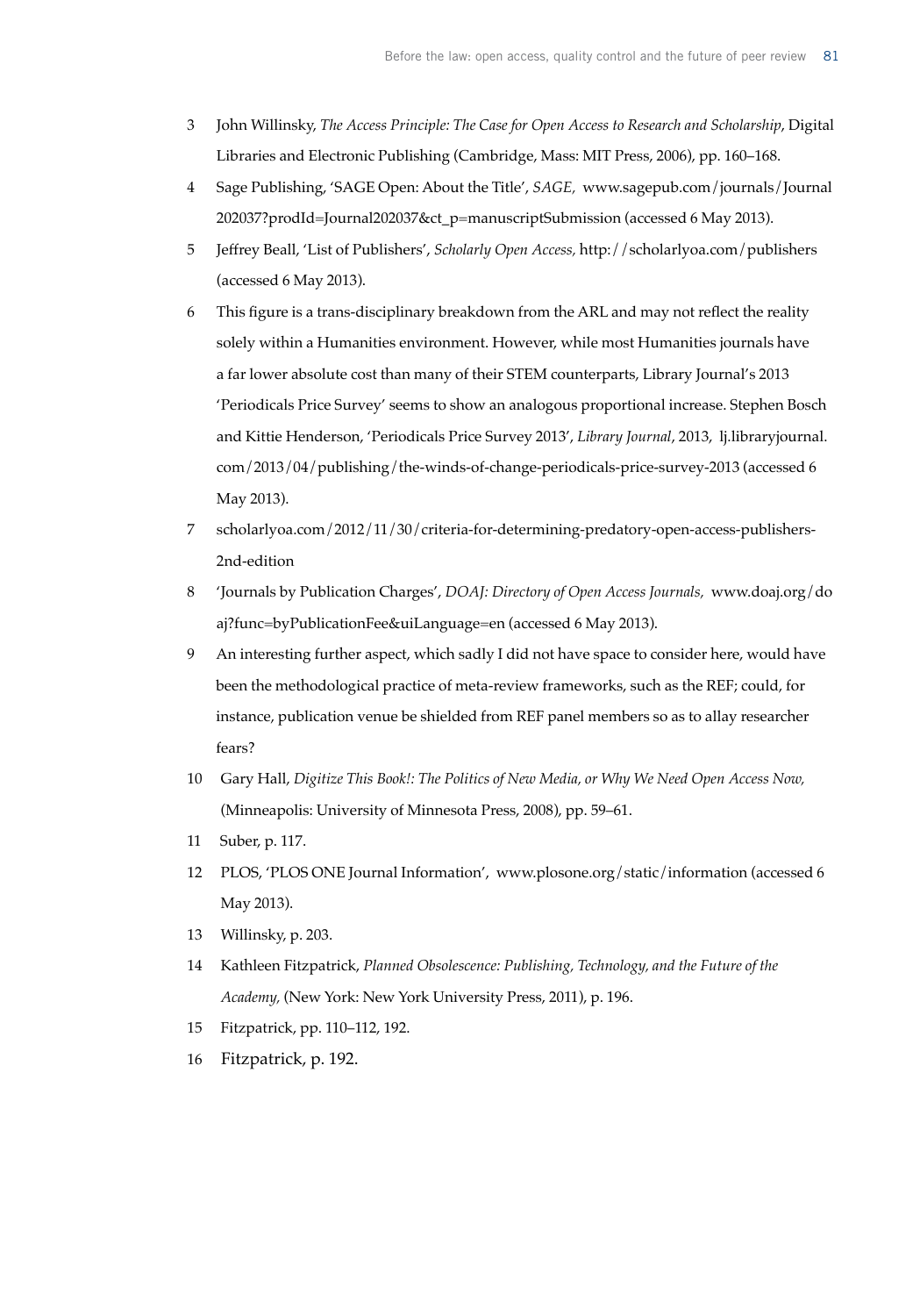# Creating scholarly knowledge in the digital age

Ziyad Marar

Debating Open Access, published 2013 by the British Academy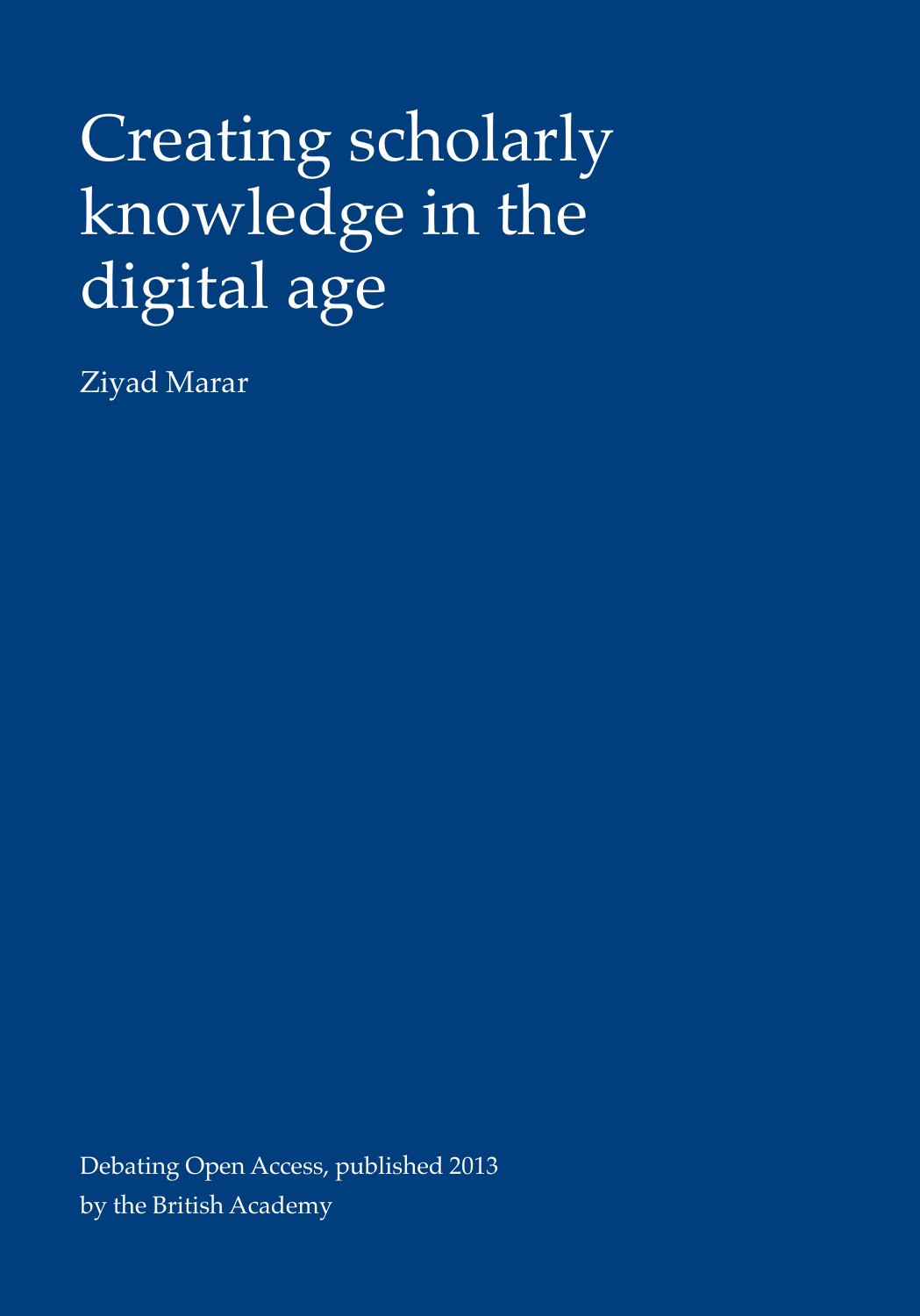- Open movements focus on the consumption of information but neglect to focus on its mode of production.
- In a world where increasing amounts of information and knowledge are available, what matters is the ability to create and attend to that which is good and relevant.
- In the world of scholarly knowledge 'good' means not popular but authoritative. We must not lose sight of the values and mechanisms that sustain authority in favour of the blunt and measurable traffic of information as commodity.
- Some form of pre-selection and quality control of claimed new knowledge is therefore required and this is what publishers of journals and books provide.
- Selection mechanisms necessarily differ from discipline to discipline because scholarly knowledge is not homogeneous and the routes to it are various.
- Knowledge in HSS is more closely linked to the individuals who have produced it than in the large team-based projects of the natural sciences.
- Early career authors need to build their reputations and thereby their claims to authority; publishers have a crucial role to play in this process.

A great theme of our digital age is around openness with the corollary motto: 'information wants to be free'. The untimely death of hacktivist Aaron Swartz has led to only the most vivid flare-up of this apparently democratic call to arms. The examples hardly need rehearsing: thanks to the rise of Wikipedia, the blogosphere and Twitter, YouTube, the open access and open data movements, and now MOOCs (massive open online courses), we cannot doubt that an extraordinary technologydriven revolution towards the frictionless transmission of ideas is under way.

As we watch the disruption of various creative, cultural and knowledge industries from music to journalism, and increasingly publishing and higher education, we are retold this motto with the warning that anyone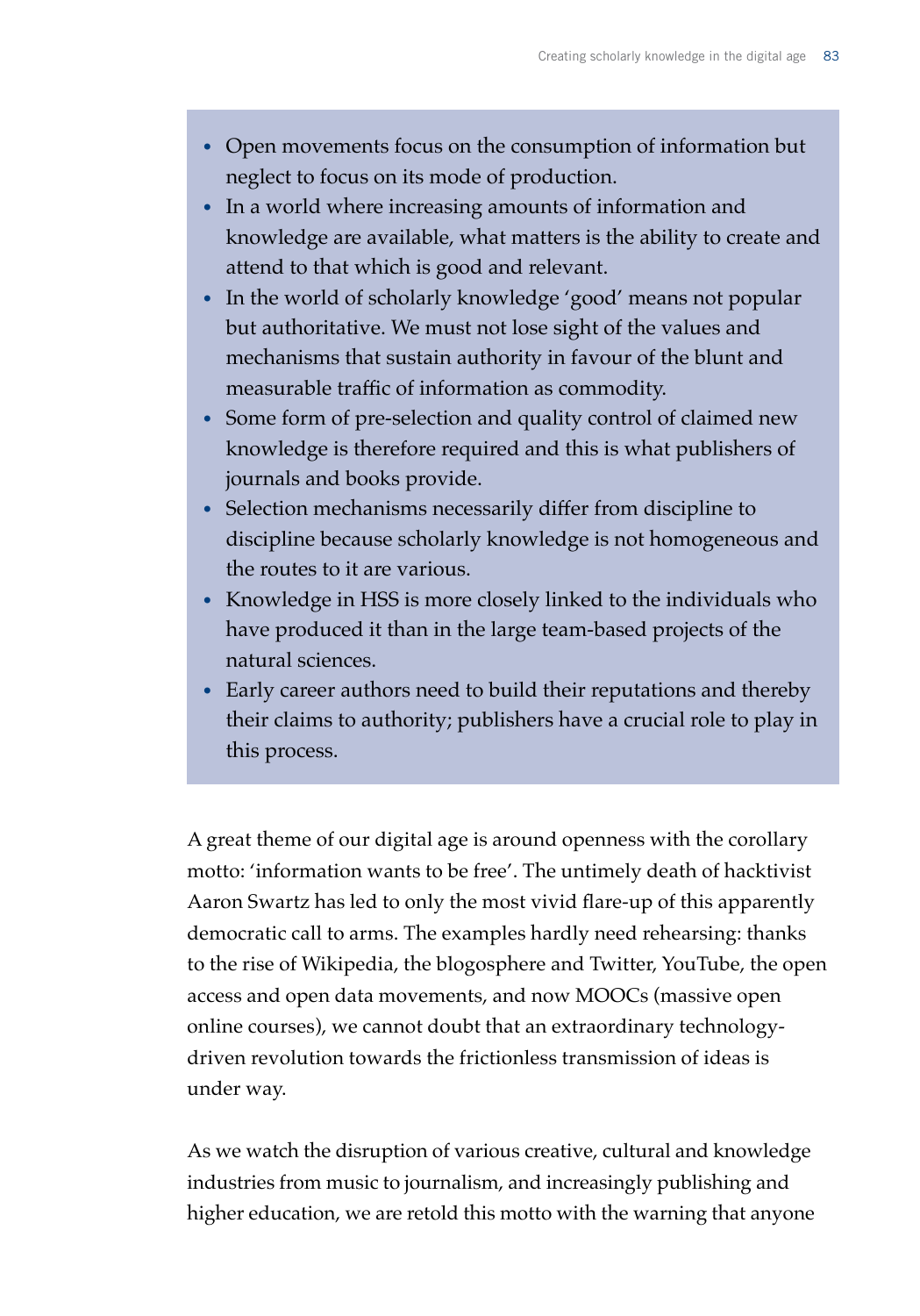who just doesn't get it should get out, or wait to be swept out, of the way. The verdict of commentators at the 2013 World Economic Forum at Davos was that the whole higher education system is under dramatic change and many institutions will, and should, fail.<sup>1</sup>

Undoubtedly we have all benefited wonderfully through access to information and knowledge that was previously inaccessible. And there is indeed something democratising about unfettered access to vast stores of information alongside immensely increased levels of participation in our digital culture. The titles of best-sellers like Clay Shirky's *Here Comes Everybody* and James Surowiecki's *The Wisdom of Crowds* capture the spirit. Shirky in fact introduced the idea of 'publish, then filter' long before it appeared in his 2008 book. As far back as 2002, he told a BBC audience the following:

The order of things in broadcast is 'filter, then publish'. The order in communities is 'publish, then filter'. If you go to a dinner party, you don't submit your potential comments to the hosts, so that they can tell you which ones are good enough to air before the group, but this is how broadcast works every day. Writers submit their stories in advance, to be edited or rejected before the public ever sees them. Participants in a community, by contrast, say what they have to say, and the good is sorted from the mediocre after the fact.<sup>2</sup>

It seems to me, however, that there is a missing, or at least under-reported, aspect of these debates. The consumption of information obviously only makes sense as a sequential step after its production. Yet an overriding focus on how knowledge can be consumed without constraint can obscure from view, and possibly distort, how it is produced in the first place. And here I am talking about novel or significant contributions to scholarly knowledge. Wikipedia by contrast is expressly designed not to introduce original ideas; it does a different job and does it extremely well. But how does original, high quality information and knowledge get produced to start with? And might some features of the new media paradigm impede that creation in some way?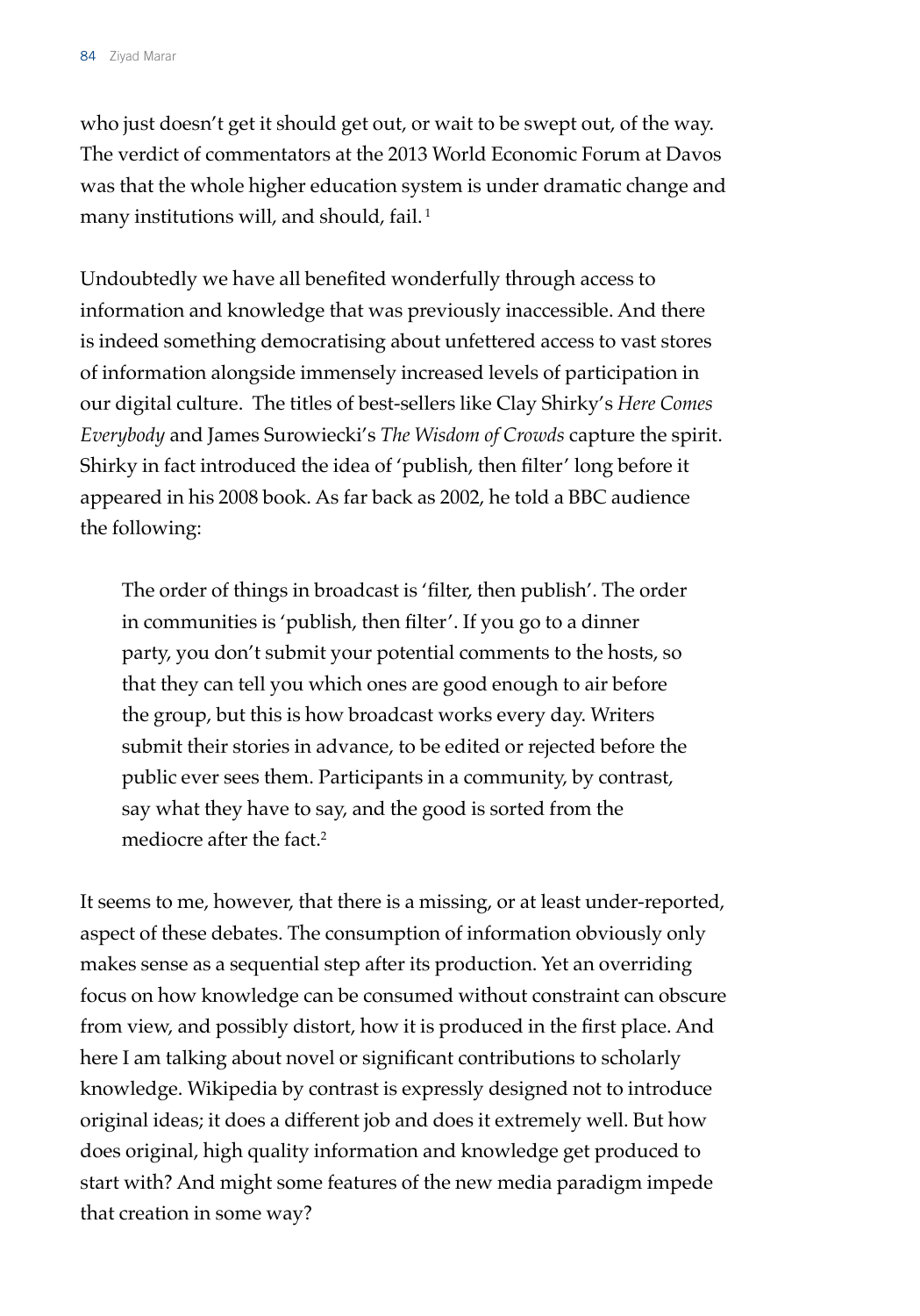The first thing to say is that as data pour in without the right filters, attention becomes the scarce resource – along the way the emphasis shifts from careful, considered, thoughtful, deep work to high impact newsy items vying for attention and popularity. Where does authority feature in this landscape? Here is LSE law professor Conor Gearty on his own writing experience:

The old-fashioned hard work – quiet; library-based; thoughtful – that made the writer/speaker an expert in the first place gradually drifts off the daily agenda. At first because of time constraints and then – well – because it's boring, like returning to decaff coffee after an espresso. Twitter/Blog erodes our confidence in the deeper stuff without which we would never have become experts in the first place.<sup>3</sup>

What is happening to the incentive structures – currently secured through the reputation conferring mechanisms of significant journal and publisher brands – that enable the effort required to create authoritative knowledge claims alongside the concentrated attention needed to consume them? The speedy shifts we are seeing in the digital age, while delighting us as consumers, might well, as Gearty says, erode existing mechanisms through which people become experts in the first place, without offering an adequate alternative.

The related but more profound problem on which I would also like to focus in this essay is that the free and open movements and hacker communities tend to presuppose that knowledge is to some extent commoditised. This 'intellectual property is theft' movement argues as though knowledge is out there ready-made and waiting to be found and set free. This perspective understandably encourages sharing and discourages hoarding. If the world of ideas is a mere discovery process, a bit like mining, then we should simply truffle out nuggets of knowledge and circulate them as rapidly as possible to where they are needed most.

No wonder the digital debate focuses on how to make that communication process yet more frictionless and the vested interests more redundant. In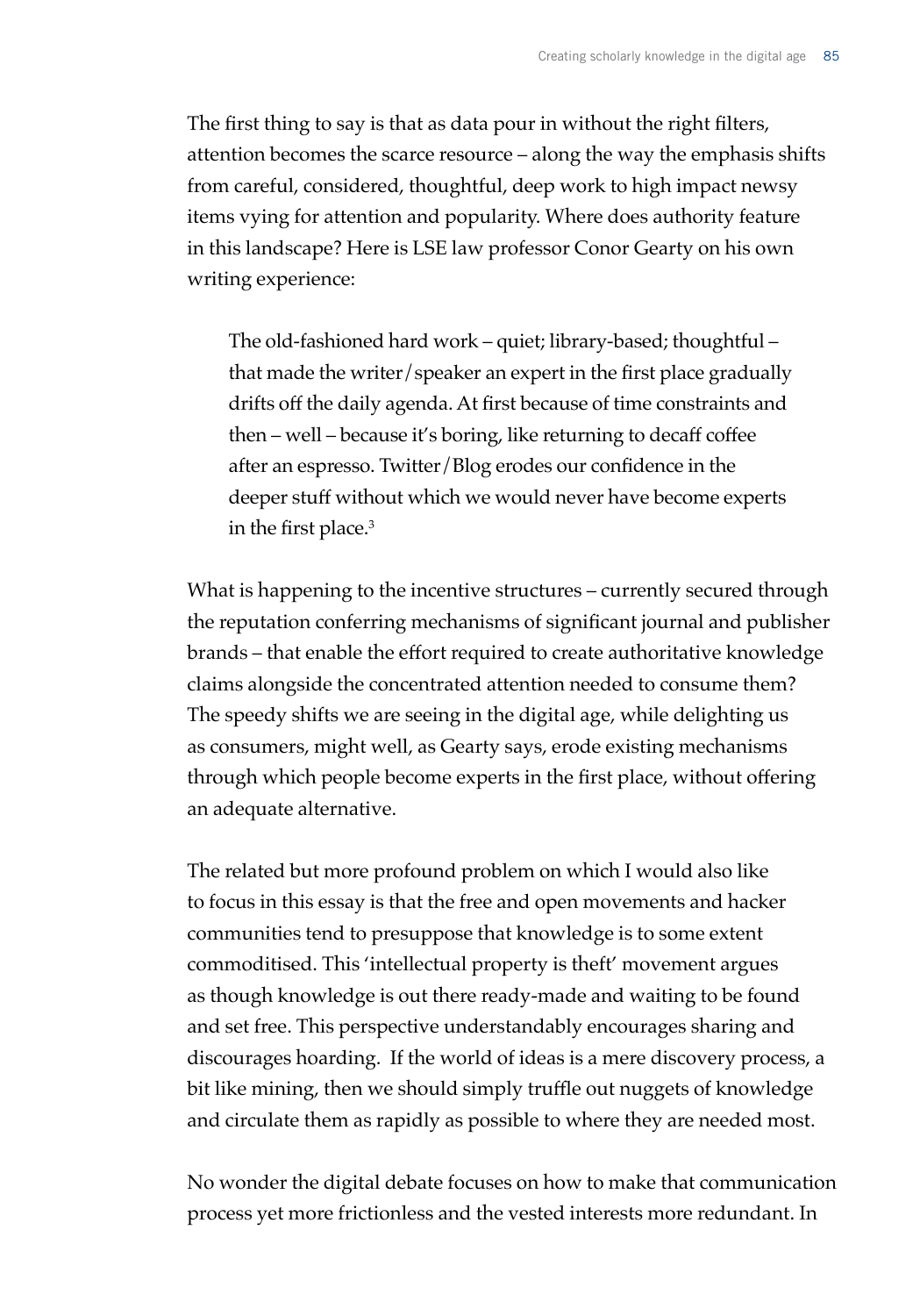the new world why would we bother with publishers, learned societies, journals, even universities at all? Let the crowd do its work. As I will argue in the rest of this essay, this view underestimates the hugely divergent ways knowledge claims are produced in different fields.

### One size does not fit all

The rush to openness and its tendency to elide key differences between types of knowledge is not just a feature of the supposed wisdom of digital crowds, and their hunger for information. It is sometimes embedded within the scholarly establishment itself. Take one obvious example: when the Research Councils UK (RCUK) originally implemented its mandate requiring open access publishing from 1st April 2013 it did so equally for all and any scholars who receive funding from research councils – on the assumption that one size fits all whether in sociology or medicine. This undifferentiated approach, for example, mandates publication under a CC-BY licence (the most permissive licence enabling derivative reuse of the author's work). It was greeted with enthusiasm by scholars in the Biological Sciences and deep concern from many in the Humanities and Social Sciences. 4 Why should this be?

In general it should go without saying that ideas, information, data and knowledge cannot be lumped together into an undifferentiated mass. While light bulbs or pound coins are, in economic terms, fungible – that is to say interchangeable without loss – in many cases this cannot be said for high quality intellectual property. The pub-owner who buys books by the yard to adorn the walls and make a cozy club-like atmosphere treats a random yard of books as equal to any other. For the rest of us there is, or ought to be, a huge difference: there are good and bad ideas, interesting and trivial ones, subtle and simple, prosaic and poetic, technical and commonplace, all produced with varying degrees of care and authority and published as outputs ranging from books, chapters, journal articles, conference papers and posters, through to newspaper and magazine journalism (long and short form), essays, blogs and tweets. Layered on to this in the realm of academia we see a diverse ecosystem of scholarship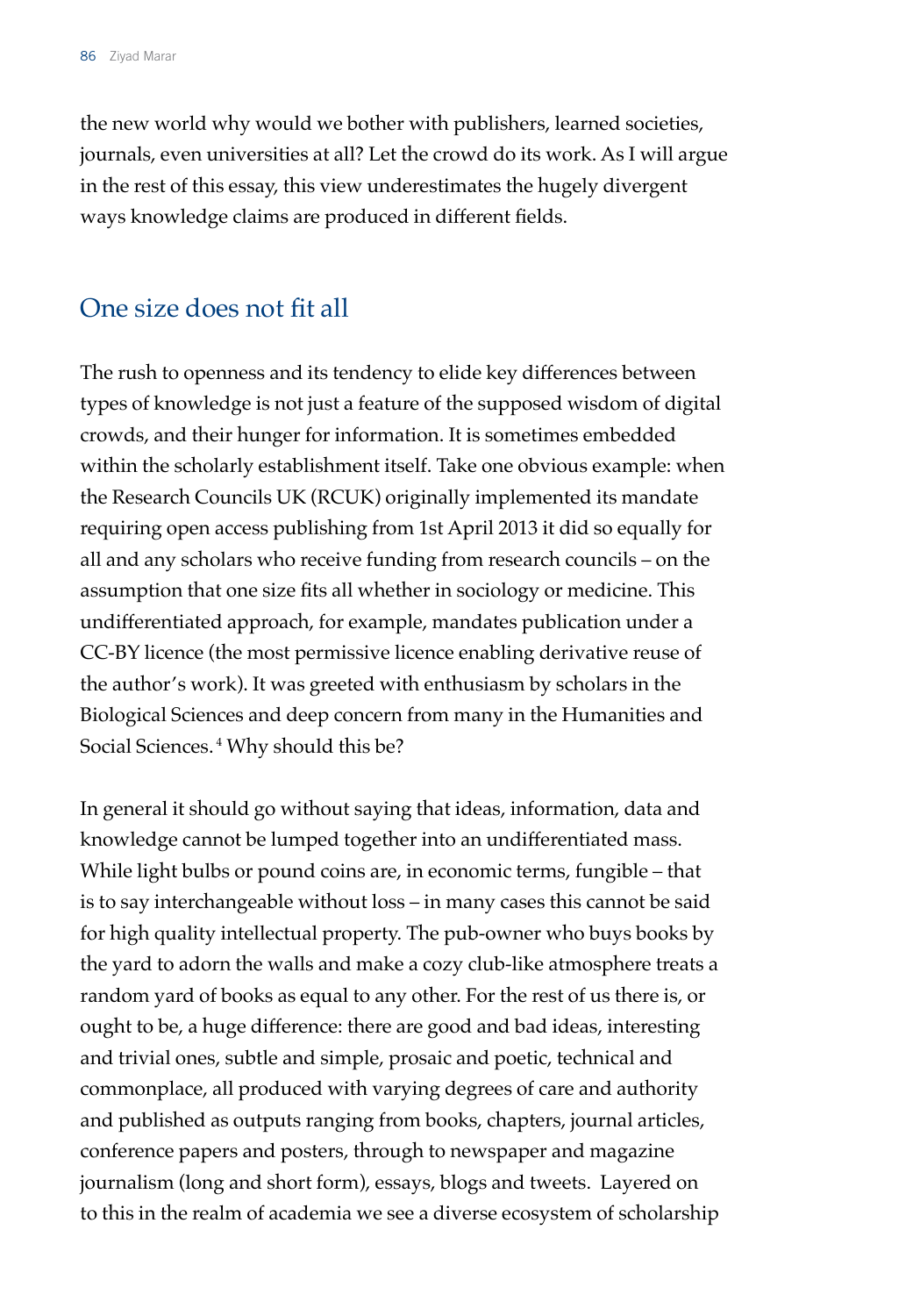with varying norms and working practices in disciplines ranging from high energy Physics to History. The differences should be obvious but in the 'information wants to be free' environment they start to sound like undifferentiated bits and bytes that just need to be uncaged.

New ideas in this homogenising view can tend to be seen as found rather than made, and at its most simplistic can be caricatured as the sculpture that is revealed merely by hacking away the extraneous stone. While this view is a crude distortion of reality and understates the hugely creative process that is involved in creating science, it does indicate something about the varyingly fungible nature of what is ultimately produced.

One can see how this view can be reinforced. Natural scientific knowledge claims that work to some extent become exchangeable: facts, to a degree, disconnected from their original authorship, in order to become subsumed into the work of future scientists. Like Newton standing on the shoulders of giants (and then Einstein on the shoulders of Newton if you like) the new invention is subsumed within the old, and succeeds by flowing into a settled stock of knowledge. And while the scientists concerned may become legendary names, in their own right, there is no scientific reason to read their original works. One can extract their innovations and improve on them without needing to go back to the original knowledge claim. The analogy in economic terms is of the commodity which has full or partial fungibility; that is, the market treats its instances as to some extent equivalent with little regard to who produced it. As Karl Marx put it 'from the taste of wheat it is not possible to tell who produced it, a Russian serf, a French peasant or an English capitalist.'<sup>5</sup>

In this way, once an original claim reaches the status of fact, it can be circulated uncontroversially to provide more shoulders for others to stand on. No one disagrees that the speed of light is around 186 thousand miles per second or that the definition of energy is mass multiplied by the speed of light squared, and, now that Einstein has handed his discovery to the world, *E* = *m*c2 has lifted free of his original 1905 paper and can be used as interchangeably as a pound coin. This view of discovery which settles arguments is of course challenged in many scientific fields but has become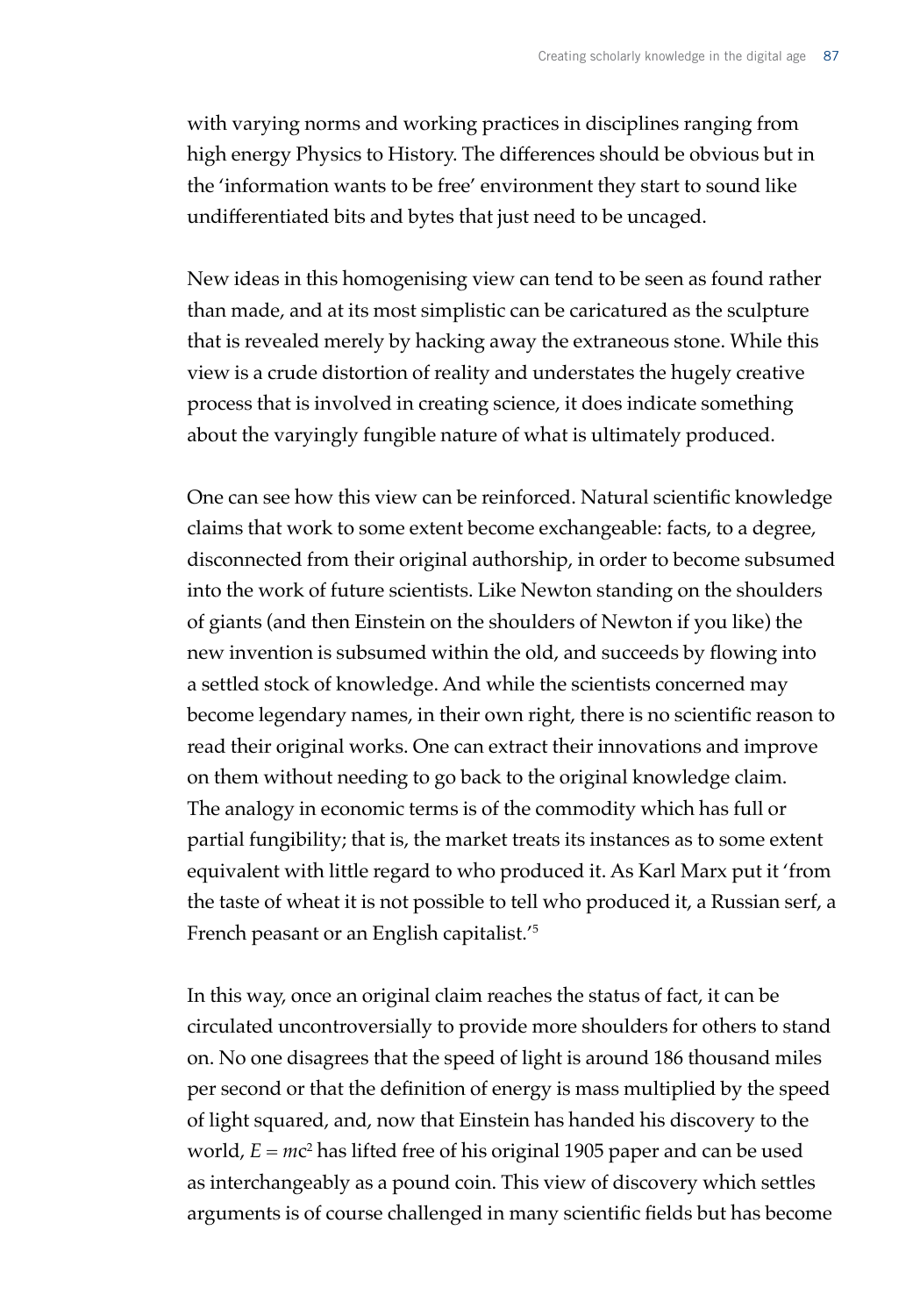so established as an ideal that some physicists are genuinely worried that they will have nothing to do after the discovery of the Higgs boson completes the standard model. As Professor Marc Sher, who has devoted his entire professional life to theoretical description of the Higgs Boson put it 'Now, we're like the cat who has stalked a mouse for 35 years', he continued. 'We finally catch the mouse … and now we're wondering what to do with it.<sup>'6</sup>

Of course I am simplifying the processes of scientific creativity. In many scientific fields there is plenty of room for unsettled, disputatious, controversial debate, and many fields don't settle very well at all. Even so when we move from analysing the natural to analysing the human world we complicate the story at a much deeper level. This is because in the Humanities and Social Sciences facts and values blur and the data under scrutiny are particularly unruly. The philosopher Bertrand Russell once observed 'the fundamental concept in Social Science is Power, in the same sense in which Energy is the fundamental concept in physics.'<sup>7</sup> And while physicists can define energy with enviable unanimity the same cannot (and will never) be said for sociologists exploring the nature of power.

In the Humanities and Social Sciences, knowledge claims are highly contextualised by the unruliness of the phenomena they seek to explain. The reason that sociologists can't agree on the nature of power in the way that physicists agree on the nature of energy is not because they aren't smart enough, nor is it that they need the crowd to come in with its assessment. For one thing the outputs of social analysis can change the very nature of what is being analysed: this is known as the problem of reflexivity. $^8$  This is not true, in the same way, of the natural world. In addition, the very concept, while incredibly relevant and important to our lives, is messy and ill-structured. Many scholars are dealing with what have been called 'wicked problems' which don't submit in an orderly way to scientific analysis.<sup>9</sup>

It is relevant here to distinguish 'wicked' from 'tame' problems in the digital age because it is only in the case of the latter that the wisdom of crowds or automated mechanisms of assessment can more aptly provide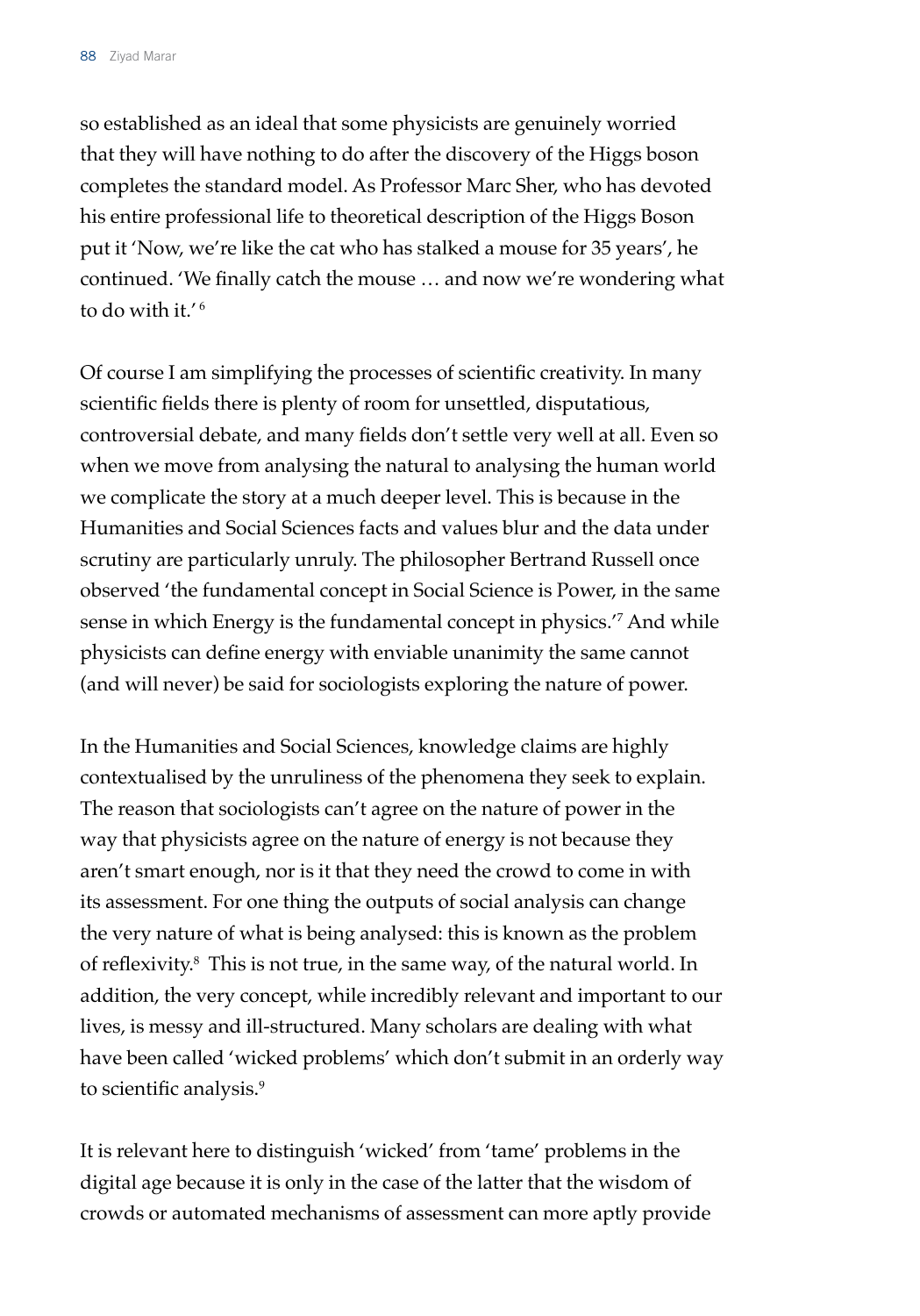good solutions: as programmers like to say 'given enough eyeballs, all bugs are shallow'. But a bug in a piece of software is a tame problem, the nature of power in society is not. Tame problems like estimating the height of a mountain, like fixing a computer programme, will more easily respond to a crowd-sourced, 'publish, then filter' solution, as contrasted with what political scientist Robert Horn called 'social messes' which as he says are so 'resistant to analysis and, more importantly, to resolution'<sup>10</sup>.

For this reason a lot of important theoretical work does not issue in lawlike generalisation, clear-cut prediction and fungible claims. An expert analysing messy, wicked systemic phenomena like terrorism, inequality, well-being, crowd behaviour, democracy or the French Revolution is able to gain influence by having taken the trouble to apply rigorous care and a familiarity with the scholarly literature, which in turn gradually comes to mark this analysis out as worthy of attention.

Rather than standing on the shoulders of giants these thinkers are more like a network of astronomical bodies with differential gravitational force orbiting around each other. The more gravitational force – let's call that force authority – the more the idea has influence over others. So with the concept of power we have interventions from Gramsci, Foucault, Giddens and Steven Lukes to name just four. These innovators (or even innovating synthesisers) produced their knowledge claims under specific conditions. And as those claims took hold they were themselves picked up by qualified critics engaged with the same problem domain and thanks to whom their reputations were secured over time. They and their critics published papers and books, talked at conferences, in order to rework authoritative predecessors and debate credible contemporaries. But for every one of them we have heard about there were many, many who tried and failed to build their own action at a distance (Russell's own book on Power, quoted above, is not widely cited these days). Authority, prestige, reputation, credibility (pick your term) in a given domain is crucial to the production of scholarship while only being achieved by a minority.

Scholarly knowledge should not be seen as an undifferentiated lump because the values and mechanisms for innovation common among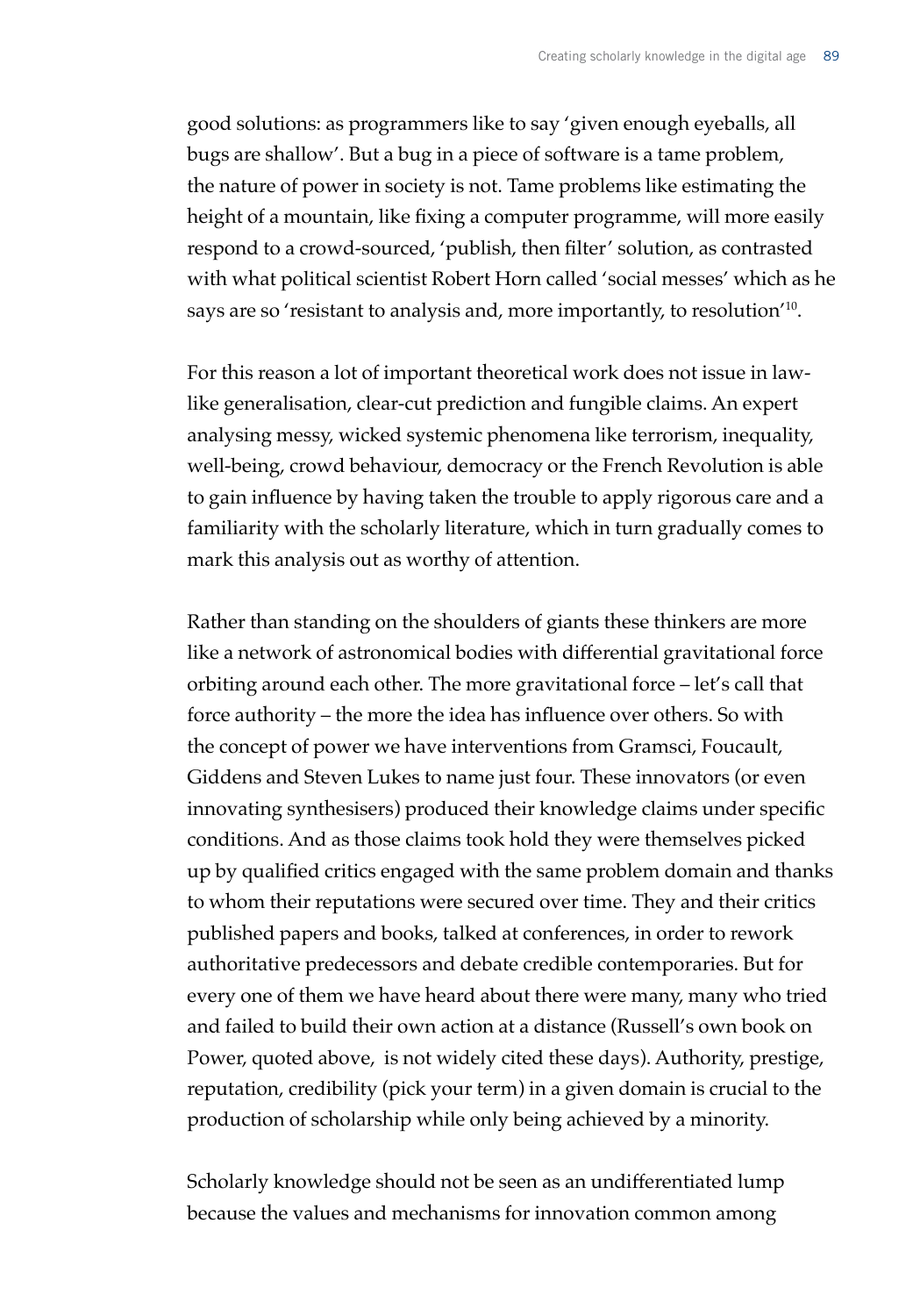physicists differ from those of sociologists, economists, historians or anthropologists. Each of those disciplines among others has its distinctive way of creating contributions that inform debates and its varying relationship to the concept of authorship. At one end of the spectrum scientific and technical knowledge is increasingly being produced by large international teams publishing the output of a hugely funded research project and focuses less on individual authorship (of a single authored article or a book). Many scientific articles are published these days with hundreds if not thousands of contributors.

This disconnection from authorship and consequent increased fungibility of knowledge claims in parts of the natural sciences makes them easier to trade in the attention economy, and should be contrasted to some degree with ideas in Humanities and many of the Social Sciences, which are far less separable from their authors, producing ideas (in articles or monographs) whose most valuable qualities are debased by the process of information commoditisation.

## Authority, authorship and publishing

It is clear then that much scholarly knowledge, especially in the Humanities and Social Sciences, does not have a fact-like, or at least agreed upon, commonsensical quality and will not settle down in a way that can be parleyed easily into interchangeable nuggets of information without considerable loss. Nor will its importance seem obvious immediately. Rather, the significant work usually builds its influence over time and is often diffuse in its impact. More so than in the natural sciences it is created, recreated, contested, forgotten, reinvented, developed, distorted, amended by people with varying degrees of expertise and who, in winning arguments, build their credibility further. The crucial variable in this complex interaction is less to do with discovery and all the more dependent on the credibility, authority, or expertise of the author built up over time and standing as a proxy for underlying values to do with effective commitment to a discipline and a community. This fragile ecosystem depends on the many filtering and enabling mechanisms provided by publishers.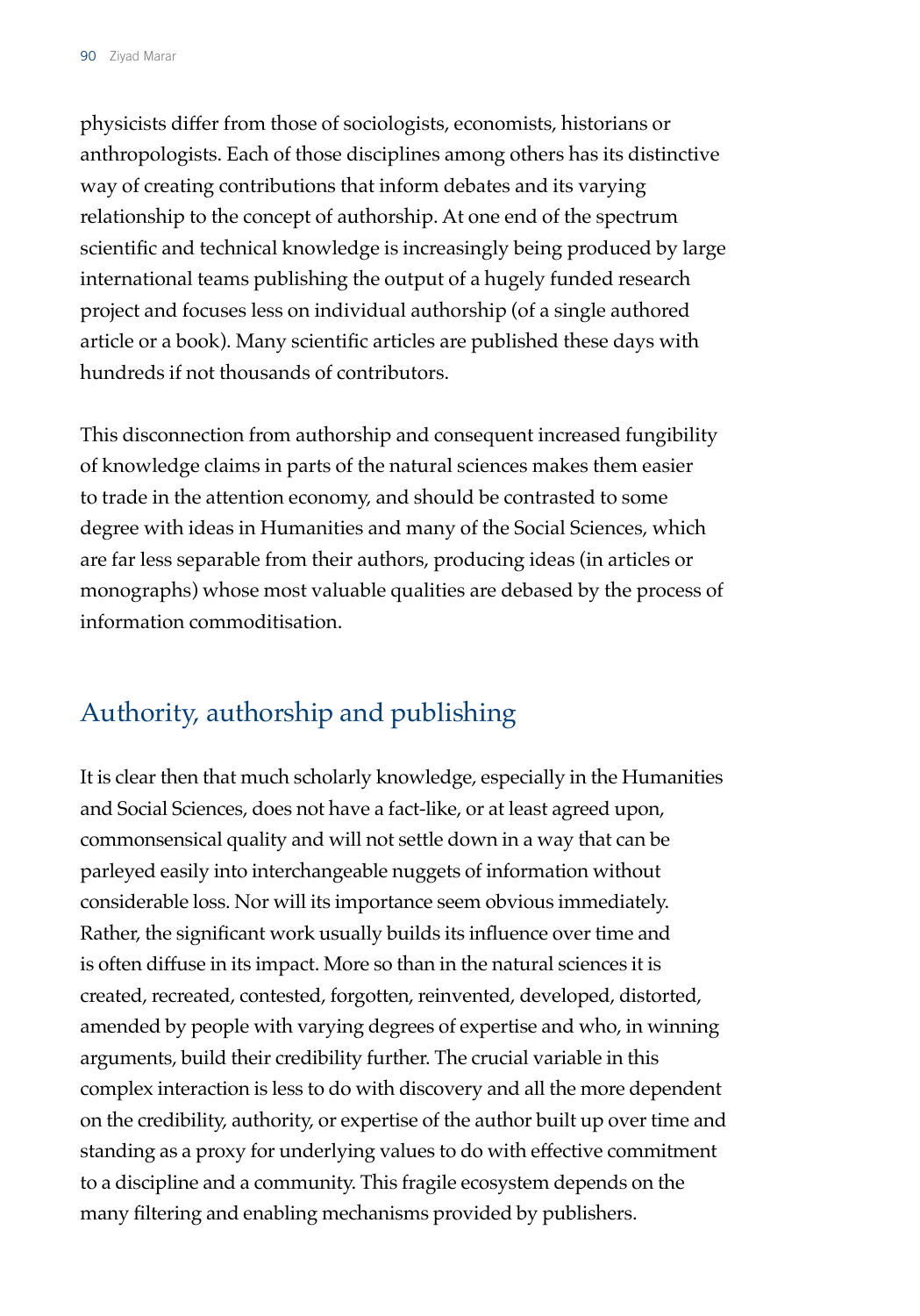Speaking as a publisher, it is undeniable that many of the traditional functions around the dissemination of ideas have been increasingly displaced or transformed. We are all publishers now that new technologies have replaced many of those original barriers to entry. I should stress that the dissemination role of publishers is nonetheless still relevant even if we now talk of technology platforms and meta-data more than printing presses. But my purpose here is not to explore the role of publishers as disseminators. It is our role as enablers of quality knowledge production, by helping scholars secure their reputations, that I want to highlight and that has been obscured in the debate. It is easy to forget that a category of the most effective publishers in this regard are the learned societies, from the American Psychological Association to PRIO (The Peace Research Institute, Oslo), whose publishing activities will often provide the disciplines they serve with a crucial mechanism for career development and subsequent impact.

Of course once an author is well-established they can go to alternative sources to increase their impact, whether by blogging, tweeting, publishing in mainstream news media and so on. But how will they build that reputation, authority and prestige to start with? How will they *become* expert and build a robust reputation that stands the test of time? They currently do this by finding publishers or journals which select and shape their monographs or articles on some level, authorising and preserving their ideas so they can be introduced into the community. Most submissions do not make it through this filtering process (whether peer review or the slush pile) and most that do are neglected (deservedly or not), but some go on to create over time those gravitational fields of scholarly force. People need an authored version that has been selected, shaped, refined and validated in various ways so that it can have better claims to take its place in the network. This process too is contested and flawed but is better than a free-for-all.

This is not to say that *existing* publishing or journal brands need to survive. Leading publishers and journals which currently provide this kind of certification may fall by the wayside if they do not keep up with the times. But they will need to be replaced with equally reputation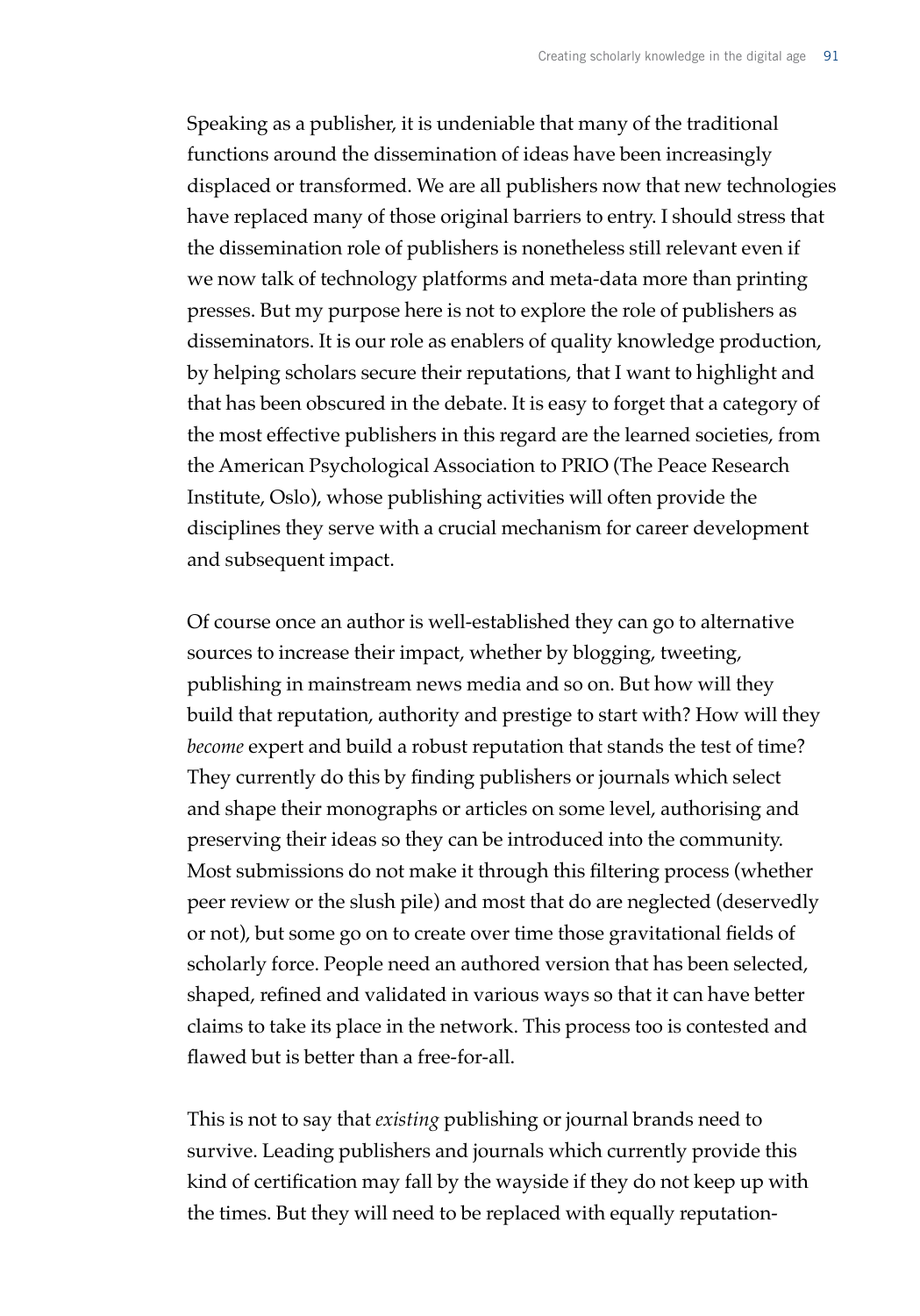enhancing publishing brands if new scholars are to make their names. And these new brands, I predict, will need to confer authority through familiar mechanisms of pre-publication peer review for articles and equivalent academic filtering for books. Without those checks in an open environment we may have secured mechanisms for knowledge sharing and consumption, but we will have weakened the possibility of authoritative knowledge claims for the future, especially those made by early career authors.

There are moves afoot, thanks to the digital revolutions, to try and create new mechanisms for reputation building: article level metrics, usage factor measures and so on. 11 It is understandable that we should want to find alternatives to the much fetishised hallmark of scholarship known as citation indices and impact factors. The problem with these more automated approaches is that they tend towards eliding *popularity* and *authority* and that these have different underlying dynamics in the less tame and messier ends of the scholarly spectrum. Popularity measures might be sufficient for the business of making music; they are not for the business of making all scholarly knowledge. Impact factors, for all their many faults, at least address this distinction and are not distracted by measures of popularity. They try to preserve the concept that academic reputation lies in the careful eye of the *qualified* beholder.

A good reputation is one of the key rewards for committing time and effort to scholarship. It is a hard-won route to enabling a voice to be heard in the babel of other voices, and ought to be quite different from popularity and celebrity. The crowd and automation might help with measures of popularity but deal less easily with authority. Or more precisely when gauging the height of a mountain, popularity and authority may converge – the crowd may source a wise incrementally more adequate solution – but when dealing with a wicked problem the crowd may become an impediment. As the technology theorist and author Tom Chatfield helpfully puts it (personal communication), it is a category error 'where people are taking one sense of the word "authority" (arriving at a decent empirical answer to a clearly defined tame question, which online crowds are pretty good at) and then mistakenly applying it to all other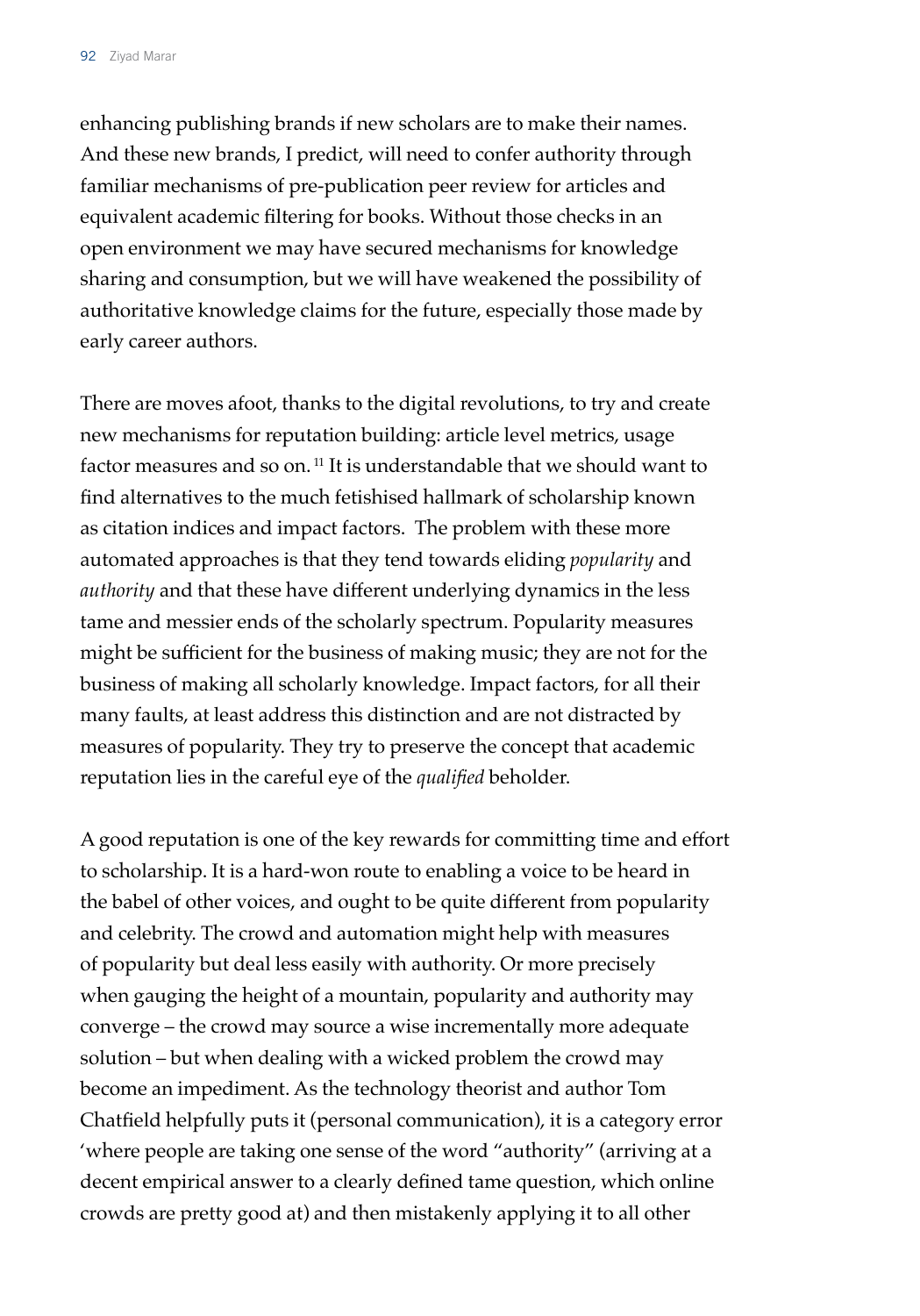senses of the word "authority", even in fields where what it means to be authoritative is quite different.' As he goes on to point out, this category error is 'mirrored in the tendency of the attention economy to value all knowledge only in terms of its effectiveness at commanding attention, or becoming grist to the mill of aggregation'.

John Ruskin once observed that 'quality is never an accident, it is always the result of intelligent effort'. This is as true for commentary as it is for the pieces being commented on, and we need to ensure that there are incentive mechanisms which enable intelligent effort to be used to assess knowledge claims. For this reason peer review, which incentivises authoritative reviewers to read and comment with care and a sense of responsibility to the discipline before publication, still has a claim to the Churchillian defence of being the least worst system: in need of improvement, certainly, but far from broken as many claim. Chatfield goes on (personal communication) to summarise the problematic thus:

- Considerable time and effort are required for work in many fields if one is valuably to contribute to those fields
- A vigorous community of those investing such time and effort is also required for valuable work to be sustained
- Supporting and sustaining this community in turn requires dedicated 'enabling' mechanisms
- These enabling mechanisms should centrally involve the (1) filtering (2) publication/dissemination, and (3) debate of work in these fields
- The best such enabling mechanisms are not algorithmic or automated, but performed by members of this community
- The proper enactment of these mechanisms requires time, effort and a sense of responsibility to the discipline
- This brings us back to the start: there is no substitute for human time and effort in many fields.

What alternative mechanisms are offered that will do the job of producing work which is filtered and selected before being published under a reputation-enhancing brand which signals authority? Currently 2,000 academic publishers (ranging from university presses, learned societies,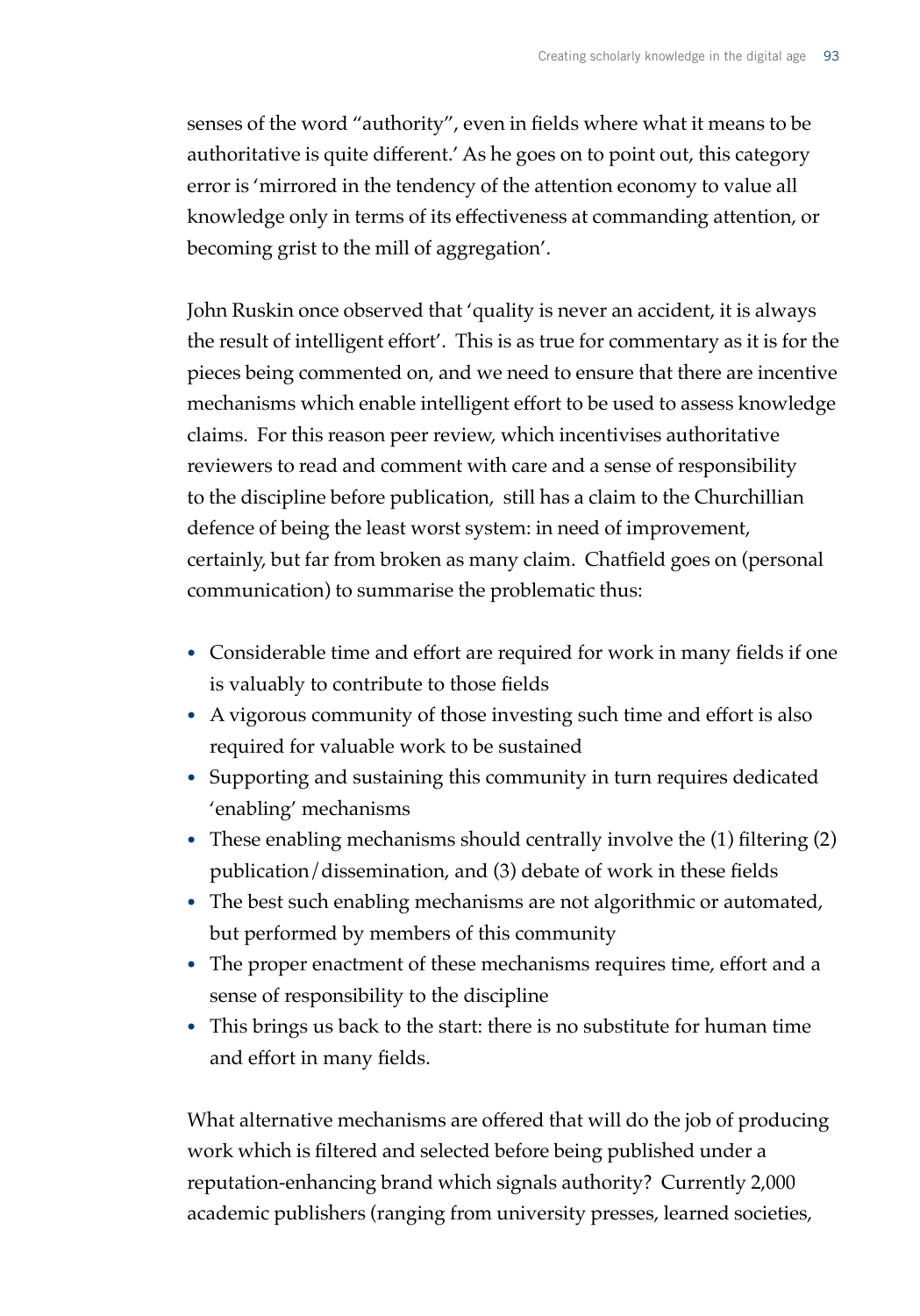independents large and small, through to the big conglomerates) do this through nearly 30,000 peer reviewed journals publishing around 1.5 million articles per year along with tens of thousands of academic monographs. But this scholarly output is only a drop in a vast ocean of information where 100,000 tweets are produced every minute, and attention is a much scarcer resource than information. When the attention economy is so overpopulated, it is easy for society to lose sight of the values and mechanisms that sustain authority in favour of the blunt and measurable traffic of information as commodity.

Knowledge may want to be free, but let us remember that not all knowledge is the same and that authoritative and lasting contributions in certain fields are sometimes produced under delicate, highly filtered conditions that enable and incentivise concentrated effort over time and a larger scale commitment to a disciplinary community. Let us not fall for an illusion like Immanuel Kant's light dove who in 'cleaving the air in her free flight, and feeling its resistance, might imagine that its flight would still be easier in empty space.'

**Ziyad Marar** *was born in Baghdad, Iraq in 1966. He lived in the Middle East until the age of 10 before moving to London. He holds a BSc in psychology (Exeter University), an MA in the philosophy and psychology of language, and did several years of postgraduate research in this field (University of London).* 

*He is Global Publishing Director of one the world's leading independent academic and professional publishers, [SAGE](http://www.sagepublications.com). Having joined SAGE in 1989, Ziyad has worked across all aspects of publishing. During his career he has built international programmes in psychology and politics across journals, reference books, textbooks and online products. He was appointed Editorial Director in 1997, Deputy Managing Director in 2006, and took on his current global role in 2010, in which he has responsibility for the overall strategic direction of SAGE's publishing.*

*In recent years at SAGE Ziyad has also focused on supporting the Social Sciences more generally by working with many learned societies and key organizations such as the British Academy. Alongside extensive use of social media such as socialsciencespace ([www.socialsciencespace.com\)](http://www.socialsciencespace.com) and socialsciencebites [\(www.](http://www.socialsciencebites.com)*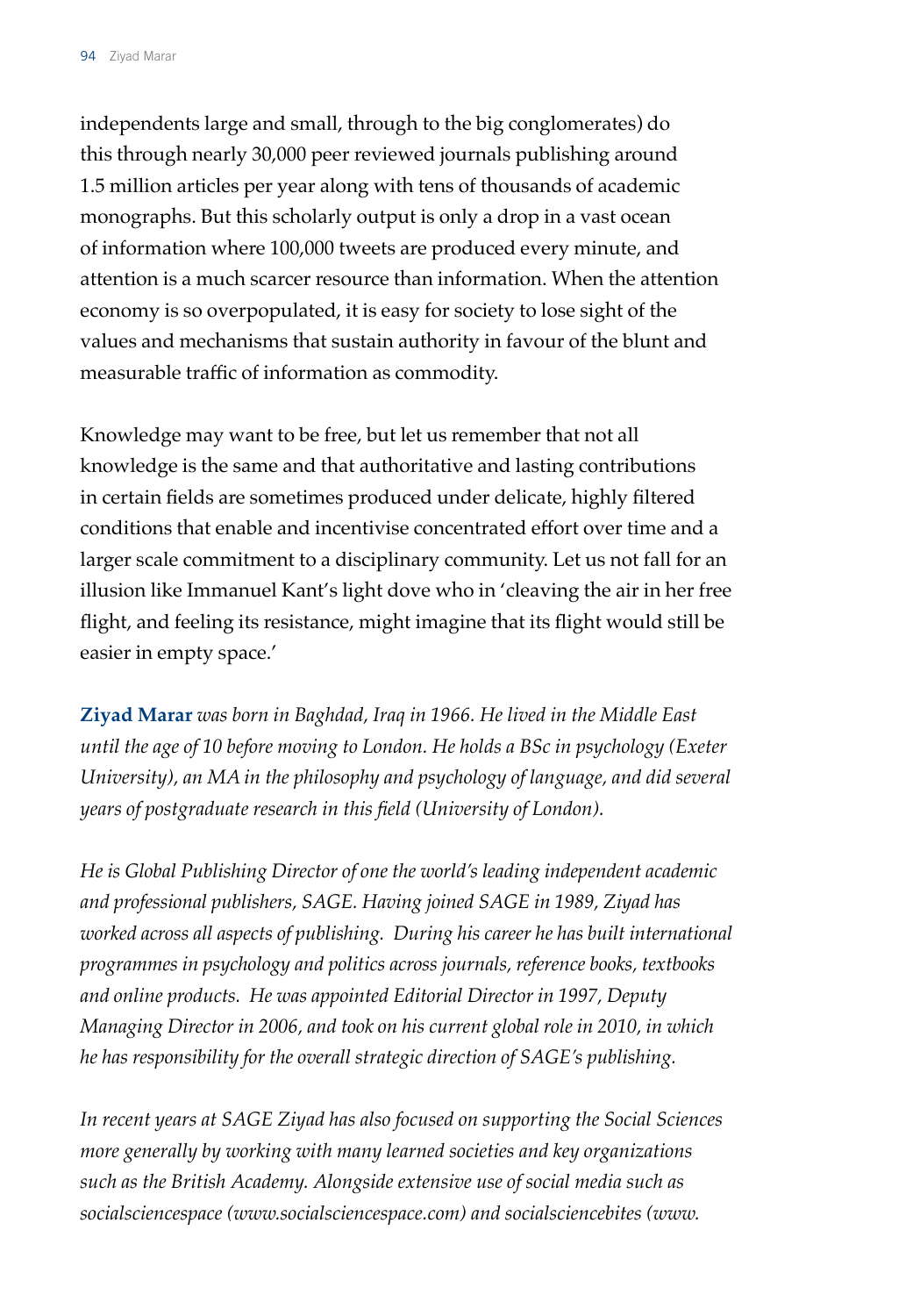*[socialsciencebites.com](http://www.socialsciencebites.com)), he has spoken [\(youtu.be/C73V8q8ZWtw\)](http://youtu.be/C73V8q8ZWtw) and written ([www.guardian.co.uk/higher-education-network/blog/2013/apr/08/social-science](http://www.guardian.co.uk/higher-education-network/blog/2013/apr/08/social-science-funding-us-senate)[funding-us-senate](http://www.guardian.co.uk/higher-education-network/blog/2013/apr/08/social-science-funding-us-senate)) on this theme in various international contexts.*

*Ziyad is also the author of three books combining his interests in psychology and philosophy,* [The Happiness Paradox](http://www.amazon.co.uk/Happiness-Paradox-FOCI-Ziyad-Marar/dp/1861891822/ref=sr_1_2?s=books&ie=UTF8&qid=1369044708&sr=1-2) *(Reaction, 2003),* [Deception](http://www.amazon.co.uk/Deception-Art-Living-Ziyad-Marar/dp/1844651517/ref=sr_1_3?s=books&ie=UTF8&qid=1369044708&sr=1-3) *(Acumen, [2008\)](http://www.amazon.co.uk/Deception-Art-Living-Ziyad-Marar/dp/1844651517/ref=sr_1_3?s=books&ie=UTF8&qid=1369044708&sr=1-3) and most recently* [Intimacy: Understanding the Subtle Power of](http://www.amazon.co.uk/Intimacy-Ziyad-Marar/dp/184465527X)  Human Connection *[\(Acumen, 2012\).](http://www.amazon.co.uk/Intimacy-Ziyad-Marar/dp/184465527X) He lives in London with his wife and three daughters.*

#### *He can be followed on Twitter: [@ZiyadMarar](http://www.twitter.com/ziyadmarar)*

© Ziyad Marar, 2013.

This article is licensed under a Creative Commons Attribution-NonCommercial-NoDerivs 3.0 Unported License.

#### **Notes**

- 1 [www.huffingtonpost.com/don-tapscott/the-week-university-as-we\\_b\\_2566926.html](http://www.huffingtonpost.com/don-tapscott/the-week-university-as-we_b_2566926.html)
- 2 [shirky.com/writings/broadcast\\_and\\_community.html](http://shirky.com/writings/broadcast_and_community.html)
- 3 [blogs.lse.ac.uk/impactofsocialsciences/2012/11/14/reflections-on-purpose](http://blogs.lse.ac.uk/impactofsocialsciences/2012/11/14/reflections-on-purpose/)
- 4 www.timeshighereducation.co.uk/422188.article
- 5 Karl Marx, 'A Contribution to the Critique of Political Economy', contained in the *Collected Works of Karl Marx and Frederick Engels: Volume 29*, p. 270.
- 6 [www.wm.edu/news/stories/2013/the-higgs-boson-looks-just-like-marc-sher-said-it-would.](http://www.wm.edu/news/stories/2013/the-higgs-boson-looks-just-like-marc-sher-said-it-would.-now-what123.php) [now-what123.php](http://www.wm.edu/news/stories/2013/the-higgs-boson-looks-just-like-marc-sher-said-it-would.-now-what123.php)
- 7 Bertrand Russell, *Power: A New Social Analysis,* (London: Unwin Hyman 1938/1988), p.9.
- 8 en.wikipedia.org/wiki/Reflexivity\_(social\_theory)
- 9 en.wikipedia.org/wiki/Wicked\_problem
- 10 Ibid.
- 11 www.nature.com/nature/journal/v495/n7442/full/495437a.html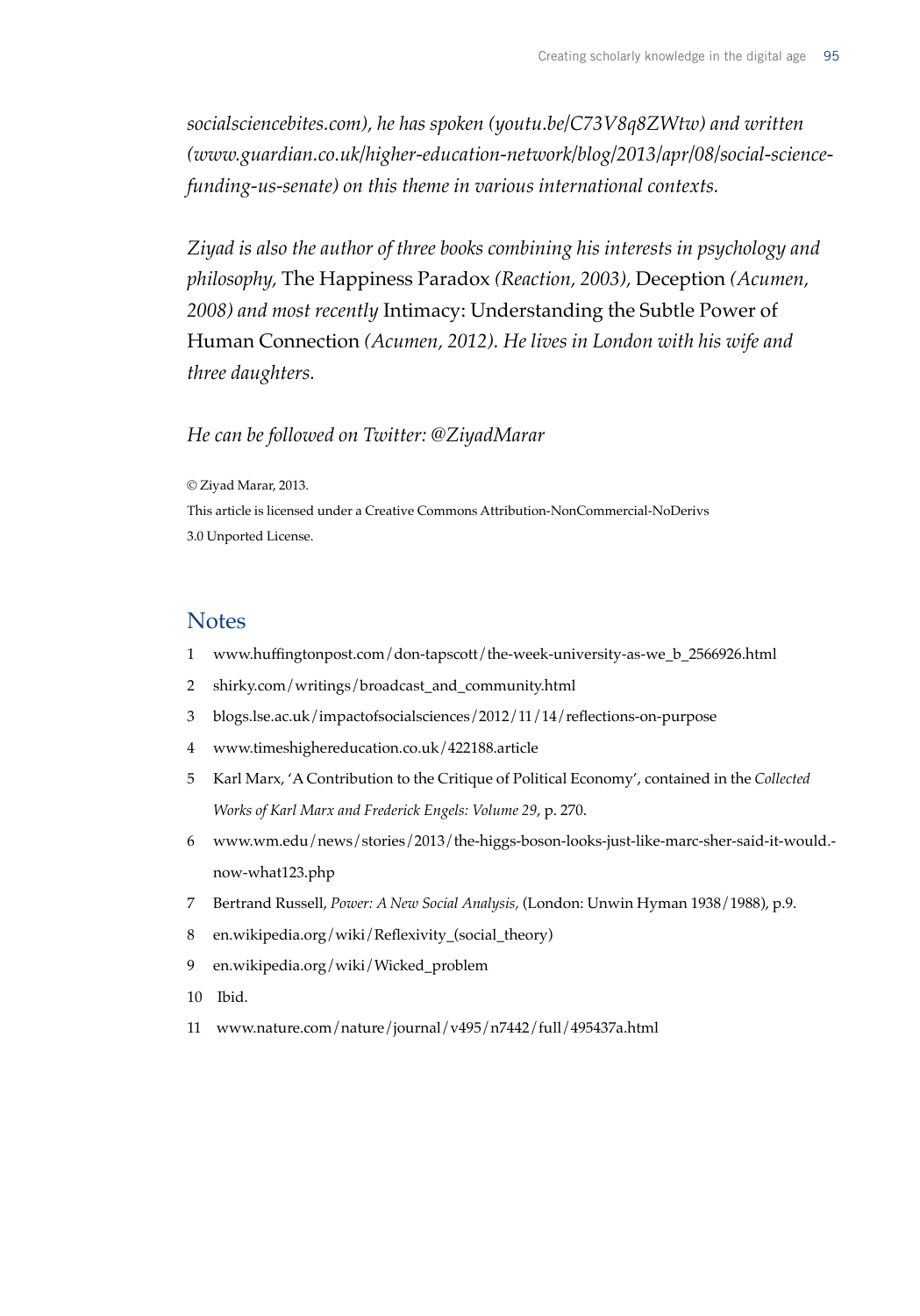## Why open access makes no sense

Robin Osborne

Debating Open Access, published 2013 by the British Academy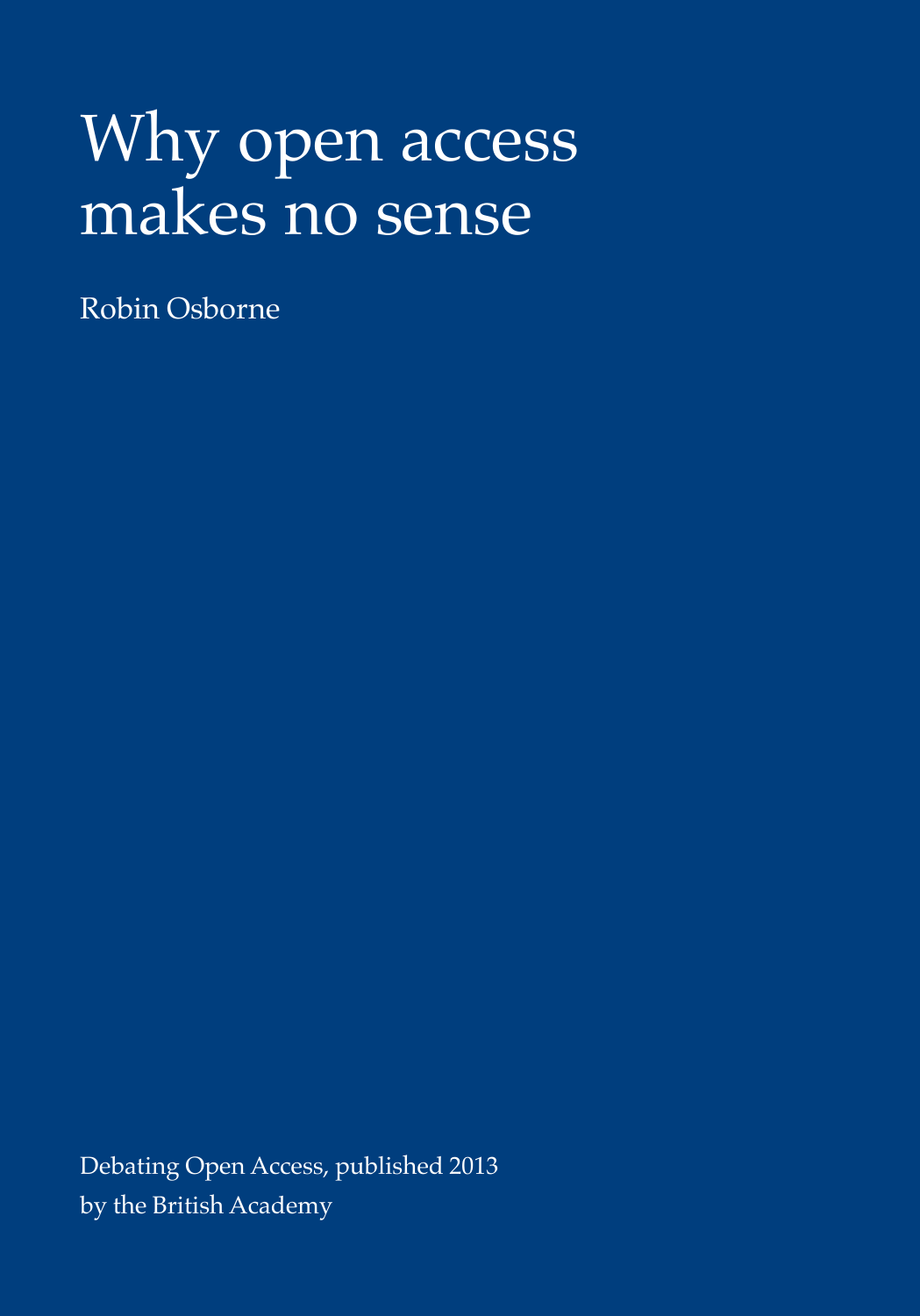- • Academic research is different in kind from industrial contract research where the funder determines the activity and therefore is entitled to decide the use to which the results are put.
- The inspiration for research-council projects come from academics who therefore should retain the right to determine the form and location of the outputs.
- There is no clear dividing line between projects funded by research councils and an academic's daily activities of thinking and teaching. If there are fees for access to teaching there should be fees for access to research.
- Under the current system quality control is encouraged, and so is writing for a broader rather than a narrower readership.
- Under Gold OA there is a risk that the amount of work published increases and the quality decreases as publishers seek to maximise income from APCs.

The fundamental argument for providing open access to academic research is that research that is funded by the taxpayer should be available to the taxpayer. Those who have paid for the research, it is urged, should not have to pay a second time for access to the publication of that research. Proponents of what has come to be called 'open access' claim that this is simply obvious, but in fact this argument mistakes the fundamental nature of academic research, it mistakes the nature and process of academic publication, and it mistakes what is involved in providing access to academic research. I shall limit my claims here to research in the Humanities, but very similar arguments apply to research in the sciences also.

The argument about open access was first applied by research councils to specifically-funded research. Although it is the potential extension of the argument to cover all research done by those employed on contracts which require them to do research that has aroused greatest concern, the argument for open access does not follow even for research projects funded by research councils.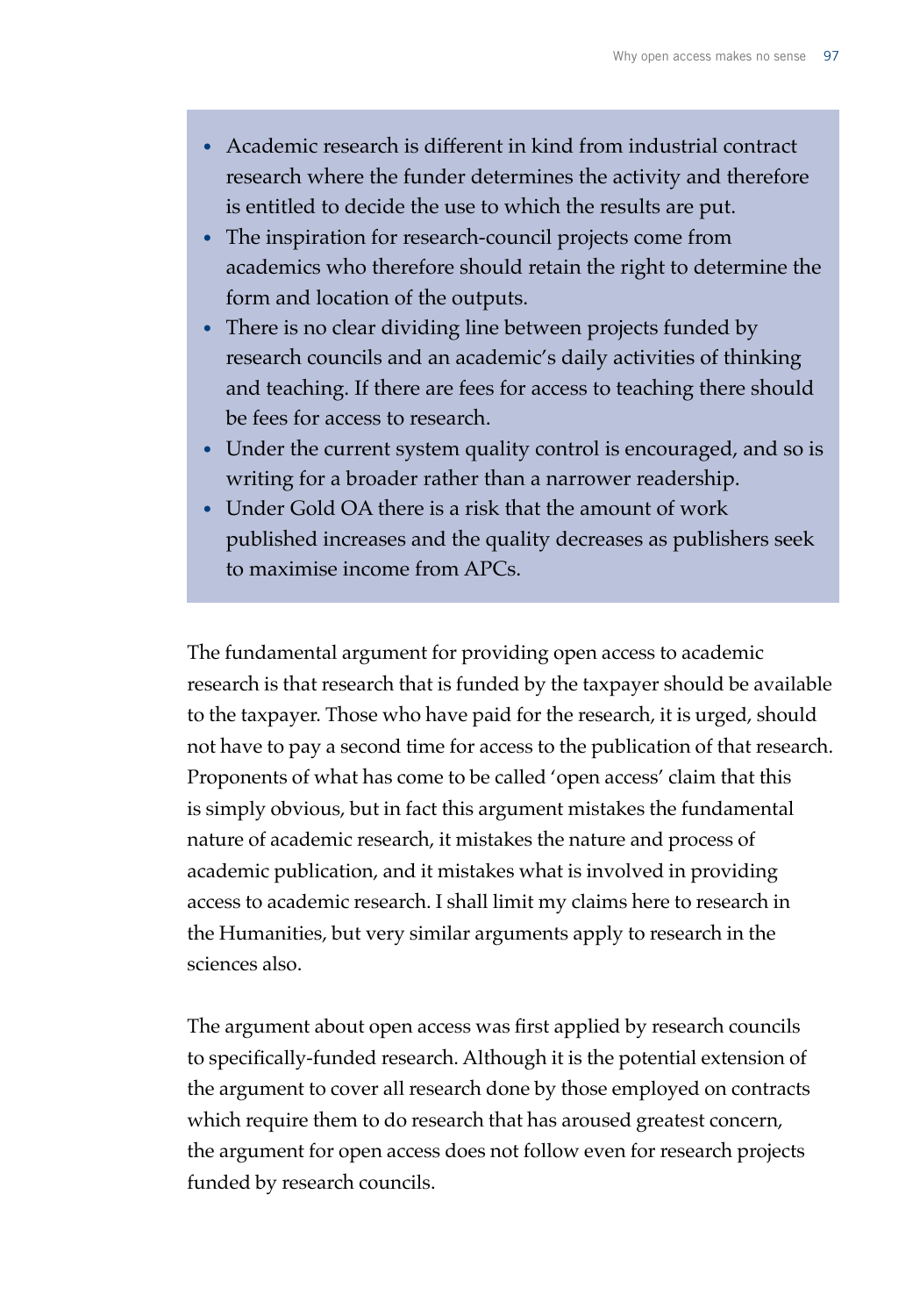When I propose to a research council or similar body that I will investigate a set of research questions in relation to a particular set of data, the research council decides whether those are good questions to apply to that data-set, and in the period during which I am funded by that research council, I investigate those questions, so that at the end of the research I can produce my answers. The false assumption behind open access is that this is exactly parallel to what would happen if I were a commercial researcher. In that case a company would commission me to do market research; they would pay me on the basis that I spent my time doing that market research; I would carry out that market research during whatever period I was paid for; and at the end I would deliver my results to the company who had paid me.

The problem is that the two situations are quite different. In the first case, I propose both the research questions and the data-set to which I apply them. In the second the company commissioning the work supplies the questions and may supply or determine also the data-set to which the questions are applied. In the first case the researcher wants to do the work, and the research council is persuaded that that research has more claim on its funds than other research proposals it has before it. In the second case the company commissioning the research wants that research done and the researcher does it because that is what they are employed to do.

But the differences go further than this important question of who sets the agenda. Suppose that I have a project to investigate whether the overthrow of King James II in 1688 brought about less liberal attitudes among the population at large. This might involve my proposing to discover some evidence (how many crimes of what sort are mentioned in the Church Court records for 1687 in Berkshire, and how this compares with the number of crimes of similar sorts in January 1690) in order to investigate my hypothesis (that the Glorious Revolution of 1688–9 had consequences for popular toleration). Formally this looks to be much like the act of market research: the act of research involves assembling a database and sorting it. The result of the research can be expressed as a quantity, or as a 'yes' or 'no' answer to a simple question or series of questions.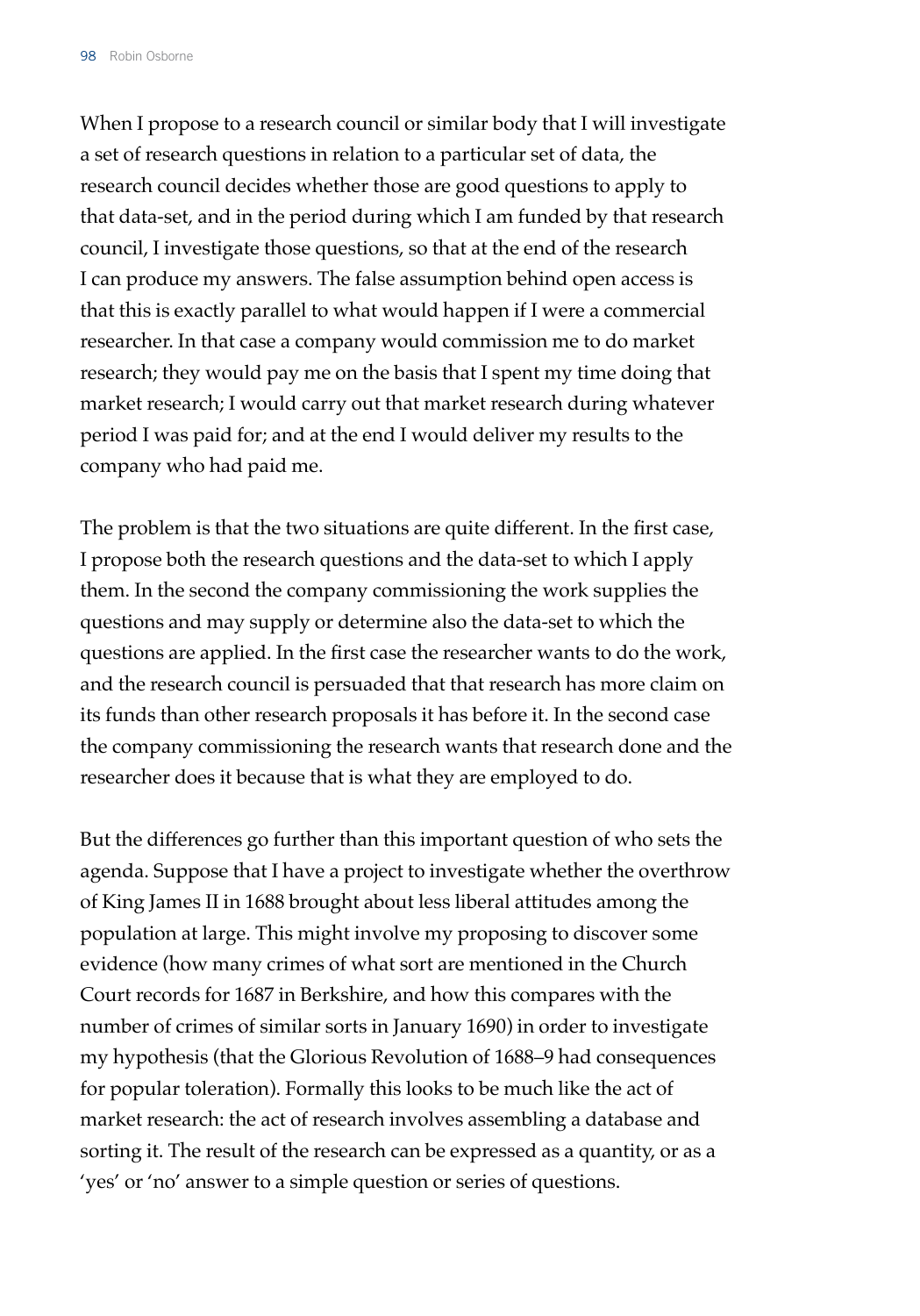If this were a piece of commercial contract research, those who commissioned it might want simply to know the answer. They would have directed me to the database, and my job would have been to tell them what I found in the database relevant to their concerns. They are unlikely to want my database, particularly since they have employed me precisely because I have analytical resources (skill, time) they don't have. What they want is my results, probably expressed in numerical form.

What is it that the research council wants from my publication? On the parallel of contract research they would not want me to publish my database (the list of all the crimes recorded in those records for those periods, sorted by type of crime); nor would they be asking me to publish my research decisions – an account of how I chose what to look at first, how looking at that led me to look at the next item, and so on. Rather they would want me to publish my results – a table showing how many crimes were mentioned in those records at those dates, what the degree of correlation was, and a short explanatory text. My proposal to do this research was framed in terms of my answering of certain questions, and so, on the parallel of contract research, publishing that research should mean publishing the answers to those questions.

But this isn't what publication of Humanities research means at all. Reporting a correlation may be sufficient for consumer research, but for Humanities research a list of correlated data would be essentially meaningless. What Humanities research expects to do is bring out the significance of correlations by putting them into a framework. That framework depends upon, and displays, the understanding that the researcher has achieved. Publishing research is a pedagogical exercise, a way of teaching others, not a way of giving others information which they are expected to handle on the basis of what they have already been taught.

To publish my understanding of crimes in Berkshire in 1687 and 1690 is to publish something of which the work I did while publicly-funded by the research council is a necessary but by no means a sufficient element. My understanding will partly be what I brought to the research in the first place, and the reason why I seemed a good person to do the research. And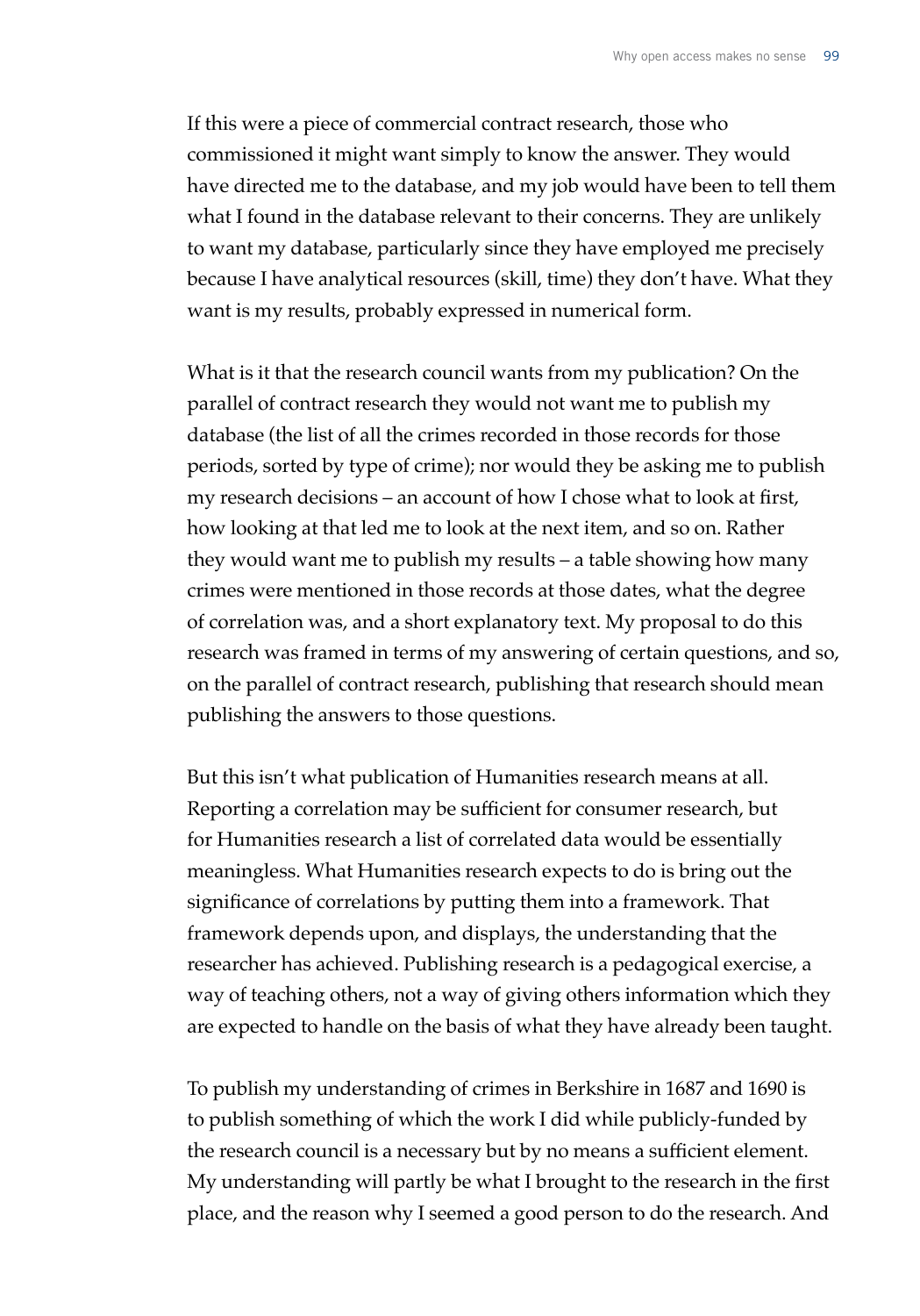while in part I may have come to it while collecting the data I was publiclyfunded to collect, mostly it will be based on my wider understanding of the world. Some of my understanding is very likely to have been casually acquired – from something I read in *The Guardian* on a Saturday morning, from an idea an undergraduate pupil gave me when I was teaching them in the month after my research leave ended. Some of my understanding may actually not be mine at all, but the product of submitting a paper to a journal and having the anonymous referee point out to me that my own ideas were implausible and that the data I had offered were better understood differently.

Conversely, too, my research has an effect on my wider understanding. If my publication on crimes in Berkshire is to be reckoned publicly-funded research, then all my subsequent publications should be so reckoned also – for my understanding of the world will have been changed by my work on Berkshire crimes. My Berkshire research will be as much necessary for future publications as it was for this one. The only difference in this case is that this publication makes explicit use of the data on Berkshire.

Whereas the contract researcher is employed because they understand already a way of interpreting the sorts of data correlations they are being asked to find, and understand it because that way of interpreting such data correlations is well-recognised, fitting new data into an established framework, Humanities research collects new data with a view to forging a new framework of understanding. The researcher starts with a hunch that there might be a pattern in a particular data-set. The data-set is then formed, often from material that was not itself created in relation to the question the researcher is asking (the church court records were there before I ever thought of my question), but is a by-product of other activity. The publication of the database itself will tell others nothing at all without the framework which I supply – a framework which, if this is cutting-edge research, only I will be in a position to supply. It is my persuasive rhetoric (aka strong argument) that situates the evidence I have assembled into a context in which that evidence says something interesting, and that context is constructed on the basis of other material and of theories which were not collected during that funding period, or often of any funding period.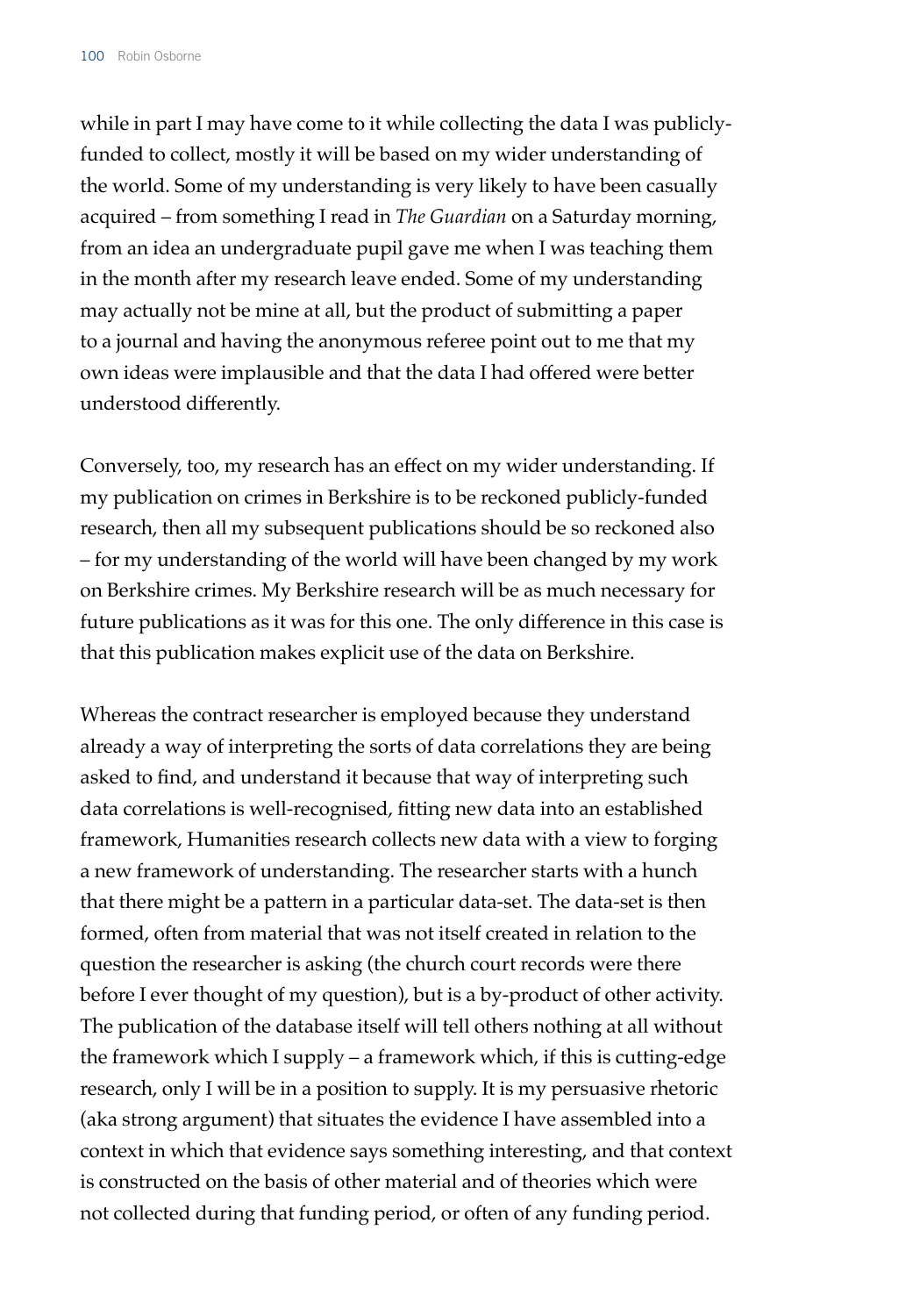Giving open access merely to the data-set on Berkshire would be like giving access to a labyrinth without handing over a plan.

There is a logic to the current pattern of academic research. The debts I owe for any piece of research I publish are not simply, or even primarily, to the body that funded me to collect some data, nor indeed to the co-authors and collaborators who may be named at its head or in its first or last footnote. Under the long-prevailing pattern of research-funding and publication, I am given money for research (whether by a research council or by my own university as part of my salary) on the grounds that in the past I have shown that I can do interesting things with the data I have collected with due diligence. A granting body takes the decision that my applying my mind to further bodies of data and asking further questions is something likely to lead me to thoughts that will impress my academic peers. The reasonable expectation of the granting body is that I will not keep my research apart from the rest of my academic life – that I will employ the knowledge and understanding that I gain in my casual and less casual conversations with pupils and colleagues (in the lecture room, in the common room, in seminars) and that this knowledge and understanding will be found sufficiently stimulating by others that they want to be taught by me, encourage others to come and be taught by me, join my research group, invite me to conferences, ask me to advise on projects, and so on.

There is a logic too to the way in which we publish academic research. The granting body also has a reasonable expectation, policed by the publication plans that I am expected to declare when I apply for a grant and by the periodic research assessment exercises by which the Higher Education Funding Council for England (HEFCE) check on what is done with their research money, that, beyond merely this more or less informal exploration of my ideas, I submit my ideas to the more formal scrutiny of publication. In doing so I invite others to engage with my arguments and to assess their cogency and expression. When I send in my paper or book I expect the journal or publisher to select appropriate readers, and those readers to engage with my material and claims. Those readers may have little to say; they may say a great deal. I may be invited to revise and resubmit. I may be rejected, by that journal or publisher and have to consider how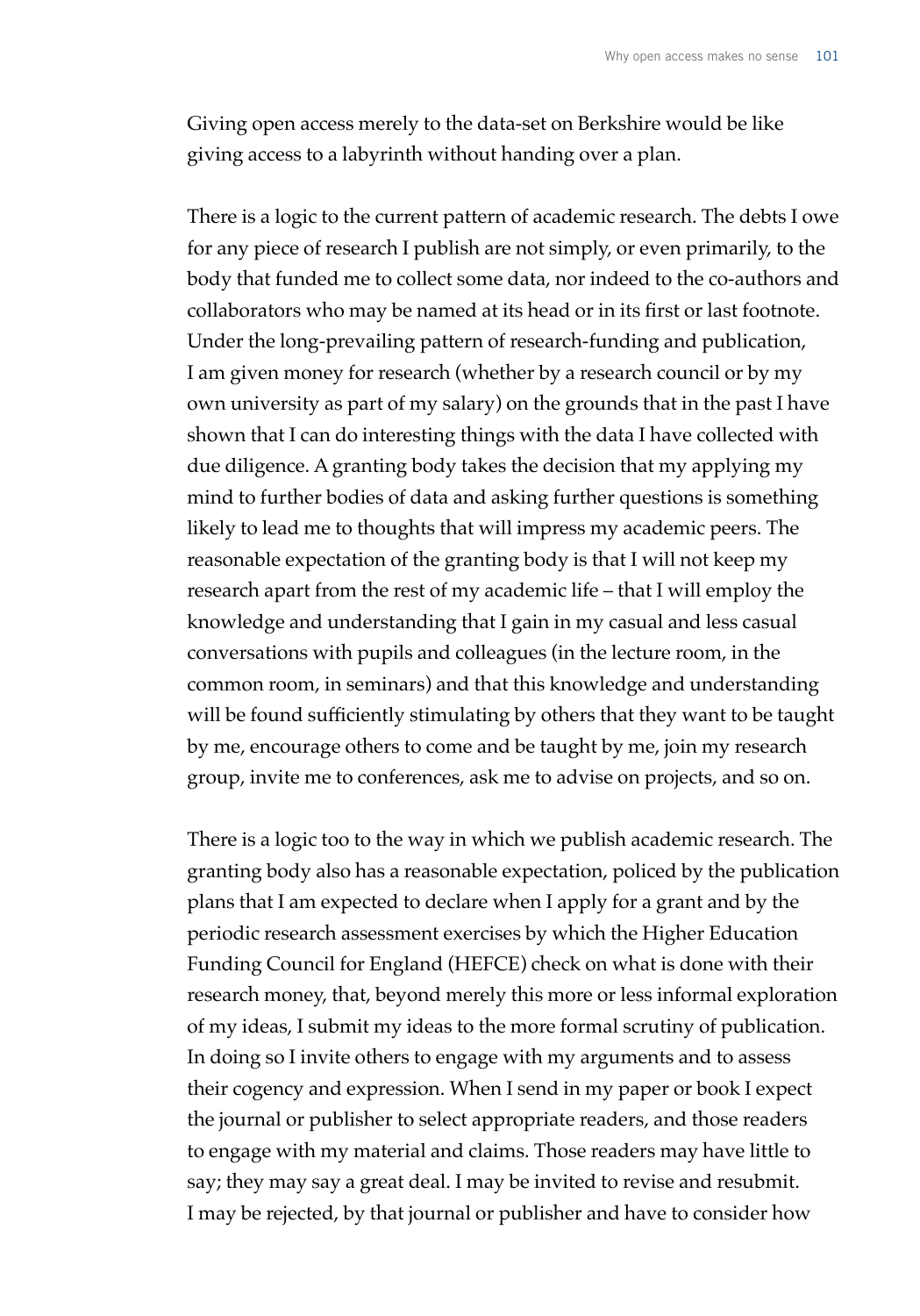to reformulate what I am claiming before submitting to an alternative publication. When the publication appears it will have been shaped along the way by a great many inputs, none of them funded by those who funded my research.

Declaring that a publication would not have been possible without grant X or employment by University Y is easy. Attributing the publication itself to a particular funding body is simply impossible. Some of what is there should be attributed to QR funding (research funding distributed to universities by the four UK higher education funding bodies on an annual basis) some to a British Academy Small Grant, some to a research project grant, some to an earlier research project grant. Some of what is there needs to be attributed to the Arts and Humanities Research Council, who funded one of the graduates who offered a crucial example from their own doctoral research, some to the Deutscher Akademischer Austausch Dienst who were funding a visiting student who asked a sharp question, some of it to my college who funded the Junior Research Fellow whose own work on a quite different topic provided a model for one of the arguments. Much of it cannot be attributed to a funding body at all – the thoughts were had, and much of the substantive work done, not during hours when it might seem reasonable to reckon my time to have been bought by a research council, or indeed by my main employer, but in my own time (and not infrequently when I was in bed).

Currently the costs of making my research available to a wider world are borne by the wider world that wants to know where my research has got me, and that thinks from the title, place, and nature of my publication that my publication can teach them something they would like to know. A market operates. I publish my research in a great number of different ways, ways that are adapted to the needs of different readerships. By my choice of highly specialist journal, generalist journal, university press or a popular publisher, in a magazine for sixth-formers or a political weekly, I signal to whom I think I have made my research accessible. Those who, on the basis of those signals, expect that they will understand and are interested enough in what I think and what I have said, pay for access to my thoughts.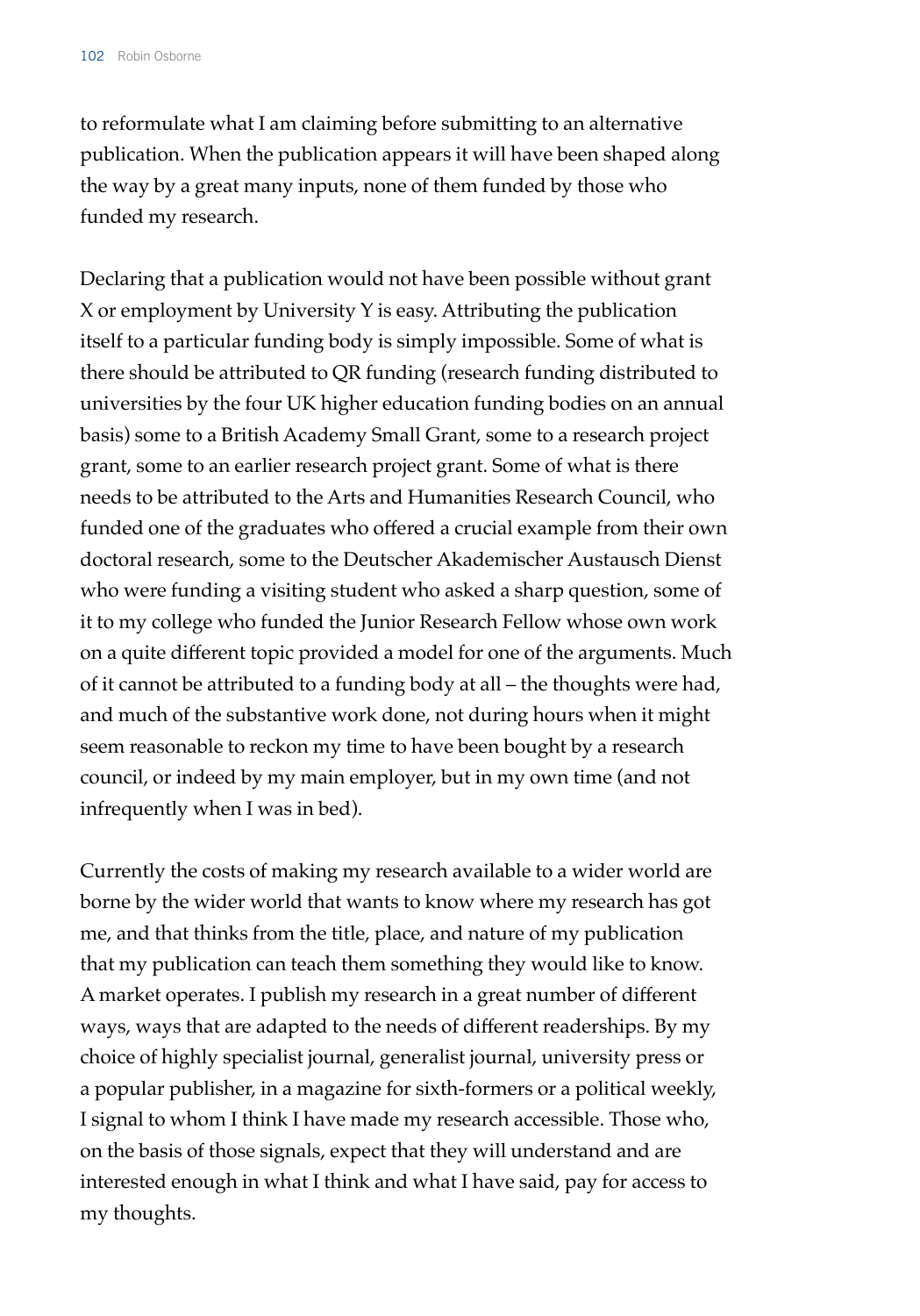There is an entirely virtuous relationship here between my publication and others' research and publication. When I write, I build in expectations about my readership, about what they already know, about how they read my text, a text that is inevitably written in relation to other texts, some of which it will reference, some of which it will 'take as read'. If I write things that those who read find sufficiently accessible and sufficiently interesting they encourage others to read it, the journal or magazine finds itself in higher demand, the publisher sells more books, and those who have contributed in more or less unseen ways to my publication (referees, editors, etc.) find themselves rewarded, if not financially then by seeing their publications flourish and their contributions acknowledged. If what I publish is popular it enables other research to be encouraged; journals can take pieces they are less confident about because they know that readers will think this a good issue because it has my article in it; learned societies that own journals will gain more members because more people want to read my paper, and will recycle their income in more grants that will enable graduate students to go to conferences or young scholars to pay for expensive illustrations that will bring their own work to life; publishers are enabled to take additional titles because of the return they have had from my title. Under the current system quality control is encouraged, and so is writing for a broader rather than a narrower readership.

Imagine a world of so-called 'Gold' open access in which the costs of my publishing my research are borne by me or by my university. Purely Gold journals have no concern for satisfying subscribers or for the number of readers. Since payments are not dependent upon the nature of the journal, the quality of editorial input or the quality of the final product there is no incentive to take care over any of these. Since payments are being made for publication, the only limit on how much is published is how much is being paid for. Nor is there any concern for whether the research is, in intellectual terms, accessible. Accessibility has become a matter of there being no charge, not a matter of making oneself widely understood. The size of journals increases, the quality of journals declines, the papers become less widely readable, the job of editing becomes less rewarding – indeed the most important quality of the editorial department becomes its value for money, that is how many articles can be handled by how few staff.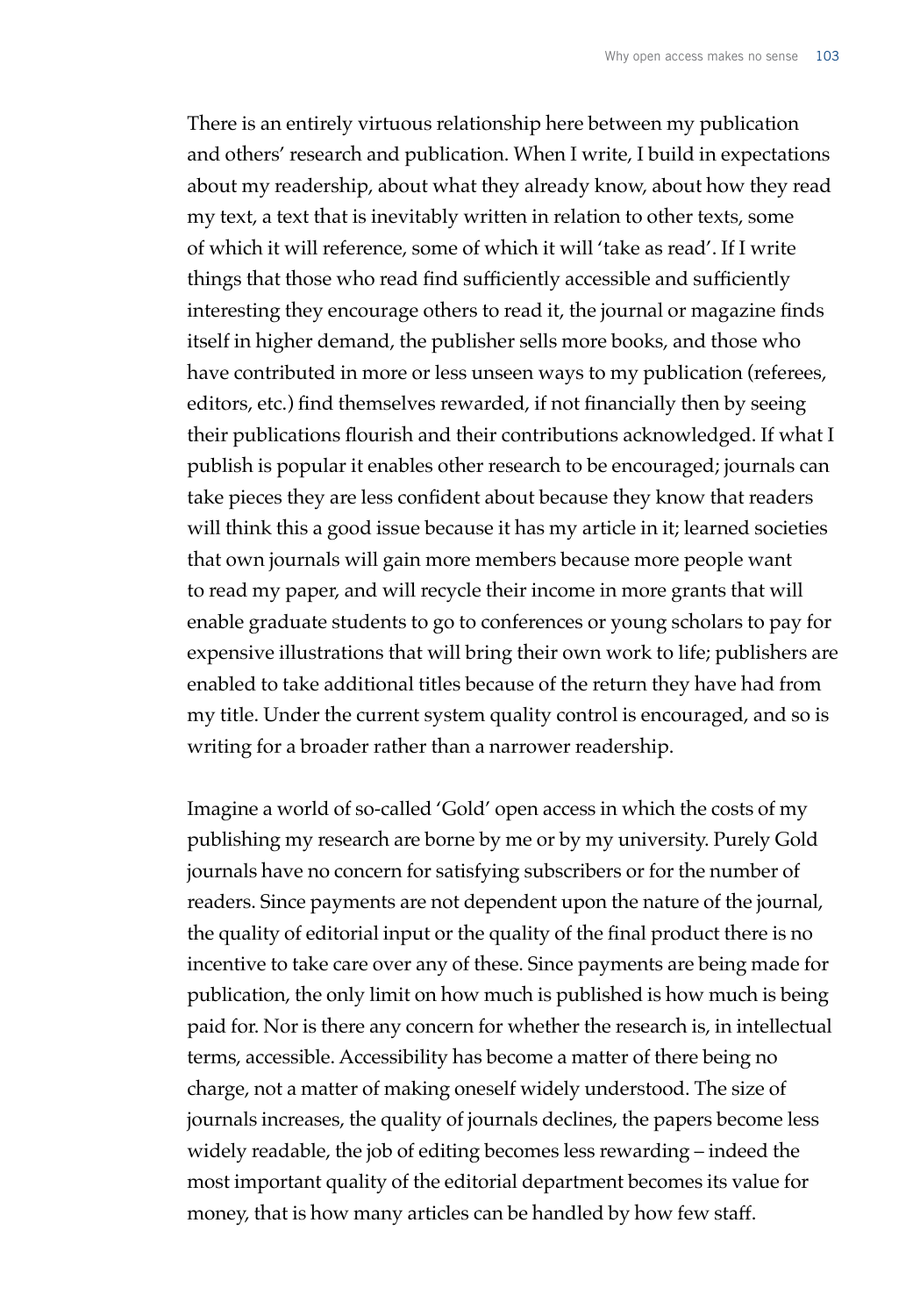The relationship here between my publication and others' research and publication has become vicious. At the end of the day the paper published in a Gold open access journal becomes less widely read – it has been less improved by editorial intervention and less required to be accessible. Since the more international the journal, the less the incentive to go over to open access, UK scholars who are obliged to publish in Gold open access journals will end up publishing in journals that are less international and, for all that access to them is cost-free, are less accessed in fact. UK research published through Gold open access will end up being ignored. Those who are really concerned with getting their views across to those they wish to influence will seek out journals and other forms of publication that are not open access, publishing their really interesting findings in those, and publishing in Gold open access journals token papers to satisfy research council or HEFCE stipulation.

There can be no such thing as free access to academic research. Academic research is not something to which free access is possible. Academic research is a process – a process which universities teach (at a fee). It is neither a database, nor the ways and techniques by which the database is manipulated. Just as my database is useless to you without your having the skills to manipulate it, so those skills are useless to you without the database. Research-funding pays researchers to enable them to form databases not previously formed in order to hone skills not previously sharpened. Like it or not, the primary beneficiary of research-funding is the researcher, who has managed to deepen their understanding by working on a particular data-set. The publications that result from the research project are only trivially a result of the research-funding, they come out of a whole history of human interactions that are not for sale. Not even in a slave society.

There is a gross misunderstanding in the open access debate about the nature of academic research and publication. Academic research publication is a form of teaching. Academic research publications deal not in sets of facts or figures but in understanding. But academic research publication is a form of teaching that assumes some prior knowledge. For those who wish to have access, there is an admission cost: they must invest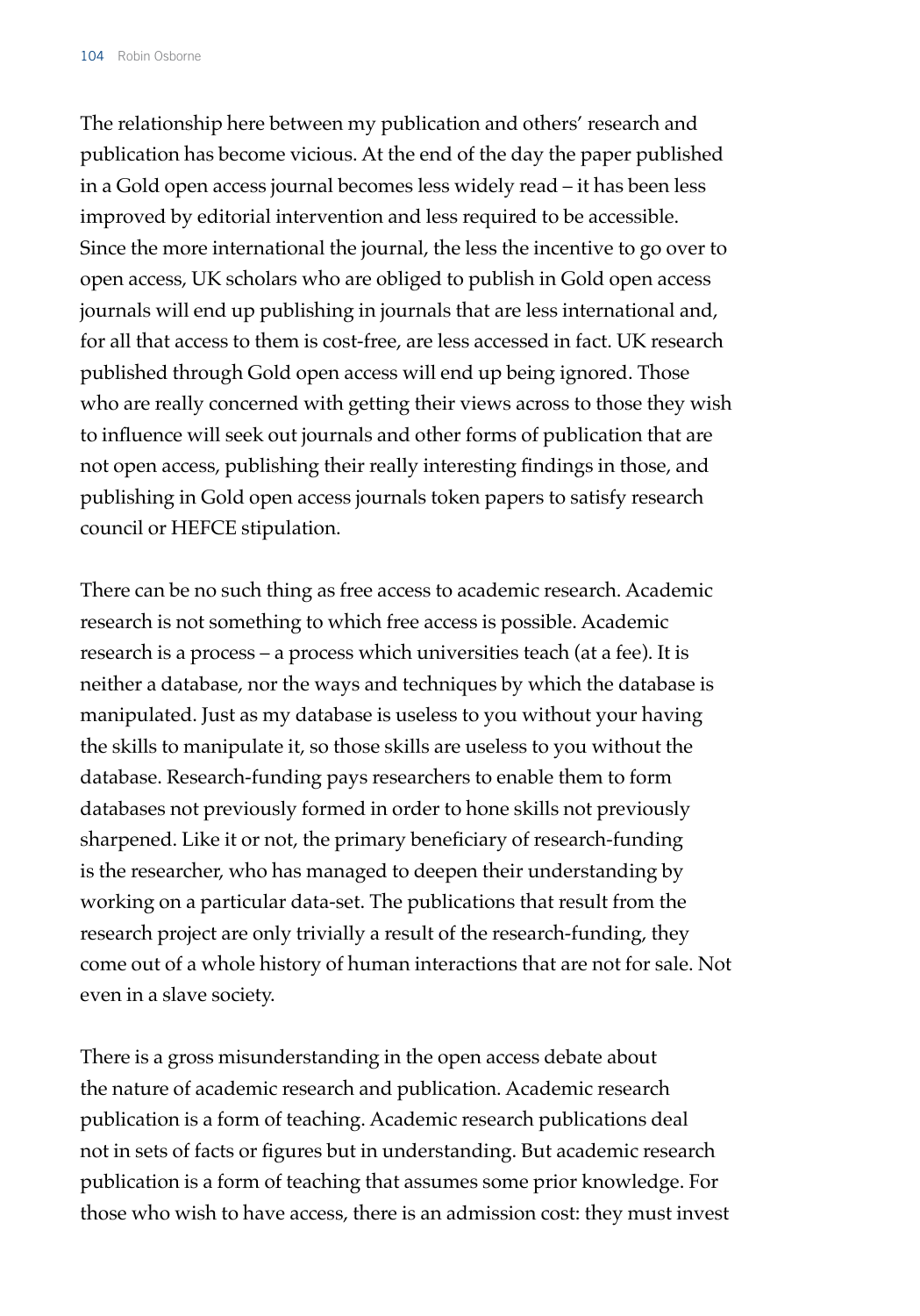in the education prerequisite to enable them to understand the language used. Current publication practices work to ensure that the entry threshold for understanding my language is as low as possible. Open access will raise that entry threshold. Much more will be downloaded; much less will be understood.

**Robin Osborne FBA** *Professor of Ancient History in the University of Cambridge, Fellow and Senior Tutor of King's College Cambridge and a Fellow of the British Academy. He was Chairman of the Council of University Classical Departments 2006–2012, and President of the Classical Association in 2012–13. He is the Chairman of Sub-Panel 31 in the upcoming REF 2014. His work ranges over the fields of ancient Greek History, archaeology and Art History. His recent books include the second edition of his* Greece in the Making, 1200–479 B.C. *(London: Routledge, 2009);* Athens and Athenian Democracy *(Cambridge: Cambridge University Press, 2010) and* The History Written on the Classical Greek Body *(Cambridge: Cambridge University Press, 2011).*

*His list of publications is freely available at [www.classics.cam.ac.uk/faculty/staff](http://www.classics.cam.ac.uk/faculty/staff-bios/academic-research-staff/robin_osborne/)[bios/academic-research-staff/robin\\_osborne](http://www.classics.cam.ac.uk/faculty/staff-bios/academic-research-staff/robin_osborne/) but you have to pay for his books.*

© Robin Osborne, 2013.

This article is licensed under a Creative Commons Attribution-NonCommercial-NoDerivs 3.0 Unported License.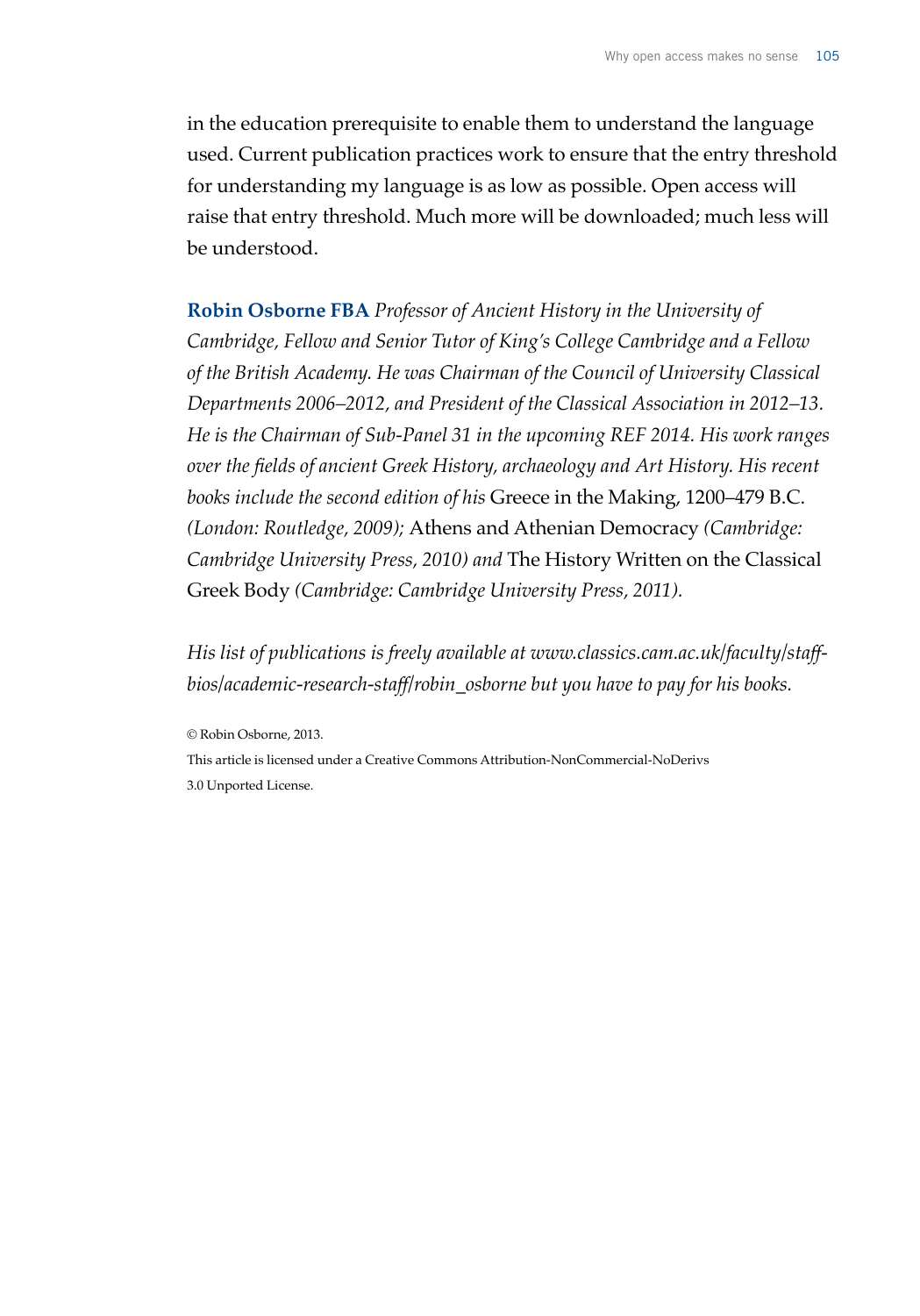# The monograph challenge

Nigel Vincent

Debating Open Access, published 2013 by the British Academy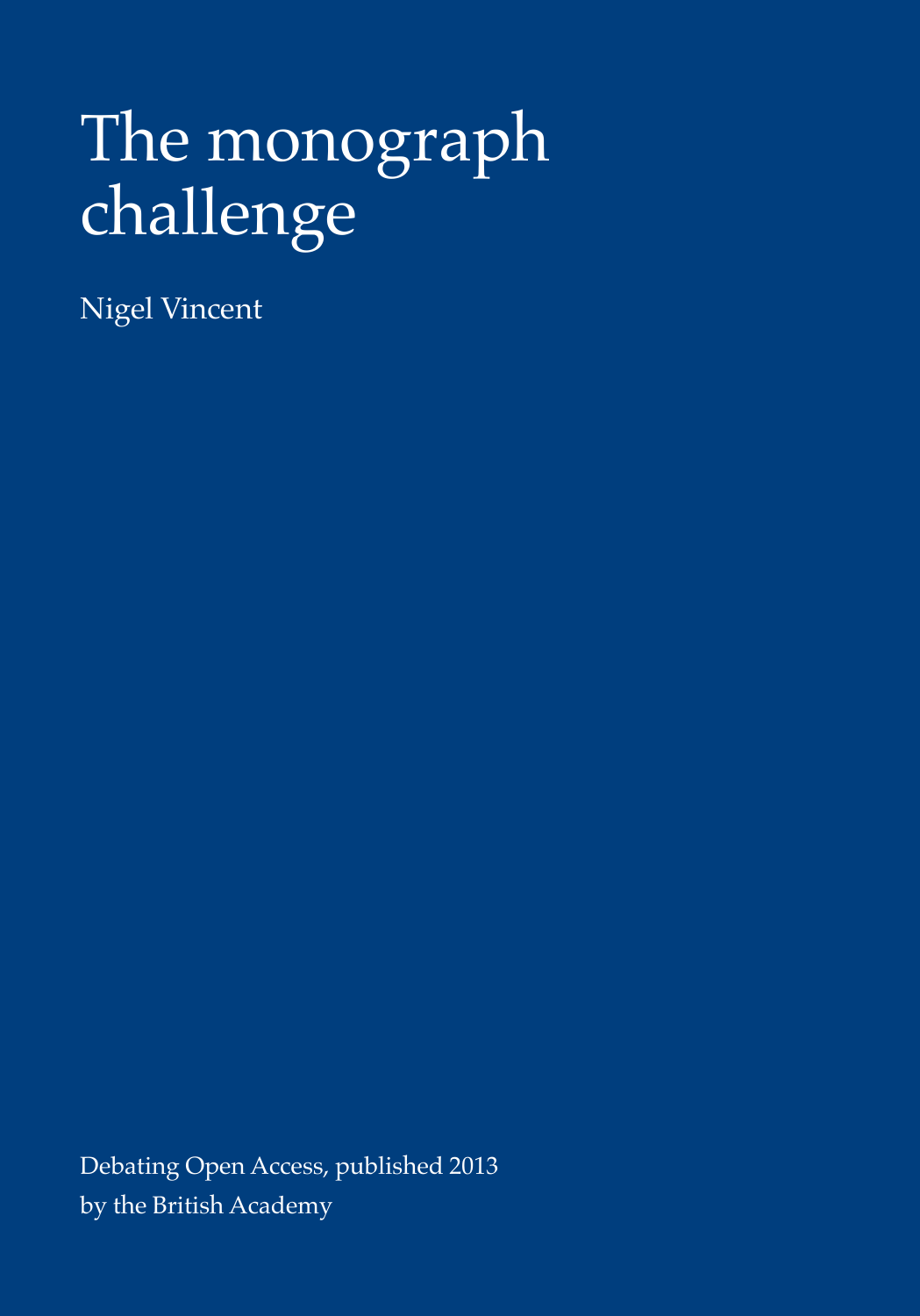- Monographs are an intrinsically important mode of academic production and must not be sacrificed on the altar of open access.
- Book chapters are also a valuable and distinctive type of output which could find their visibility, and hence their viability, enhanced by an appropriate OA policy.
- There are to date no agreed OA solutions in the domain of books.
- In developing OA models for books it is important that the peer review process as the guarantee of excellence is not compromised.
- Adoption of the untrammelled CC-BY licence is not appropriate for monographs and book chapters.

What is it with monographs?<sup>1</sup> Every time someone comes up with a new procedure for research assessment or dissemination, it seems to be monographs that do not fit the intended pattern. When the Research Assessment Exercise (RAE) moved between 2001 and 2008 from scoring individuals to scoring outputs, monographs did not slot neatly into the new schema and mechanisms for double-weighting had to be introduced. As bibliometric techniques for research assessment internationally come to play a greater role, monographs risk being left out of the equation. And now it is monographs which present one of the most substantial challenges for the new commitment on the part of funders and government to open access publication. Where monographs lead book chapters tend to follow. In this essay I look at the reasons why monographs and book chapters pose the problems they do, with a special emphasis on the issue of open access. I look too at some of the ways in which it has been proposed to bring these forms of publication into line with articles in journals. As a preface to these discussions, I review the arguments for why, to express the fruits of certain categories of intellectual endeavour, these modes of publication are still the best we have. This is why they continue to define the international norms of excellence in those fields. It follows that, in the event of a conflict of interests, it is monographs and book chapters which must be retained and the principles which determine assessment and publication which must be revised to accommodate them, rather than the other way around.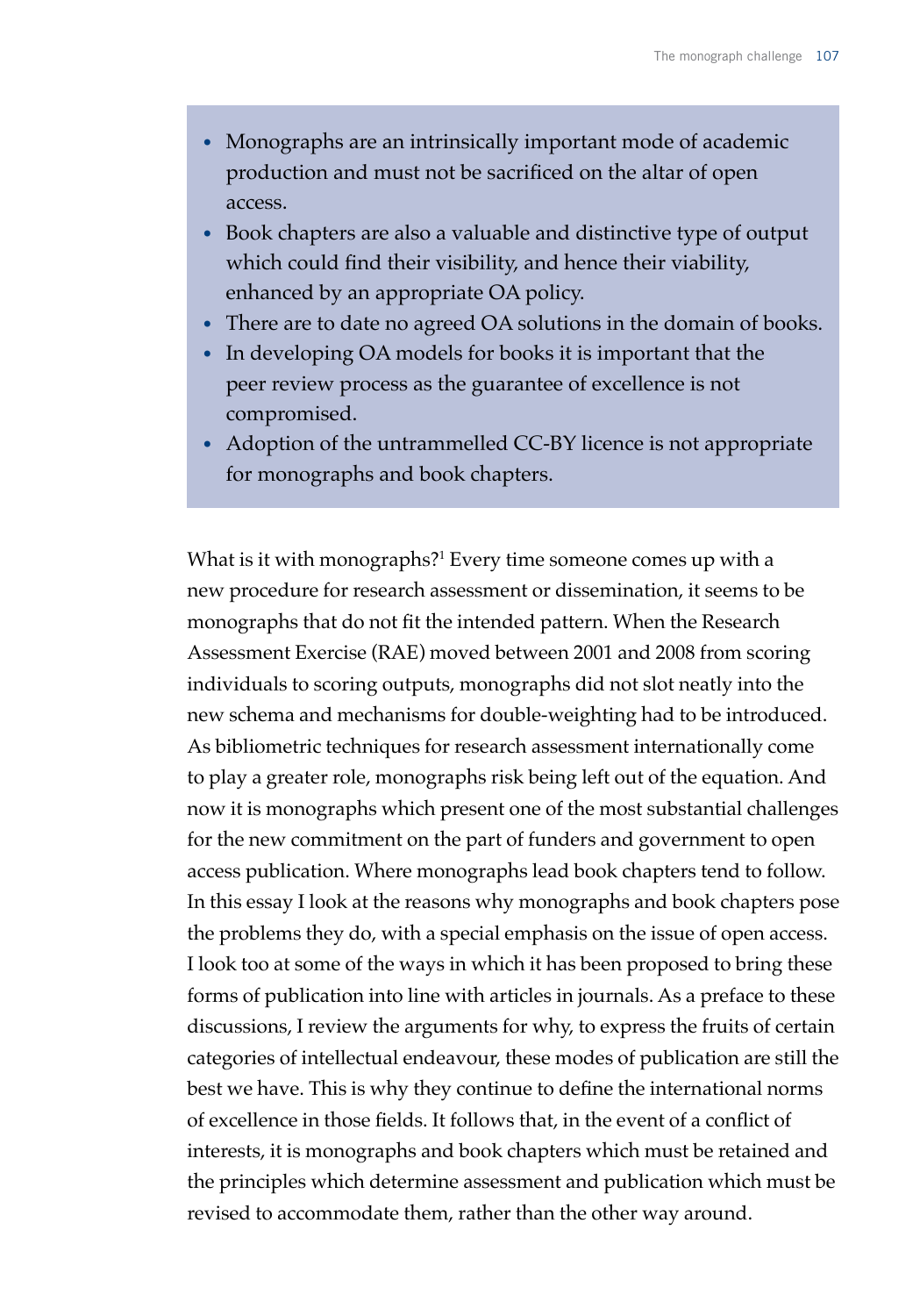Let's start with a definition. According to Williams et al., a monograph is 'a printed specialist book-length study of a research based topic, usually but not necessarily written by a single academic author from their own primary research or its equivalent in downloadable digital form or other electronic format'.<sup>2</sup> After a wide-ranging discussion of issues around the monograph, not all of which can be dealt with here, the authors conclude: 'despite financial, institutional and publishing constraints and changing opportunities provided by new digital models, the value of the monograph, as a print-on-paper record of substantial research, is still recognised and valued in the Arts and Humanities research community'.<sup>3</sup> Evidence of this value is to be found in the substantial presence of monographs within the submissions to research assessment exercises over the years in some discipline areas. For example, the data in the following table is taken from a partial survey of submissions to RAE 2008.<sup>4</sup> For each discipline half a dozen institutions were sampled, chosen to represent different sizes and types of university. The one property they have in common is that all were drawn from those that had scored in the top ten for the Unit of Assessment in question (measured in terms of overall GPA) since the intention was to focus on work that the panels had judged to be the best in the respective fields. The last line of the table displays as a control comparative data from Chemistry, a laboratory science where the only type of outlet is the journal article.

|            | <b>Books</b><br>$(\%)$ | Chapters<br>$(\%)$ | Journal<br>Articles $(\% )$ | Other<br>$(\%)$ |
|------------|------------------------|--------------------|-----------------------------|-----------------|
| English    | 39                     | 27                 | 31                          | 3               |
| History    | 40                     | 22                 | 37                          | 1               |
| French     | 37                     | 23                 | 39                          | 1               |
| Philosophy | 14                     | 20                 | 65                          | 1               |
| Sociology  | 22                     | 10                 | 64                          | 3               |
| Law        | 18                     | 15                 | 65                          | 1               |
| Politics   | 29                     | 9                  | 62                          | $\theta$        |
| Economics  | $\mathbf{1}$           | $\overline{2}$     | 89                          | 7               |
| Chemistry  | 0                      | 0                  | 100                         | 0               |

*Proportions of output types in a sample of RAE 2008 submissions*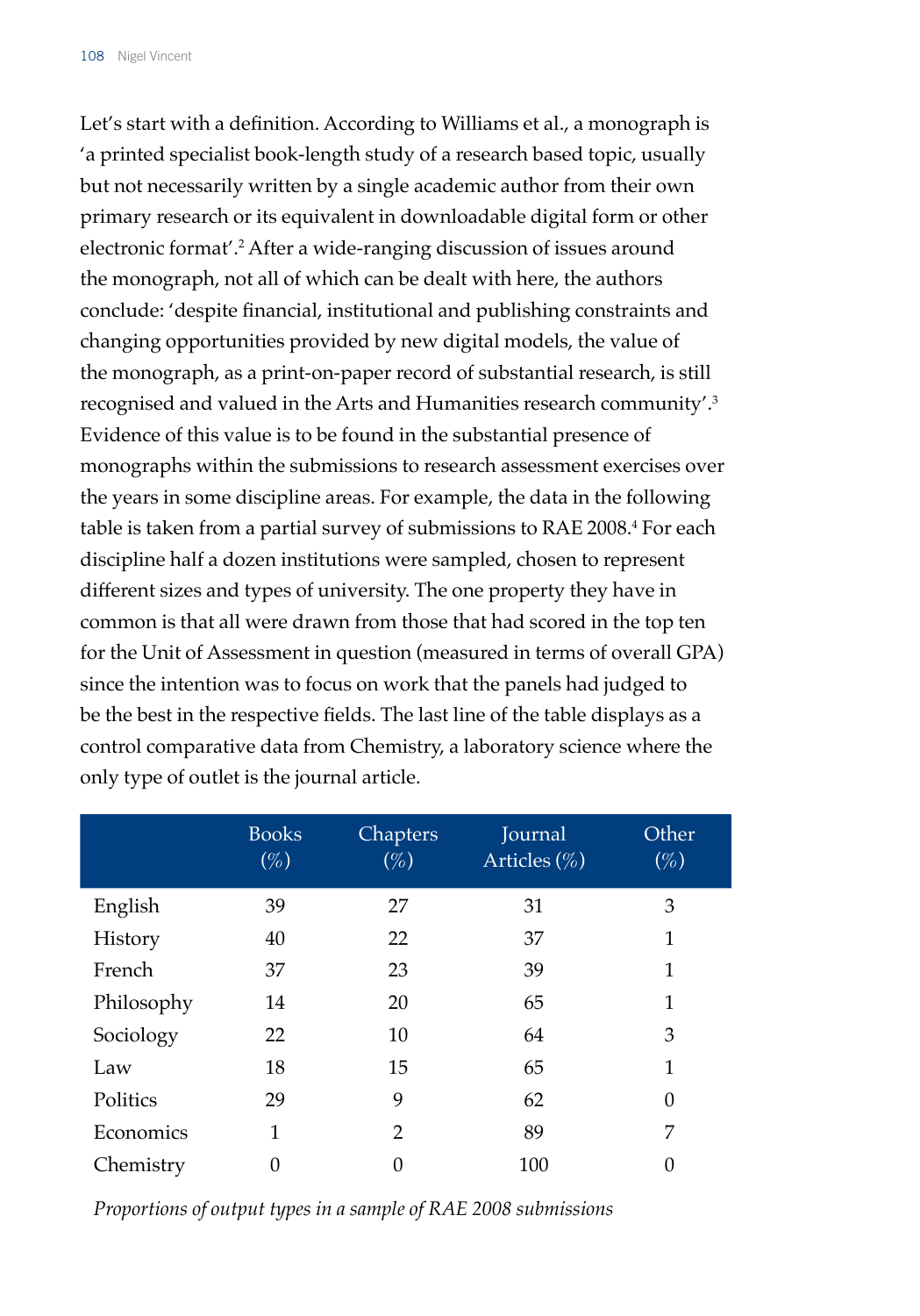The pattern is clear: there is a group of disciplines, represented here by English, French and History, in which up to 40% of the outputs in the leading departments are in the form of books with up to a further 25% coming out as book chapters, and where only about a third of the work appears as articles in journals. For disciplines like Philosophy on the other hand some two thirds of the work is in article form, with about a fifth appearing as chapters and a small but still significant percentage as books.

Generalising even more we can say that data of these sort allow us to identify three broad classes of discipline: a) those which rely exclusively or almost exclusively on the journal article as the means by which the results of research are communicated to the world at large; b) those for which journal articles constitute two thirds of the normal scientific production; and c) those for which the journal article represents little more than a third, and sometimes even less, of research output. This informal survey of UK RAE data corresponds well with the patterns identified in the much more systematic analysis of work supported by the Austrian Science Fund (FWF) reported in Mutz et al. (2012).<sup>5</sup> The comparison cannot be direct because the categories used in this study are grouped differently from those adopted in the RAE, but there are nonetheless clear parallels. In particular, their category of 'book and non-reviewed journal article' covers our monographs and book chapters (plus a small number of journals where contributions are invited rather than submitted) and their study shows how this category maps very closely onto Humanities and some Social Science disciplines.6 And they too note that Economics, together with Psychology, is an outlier within Humanities and Social Sciences (HSS) in terms of its publication profiles. For other disciplines within that broad category, they conclude: 'the Arts and Humanities really should be treated as an independent and relatively uniform area … Instead of counting only journal articles and their citations, however, it is important to include also monographs and anthologies' (p.14).<sup>7</sup> The importance of these modes of publication emerges too from the British Academy's internal survey of its highly competitive Small Research Grants scheme. Even on the relatively short projects – 6 to 24 months – funded by these awards, some 45% of the outputs are in book or chapter form.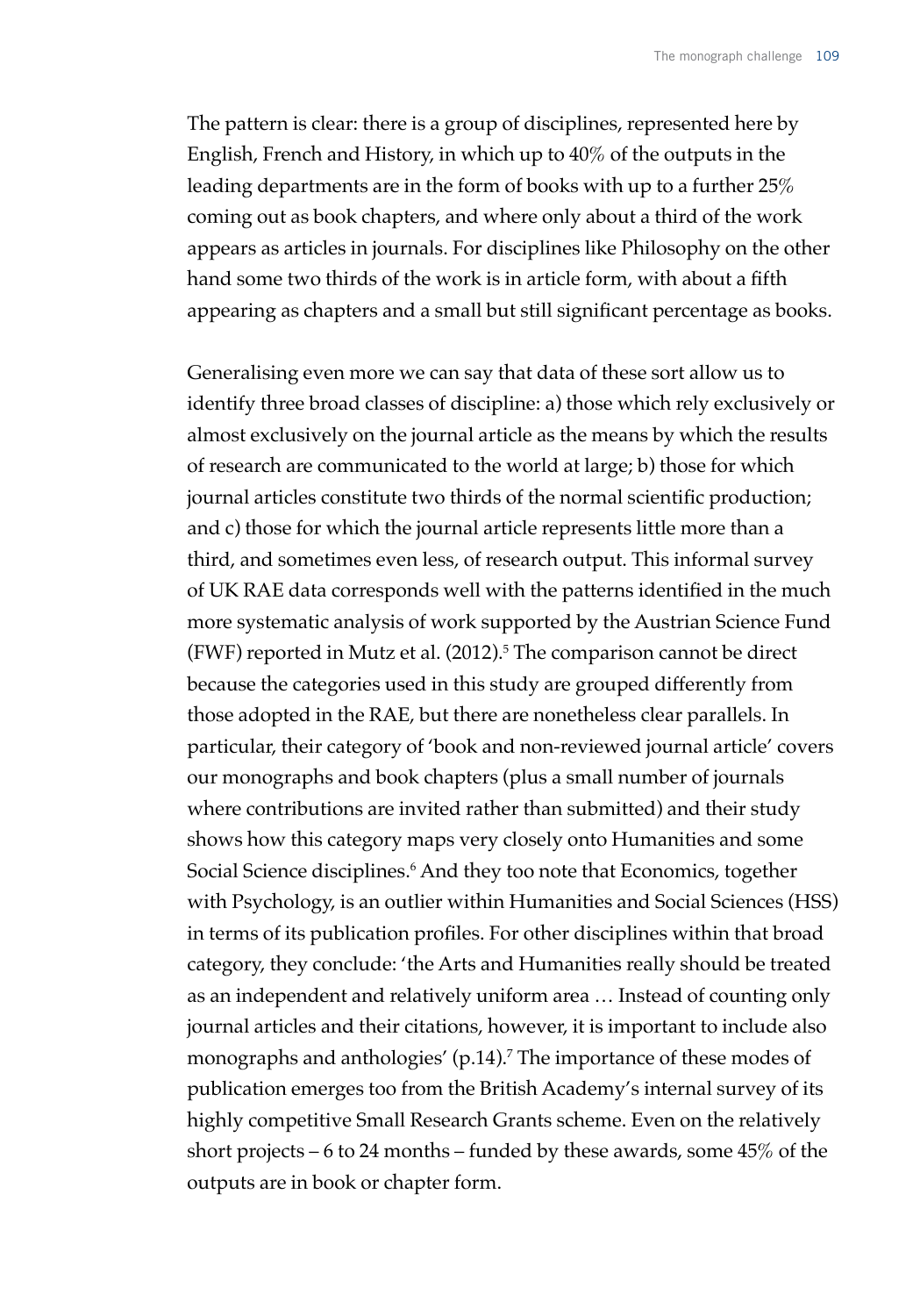It will be interesting to see how the submissions data for Research Excellence Framework (REF) 2014, expected to be publicly available by mid-2015, will compare, and whether there is evidence for a downward trend in UK monograph production, as is sometimes claimed. For the moment however we should go with the conclusions of the data presented here and recognise that for core Humanities disciplines a substantial majority of the best work, as determined by peer review, appears between the covers of a book, whether that be a single-authored monograph or a collection of variously authored chapters. One may then reasonably ask: if these are the preferred output forms, why so? Is it simply a matter of habit that will alter as fields, technologies and assessment pressures change or are there intrinsic reasons for this preference? And if there are such reasons, as I believe there are, can the production of monographs be accommodated within the context of the move to open access?

Part of the answer can already be seen in the definition of a monograph quoted above which identifies the key concepts: 'a research based topic', 'usually … written by a single academic author' drawing on 'their own primary research'. This close connection between the individual(s), the research and the writing is at the opposite pole from what goes on in some areas of the natural sciences, where in the extreme case there may be hundreds of names of 'authors' attached to the paper or where the 'writer' of the paper is identified separately from other 'contributors', although all are credited with authorship in the sense of having their names attached to the paper.8 Where 400 or 500 individuals are acknowledged in this way, it seems not implausible that some 'authors' have not even read let alone written the papers above which their names appear.

By contrast, in the Humanities and Social Sciences, particularly the former, the writing is crucial since that is usually the principal way, and in many instances the only way, that the argument is conveyed. This is not to say that clear, coherent writing is not to be found in all fields, but in HSS it will not generally be complemented and augmented by equations, tabulated data-sets and the like, nor will it be pre-organised into sections labelled 'results', 'discussion' and the like. Indeed, the supporting data may itself be textual rather than numerical – quotations, transcriptions of archival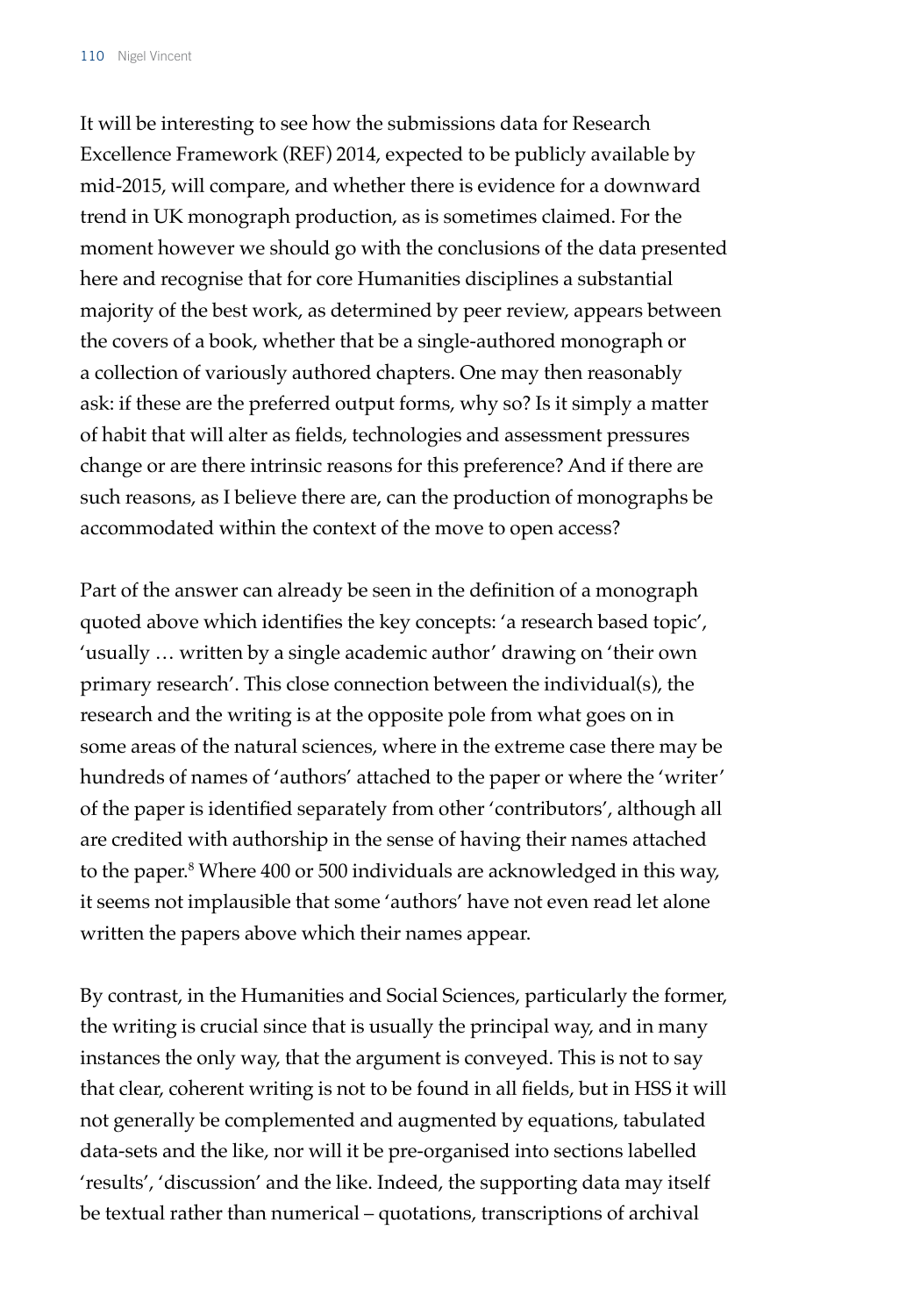material, letters and so on – and some of it may well be in languages other than English. The intellectually creative act lies as much in the formulation and composition as in the conception of the experiment or the connecting of hitherto independent pieces of data. It is for this reason that academics in the Humanities need the time and space of sabbatical leave or an externally funded fellowship in order to concentrate on writing rather than being able to (or wishing to) delegate the writing to someone else after the research has been conducted. It is also because of the importance of the writing and the formulation, and the absence in many cases of complementary data, that text mining and other data recovery techniques are much less easily applied; hence too the preference by many in these areas for CC-BY-ND forms of licence.

Of course, all the properties mentioned above also apply to book chapters and journal articles in these fields. The additional, in some ways defining, property of a monograph is its length, which is attributable to the greater breadth or depth of coverage to be found in such works.9 It is precisely the scale of the enterprise conceived and realised in such works that entitles them to particular respect and recognition, and accounts for the prestige that they have in both the national and the international domains. Nor are they just things produced by senior scholars. A recent survey of holders of British Academy Postdoctoral Fellowships demonstrated the central place that the monograph holds in a range of disciplines from Social Anthropology to English Literature. A number of respondents used the expression 'gold standard' in this connection and almost all reported that they believed their monographs to have been key to their gaining their first academic position or to subsequent promotion. In the words of one young scholar: 'There is no other medium that allows for the depth of research, analysis and sustained argumentation.'

And it is for this reason that research evaluation exercises like the RAE and the REF have gone out of their way to devise means such as 'doubleweighting' in order to accommodate them. Such exercises are governed by two key principles: first, that work should be assessed by a uniform set of criteria that take as their benchmark internationally agreed standards of excellence (see the RAE/REF definitions for the levels 4\*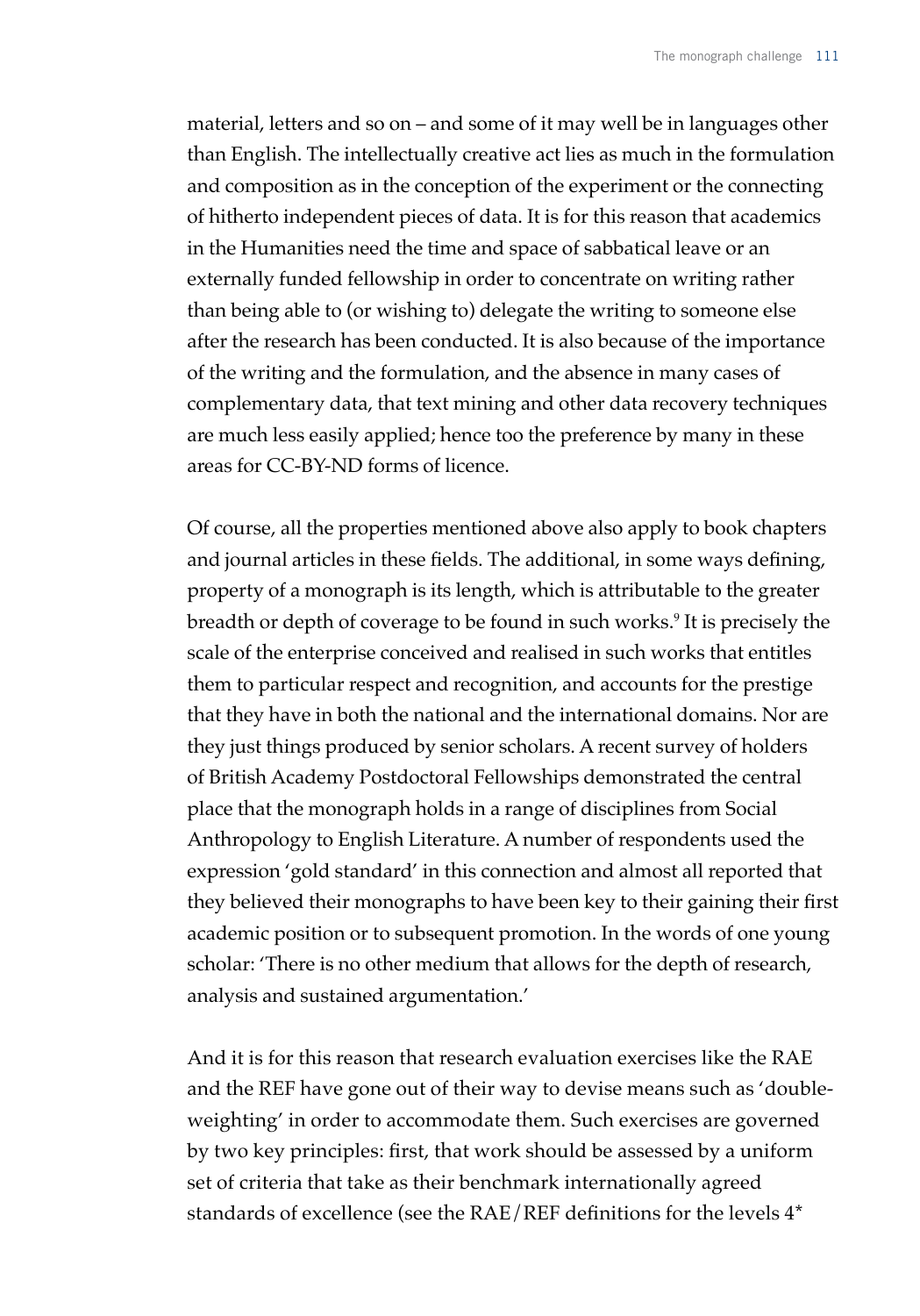to 1\*), and the commitment to track research quality and not direct it. Thus: 'In all cases the sub-panel criteria seek to reflect rather than shape the research activity of the discipline in question' (RAE 2008 Main Panel M Criteria, §10). And again: 'The REF aims to assess all types of research without distorting the activity that it measures' (*Assessment Framework and Guidance on Submissions,* REF 02.2011, p.4). Taken together these principles mean that if the leading work in, say, Europe or the USA in a given field comes in book-sized chunks, then UK academics must also be accorded the opportunity to compete by producing similar chunks. To do otherwise would be to reduce UK research in these fields to a secondary status in the international forum.

The argument so far has been that the monograph is an essential mode of publication for certain types of enquiry, and that in some fields the best research has appeared and will continue to appear in that form. Can the same be said for the book chapter? The evidence from our table certainly suggests so, since chapters represent between a fifth and a quarter of submitted work in some fields. Book chapters have properties in common with both monographs and journal articles. They share with the former the tendency to be single-authored while in length they are closer to a journal article. Yet their fate hangs in the balance more immediately than does that of either of the other genres. In a persuasive blog post, the distinguished developmental psychologist Dorothy Bishop comes to the bleak conclusion that: 'if you write a chapter for an edited book, you might as well write the paper and then bury it in a hole in the ground'.10 For her, the issue is not quality but visibility. A book chapter may be longer (though practice here varies), less about reporting new data and more about reflecting on the place and importance of existing results in the larger scheme of things. And, as the historian Peter Webster in his thoughtful response points out, book chapters may well have been more rigorously reviewed than a journal article since they will often have been read and commented on by other contributors to the volume as well as by independent referees selected by the publishers.<sup>11</sup> Webster also makes the case for the intrinsic merits of collected volumes which bring together fellow specialists, cast light on an issue or topic from different and complementary perspectives, and benefit from mutual cross-reading and commentary. Such carefully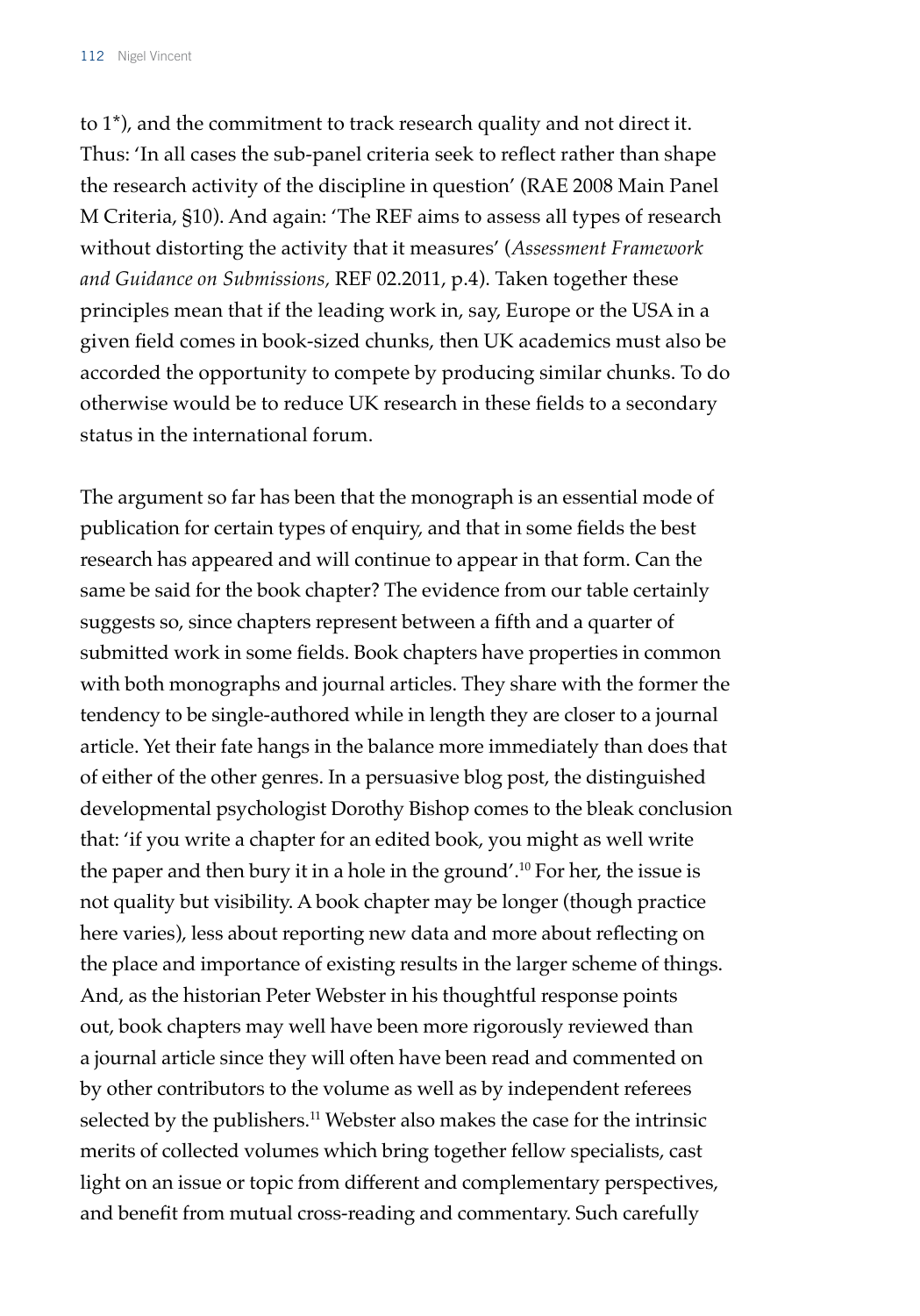focused works often add up to more than the sum of their parts and may in fact be as 'visible' as monographs.

The issue now is quality. What Webster describes is true of the best work in this genre but there are many sets of papers which do not conform to his model. I was recently asked to review for a publisher a proposed volume where each chapter would have been appropriate in a specialist journal but where there was only the flimsiest pretence of unity to the collection, no evidence that the contributors had read each other's chapters and hardly any bibliography cited in common. All too often conference collections can be like this and this accounts for the low standing they often have in the minds of research evaluation panels and promotion committees. At this point a move to open access may be a force for good. If chapters from collections are available on the web in designated locations, then the anxieties that Bishop expresses are greatly diminished. They will appear in web searches and can be accessed without the trouble of actually visiting the library. What had previously risked being invisible becomes visible again. Of course, the quality control issue remains but this is a general one which affects open access in a variety of ways, and we will return to it below.

So far we have argued that, just as the RAE/REF had to demonstrate flexibility in order to come up with a solution that would recognise and accord due status to monographs (book chapters in this context are less of an issue), any proposals for open access must take account of and find a way to accommodate books (whether monographs or collections). What then are the problems that stand in the way of applying open access models to books? The first is obviously financial. Books cost money; in the case of small print run specialist monographs often in eye-watering amounts. If such volumes are to be made available through open access, some way must be found to pay for producing them. Even if academic book production as traditionally known were to cease and be replaced by electronic publication and distribution, the fixed start-up costs (academic editing, copy-editing, typesetting) would have to be covered.

Second is the kind of licensing. We have already indicated that in outputs where much of the excellence and distinctiveness lies in the quality of the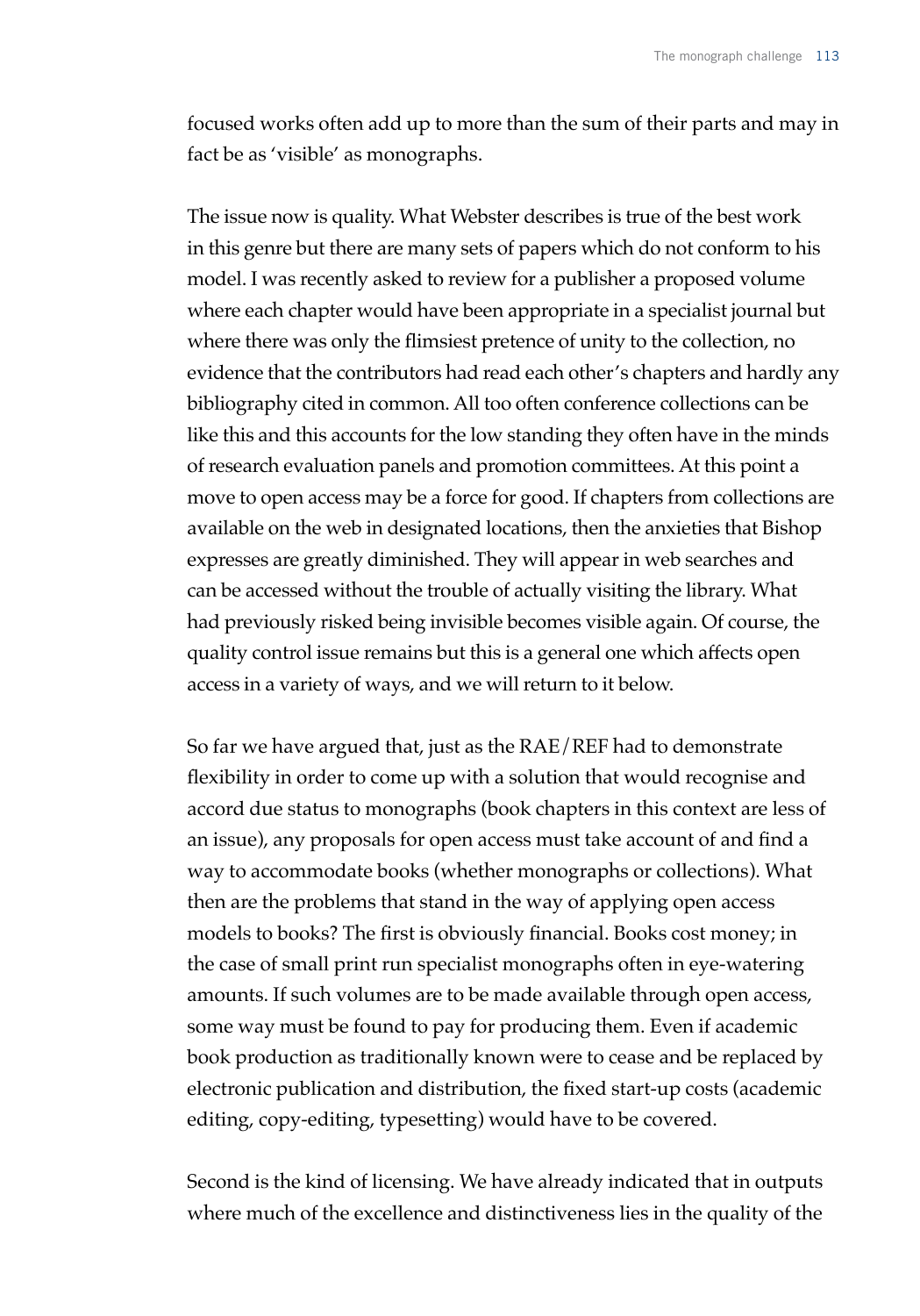writing, a simple CC-BY licence may not be appropriate, and a ND (nonderivative) licence will be required to protect the interests of author and to avoid the unauthorised use of third-party material. Publishers may in addition require a NC (non-commercial) licence in order to ensure that others do not derive financial advantage from their investment.<sup>12</sup>

A further problem posed by monographs is that they blur the boundary between specialist academic publications and what publishers call the general or trade list. Articles in journals are for the most part only accessed and read by fellow researchers (in universities and in government and industrial labs) plus journalists and science writers and the occasional interested citizen. There is nothing wrong with that – advanced research in any field is a specialist activity targeted at people with similar degrees of specialist knowledge and understanding. Such work can then be complemented by what bookshops market as 'general' or 'popular' science. Even when the scientist is also the author of such works, as with the successful books by the likes of Roger Penrose and Steve Jones, it is unlikely that they would be referenced in research articles or figure on undergraduate reading lists. By contrast, some monographs manage to cover both bases at once. They may contain excellent original research, fresh data, new arguments, new and important conclusions that suggest innovative approaches to policy, and the like but still be highly readable, and likely to appeal to some at least amongst the ranks of general readers. Works such as Ian Kershaw's biography of Hitler or Mary Beard's reconstruction of life in Pompeii are candidates for inclusion in such a cross-over category. No doubt the reader can think of others.

We end with a brief survey of some of the solutions that have been proposed.13 One option is simply to exclude monographs and book chapters altogether from open access requirements. This might be temporarily acceptable while suitable business models are worked out, as indeed the Finch Report, the Department for Business, Innovation and Skills, Research Councils UK, and the Higher Education Funding Council for England all agree, or permanently on the grounds that open access cannot ever apply to books in the way that it does to journals. Versions of this latter policy certainly have their advocates; see for example Robin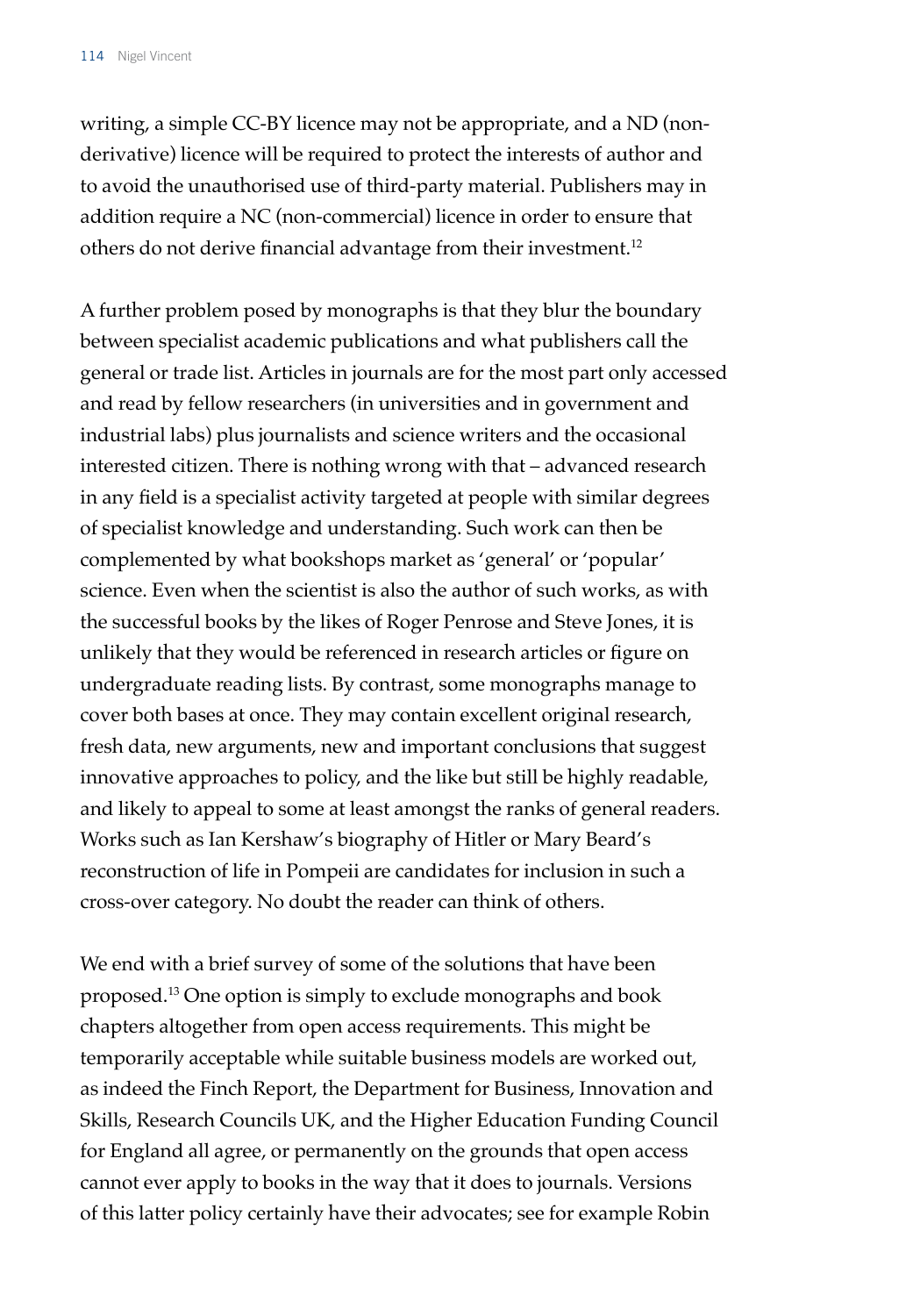Osborne's contribution to this collection. However, there are also strong arguments against. In the first place if, as nearly everyone agrees, open access is in principle a good thing because it makes the fruits of publicly funded research available to that public at no further cost, it is hard to see why HSS should be excluded simply because the manner of publication is different. Second, there is the visibility question we have already touched on above in relation to book chapters. It is undoubtedly the case that work available in open access has higher rates of citation than other material (see for example the results reported in <http://eprints.soton.ac.uk/268516/>). The details of the argument may vary from discipline to discipline. In my own field of linguistics, for example, the case for open access is eloquently made by Stefan Müller in the first issue of the new online, APC-free *Journal of Language Modelling*. <sup>14</sup> However, whatever the field, it is certainly true that open access has the potential to bring with it the benefit of enfranchising a valuable form of research and publication that otherwise risks being downgraded or ignored, to the detriment of British scholarship at large.

So what are the alternatives? It is fair to say that there is as yet no one model which has gained general agreement. At the opposite extreme from simple exclusion is an approach in which books, multiple or single authored, are simply posted in PDF format on websites from which anyone interested may download them. They can be protected by the author's chosen form of licence, but access and further use are not otherwise constrained. Adopting a term that has gained currency in discussions of journal publishing, this could be called the 'Platinum' model.15 The problems here are the same as face Platinum journals: the sustainability of the venture, the development of appropriate business models and the need to ensure quality and reputation and thereby to attract the leading authors in the field in question.

There are several models already in existence. For instance, Open Book Publishers ([www.openbookpublishers.com](http://www.openbookpublishers.com)) make available full book texts that can be read online, but which cannot be copied off the screen or downloaded; instead print-on-demand or e-book versions have to be purchased. In contrast, the Knowledge Unlatched consortium of libraries ([www.knowledgeunlatched.org\)](http://www.knowledgeunlatched.org) proposes that publishers should offer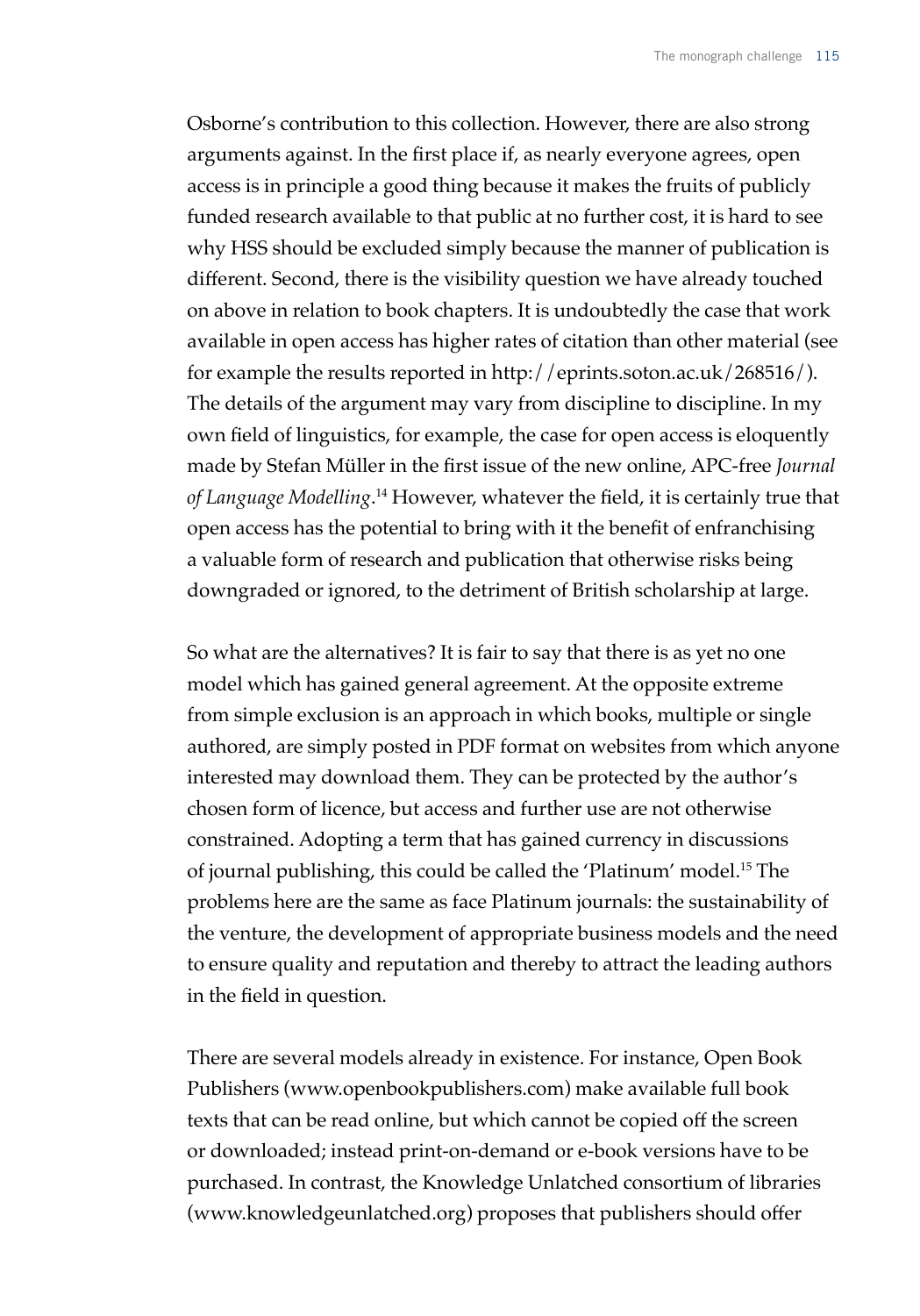monograph titles for the consideration of the consortium. If the consortium likes a title, it will pay the publisher up front for all the start-up costs and the text is made available and downloadable online. The publisher can seek to generate additional revenue by selling hard copies through printon-demand. The Open Library of the Humanities [\(www.openlibhums.](http://www.openlibhums.org) [org](http://www.openlibhums.org)) draws its inspiration from the Public Library of Science ([www.plos.](http://www.plos.org) [org](http://www.plos.org)) and charges relatively low article processing charges (APCs) with additional funding derived via donations and sponsorship. Models such as these also rely on volunteer work by committed academics and on the use and development of open-source software to facilitate the preparation of the manuscript.

Alternatively, one can envisage the equivalent of full APCs for books. This is a costly route which would be beyond the resources of the many small grant funders who operate productively in the Humanities. It is for instance the approach adopted by the Austrian Science Fund (FWF), which grants a lump sum of  $E14,000$  for the publication of a book deriving from a project that it has supported (increased to  $£18,000$  if there are translation costs involved). In return, the FWF lays down conditions on peer review, which can serve to address the quality problem mentioned above, and is intervening to develop appropriate repositories. The latter can serve to mimic in the world of the Internet the experience of the library browser who enters with the intention of consulting one volume and leaves enriched by the contents of other items that happened to share shelf space with it. A resource which moves in the same direction but encompasses much more than the electronic equivalents of traditional books is that promoted by the DARIAH project [\(www.dariah.eu](http://www.dariah.eu/)).

The FWF model described above is in effect 'Gold' OA for books. A variant of 'Green' is not hard to imagine. This would entail a book being published in the same way as currently at a price sufficient to defray the considerable costs of copy-editing, indexing, formatting, proof-reading, marketing, warehousing and distribution and to allow the publisher a margin of profit. However, after an appropriate embargo period – the exact length to be determined but presumably longer than the 12 to 24 months currently being discussed for journals – an electronic version would be made available for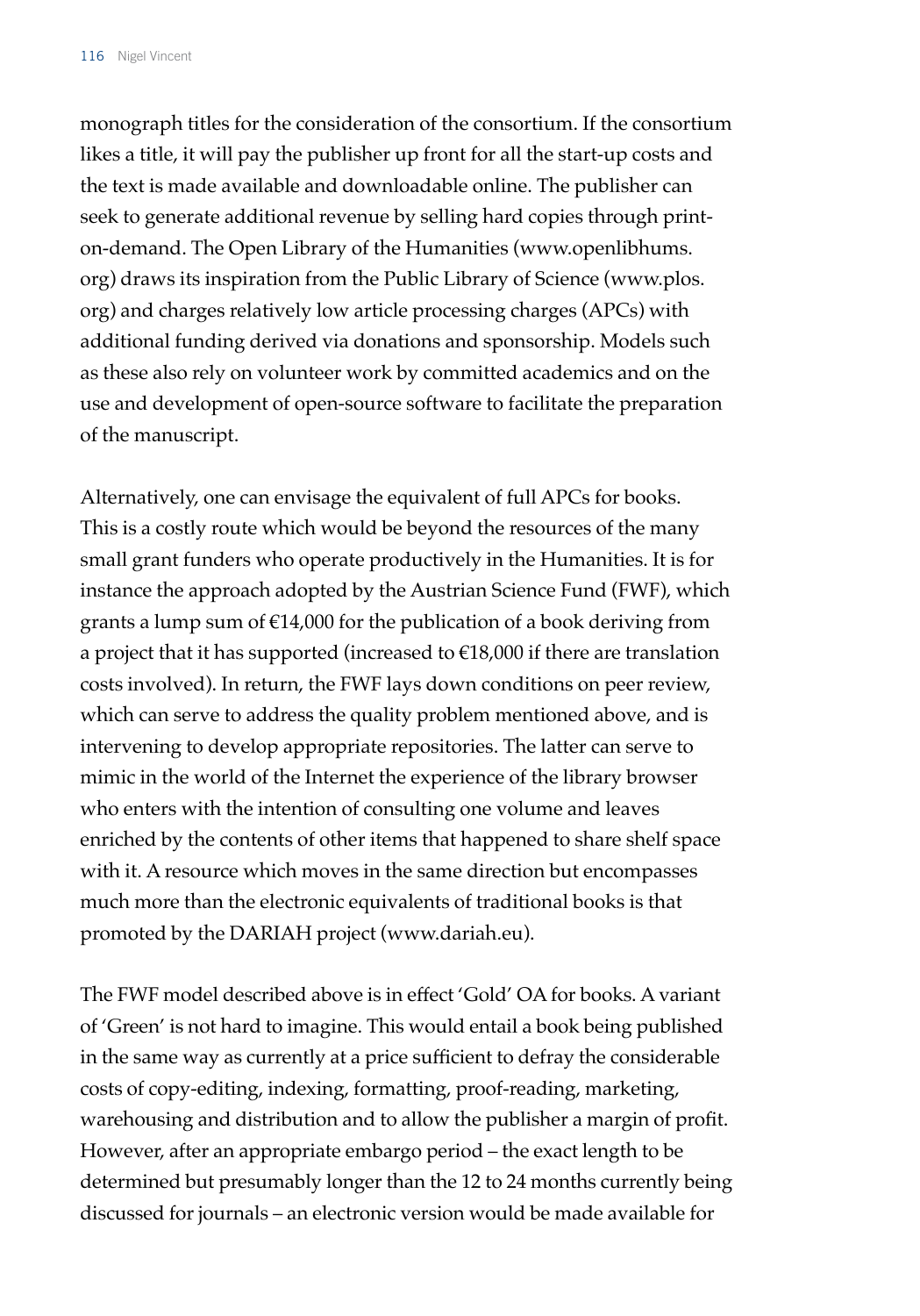download from the publishers website or from a repository. The technology for this would not be problematic since electronic book publishing is already well established. Indeed, it could be argued that something akin to this already exists in the substantial price reductions academic publishers offer from time to time on items from their backlist. For example, as I write, Cambridge University Press are advertising selected items in Humanities and Social Sciences at 40% of their original cover price. Obviously, it would take time and care to work out the details of this or any other kind of solution, and publishers may not easily be persuaded to grant speedy access to titles for which they foresee sustained sales over many years And even so there could still be losers. Second-hand booksellers who specialise in academic books for example could see their market drastically undercut by any move to free electronic access after an embargo period. It is essential, therefore, that we do not charge into ill-thought-out policies and proposals in the way that has to date unfortunately characterised the discussion of open access in relation to journals.

In summary, then, the main conclusions to emerge from this brief survey of open access issues in the area of books and book chapters are:

- Monographs are an intrinsically important mode of academic production and must not be sacrificed on the altar of open access.
- • Book chapters are also a valuable and distinctive type of output and could find their visibility, and therefore their viability, enhanced by an appropriate open access policy.
- There are to date no agreed open access solutions in the domain of books that can be canvassed in the focused way that the Gold vs. Green debate has developed in relation to journal publishing.
- Time should therefore be taken to develop and explore more precise models without hasty rush to a find a single unified solution for all modes of academic production.
- In developing such models it is important to ensure that the move to open access does not compromise the peer review process as the guarantee of excellence.
- The simple adoption of the untrammelled CC-BY licence is unlikely to be the right answer in the domain of books, whatever its merits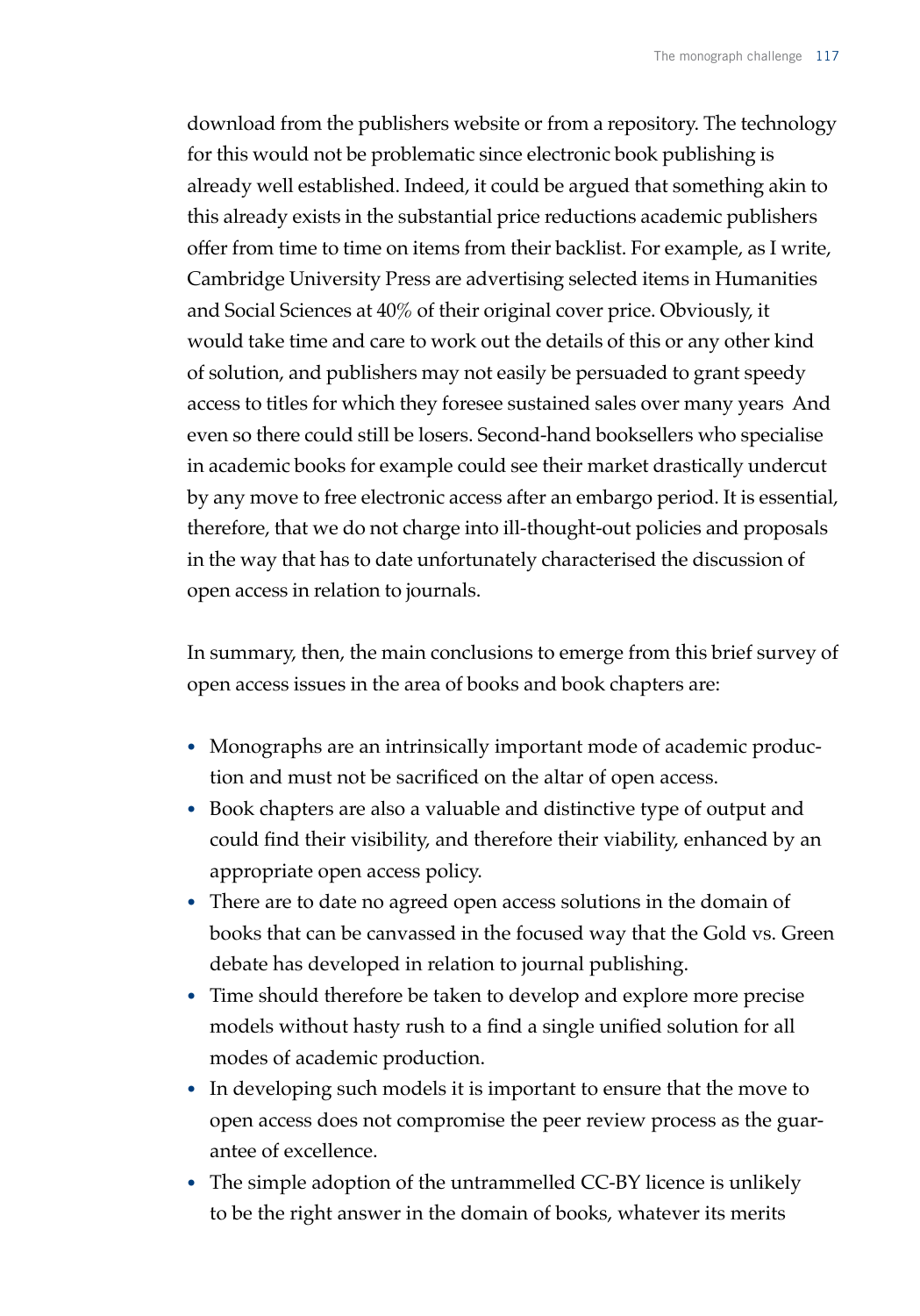(which are in any case contested in the Humanities and Social Science disciplines) in relation to journals.

*Acknowledgements.* I am grateful to Sylvia Adamson, Simon Bains, James Rivington and Chris Wickham for their comments on an earlier draft of this essay.

**Nigel Vincent** *is Professor Emeritus of General & Romance Linguistics at The University of Manchester, following his retirement from the Mont Follick Chair in Comparative Philology in 2011. Prior to that he was a lecturer in the Department of Linguistics at the University of Cambridge and a Fellow of Trinity Hall. He has held visiting appointments at the University of Pavia, the Romansk Institut in Copenhagen and an Erskine Fellowship at the University of Canterbury (NZ). His publications include* The Romance Languages *(with Martin Harris, 1988) and numerous articles on the modelling of linguistic change, with special reference to Latin, Italian and the dialects of Italy. From 2000 to 2005 he co-directed with Mair Parry and Robert Hastings the AHRC-funded project Sintassi degli antichi volgari d'Italia (SAVI). He chaired Main Panel M (Modern Languages and Linguistics) in the 2008 Research Assessment Exercise. He was elected a Fellow of the British Academy in 2006, where he is currently the Vice-President for Research & Higher Education Policy.* 

© Nigel Vincent, 2013.

This article is licensed under a Creative Commons Attribution-NonCommercial-NoDerivs 3.0 Unported License.

## Notes

- 1 Just as this collection was going to press the Wellcome Trust announced that they were extending their open access policy to include monographs and book chapters, a development which reinforces the need to find solutions that cover all modes of scholarly publication.
- 2 Peter Williams, Iain Stevenson, David Nicholas, Anthony Watkinson & Ian Rowlands, 'The role and future of the monograph in arts and humanities research', *Aslib Proceedings*, 61 (2009), 67-82, at p. 67.
- 3 Ibid, p. 80.
- 4 See [www.rae.ac.uk/submissions](http://www.rae.ac.uk/submissions/)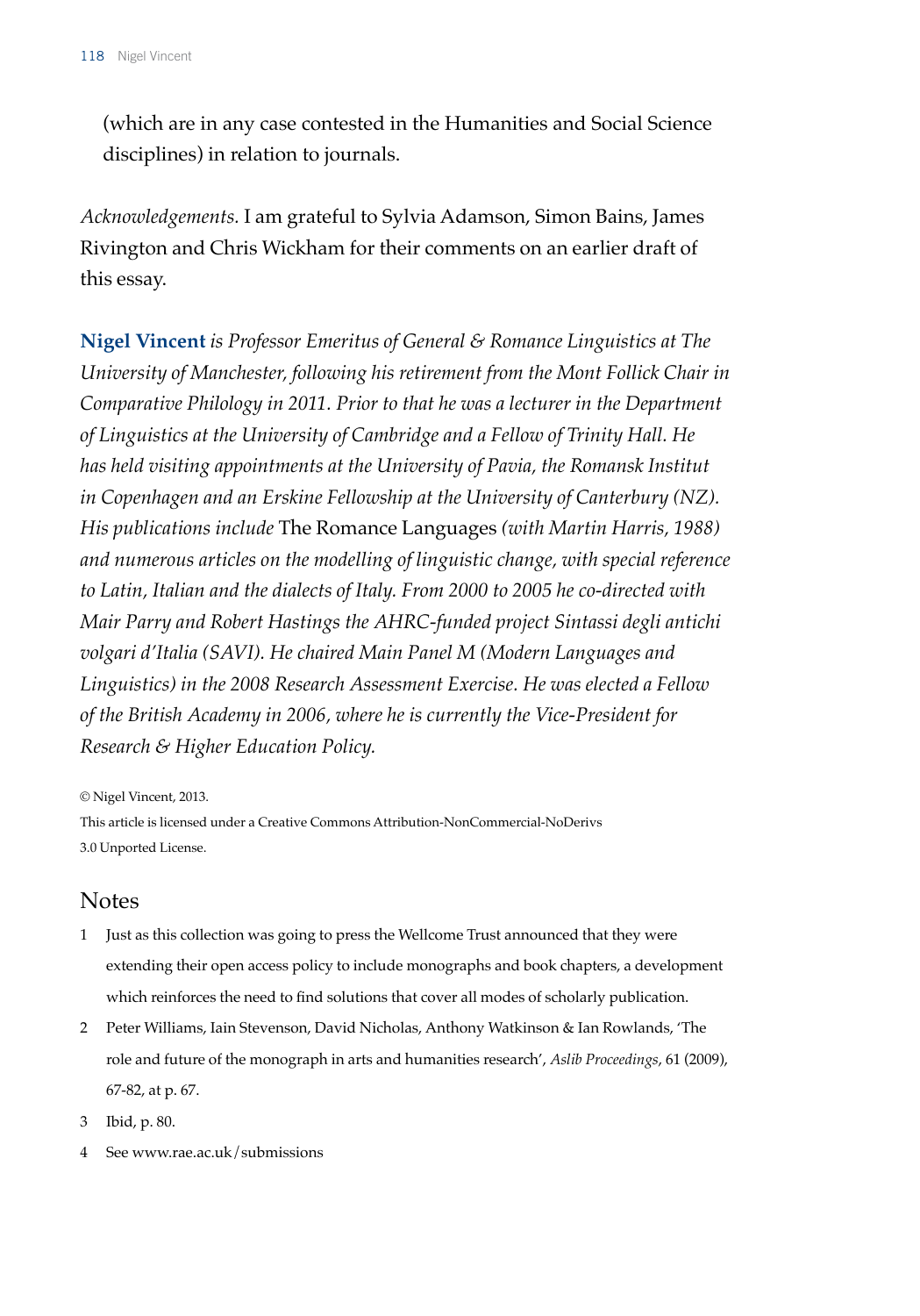- 5 Mutz, Rüdiger, Lutz Bornmann & Hans-Dieter Daniel (2012). Types of research output profiles: A multi-level latent class analysis of the Austrian Science Fund's final project report data. *Research Evaluation*, online pre-publication, 4/12/2012.
- 6 We return below to the question of peer review in relation to book chapters.
- 7 By 'anthologies' here they mean what we refer to below as 'collections' or 'collected volumes'. The former term is best reserved for compilations of reprinted material, works which have an important place in teaching and reference but which by definition do not represent original research.
- 8 See [en.wikipedia.org/wiki/Academic\\_authorship](http://en.wikipedia.org/wiki/Academic_authorship) for a useful survey of practices in different disciplines (accessed 20 March 2013).
- 9 There are other large scale projects in the Humanities for example, editions of lengthy or difficult texts or ones with complex manuscript traditions, commentaries, and the like – which fall under this same rubric and to which many of the same criteria and arguments apply. For sake of simplicity I use the term 'monograph' to cover all such endeavours.
- 10 [deevybee.blogspot.co.uk/2012/08/how-to-bury-your-academic-writing.html](http://deevybee.blogspot.co.uk/2012/08/how-to-bury-your-academic-writing.html)
- 11 [peterwebster.wordpress.com/2013/01/14/on-the-invisibility-of-edited-collections](http://peterwebster.wordpress.com/2013/01/14/on-the-invisibility-of-edited-collections/)
- 12 On the pro and cons of a plain CC-BY licence, see the exchange at: [jlsc-pub.org/cgi/](http://jlsc-pub.org/cgi/viewcontent.cgi?article=1043&context=jlsc) [viewcontent.cgi?article=1043&context=jlsc](http://jlsc-pub.org/cgi/viewcontent.cgi?article=1043&context=jlsc)
- 13 There is not space here to cover all the views and approaches currently under consideration. See the AHRC's open access for monographs pages for many more links and a review of the relevant literature: [www.ahrc.ac.uk/About-Us/Policies,-standards,-and-forms/open](http://www.ahrc.ac.uk/About-Us/Policies,-standards,-and-forms/open-access/Pages/OAPEN-UK.aspx)[access/Pages/OAPEN-UK.aspx.](http://www.ahrc.ac.uk/About-Us/Policies,-standards,-and-forms/open-access/Pages/OAPEN-UK.aspx) For the associated work being promoted by JISC see: [oapen](http://oapen-uk.jiscebooks.org/?s=&search_404=1)[uk.jiscebooks.org/?s=&search\\_404=1](http://oapen-uk.jiscebooks.org/?s=&search_404=1). In the international context, a number of alternatives were discussed at the ERC-sponsored event held in February 2013, [erc.europa.eu/workshop](http://erc.europa.eu/workshop-open-access-infrastructures-social-sciences-and-humanities)[open-access-infrastructures-social-sciences-and-humanities](http://erc.europa.eu/workshop-open-access-infrastructures-social-sciences-and-humanities)
- 14 Stefan Müller 'A personal note on open access in linguistics', in *Journal of Language Modelling* 1.1, pp. 9-39 (2012) [nlp.ipipan.waw.pl/ojs/index.php/JLM](http://nlp.ipipan.waw.pl/ojs/index.php/JLM/)
- 15 I am aware that some people prefer not to proliferate these colour-coded categories, arguing that 'Gold' means 'immediately available' regardless of whether a charge has been paid or not; see [openaccess.eprints.org/index.php?/archives/1003-Paid-Gold-OA-Versus-Free-](https://outlook.manchester.ac.uk/owa/redir.aspx?C=c32293dcb06c4904a2a83d190b122f6e&URL=http%3a%2f%2fopenaccess.eprints.org%2findex.php%3f%2farchives%2f1003-Paid-Gold-OA-Versus-Free-Gold-OA-Against-Color-Cacophony.html)[Gold-OA-Against-Color-Cacophony.html](https://outlook.manchester.ac.uk/owa/redir.aspx?C=c32293dcb06c4904a2a83d190b122f6e&URL=http%3a%2f%2fopenaccess.eprints.org%2findex.php%3f%2farchives%2f1003-Paid-Gold-OA-Versus-Free-Gold-OA-Against-Color-Cacophony.html) However, it is useful to distinguish those ventures which require an APC from those which do not, and hence I retain here the labels 'Gold' vs 'Platinum'.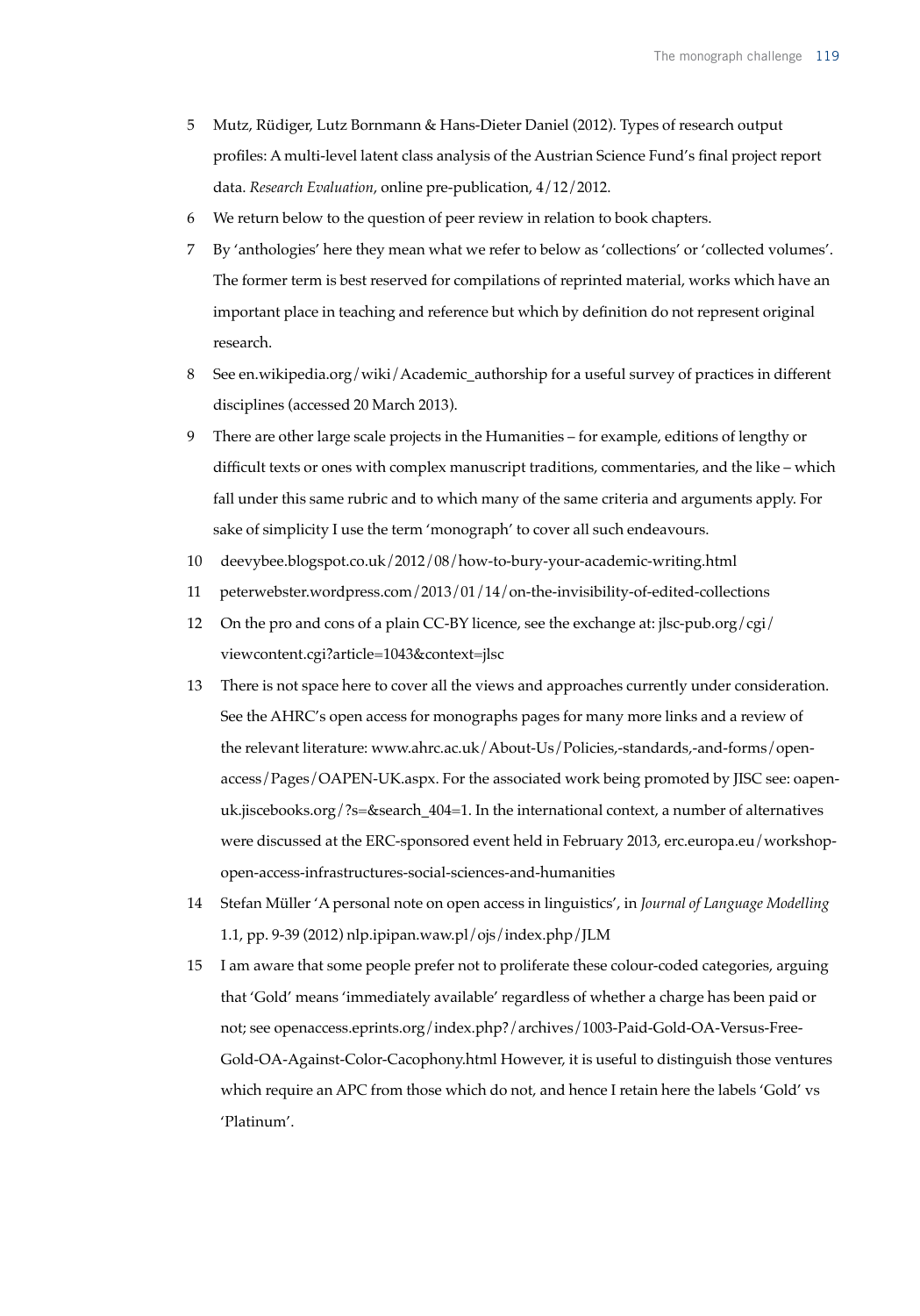## Appendix 1

Key terms, concepts and abbreviations

Debating Open Access, published 2013 by the British Academy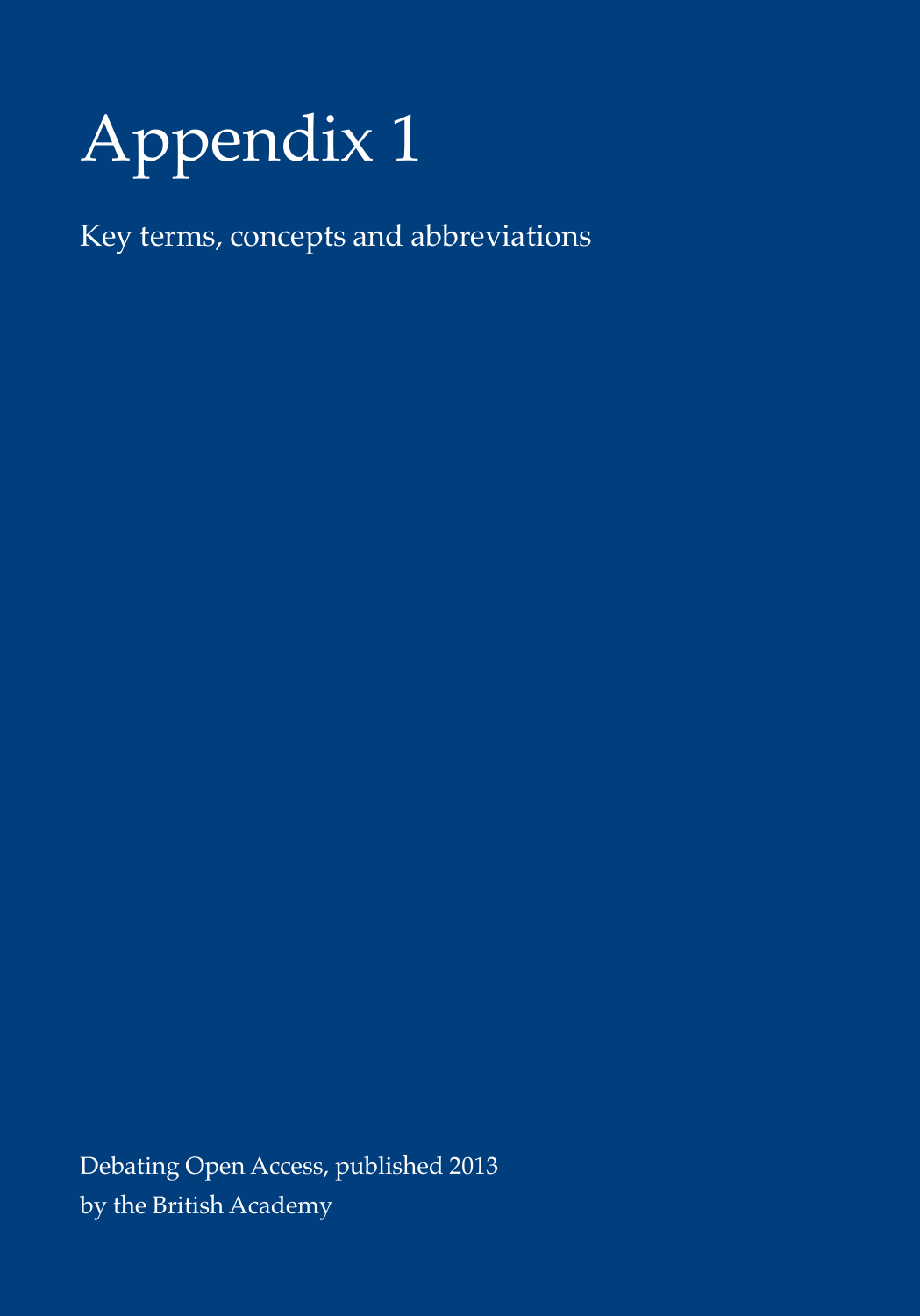**APC or article processing charge:** the sum of money paid up front by authors or their institutions in order to permit Gold open access.

**CC-BY:** the licence which determines the form of reuse permitted to those who access articles or other publications. CC stands for 'Creative Commons' and BY or By means that the author(s) of the article must be appropriately acknowledged. More restrictive versions of the licence forbid commercial reuse (-NC) or the use of the article to construct derivative materials (-ND).

**Embargo period:** the period, ranging from 6 to 36 months or more, during which the article remains behind the journal's paywall and is only accessible to institutions or individuals who have paid a subscription.

**Gold open access:** refers to work that is immediately available free of charge at the site of publication to any member of the public. Post-Finch it is commonly taken to mean that such access is supported by author-side article processing charges (APCs) but in fact the majority of those listed in the Directory of Open Access Journals ([www.doaj.org/](http://www.doaj.org/)) charge no fee of any kind either to author or reader. The Finch Report also associates Gold open access with free reuse via an unrestricted CC-BY licence but logically and legally availability and licencing are separate issues.

**Green open access:** refers to work that is made publicly available in a repository, institutional or subject-based, after an embargo period. Variants of Green open access depend on whether what is made available after the embargo period is the author's final submitted text (or 'pre-print') or the article in its post-refereed form (or 'post-print').

**Hybrid:** the label applied to a journal which grants Gold open access to those who pay an APC but otherwise practises Green open access.

**Repository:** an archive maintained either by an institution or a discipline group which makes available the meta-data of all publications and, at the appropriate time, the full text. A widely cited instance of a subject-based repository is arXiv, which stores papers in Physics, Mathematics, Computer Science, Quantitative Biology, Quantitative Finance and Statistics ([arxiv.org](http://arxiv.org/)).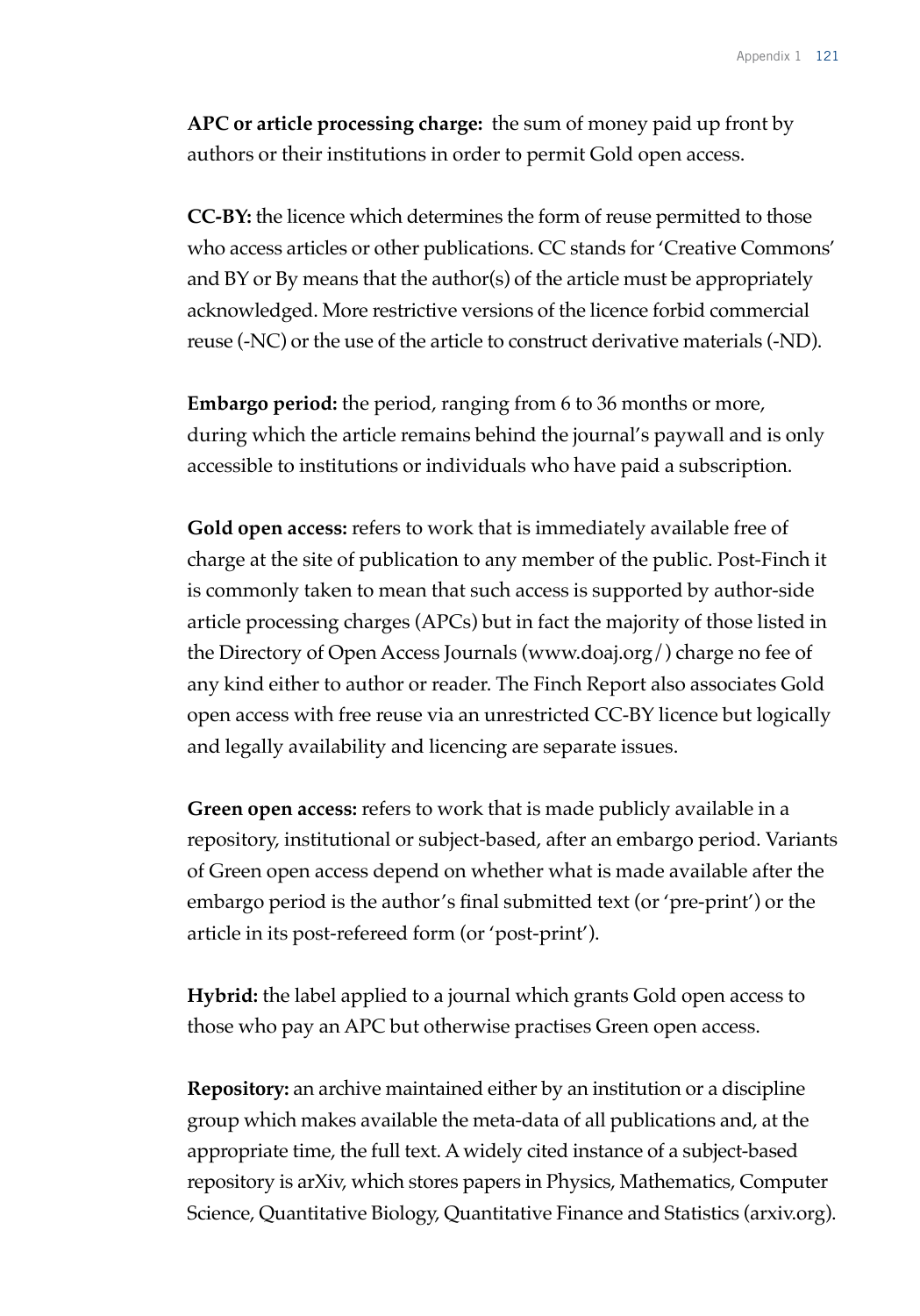## Other frequently used abbreviations

- **AHRC:** Arts and Humanities Research Council [UK] **BIS:** Department of Business, Innovation and Skills [UK] **ERC:** European Research Council **ESRC:** Economic and Social Research Council [UK] **HEFCE:** Higher Education Funding Council for England **HSS:** Humanities and Social Sciences **RAE:** Research Assessment Exercise **REF:** Research Excellence Framework
- **NIH:** National Institutes of Health [US]
- **RCUK:** Research Councils UK
- **STEM:** Science, Technology, Engineering and Mathematics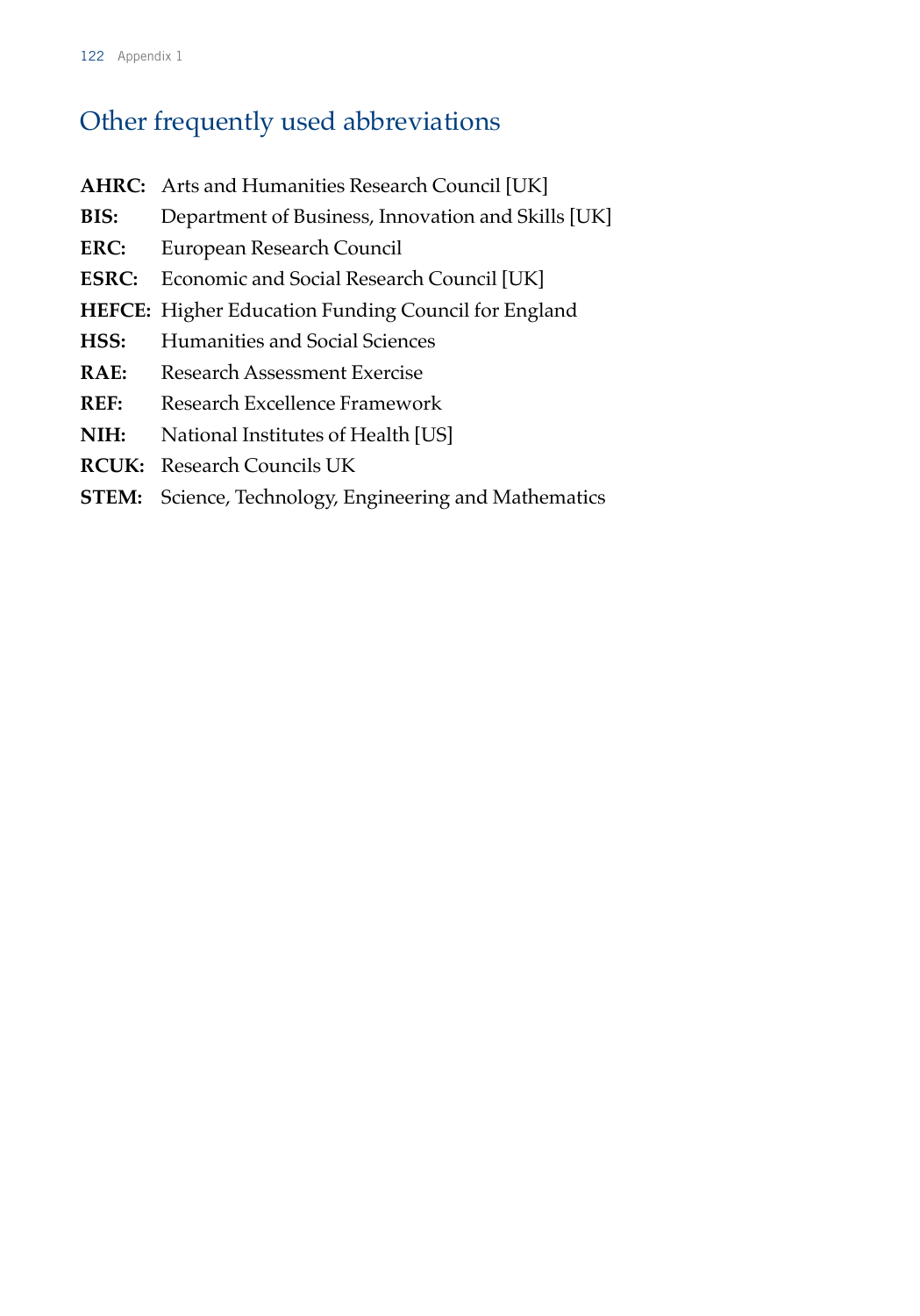

Key dates and documents

Debating Open Access, published 2013 by the British Academy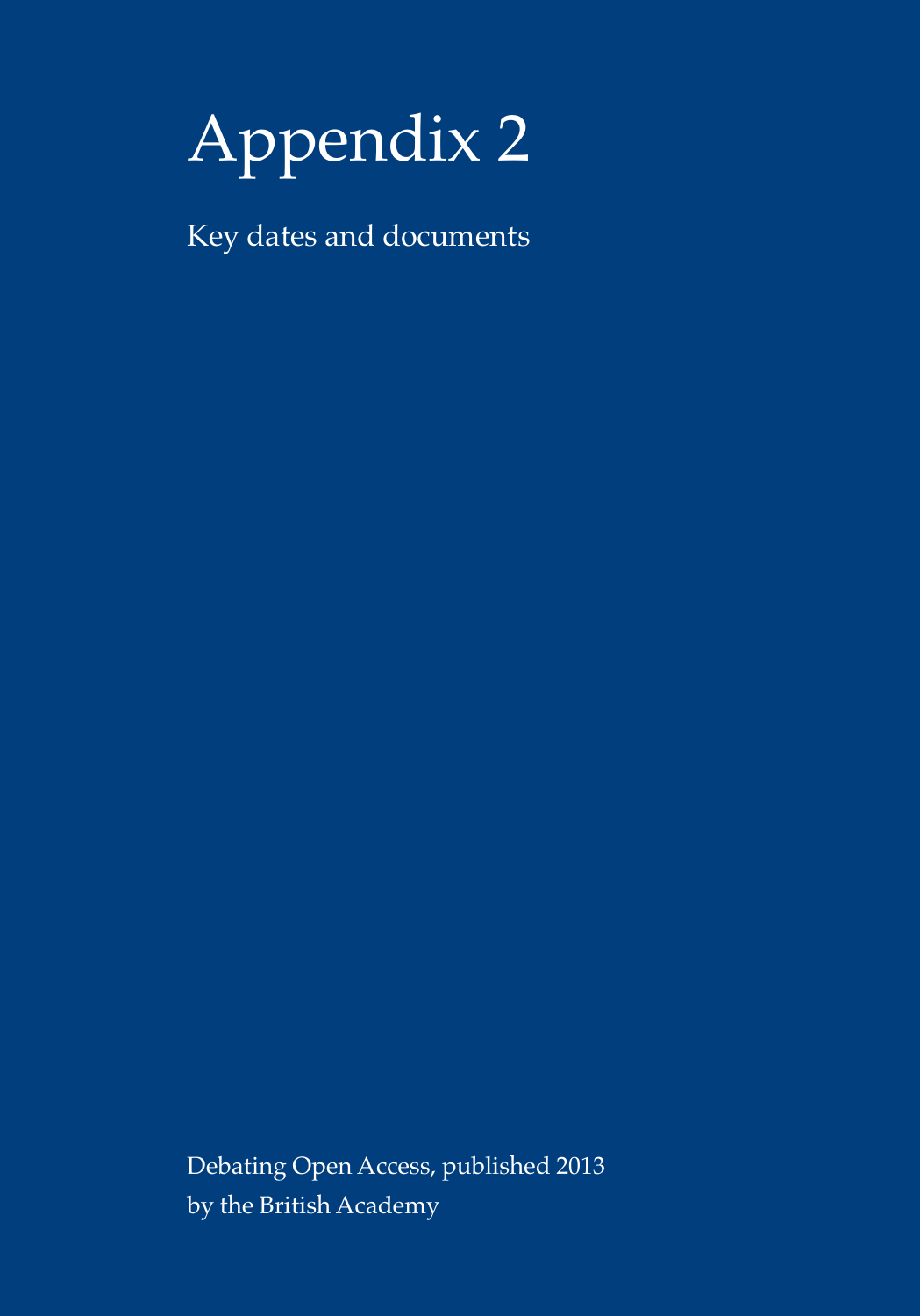**March 2011** High level round table meeting hosted by the Rt. Hon. David Willetts MP, Minister for Universities and Science. It was attended by academic representatives of the HE sector, research funders, the research community, scholarly publishers and libraries.

**17 October 2011** The Working Group on Expanding Access to Published Research Findings (chaired by Dame Janet Finch) first meets. The minutes of its five meetings (through to 17 May 2012) can be found via [www.researchinfonet.org/publish/finch/wg](http://www.researchinfonet.org/publish/finch/wg/)

**12 January 2012** British Academy panel discussion on 'Open Access: The New Future of Academic Publishing?' [www.britac.ac.uk/events/2012/OpenAccess.cfm](http://www.britac.ac.uk/events/2012/OpenAccess.cfm)

**2 May 2012** Speech by David Willetts MP to Publishers Association on 'Public access to publicly-funded research.' [www.bis.gov.uk/news/speeches/david-willetts-public-access-to-research](http://www.bis.gov.uk/news/speeches/david-willetts-public-access-to-research)

**18 June 2012** Accessibility, sustainability, excellence: how to expand access to research publications. Report of the Working Group on Expanding Access to Published Research Findings [chaired by Dame Janet Finch]. [www.researchinfonet.org/wp-content/uploads/2012/06/Finch-Group](http://www.researchinfonet.org/wp-content/uploads/2012/06/Finch-Group-report-FINAL-VERSION.pdf)[report-FINAL-VERSION.pdf](http://www.researchinfonet.org/wp-content/uploads/2012/06/Finch-Group-report-FINAL-VERSION.pdf) 

**12 July 2012** Speech by Rt. Hon. Vince Cable MP, Secretary of State for Business, Innovation and Skills at the Royal Society on UK science, openness and internationalisation. [www.gov.uk/government/speeches/vince-cable-delivers-speech-on-uk](http://www.gov.uk/government/speeches/vince-cable-delivers-speech-on-uk-science-openness-and-internationalisation)[science-openness-and-internationalisation](http://www.gov.uk/government/speeches/vince-cable-delivers-speech-on-uk-science-openness-and-internationalisation)

**16 July 2012** Responses to the Finch Report from: Department for Business, Innovation and Skills. [www.gov.uk/government/news/government-to-open-up-publicly](http://www.gov.uk/government/news/government-to-open-up-publicly-funded-research)[funded-research](http://www.gov.uk/government/news/government-to-open-up-publicly-funded-research)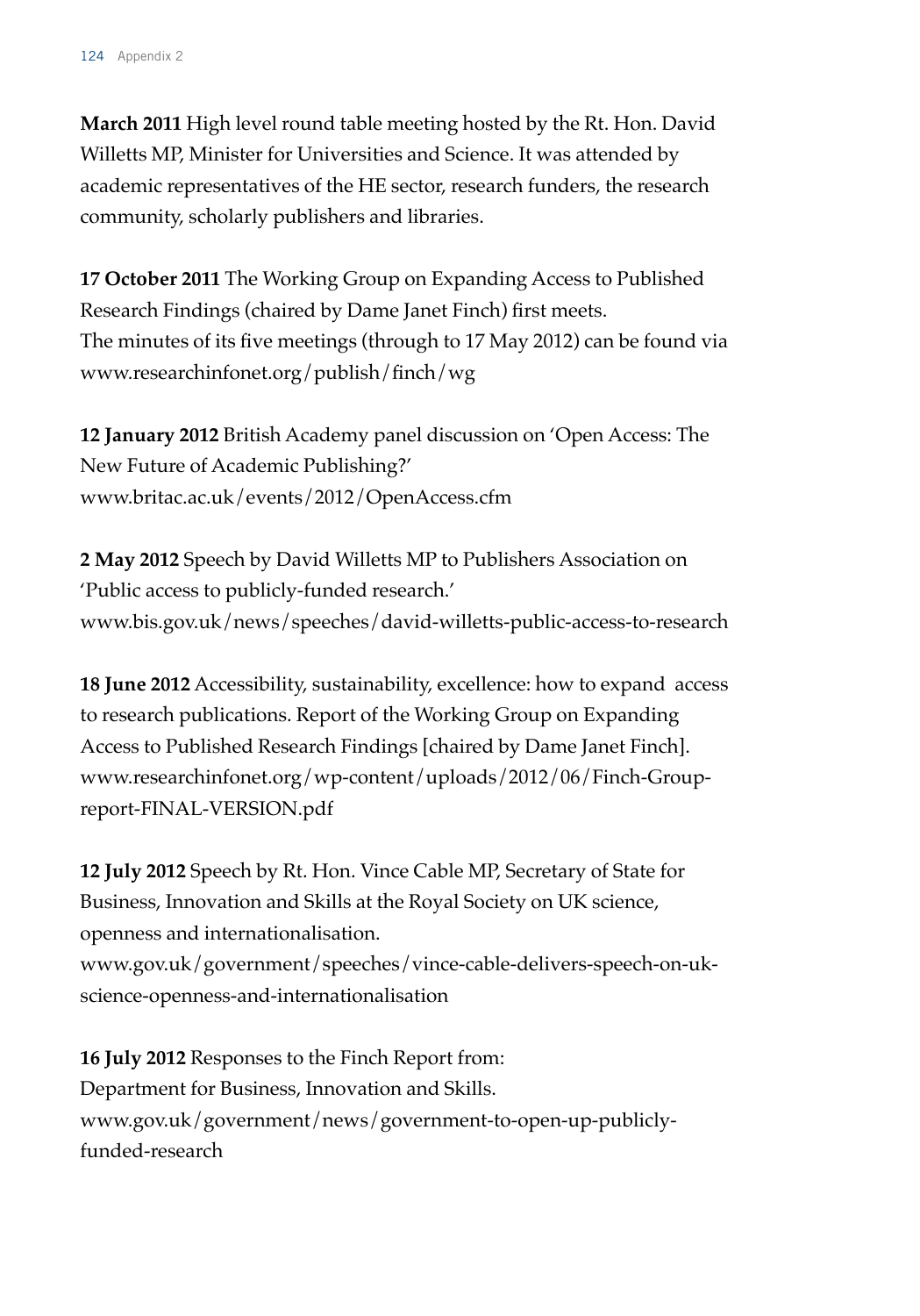RCUK [www.rcuk.ac.uk/media/news/2012news/Pages/120716.aspx](http://www.rcuk.ac.uk/media/news/2012news/Pages/120716.aspx)

**HEFCE** [www.hefce.ac.uk/news/newsarchive/2012/name,73613,en.html](http://www.hefce.ac.uk/news/newsarchive/2012/name,73613,en.html)

**26 July 2012** British Academy response. [www.britac.ac.uk/news/news.cfm/newsid/786](http://www.britac.ac.uk/news/news.cfm/newsid/786)

**22 October 2012** Humanities and Social Sciences Learned Societies and Subject Associations Network forum on 'Open Access for Humanities and Social Sciences' hosted by British Academy. [www.britac.ac.uk/policy/hsslssa-open\\_access.cfm](http://www.britac.ac.uk/policy/hsslssa-open_access.cfm)

**29-30 November 2012** Academy of Social Sciences conference on 'Implementing "Finch".' [www.acss.org.uk/OAConfNov2012.htm](http://www.acss.org.uk/OAConfNov2012.htm)

**15 January 2013** House of Lords Science and Technology Committee session on 'Open access' (appearance by Dame Janet Finch). [www.parliament.uk/business/committees/committees-a-z/lords-select/](http://www.parliament.uk/business/committees/committees-a-z/lords-select/science-and-technology-committee/news/open-access/) [science-and-technology-committee/news/open-access](http://www.parliament.uk/business/committees/committees-a-z/lords-select/science-and-technology-committee/news/open-access/)

**29 January 2013** House of Lords Science and Technology Committee session on 'Open Access'. (appearance by David Willets MP) [www.parliament.uk/business/committees/committees-a-z/lords-select/](http://www.parliament.uk/business/committees/committees-a-z/lords-select/science-and-technology-committee/news/open-access-evidence-sessions/) [science-and-technology-committee/news/open-access-evidence-sessions](http://www.parliament.uk/business/committees/committees-a-z/lords-select/science-and-technology-committee/news/open-access-evidence-sessions/)

**25 February 2013** HEFCE publishes call for advice on Open Access. [www.hefce.ac.uk/news/newsarchive/2013/name,78750,en.html](http://www.hefce.ac.uk/news/newsarchive/2013/name,78750,en.html)

**6 March 2013** RCUK published revised Open Access Policy and Supporting Guidance. [www.rcuk.ac.uk/media/news/2013news/Pages/130305.aspx](http://www.rcuk.ac.uk/media/news/2013news/Pages/130305.aspx)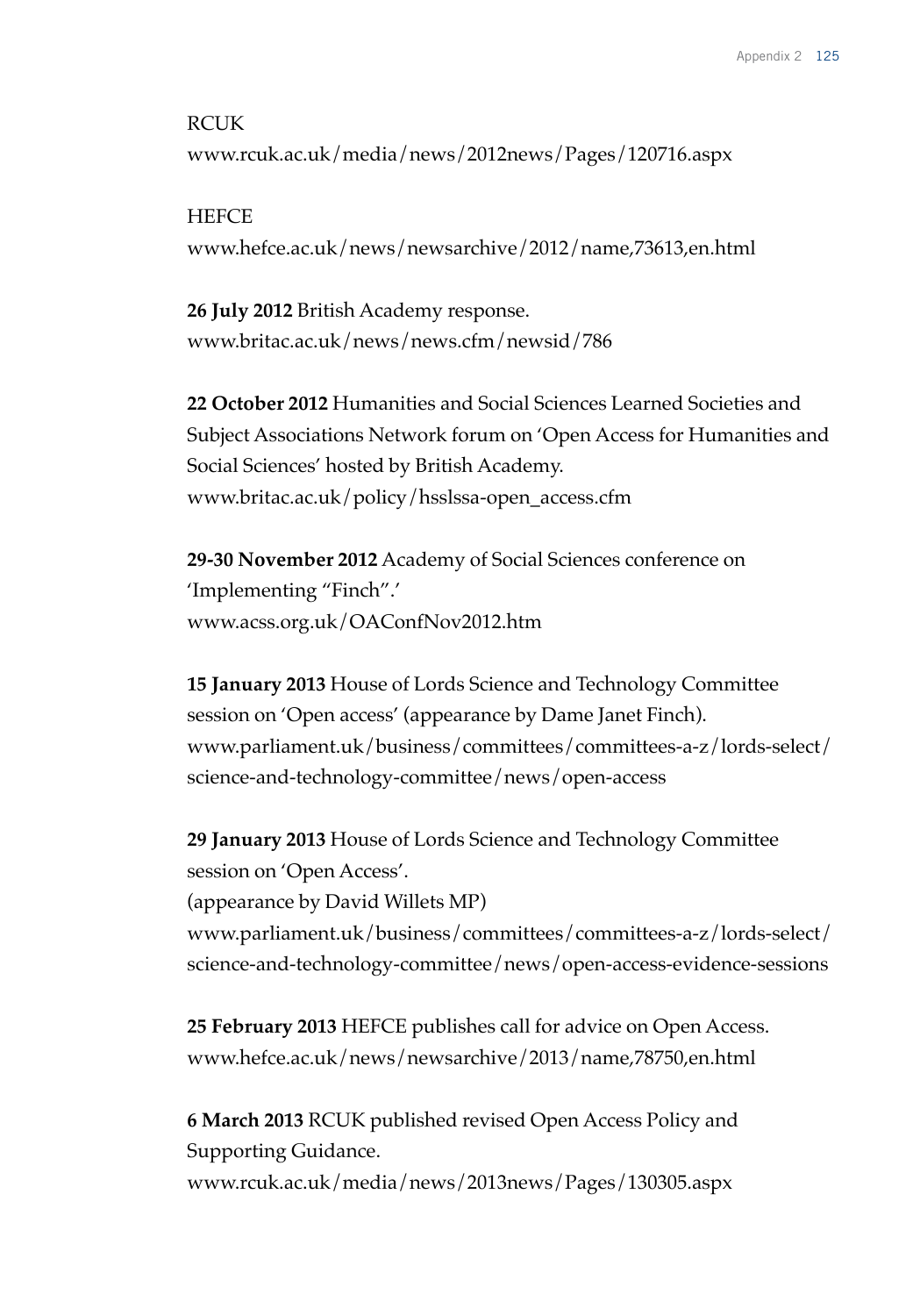British Academy responses to the parliamentary inquiries, HEFCE call for advice and RCUK's revised policy, along with other statements and publications on open access are available at: [www.britac.ac.uk/o](http://www.britac.ac.uk/policy/research_and_he_policy.cfm)penaccess

**16 April 2013** House of Commons Business, Innovation and Skills Committee session on 'Open Access'. (appearance by Professor Chris Wickham, British Academy Publications Secretary) [www.parliamentlive.tv/Main/Player.aspx?meetingId=12961](http://www.parliamentlive.tv/Main/Player.aspx?meetingId=12961)

**14 May 2013** House of Commons Business, Innovation and Skills Committee session on 'Open Access'. (appearance by David Willetts MP) [www.parliamentlive.tv/Main/Player.aspx?meetingId=13123](http://www.parliamentlive.tv/Main/Player.aspx?meetingId=13123)